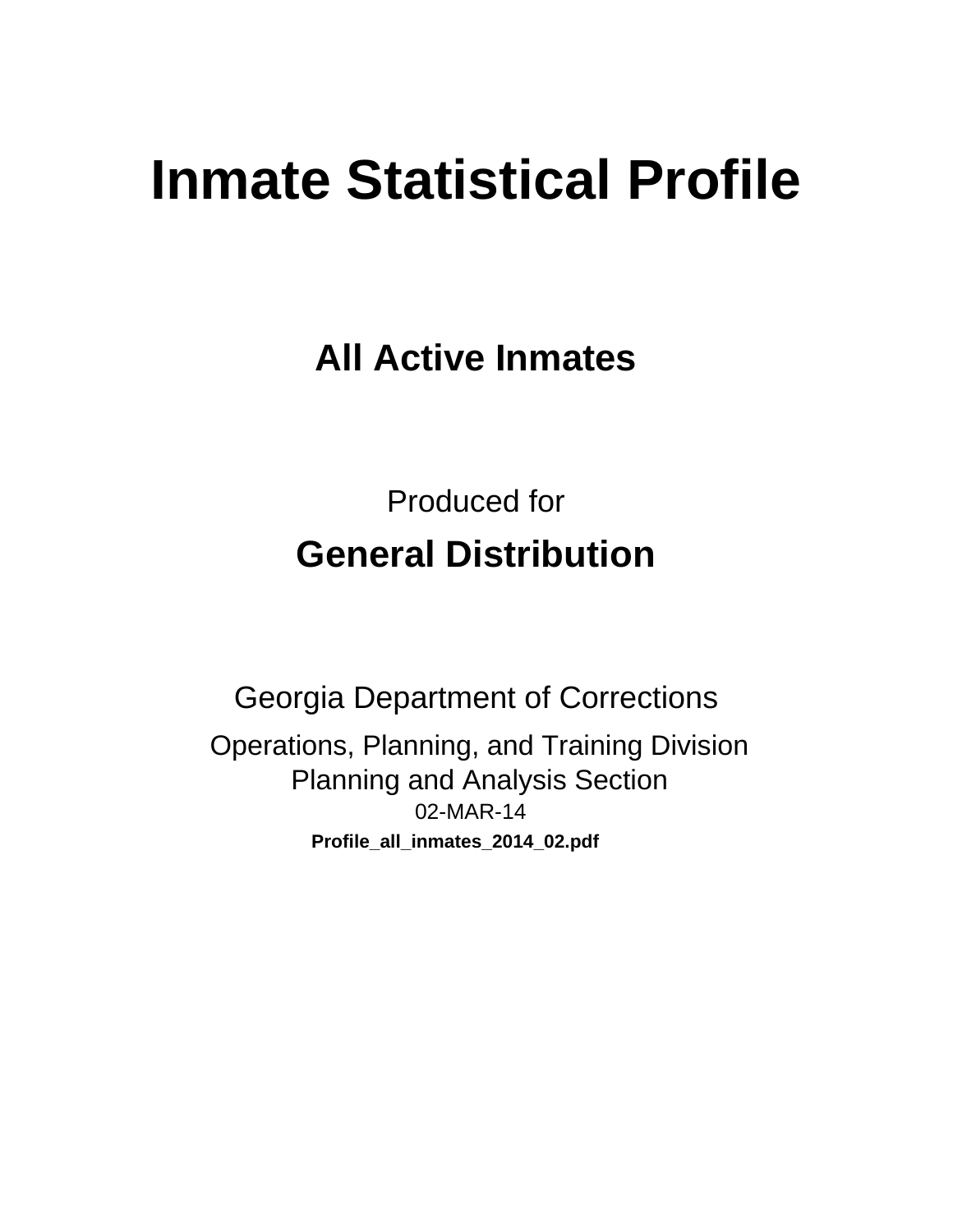#### Inmate Statistical Profile 02-MAR-14 Contents

**All Active Inmates** 

Produced for General Distribution

# **Table of Contents**

|    | <b>Demographic information</b>                                       |
|----|----------------------------------------------------------------------|
|    | 90 Current age, broken out in ten year age groups                    |
|    | 6 Race group                                                         |
|    | 7 Marital status, self-reported at entry to prison                   |
|    | 8 Number of children, self-reported at entry to prison               |
|    | 9 Religious affiliation, self-reported at entry to prison            |
|    | 10 Home county - self-reported at entry to prison                    |
|    | 15 Socioeconomic class, self-reported at entry to prison             |
|    | 16 Environment to age 16, self-reported at entry to prison           |
|    | 17 Guardian status to age 16, self-reported at entry to prison       |
|    | 18 Employment status before prison, self-reported at entry to prison |
|    | 19 Age at admission                                                  |
|    | 21 Height, measured at entry to prison                               |
|    | 22 Weight, measured at entry to prison                               |
|    | 24 Military service                                                  |
|    | <b>Correctional information</b>                                      |
|    | 25 Type of admission to prison                                       |
|    | 26 Current / last security status                                    |
|    | 27 Current / last institution type                                   |
|    | 28 Institution type - transitional centers                           |
|    | 29 Institution type - county prisons                                 |
| 31 | Institution type - state prisons                                     |
|    | 33 Institution type - private prisons                                |
|    | 34 Institution type - pre-release centers                            |
|    | 35 Institution type - inmate boot camp                               |
|    | 36 Number of disciplinary reports                                    |
|    | 37 Number of transfers                                               |
|    | 38 Number of escapes                                                 |
|    | 40 Probable future release type of still active inmates              |
|    | 41 Time served in current (or last) institution                      |
|    | Educational, psychological and physical information                  |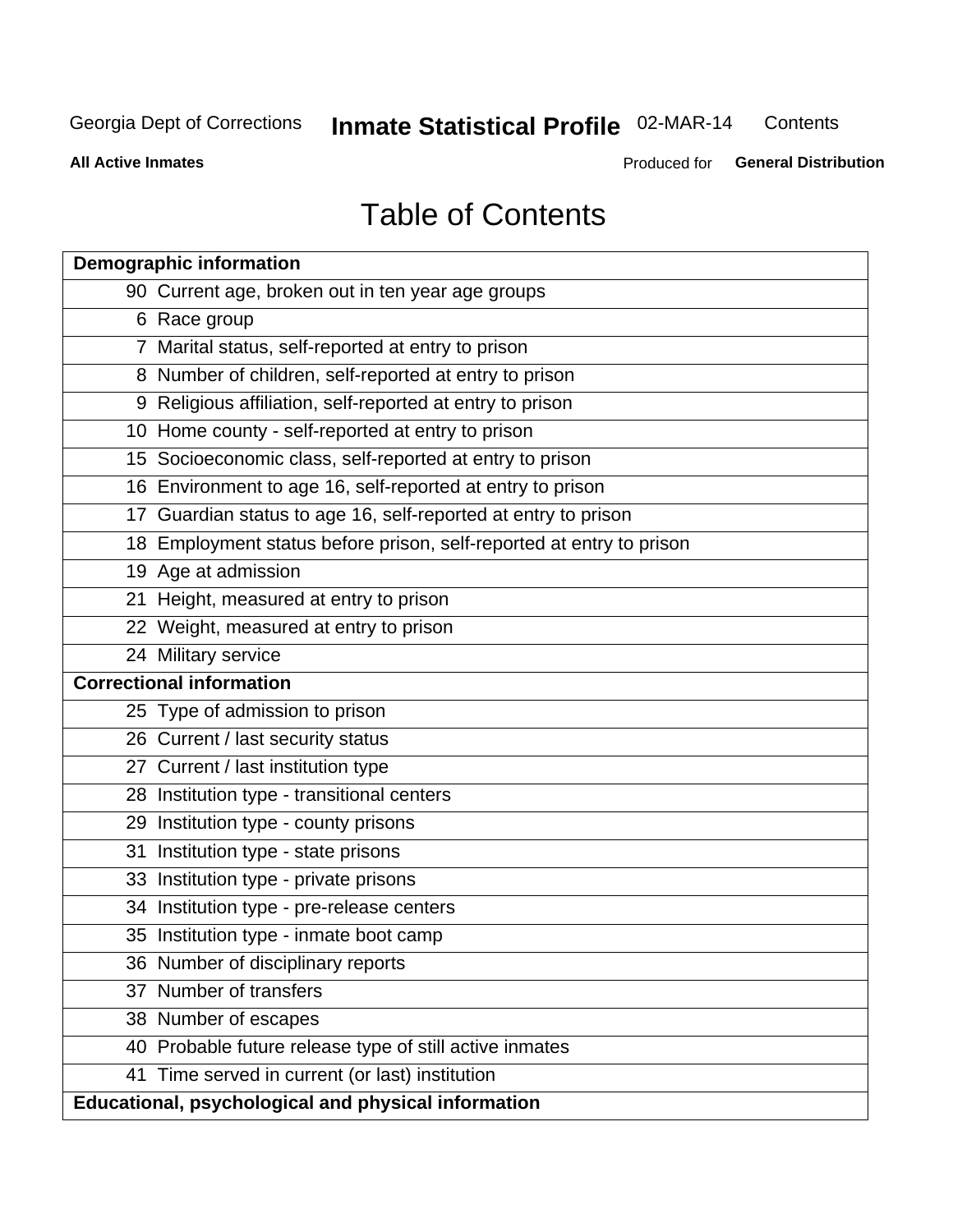#### Inmate Statistical Profile 02-MAR-14 Contents

**All Active Inmates** 

Produced for General Distribution

# **Table of Contents**

| <b>Educational, psychological and physical information</b>       |
|------------------------------------------------------------------|
| 39 Culture fair IQ scores                                        |
| 42 Highest grade level attained                                  |
| 43 Culture fair IQ scores                                        |
| 44 Wide Range Achievement Test (WRAT) reading score              |
| 45 Wide Range Achievement Test (WRAT) math score                 |
| 46 Wide Range Achievement Test (WRAT) spelling score             |
| 47 Scope of substance abuse - summary                            |
| 48 Scope of substance abuse - detail                             |
| 49 Current / last mental health treatment level                  |
| 50 PULHESDWIT medical scale - 'P' overall condition ('P'hysical) |
| 51 PULHESDWIT medical scale - 'U' upper body                     |
| 52 PULHESDWIT medical scale - 'L' lower body                     |
| 53 PULHESDWIT medical scale - 'H' hearing                        |
| 54 PULHESDWIT medical scale - 'E' vision                         |
| 55 PULHESDWIT medical scale -'S' psychiatric                     |
| 56 PULHESDWIT medical scale - 'D' dental                         |
| 57 PULHESDWIT medical scale - 'W' work ability                   |
| 58 PULHESDWIT medical scale - 'I' impairment                     |
| 59 PULHESDWIT medical scale - 'T' transportability               |
| 60 Criminality in family, self-reported                          |
| 61 Alcoholism in family, self-reported                           |
| 62 Drug abuse in family, self-reported                           |
| 63 Subjected to frequent beatings, self-reported                 |
| 64 Father absent during inmate's childhood                       |
| 65 Mother absent during inmate's childhood                       |
| 66 Inmate diagnosed as manipulative                              |
| 67 Inmate diagnosed as assaultive                                |
| <b>Crimes and criminal history information</b>                   |
| 68 Number of prior Georgia incarcerations                        |
| 69 Prison sentence in years                                      |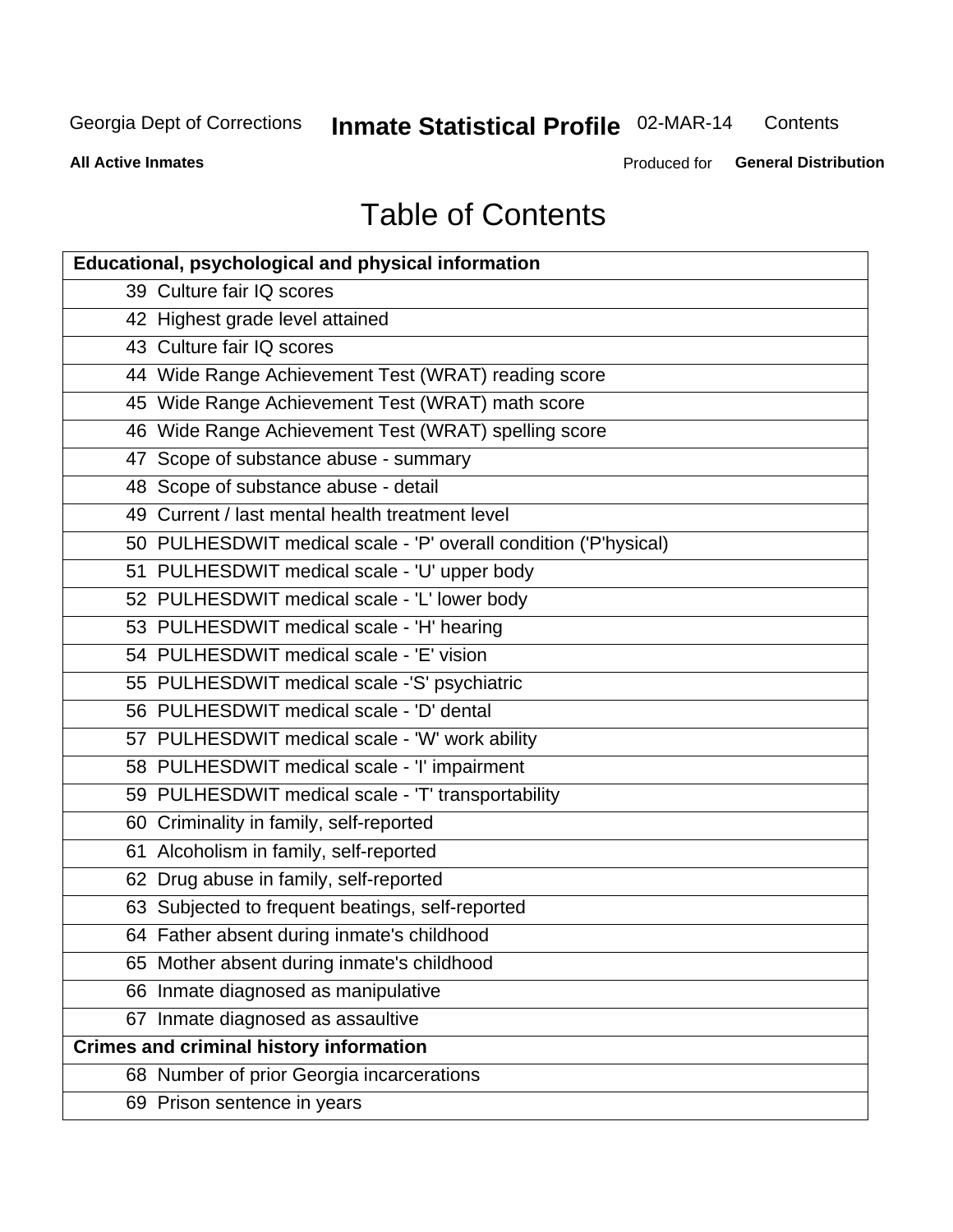#### Inmate Statistical Profile 02-MAR-14 Contents

**All Active Inmates** 

Produced for General Distribution

# **Table of Contents**

| <b>Crimes and criminal history information</b>                 |
|----------------------------------------------------------------|
| 70 Primary offense, broken out into felonies vs misdemeanors   |
| 71 Primary offense, broken out into six broad crime categories |
| 72 Primary offense, detailed offense code                      |
| 81 County of conviction of primary offense                     |
| 86 Circuit of conviction of primary offense                    |
| 88 Years served (jail + prison) in this incarceration          |
| <b>Medical information</b>                                     |
| 89 Results of most recent HIV test                             |
| 90 Results of most recent tuberculosis test                    |
| 91 Results of most recent syphilis test                        |
| 92 Results of most recent Hepatitis-C test                     |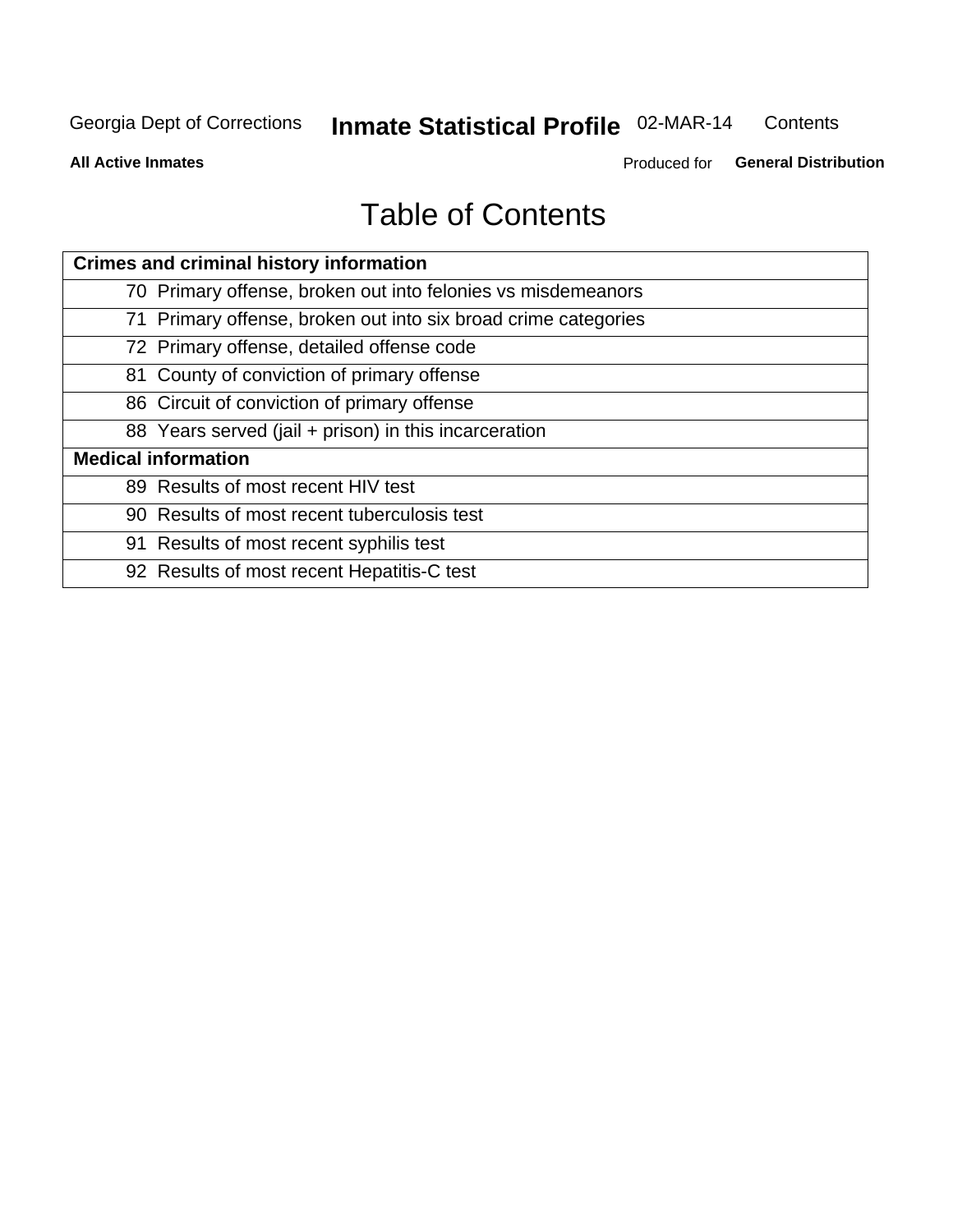### **Inmates Released During Fy 2013**

#### Produced for General Distribution

# Current age, broken out in ten-year age groups

COL % - percent each COUNT is of its particular column

|                          |              | <b>Male</b> |        |                 | <b>Female</b> |       |        | <b>Total</b> |
|--------------------------|--------------|-------------|--------|-----------------|---------------|-------|--------|--------------|
| <b>Current Age</b>       | <b>Count</b> | Col %       | Row %  | <b>Count</b>    | Col %         | Row % | Total  | Col %        |
| <b>Teens (1-19)</b>      | 774          | $1.56\%$    | 95.56% | 36              | 1.03%         | 4.44% | 810    | 1.53%        |
| <b>Twenties (20-29)</b>  | 15,066       | 30.40%      | 93.99% | 963             | 27.59%        | 6.01% | 16,029 | 30.21%       |
| <b>Thirties (30-39)</b>  | 14,440       | 29.13%      | 92.58% | 1,157           | 33.15%        | 7.42% | 15,597 | 29.40%       |
| <b>Forties (40-49)</b>   | 10,431       | 21.04%      | 92.34% | 865             | 24.79%        | 7.66% | 11,296 | 21.29%       |
| <b>Fifties (50-59)</b>   | 6,450        | 13.01%      | 94.51% | 375             | 10.74%        | 5.49% | 6,825  | 12.86%       |
| <b>Sixties (60-69)</b>   | 1,844        | 3.72%       | 95.89% | 79              | 2.26%         | 4.11% | 1,923  | 3.62%        |
| Seventy + (70 and above) | 562          | 1.13%       | 97.40% | 15 <sup>1</sup> | 0.43%         | 2.60% | 577    | 1.09%        |
| <b>Total Reported</b>    | 49,567       | 100%        | 93.42% | 3,490           | 100%          | 6.58% | 53,057 | 100%         |

| .<br>τeα<br>$\sim$ |        |                   |        |
|--------------------|--------|-------------------|--------|
| $T \cap 4 \cap T$  | 49,567 | <b>400</b><br>150 | 53,057 |

| Mean<br>(average)              | 37.36 | 36.98 | 37.34 |
|--------------------------------|-------|-------|-------|
| <b>Median (middle)</b>         | 35    | 36    | 35    |
| <b>Mode</b><br>(most frequent) | 24    | 30    |       |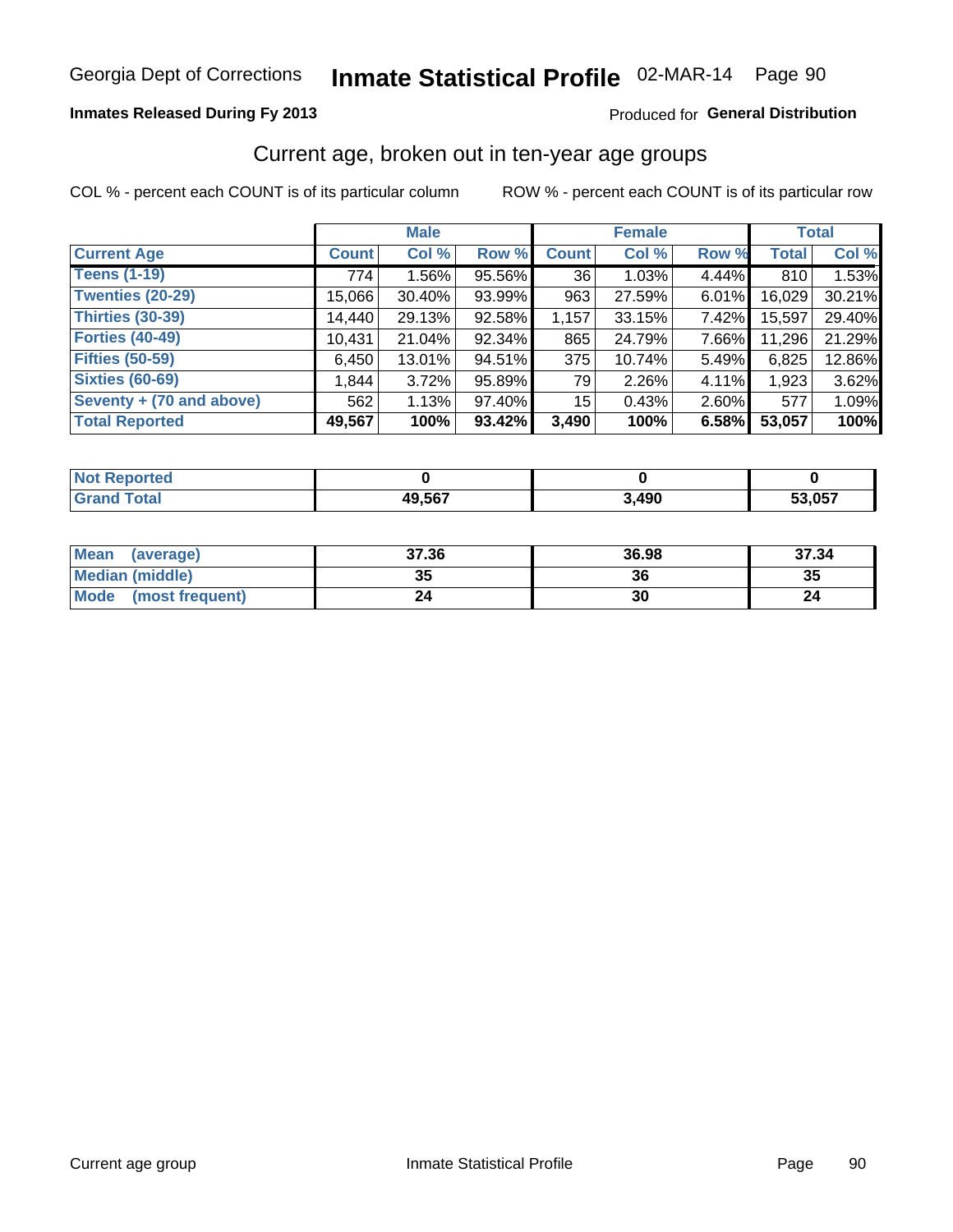# Inmate Statistical Profile 02-MAR-14 Page 91

**All Active Inmates** 

#### Produced for General Distribution

### Race group

COL % - percent each COUNT is of its particular column

|                                   |              | <b>Male</b> |        |             | <b>Female</b> |          |              | <b>Total</b> |
|-----------------------------------|--------------|-------------|--------|-------------|---------------|----------|--------------|--------------|
| <b>Race Group</b>                 | <b>Count</b> | Col %       |        | Row % Count | Col %         | Row %    | <b>Total</b> | Col %        |
| <b>White</b>                      | 16,016       | 32.25%      | 89.41% | 1,896       | 54.31%        | 10.59%   | 17,912       | 33.70%       |
| <b>Black</b><br>2                 | 31,215       | 62.86%      | 95.38% | 1,513       | 43.34%        | 4.62%    | 32,728       | 61.58%       |
| <b>Other</b><br>5.                | 38           | $.08\%$     | 86.36% | 6           | .17%          | 13.64%   | 44           | .08%         |
| <b>Asian</b><br>6                 | 145          | .29%        | 92.36% | 12          | .34%          | 7.64%    | 157          | .30%         |
| <b>Unknown</b><br>9               | 2            | $.01\%$     | 66.67% |             | .03%          | 33.33%   | 3            | .01%         |
| <b>Hispanic</b><br>10             | 2,214        | 4.46%       | 97.32% | 61          | 1.75%         | 2.68%    | 2,275        | 4.28%        |
| <b>Native American</b><br>$12 \,$ | 25           | $.05\%$     | 92.59% | 2           | $.06\%$       | $7.41\%$ | 27           | .05%         |
| <b>Total Reported</b>             | 49,655       | 100%        | 93.43% | 3,491       | 100%          | 6.57%    | 53,146       | 100%         |

| orted<br>NO.           |        |       |             |
|------------------------|--------|-------|-------------|
| <b>Total</b><br>'Grano | 49,655 | 3,491 | 146،<br>- - |

| M.<br>____ | . | ------- |
|------------|---|---------|
|            |   |         |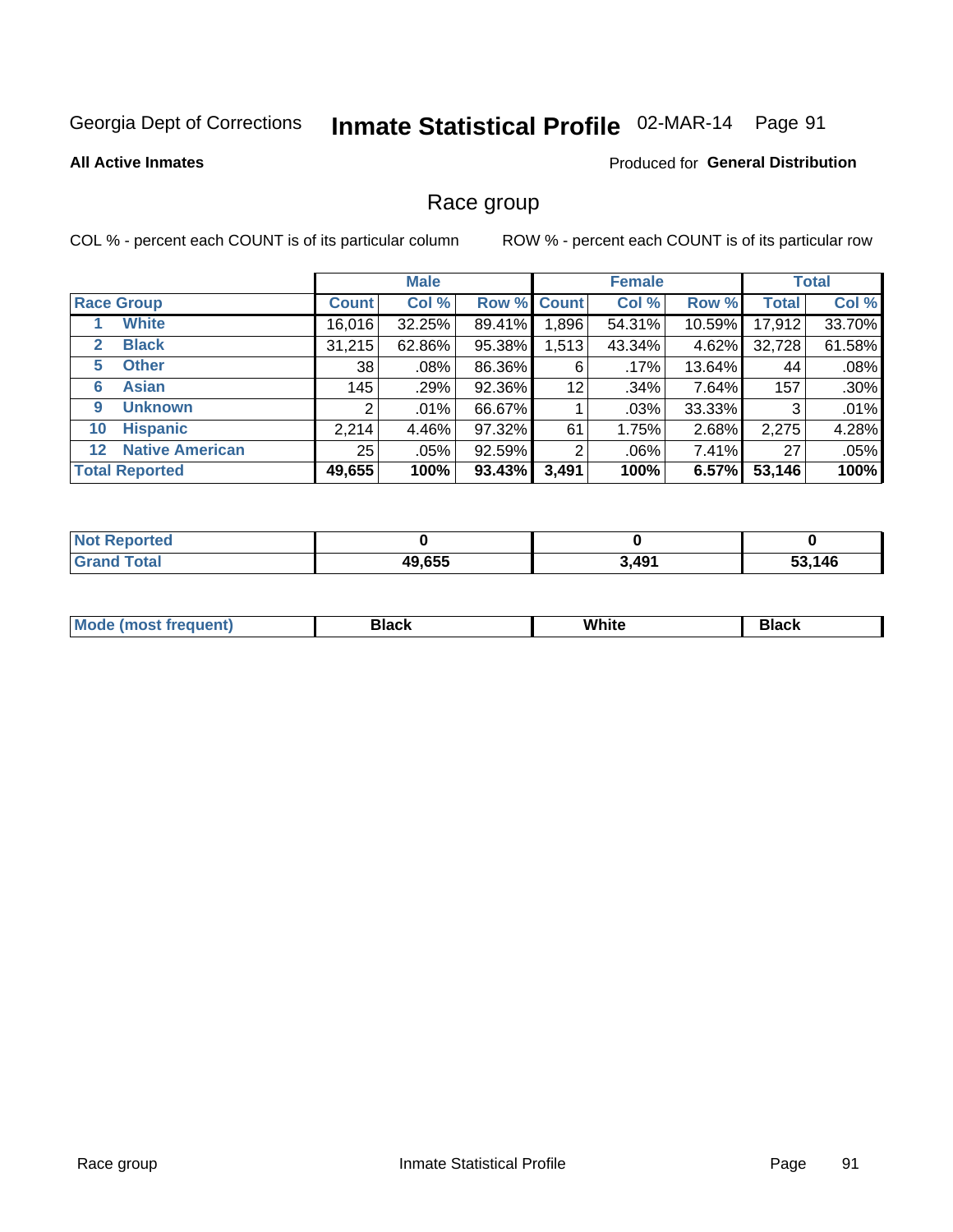# Inmate Statistical Profile 02-MAR-14 Page 7

**All Active Inmates** 

### Produced for General Distribution

### Marital status, self-reported at entry to prison

COL % - percent each COUNT is of its particular column

|                            |              | <b>Male</b> |        |              | <b>Female</b> |        |              | <b>Total</b> |
|----------------------------|--------------|-------------|--------|--------------|---------------|--------|--------------|--------------|
| <b>Marital Status</b>      | <b>Count</b> | Col %       | Row %  | <b>Count</b> | Col %         | Row %  | <b>Total</b> | Col %        |
| <b>Unknown</b><br>$\bf{0}$ | 289          | .58%        | 90.88% | 29           | .83%          | 9.12%  | 318          | .60%         |
| <b>Divorced</b><br>D       | 4,463        | $8.99\%$    | 88.67% | 570          | 16.33%        | 11.33% | 5,033        | 9.47%        |
| <b>Married</b><br>М        | 6,771        | 13.64%      | 91.62% | 619          | 17.73%        | 8.38%  | 7,390        | 13.91%       |
| <b>Separated</b><br>S.     | 1,631        | 3.28%       | 85.57% | 275          | 7.88%         | 14.43% | 1,906        | 3.59%        |
| <b>Unmarried</b><br>U      | 36,068       | 72.64%      | 95.15% | 1,840        | 52.71%        | 4.85%  | 37,908       | 71.33%       |
| <b>Widow</b><br>W          | 433          | .87%        | 73.27% | 158          | 4.53%         | 26.73% | 591          | 1.11%        |
| <b>Total Reported</b>      | 49,655       | 100%        | 93.43% | 3,491        | 100%          | 6.57%  | 53,146       | 100%         |

| rten<br>NOT  |        |       |      |
|--------------|--------|-------|------|
| <b>Total</b> | 49,655 | 3,491 | .146 |

| <b>Mode (most frequent)</b><br>Unmarried<br>Unmarried<br>Unmarried |
|--------------------------------------------------------------------|
|--------------------------------------------------------------------|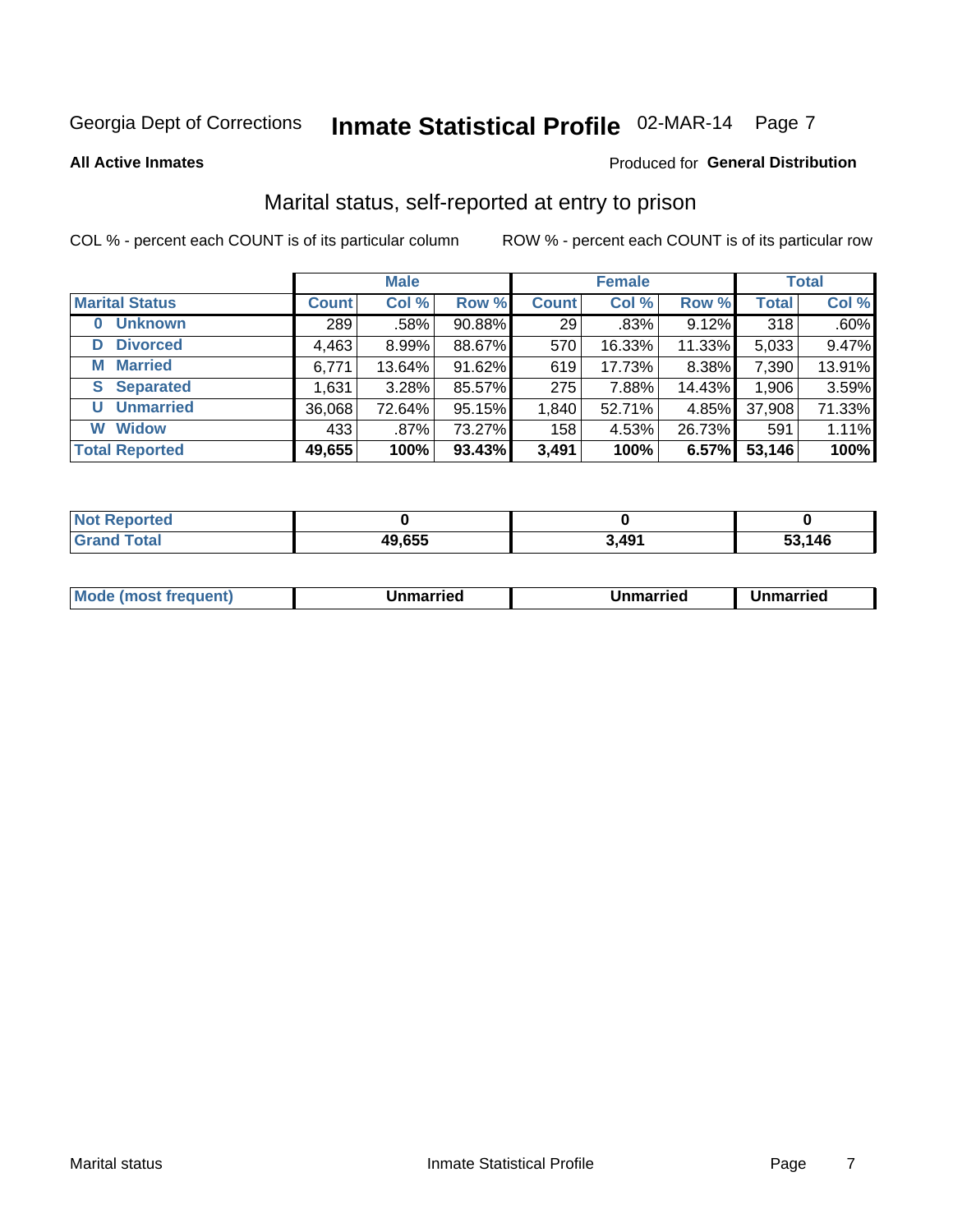# Inmate Statistical Profile 02-MAR-14 Page 8

#### **All Active Inmates**

#### Produced for General Distribution

### Number of children, self reported at entry to prison

COL % - percent each COUNT is of its particular column

|                           |              | <b>Male</b> |        |              | <b>Female</b> |          | <b>Total</b> |        |
|---------------------------|--------------|-------------|--------|--------------|---------------|----------|--------------|--------|
| <b>Number of Children</b> | <b>Count</b> | Col %       | Row %  | <b>Count</b> | Col %         | Row %    | <b>Total</b> | Col %  |
| $\bf{0}$                  | 20,074       | 40.86%      | 94.97% | 1,064        | 30.51%        | 5.03%    | 21,138       | 40.17% |
|                           | 11,111       | 22.61%      | 94.36% | 664          | 19.04%        | 5.64%    | 11,775       | 22.38% |
| $\overline{2}$            | 8,089        | 16.46%      | 91.13% | 787          | 22.57%        | 8.87%    | 8,876        | 16.87% |
| 3                         | 4,857        | 9.89%       | 90.19% | 528          | 15.14%        | 9.81%    | 5,385        | 10.23% |
| 4                         | 2,477        | 5.04%       | 91.00% | 245          | 7.03%         | $9.00\%$ | 2,722        | 5.17%  |
| 5                         | 1,219        | 2.48%       | 91.72% | 110          | 3.15%         | 8.28%    | 1,329        | 2.53%  |
| 6                         | 631          | 1.28%       | 91.45% | 59           | 1.69%         | 8.55%    | 690          | 1.31%  |
| 7                         | 286          | 0.58%       | 95.33% | 14           | 0.40%         | 4.67%    | 300          | 0.57%  |
| 8                         | 149          | 0.30%       | 94.30% | 9            | 0.26%         | 5.70%    | 158          | 0.30%  |
| $\boldsymbol{9}$          | 94           | 0.19%       | 96.91% | 3            | 0.09%         | 3.09%    | 97           | 0.18%  |
| 10                        | 62           | 0.13%       | 98.41% |              | 0.03%         | 1.59%    | 63           | 0.12%  |
| Over 10                   | 84           | 0.17%       | 96.55% | 3            | 0.09%         | 3.45%    | 87           | 0.17%  |
| <b>Total Reported</b>     | 49,133       | 100%        | 93.37% | 3,487        | 100%          | 6.63%    | 52,620       | 100%   |

| ちつつ<br>JZZ |      | 526<br>__ |
|------------|------|-----------|
| 10.000     | .49' | ,146<br>. |

| Mean (average)          | רפ<br>، ت | 1.39 |
|-------------------------|-----------|------|
| <b>Median (middle)</b>  |           |      |
| Mode<br>(most frequent) |           |      |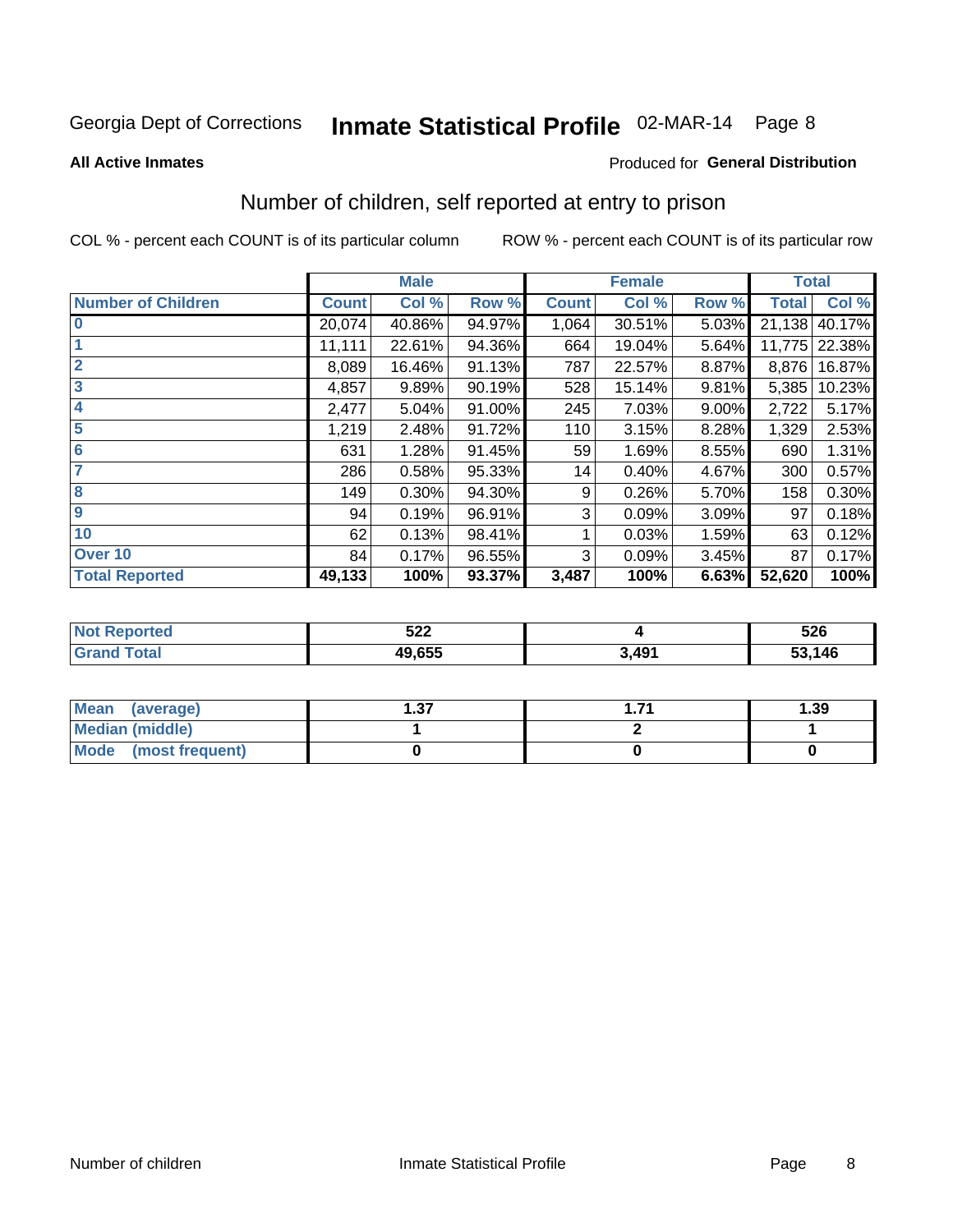# Inmate Statistical Profile 02-MAR-14 Page 9

#### **All Active Inmates**

#### Produced for General Distribution

### Religious affiliation, self-reported at entry to prison

COL % - percent each COUNT is of its particular column

|                         |                              |              | <b>Male</b> |         |              | <b>Female</b> |        |              | <b>Total</b> |  |
|-------------------------|------------------------------|--------------|-------------|---------|--------------|---------------|--------|--------------|--------------|--|
|                         | <b>Religious Affiliation</b> | <b>Count</b> | Col %       | Row %   | <b>Count</b> | Col %         | Row %  | <b>Total</b> | Col %        |  |
| 1                       | <b>Islam</b>                 | 883          | 4.41%       | 96.61%  | 31           | 1.21%         | 3.39%  | 914          | 4.05%        |  |
| $\overline{2}$          | <b>Catholic</b>              | 1,007        | 5.03%       | 87.72%  | 141          | 5.51%         | 12.28% | 1,148        | 5.09%        |  |
| $\overline{\mathbf{3}}$ | <b>Baptist</b>               | 10,135       | 50.65%      | 84.80%  | 1,817        | 71.00%        | 15.20% | 11,952       | 52.96%       |  |
| 4                       | <b>Methodist</b>             | 422          | 2.11%       | 85.95%  | 69           | 2.70%         | 14.05% | 491          | 2.18%        |  |
| $\overline{5}$          | <b>EpiscopIn</b>             | 41           | .20%        | 89.13%  | 5            | .20%          | 10.87% | 46           | .20%         |  |
| $6\overline{6}$         | <b>Presbytrn</b>             | 61           | .30%        | 92.42%  | 5            | .20%          | 7.58%  | 66           | .29%         |  |
| 7                       | <b>Chc Of God</b>            | 351          | 1.75%       | 84.78%  | 63           | 2.46%         | 15.22% | 414          | 1.83%        |  |
| 8                       | <b>Holiness</b>              | 691          | 3.45%       | 81.01%  | 162          | 6.33%         | 18.99% | 853          | 3.78%        |  |
| $\boldsymbol{9}$        | <b>Jewish</b>                | 30           | .15%        | 81.08%  | 7            | .27%          | 18.92% | 37           | .16%         |  |
| 10                      | <b>Anglican</b>              | 13           | .06%        | 92.86%  |              | .04%          | 7.14%  | 14           | .06%         |  |
| 11                      | <b>Grk Orthdx</b>            | 4            | .02%        | 80.00%  | 1            | .04%          | 20.00% | 5            | .02%         |  |
| 12                      | <b>Hindu</b>                 | 4            | .02%        | 100.00% |              |               |        | 4            | .02%         |  |
| 13                      | <b>Buddhist</b>              | 31           | .15%        | 83.78%  | 6            | .23%          | 16.22% | 37           | .16%         |  |
| 14                      | <b>Taoist</b>                | 6            | .03%        | 85.71%  | 1            | .04%          | 14.29% | 7            | .03%         |  |
| 15                      | <b>Shintoist</b>             | 3            | .01%        | 100.00% |              |               |        | 3            | .01%         |  |
| 16                      | <b>Seven D Ad</b>            | 69           | .34%        | 89.61%  | 8            | .31%          | 10.39% | 77           | .34%         |  |
| 17                      | <b>Jehovah Wt</b>            | 253          | 1.26%       | 88.15%  | 34           | 1.33%         | 11.85% | 287          | 1.27%        |  |
| 18                      | <b>Latr Day S</b>            | 31           | .15%        | 88.57%  | 4            | .16%          | 11.43% | 35           | .16%         |  |
| 20                      | <b>Other Prot</b>            | 3,058        | 15.28%      | 94.67%  | 172          | 6.72%         | 5.33%  | 3,230        | 14.31%       |  |
| 96                      | <b>None</b>                  | 2,915        | 14.57%      | 98.91%  | 32           | 1.25%         | 1.09%  | 2,947        | 13.06%       |  |
|                         | <b>Total Reported</b>        | 20,008       | 100%        | 88.66%  | 2,559        | 100%          | 11.34% | 22,567       | 100%         |  |

| 29,647 | 932               | 30.579        |
|--------|-------------------|---------------|
| 49,655 | 3.49 <sup>4</sup> | , 146<br>- 15 |

|  | Mode (most frequent) | 3aptist | 3aptist | Baptist |
|--|----------------------|---------|---------|---------|
|--|----------------------|---------|---------|---------|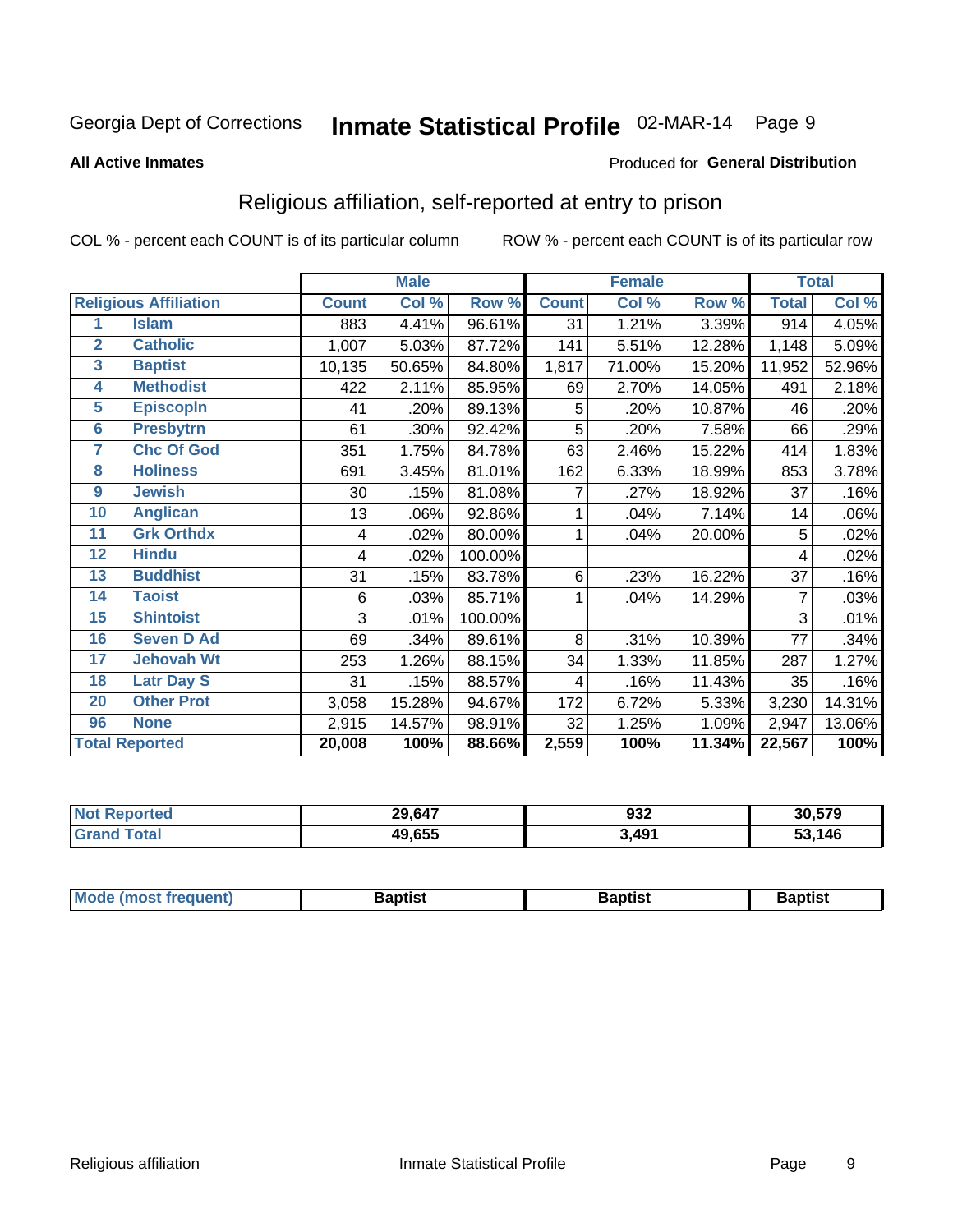# Inmate Statistical Profile 02-MAR-14 Page 10

**All Active Inmates** 

#### Produced for General Distribution

### Home county, self-reported at entry to prison

COL % - percent each COUNT is of its particular column

|     |                             |              | <b>Male</b> |         |                | <b>Female</b> |        | <b>Total</b> |        |
|-----|-----------------------------|--------------|-------------|---------|----------------|---------------|--------|--------------|--------|
|     | <b>Home County</b>          | <b>Count</b> | Col %       | Row %   | <b>Count</b>   | Col %         | Row %  | <b>Total</b> | Col %  |
| 000 | <b>Unknown</b>              | 5,388        | 10.85%      | 93.36%  | 383            | 10.97%        | 6.64%  | 5,771        | 10.86% |
| 001 | <b>Appling County</b>       | 101          | .20%        | 94.39%  | 6              | .17%          | 5.61%  | 107          | .20%   |
| 002 | <b>Atkinson County</b>      | 37           | .07%        | 97.37%  | 1              | .03%          | 2.63%  | 38           | .07%   |
| 003 | <b>Bacon County</b>         | 66           | .13%        | 94.29%  | 4              | .11%          | 5.71%  | 70           | .13%   |
| 004 | <b>Baker County</b>         | 20           | .04%        | 100.00% |                |               |        | 20           | .04%   |
| 005 | <b>Baldwin County</b>       | 240          | .48%        | 94.12%  | 15             | .43%          | 5.88%  | 255          | .48%   |
| 006 | <b>Banks County</b>         | 54           | .11%        | 94.74%  | 3              | .09%          | 5.26%  | 57           | .11%   |
| 007 | <b>Barrow County</b>        | 259          | .52%        | 89.62%  | 30             | .86%          | 10.38% | 289          | .54%   |
| 008 | <b>Bartow County</b>        | 505          | 1.02%       | 87.22%  | 74             | 2.12%         | 12.78% | 579          | 1.09%  |
| 009 | <b>Ben Hill County</b>      | 201          | .40%        | 93.06%  | 15             | .43%          | 6.94%  | 216          | .41%   |
| 010 | <b>Berrien County</b>       | 86           | .17%        | 93.48%  | $\,6$          | .17%          | 6.52%  | 92           | .17%   |
| 011 | <b>Bibb County</b>          | 1,115        | 2.25%       | 95.46%  | 53             | 1.52%         | 4.54%  | 1,168        | 2.20%  |
| 012 | <b>Bleckley County</b>      | 57           | .11%        | 95.00%  | 3              | .09%          | 5.00%  | 60           | .11%   |
| 013 | <b>Brantley County</b>      | 50           | .10%        | 87.72%  | $\overline{7}$ | .20%          | 12.28% | 57           | .11%   |
| 014 | <b>Brooks County</b>        | 153          | .31%        | 96.84%  | 5              | .14%          | 3.16%  | 158          | .30%   |
| 015 | <b>Bryan County</b>         | 111          | .22%        | 96.52%  | 4              | .11%          | 3.48%  | 115          | .22%   |
| 016 | <b>Bulloch County</b>       | 334          | .67%        | 91.26%  | 32             | .92%          | 8.74%  | 366          | .69%   |
| 017 | <b>Burke County</b>         | 201          | .40%        | 97.10%  | $\,6$          | .17%          | 2.90%  | 207          | .39%   |
| 018 | <b>Butts County</b>         | 137          | .28%        | 94.48%  | 8              | .23%          | 5.52%  | 145          | .27%   |
| 019 | <b>Calhoun County</b>       | 68           | .14%        | 95.77%  | 3              | .09%          | 4.23%  | 71           | .13%   |
| 020 | <b>Camden County</b>        | 132          | .27%        | 92.96%  | 10             | .29%          | 7.04%  | 142          | .27%   |
| 021 | <b>Candler County</b>       | 112          | .23%        | 90.32%  | 12             | .34%          | 9.68%  | 124          | .23%   |
| 022 | <b>Carroll County</b>       | 533          | 1.07%       | 91.42%  | 50             | 1.43%         | 8.58%  | 583          | 1.10%  |
| 023 | <b>Catoosa County</b>       | 217          | .44%        | 91.18%  | 21             | .60%          | 8.82%  | 238          | .45%   |
| 024 | <b>Charlton County</b>      | 50           | .10%        | 98.04%  | 1              | .03%          | 1.96%  | 51           | .10%   |
| 025 | <b>Chatham County</b>       | 1,915        | 3.86%       | 97.31%  | 53             | 1.52%         | 2.69%  | 1,968        | 3.70%  |
| 026 | <b>Chattahoochee County</b> | 23           | .05%        | 95.83%  | 1              | .03%          | 4.17%  | 24           | .05%   |
| 027 | <b>Chattooga County</b>     | 223          | .45%        | 88.49%  | 29             | .83%          | 11.51% | 252          | .47%   |
| 028 | <b>Cherokee County</b>      | 380          | .77%        | 92.46%  | 31             | .89%          | 7.54%  | 411          | .77%   |
| 029 | <b>Clarke County</b>        | 446          | .90%        | 94.89%  | 24             | .69%          | 5.11%  | 470          | .88%   |
| 030 | <b>Clay County</b>          | 39           | .08%        | 95.12%  | $\overline{2}$ | .06%          | 4.88%  | 41           | .08%   |
| 031 | <b>Clayton County</b>       | 1,453        | 2.93%       | 93.74%  | 97             | 2.78%         | 6.26%  | 1,550        | 2.92%  |
| 032 | <b>Clinch County</b>        | 39           | .08%        | 95.12%  | $\overline{2}$ | .06%          | 4.88%  | 41           | .08%   |
| 033 | <b>Cobb County</b>          | 1,943        | 3.91%       | 91.61%  | 178            | 5.10%         | 8.39%  | 2,121        | 3.99%  |
| 034 | <b>Coffee County</b>        | 245          | .49%        | 94.23%  | 15             | .43%          | 5.77%  | 260          | .49%   |
| 035 | <b>Colquitt County</b>      | 237          | .48%        | 95.56%  | 11             | .32%          | 4.44%  | 248          | .47%   |
| 036 | <b>Columbia County</b>      | 277          | .56%        | 92.03%  | 24             | .69%          | 7.97%  | 301          | .57%   |
| 037 | <b>Cook County</b>          | 125          | .25%        | 95.42%  | $\,6$          | .17%          | 4.58%  | 131          | .25%   |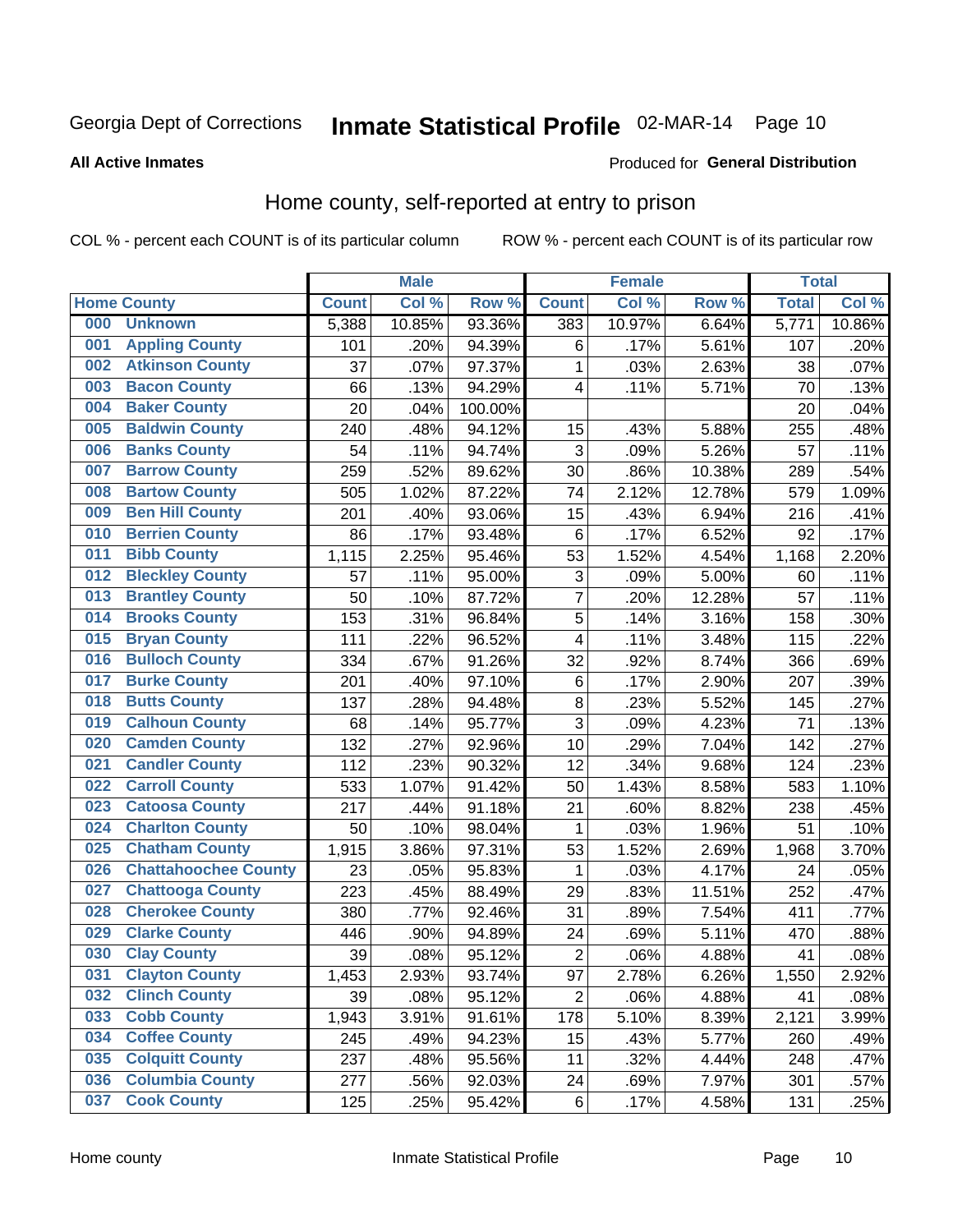# Inmate Statistical Profile 02-MAR-14 Page 11

#### **All Active Inmates**

#### Produced for General Distribution

### Home county, self-reported at entry to prison

COL % - percent each COUNT is of its particular column

|     |                         |              | <b>Male</b> |                  |                  | <b>Female</b> |        | <b>Total</b> |        |
|-----|-------------------------|--------------|-------------|------------------|------------------|---------------|--------|--------------|--------|
|     | <b>Home County</b>      | <b>Count</b> | Col%        | Row <sup>%</sup> | <b>Count</b>     | Col %         | Row %  | <b>Total</b> | Col %  |
| 038 | <b>Coweta County</b>    | 397          | .80%        | 94.08%           | 25               | .72%          | 5.92%  | 422          | .79%   |
| 039 | <b>Crawford County</b>  | 45           | .09%        | 93.75%           | 3                | .09%          | 6.25%  | 48           | .09%   |
| 040 | <b>Crisp County</b>     | 205          | .41%        | 95.79%           | $\boldsymbol{9}$ | .26%          | 4.21%  | 214          | .40%   |
| 041 | <b>Dade County</b>      | 57           | .11%        | 89.06%           | $\overline{7}$   | .20%          | 10.94% | 64           | .12%   |
| 042 | <b>Dawson County</b>    | 84           | .17%        | 93.33%           | $\,6$            | .17%          | 6.67%  | 90           | .17%   |
| 043 | <b>Decatur County</b>   | 274          | .55%        | 93.84%           | 18               | .52%          | 6.16%  | 292          | .55%   |
| 044 | <b>Dekalb County</b>    | 3,000        | 6.04%       | 94.34%           | 180              | 5.16%         | 5.66%  | 3,180        | 5.98%  |
| 045 | <b>Dodge County</b>     | 133          | .27%        | 88.67%           | 17               | .49%          | 11.33% | 150          | .28%   |
| 046 | <b>Dooly County</b>     | 85           | .17%        | 93.41%           | 6                | .17%          | 6.59%  | 91           | .17%   |
| 047 | <b>Dougherty County</b> | 911          | 1.83%       | 93.92%           | 59               | 1.69%         | 6.08%  | 970          | 1.83%  |
| 048 | <b>Douglas County</b>   | 634          | 1.28%       | 92.69%           | 50               | 1.43%         | 7.31%  | 684          | 1.29%  |
| 049 | <b>Early County</b>     | 79           | .16%        | 94.05%           | 5                | .14%          | 5.95%  | 84           | .16%   |
| 050 | <b>Echols County</b>    | 11           | .02%        | 100.00%          |                  |               |        | 11           | .02%   |
| 051 | <b>Effingham County</b> | 185          | .37%        | 92.96%           | 14               | .40%          | 7.04%  | 199          | .37%   |
| 052 | <b>Elbert County</b>    | 146          | .29%        | 94.81%           | 8                | .23%          | 5.19%  | 154          | .29%   |
| 053 | <b>Emanuel County</b>   | 168          | .34%        | 93.85%           | 11               | .32%          | 6.15%  | 179          | .34%   |
| 054 | <b>Evans County</b>     | 79           | .16%        | 94.05%           | 5                | .14%          | 5.95%  | 84           | .16%   |
| 055 | <b>Fannin County</b>    | 88           | .18%        | 87.13%           | 13               | .37%          | 12.87% | 101          | .19%   |
| 056 | <b>Fayette County</b>   | 150          | .30%        | 85.71%           | 25               | .72%          | 14.29% | 175          | .33%   |
| 057 | <b>Floyd County</b>     | 700          | 1.41%       | 89.40%           | 83               | 2.38%         | 10.60% | 783          | 1.47%  |
| 058 | <b>Forsyth County</b>   | 193          | .39%        | 88.13%           | 26               | .74%          | 11.87% | 219          | .41%   |
| 059 | <b>Franklin County</b>  | 121          | .24%        | 88.97%           | 15               | .43%          | 11.03% | 136          | .26%   |
| 060 | <b>Fulton County</b>    | 5,118        | 10.31%      | 95.15%           | 261              | 7.48%         | 4.85%  | 5,379        | 10.12% |
| 061 | <b>Gilmer County</b>    | 103          | .21%        | 90.35%           | 11               | .32%          | 9.65%  | 114          | .21%   |
| 062 | <b>Glascock County</b>  | 8            | .02%        | 100.00%          |                  |               |        | 8            | .02%   |
| 063 | <b>Glynn County</b>     | 403          | .81%        | 94.82%           | 22               | .63%          | 5.18%  | 425          | .80%   |
| 064 | <b>Gordon County</b>    | 291          | .59%        | 84.59%           | 53               | 1.52%         | 15.41% | 344          | .65%   |
| 065 | <b>Grady County</b>     | 169          | .34%        | 95.48%           | 8                | .23%          | 4.52%  | 177          | .33%   |
| 066 | <b>Greene County</b>    | 105          | .21%        | 92.11%           | 9                | .26%          | 7.89%  | 114          | .21%   |
| 067 | <b>Gwinnett County</b>  | 1,709        | 3.44%       | 93.18%           | 125              | 3.58%         | 6.82%  | 1,834        | 3.45%  |
| 068 | <b>Habersham County</b> | 98           | .20%        | 93.33%           | 7                | .20%          | 6.67%  | 105          | .20%   |
| 069 | <b>Hall County</b>      | 588          | 1.18%       | 91.30%           | 56               | 1.60%         | 8.70%  | 644          | 1.21%  |
| 070 | <b>Hancock County</b>   | 59           | .12%        | 95.16%           | 3                | .09%          | 4.84%  | 62           | .12%   |
| 071 | <b>Haralson County</b>  | 156          | .31%        | 90.70%           | 16               | .46%          | 9.30%  | 172          | .32%   |
| 072 | <b>Harris County</b>    | 87           | .18%        | 91.58%           | 8                | .23%          | 8.42%  | 95           | .18%   |
| 073 | <b>Hart County</b>      | 132          | .27%        | 96.35%           | 5                | .14%          | 3.65%  | 137          | .26%   |
| 074 | <b>Heard County</b>     | 53           | .11%        | 91.38%           | 5                | .14%          | 8.62%  | 58           | .11%   |
| 075 | <b>Henry County</b>     | 539          | 1.09%       | 94.07%           | 34               | .97%          | 5.93%  | 573          | 1.08%  |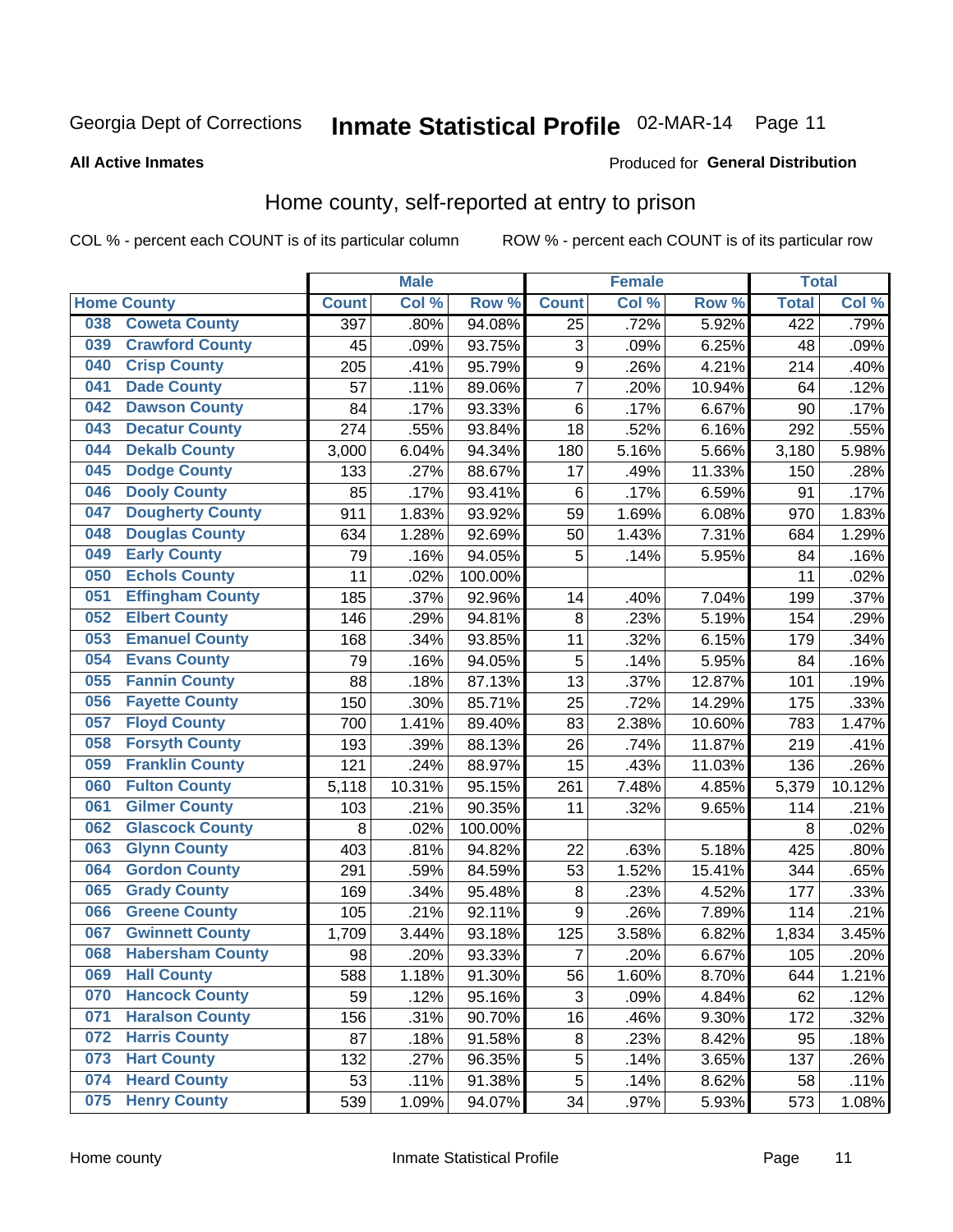# Inmate Statistical Profile 02-MAR-14 Page 12

#### **All Active Inmates**

### Produced for General Distribution

### Home county, self-reported at entry to prison

COL % - percent each COUNT is of its particular column

|                  |                          |              | <b>Male</b> |         |                | <b>Female</b> |        | <b>Total</b> |       |
|------------------|--------------------------|--------------|-------------|---------|----------------|---------------|--------|--------------|-------|
|                  | <b>Home County</b>       | <b>Count</b> | Col %       | Row %   | <b>Count</b>   | Col %         | Row %  | <b>Total</b> | Col % |
| 076              | <b>Houston County</b>    | 537          | 1.08%       | 92.91%  | 41             | 1.17%         | 7.09%  | 578          | 1.09% |
| 077              | <b>Irwin County</b>      | 76           | .15%        | 96.20%  | 3              | .09%          | 3.80%  | 79           | .15%  |
| 078              | <b>Jackson County</b>    | 211          | .42%        | 90.56%  | 22             | .63%          | 9.44%  | 233          | .44%  |
| 079              | <b>Jasper County</b>     | 62           | .12%        | 89.86%  | $\overline{7}$ | .20%          | 10.14% | 69           | .13%  |
| 080              | <b>Jeff Davis County</b> | 82           | .17%        | 93.18%  | $\,6$          | .17%          | 6.82%  | 88           | .17%  |
| 081              | <b>Jefferson County</b>  | 195          | .39%        | 96.06%  | 8              | .23%          | 3.94%  | 203          | .38%  |
| 082              | <b>Jenkins County</b>    | 69           | .14%        | 94.52%  | 4              | .11%          | 5.48%  | 73           | .14%  |
| 083              | <b>Johnson County</b>    | 43           | .09%        | 89.58%  | 5              | .14%          | 10.42% | 48           | .09%  |
| 084              | <b>Jones County</b>      | 122          | .25%        | 91.73%  | 11             | .32%          | 8.27%  | 133          | .25%  |
| 085              | <b>Lamar County</b>      | 57           | .11%        | 93.44%  | 4              | .11%          | 6.56%  | 61           | .11%  |
| 086              | <b>Lanier County</b>     | 43           | .09%        | 100.00% |                |               |        | 43           | .08%  |
| 087              | <b>Laurens County</b>    | 275          | .55%        | 93.54%  | 19             | .54%          | 6.46%  | 294          | .55%  |
| 088              | <b>Lee County</b>        | 84           | .17%        | 90.32%  | 9              | .26%          | 9.68%  | 93           | .17%  |
| 089              | <b>Liberty County</b>    | 248          | .50%        | 96.12%  | 10             | .29%          | 3.88%  | 258          | .49%  |
| 090              | <b>Lincoln County</b>    | 27           | .05%        | 93.10%  | $\overline{2}$ | .06%          | 6.90%  | 29           | .05%  |
| 091              | <b>Long County</b>       | 46           | .09%        | 92.00%  | 4              | .11%          | 8.00%  | 50           | .09%  |
| 092              | <b>Lowndes County</b>    | 499          | 1.00%       | 94.51%  | 29             | .83%          | 5.49%  | 528          | .99%  |
| 093              | <b>Lumpkin County</b>    | 83           | .17%        | 92.22%  | $\overline{7}$ | .20%          | 7.78%  | 90           | .17%  |
| 094              | <b>Macon County</b>      | 77           | .16%        | 96.25%  | $\overline{3}$ | .09%          | 3.75%  | 80           | .15%  |
| 095              | <b>Madison County</b>    | 134          | .27%        | 93.06%  | 10             | .29%          | 6.94%  | 144          | .27%  |
| 096              | <b>Marion County</b>     | 42           | .08%        | 91.30%  | 4              | .11%          | 8.70%  | 46           | .09%  |
| 097              | <b>Mcduffie County</b>   | 149          | .30%        | 95.51%  | $\overline{7}$ | .20%          | 4.49%  | 156          | .29%  |
| 098              | <b>Mcintosh County</b>   | 79           | .16%        | 94.05%  | 5              | .14%          | 5.95%  | 84           | .16%  |
| 099              | <b>Meriwether County</b> | 155          | .31%        | 94.51%  | 9              | .26%          | 5.49%  | 164          | .31%  |
| 100              | <b>Miller County</b>     | 40           | .08%        | 95.24%  | $\overline{c}$ | .06%          | 4.76%  | 42           | .08%  |
| 101              | <b>Mitchell County</b>   | 192          | .39%        | 94.12%  | 12             | .34%          | 5.88%  | 204          | .38%  |
| 102              | <b>Monroe County</b>     | 137          | .28%        | 93.20%  | 10             | .29%          | 6.80%  | 147          | .28%  |
| 103              | <b>Montgomery County</b> | 62           | .12%        | 88.57%  | 8              | .23%          | 11.43% | 70           | .13%  |
| 104              | <b>Morgan County</b>     | 111          | .22%        | 94.07%  | $\overline{7}$ | .20%          | 5.93%  | 118          | .22%  |
| 105              | <b>Murray County</b>     | 158          | .32%        | 88.76%  | 20             | .57%          | 11.24% | 178          | .33%  |
| 106              | <b>Muscogee County</b>   | 1,095        | 2.21%       | 95.47%  | 52             | 1.49%         | 4.53%  | 1,147        | 2.16% |
| 107              | <b>Newton County</b>     | 521          | 1.05%       | 91.56%  | 48             | 1.37%         | 8.44%  | 569          | 1.07% |
| 108              | <b>Oconee County</b>     | 39           | .08%        | 90.70%  | 4              | .11%          | 9.30%  | 43           | .08%  |
| 109              | <b>Oglethorpe County</b> | 60           | .12%        | 92.31%  | 5              | .14%          | 7.69%  | 65           | .12%  |
| 110              | <b>Paulding County</b>   | 315          | .63%        | 92.92%  | 24             | .69%          | 7.08%  | 339          | .64%  |
| 111              | <b>Peach County</b>      | 117          | .24%        | 95.90%  | 5              | .14%          | 4.10%  | 122          | .23%  |
| $\overline{112}$ | <b>Pickens County</b>    | 104          | .21%        | 91.23%  | 10             | .29%          | 8.77%  | 114          | .21%  |
| 113              | <b>Pierce County</b>     | 79           | .16%        | 91.86%  | $\overline{7}$ | .20%          | 8.14%  | 86           | .16%  |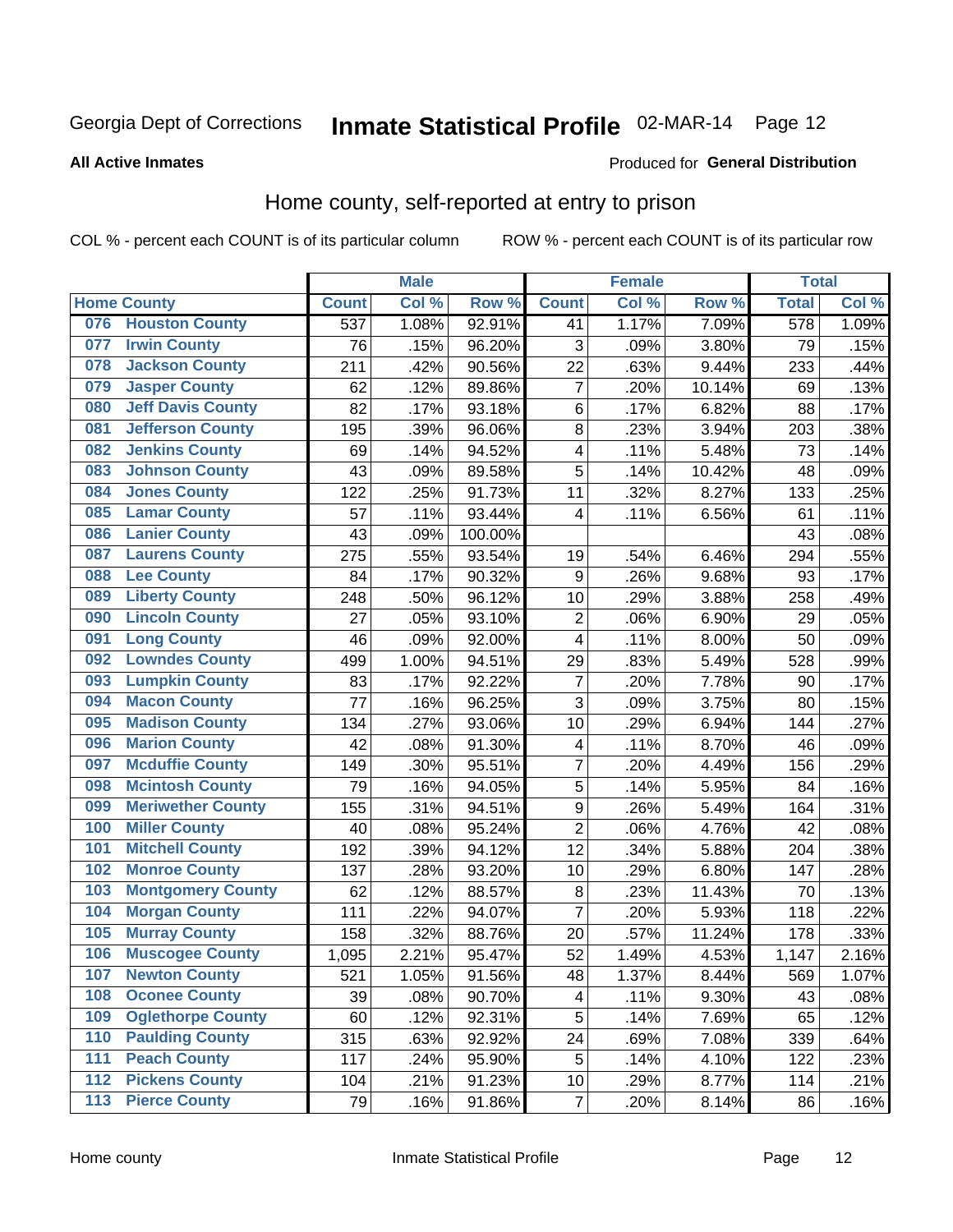# Inmate Statistical Profile 02-MAR-14 Page 13

#### **All Active Inmates**

### **Produced for General Distribution**

### Home county, self-reported at entry to prison

COL % - percent each COUNT is of its particular column

|                                          |              | <b>Male</b> |         |                  | <b>Female</b> |        | <b>Total</b>    |       |
|------------------------------------------|--------------|-------------|---------|------------------|---------------|--------|-----------------|-------|
| <b>Home County</b>                       | <b>Count</b> | Col %       | Row %   | <b>Count</b>     | Col %         | Row %  | <b>Total</b>    | Col % |
| <b>Pike County</b><br>114                | 46           | .09%        | 97.87%  | 1                | .03%          | 2.13%  | $\overline{47}$ | .09%  |
| <b>Polk County</b><br>115                | 247          | .50%        | 93.92%  | 16               | .46%          | 6.08%  | 263             | .49%  |
| <b>Pulaski County</b><br>116             | 73           | .15%        | 93.59%  | 5                | .14%          | 6.41%  | 78              | .15%  |
| <b>Putnam County</b><br>117              | 175          | .35%        | 92.59%  | 14               | .40%          | 7.41%  | 189             | .36%  |
| <b>Quitman County</b><br>118             | 19           | .04%        | 95.00%  | 1                | .03%          | 5.00%  | 20              | .04%  |
| <b>Rabun County</b><br>119               | 46           | .09%        | 90.20%  | 5                | .14%          | 9.80%  | 51              | .10%  |
| <b>Randolph County</b><br>120            | 72           | .15%        | 93.51%  | 5                | .14%          | 6.49%  | 77              | .14%  |
| <b>Richmond County</b><br>121            | 1,697        | 3.42%       | 94.75%  | 94               | 2.69%         | 5.25%  | 1,791           | 3.37% |
| <b>Rockdale County</b><br>122            | 351          | .71%        | 92.61%  | 28               | .80%          | 7.39%  | 379             | .71%  |
| <b>Schley County</b><br>123              | 18           | .04%        | 100.00% |                  |               |        | 18              | .03%  |
| <b>Screven County</b><br>124             | 125          | .25%        | 94.70%  | 7                | .20%          | 5.30%  | 132             | .25%  |
| <b>Seminole County</b><br>125            | 54           | .11%        | 87.10%  | 8                | .23%          | 12.90% | 62              | .12%  |
| <b>Spalding County</b><br>126            | 444          | .89%        | 95.07%  | 23               | .66%          | 4.93%  | 467             | .88%  |
| <b>Stephens County</b><br>127            | 147          | .30%        | 91.88%  | 13               | .37%          | 8.13%  | 160             | .30%  |
| <b>Stewart County</b><br>128             | 26           | .05%        | 100.00% |                  |               |        | 26              | .05%  |
| <b>Sumter County</b><br>129              | 197          | .40%        | 92.92%  | 15               | .43%          | 7.08%  | 212             | .40%  |
| <b>Talbot County</b><br>130              | 46           | .09%        | 95.83%  | $\overline{2}$   | .06%          | 4.17%  | 48              | .09%  |
| <b>Taliaferro County</b><br>131          | 12           | .02%        | 92.31%  | $\mathbf{1}$     | .03%          | 7.69%  | 13              | .02%  |
| <b>Tattnall County</b><br>132            | 162          | .33%        | 94.74%  | $\boldsymbol{9}$ | .26%          | 5.26%  | 171             | .32%  |
| <b>Taylor County</b><br>133              | 70           | .14%        | 93.33%  | 5                | .14%          | 6.67%  | 75              | .14%  |
| <b>Telfair County</b><br>134             | 98           | .20%        | 97.03%  | $\overline{3}$   | .09%          | 2.97%  | 101             | .19%  |
| <b>Terrell County</b><br>135             | 74           | .15%        | 93.67%  | 5                | .14%          | 6.33%  | 79              | .15%  |
| <b>Thomas County</b><br>136              | 209          | .42%        | 93.30%  | 15               | .43%          | 6.70%  | 224             | .42%  |
| 137<br><b>Tift County</b>                | 273          | .55%        | 95.12%  | 14               | .40%          | 4.88%  | 287             | .54%  |
| <b>Toombs County</b><br>138              | 306          | .62%        | 92.17%  | 26               | .74%          | 7.83%  | 332             | .62%  |
| <b>Towns County</b><br>139               | 19           | .04%        | 100.00% |                  |               |        | 19              | .04%  |
| <b>Treutlen County</b><br>140            | 66           | .13%        | 92.96%  | 5                | .14%          | 7.04%  | 71              | .13%  |
| <b>Troup County</b><br>141               | 474          | .95%        | 93.12%  | 35               | 1.00%         | 6.88%  | 509             | .96%  |
| <b>Turner County</b><br>$\overline{142}$ | 60           | .12%        | 89.55%  | 7                | .20%          | 10.45% | 67              | .13%  |
| <b>Twiggs County</b><br>143              | 62           | .12%        | 93.94%  | 4                | .11%          | 6.06%  | 66              | .12%  |
| <b>Union County</b><br>144               | 44           | .09%        | 78.57%  | 12               | .34%          | 21.43% | 56              | .11%  |
| 145<br><b>Upson County</b>               | 155          | .31%        | 94.51%  | $\boldsymbol{9}$ | .26%          | 5.49%  | 164             | .31%  |
| <b>Walker County</b><br>146              | 335          | .67%        | 91.28%  | 32               | .92%          | 8.72%  | 367             | .69%  |
| <b>Walton County</b><br>147              | 392          | .79%        | 89.91%  | 44               | 1.26%         | 10.09% | 436             | .82%  |
| <b>Ware County</b><br>148                | 276          | .56%        | 95.17%  | 14               | .40%          | 4.83%  | 290             | .55%  |
| <b>Warren County</b><br>149              | 31           | .06%        | 86.11%  | 5                | .14%          | 13.89% | 36              | .07%  |
| <b>Washington County</b><br>150          | 185          | .37%        | 90.69%  | 19               | .54%          | 9.31%  | 204             | .38%  |
| <b>Wayne County</b><br>151               | 176          | .35%        | 90.26%  | 19               | .54%          | 9.74%  | 195             | .37%  |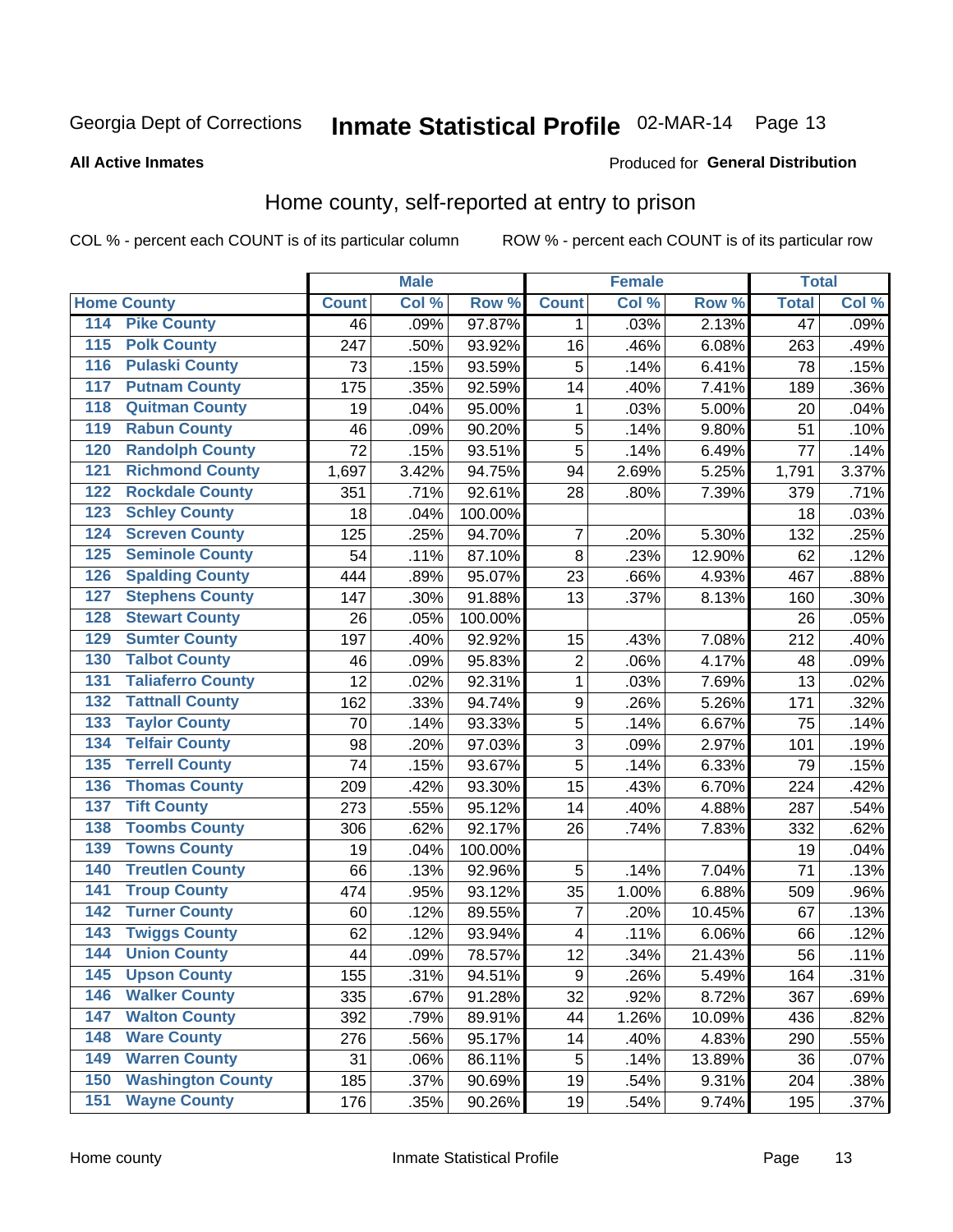# Inmate Statistical Profile 02-MAR-14 Page 14

**All Active Inmates** 

#### Produced for General Distribution

### Home county, self-reported at entry to prison

COL % - percent each COUNT is of its particular column

|     |                             |              | <b>Male</b> |         |              | <b>Female</b> |        | <b>Total</b> |       |
|-----|-----------------------------|--------------|-------------|---------|--------------|---------------|--------|--------------|-------|
|     | <b>Home County</b>          | <b>Count</b> | Col %       | Row %   | <b>Count</b> | Col %         | Row %  | <b>Total</b> | Col % |
| 152 | <b>Webster County</b>       | 9            | .02%        | 100.00% |              |               |        | 9            | .02%  |
| 153 | <b>Wheeler County</b>       | 23           | .05%        | 95.83%  |              | .03%          | 4.17%  | 24           | .05%  |
| 154 | <b>White County</b>         | 81           | .16%        | 83.51%  | 16           | .46%          | 16.49% | 97           | .18%  |
| 155 | <b>Whitfield County</b>     | 450          | .91%        | 91.46%  | 42           | 1.20%         | 8.54%  | 492          | .93%  |
| 156 | <b>Wilcox County</b>        | 38           | .08%        | 84.44%  | 7            | .20%          | 15.56% | 45           | .08%  |
| 157 | <b>Wilkes County</b>        | 57           | .11%        | 93.44%  | 4            | .11%          | 6.56%  | 61           | .11%  |
| 158 | <b>Wilkinson County</b>     | 51           | .10%        | 98.08%  |              | .03%          | 1.92%  | 52           | .10%  |
| 159 | <b>Worth County</b>         | 106          | .21%        | 92.98%  | 8            | .23%          | 7.02%  | 114          | .21%  |
| 999 | <b>Other Custody/Out Of</b> | 218          | .44%        | 93.16%  | 16           | .46%          | 6.84%  | 234          | .44%  |
|     | <b>State</b>                |              |             |         |              |               |        |              |       |
|     | <b>Total Rported</b>        | 49,655       | 100%        | 93.43%  | 3,491        | 100%          | 6.57%  | 53,146       | 100%  |

| NO<br>τeα |  |                   |      |
|-----------|--|-------------------|------|
| 49,655    |  | <b>3 101</b><br>™ | ,146 |

| Mode<br><b>Tequent)</b><br>ns | nown | mown | เทown |
|-------------------------------|------|------|-------|
|                               |      |      |       |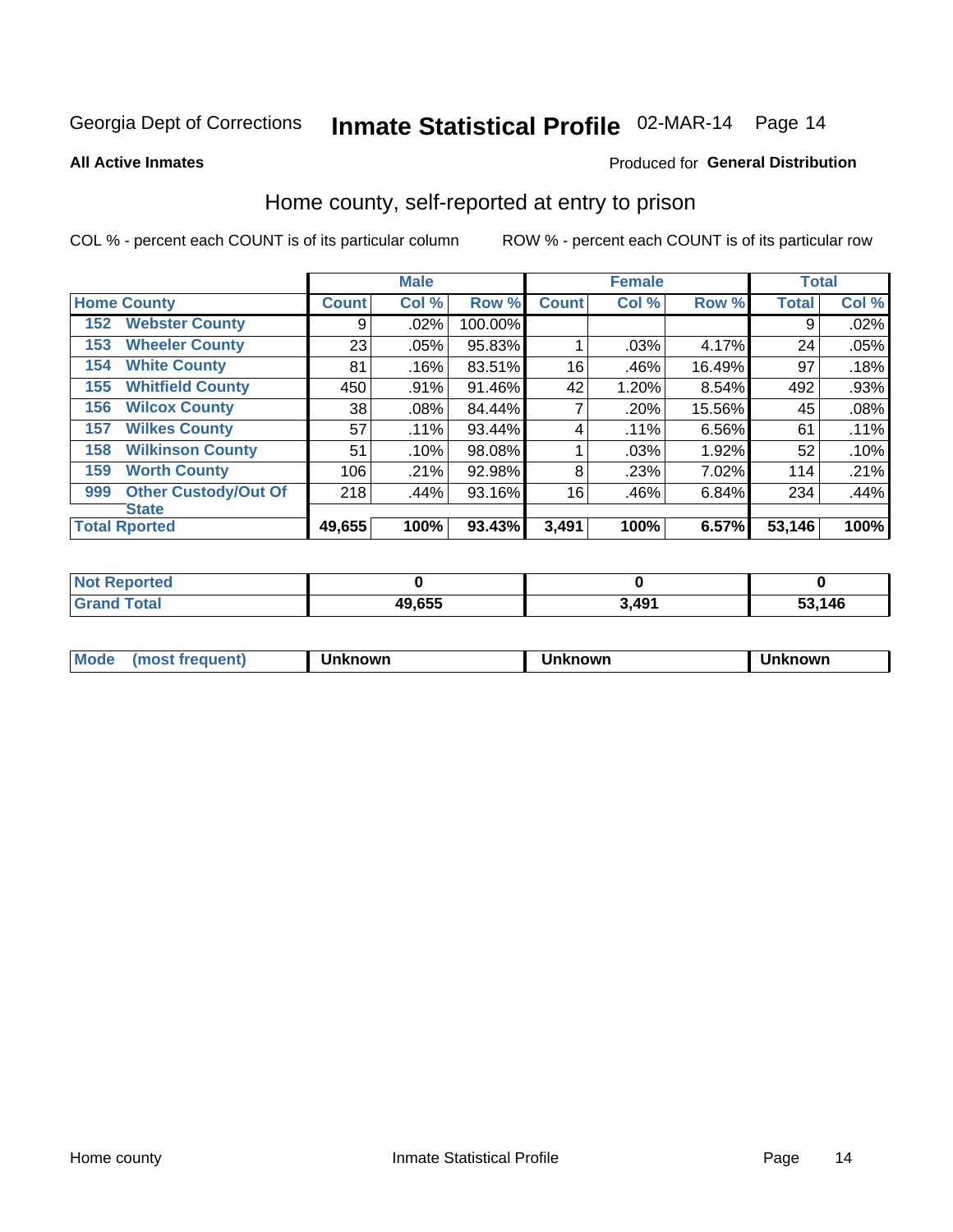# Inmate Statistical Profile 02-MAR-14 Page 15

#### **All Active Inmates**

#### Produced for General Distribution

### Socioeconomic class, self-reported at entry to prison

COL % - percent each COUNT is of its particular column

|                         |              | <b>Male</b> |           |              | <b>Female</b> |       |        | <b>Total</b> |
|-------------------------|--------------|-------------|-----------|--------------|---------------|-------|--------|--------------|
| Socioeconomic Class     | <b>Count</b> | Col %       | Row %     | <b>Count</b> | Col %         | Row % | Total, | Col %        |
| <b>Welfare</b>          | .618         | 9.85%       | $95.97\%$ | 68           | 10.58%        | 4.03% | .686   | 9.88%        |
| <b>Occ Employ</b>       | 683          | 4.16%       | 99.42%    |              | .62%          | .58%  | 687    | 4.02%        |
| <b>Minimum Std</b><br>3 | 6,851        | 41.70%      | $97.07\%$ | 207          | 32.19%        | 2.93% | 058    | 41.34%       |
| <b>Middle</b><br>4      | 7,276        | 44.29%      | 95.24%    | 364          | 56.61%        | 4.76% | .640   | 44.75%       |
| <b>Total Reported</b>   | 16,428       | 100%        | 96.23%    | 643          | 100%          | 3.77% | 17,071 | 100%         |

| <b>Not Reported</b> | 33,227 | 2,848 | 36,075 |
|---------------------|--------|-------|--------|
| $\tau$ otal         | 49,655 | 491   | 53,146 |

| ____<br>____ |
|--------------|
|--------------|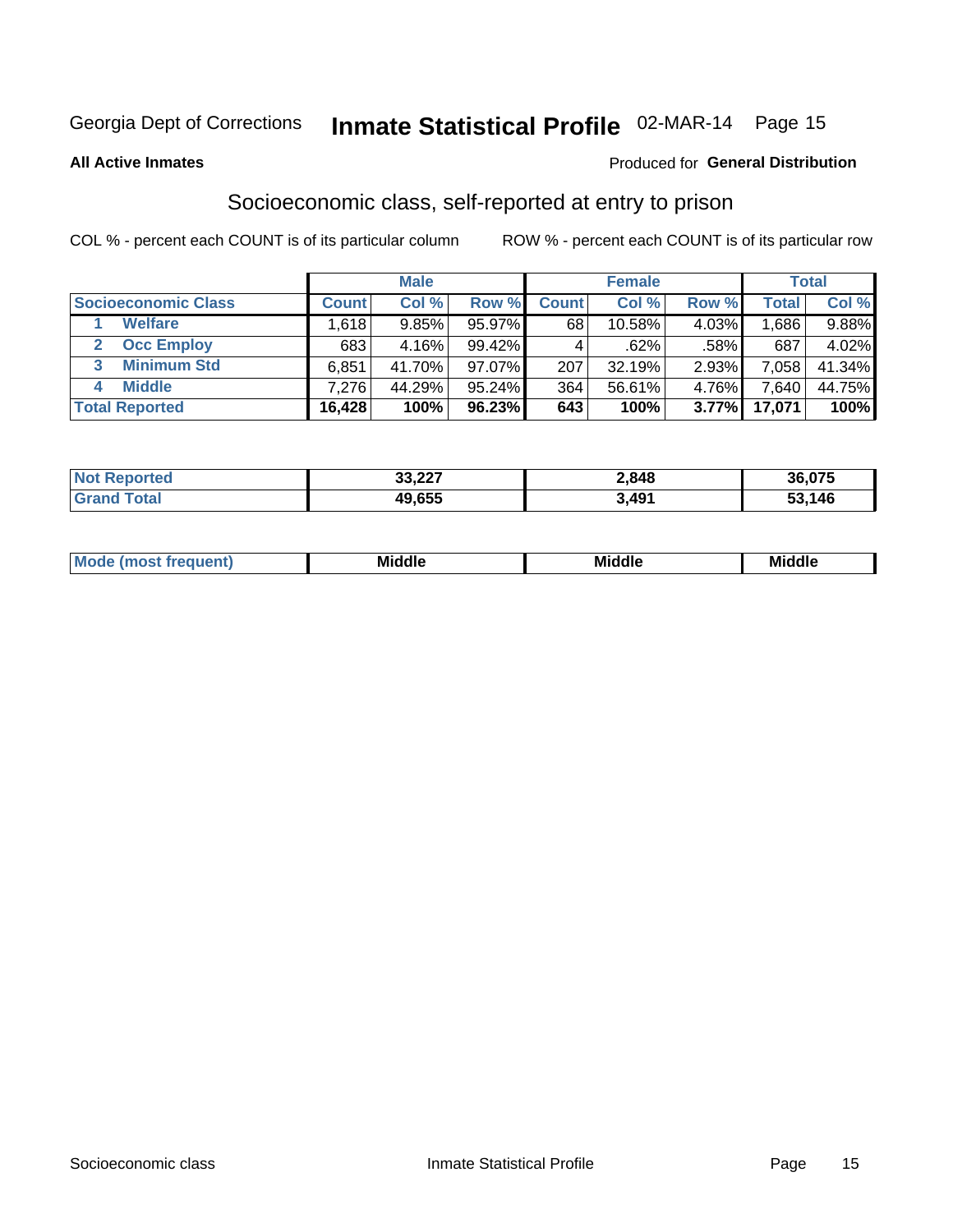# Inmate Statistical Profile 02-MAR-14 Page 16

**All Active Inmates** 

#### Produced for General Distribution

### Environment to age 16, self-reported at entry to prison

COL % - percent each COUNT is of its particular column

|                                    |              | <b>Male</b> |        |              | <b>Female</b> |       |              | <b>Total</b> |
|------------------------------------|--------------|-------------|--------|--------------|---------------|-------|--------------|--------------|
| <b>Environment to age 16</b>       | <b>Count</b> | Col %       | Row %  | <b>Count</b> | Col %         | Row % | <b>Total</b> | Col %        |
| <b>Rural/Farm</b>                  | 582          | 3.51%       | 96.36% | 221          | 3.41%         | 3.64% | 604          | 3.50%        |
| <b>Rural/Nfarm</b><br>$\mathbf{2}$ | 889          | $5.36\%$    | 92.12% | 76           | 11.76%        | 7.88% | 965          | 5.60%        |
| 3 S.M.S.A                          | 6,155        | 37.10%      | 98.04% | 123          | 19.04%        | 1.96% | 6,278        | 36.43%       |
| <b>Urban</b><br>4                  | 3,701        | 22.31%      | 94.08% | 233          | 36.07%        | 5.92% | 3,934        | 22.83%       |
| <b>Small Town</b><br>5.            | 5,262        | 31.72%      | 96.48% | 192          | 29.72%        | 3.52% | 5,454        | 31.64%       |
| <b>Total Reported</b>              | 16,589       | 100%        | 96.25% | 646          | 100%          | 3.75% | 17,235       | 100%         |

| <b>Not Reported</b> | 33,066 | 2,845 | 35,911 |
|---------------------|--------|-------|--------|
| <b>Total</b>        | 49,655 | 3,491 | 53,146 |

| Mo | M | Irhan<br>rva<br>_____ | M<br>______ |
|----|---|-----------------------|-------------|
|    |   |                       |             |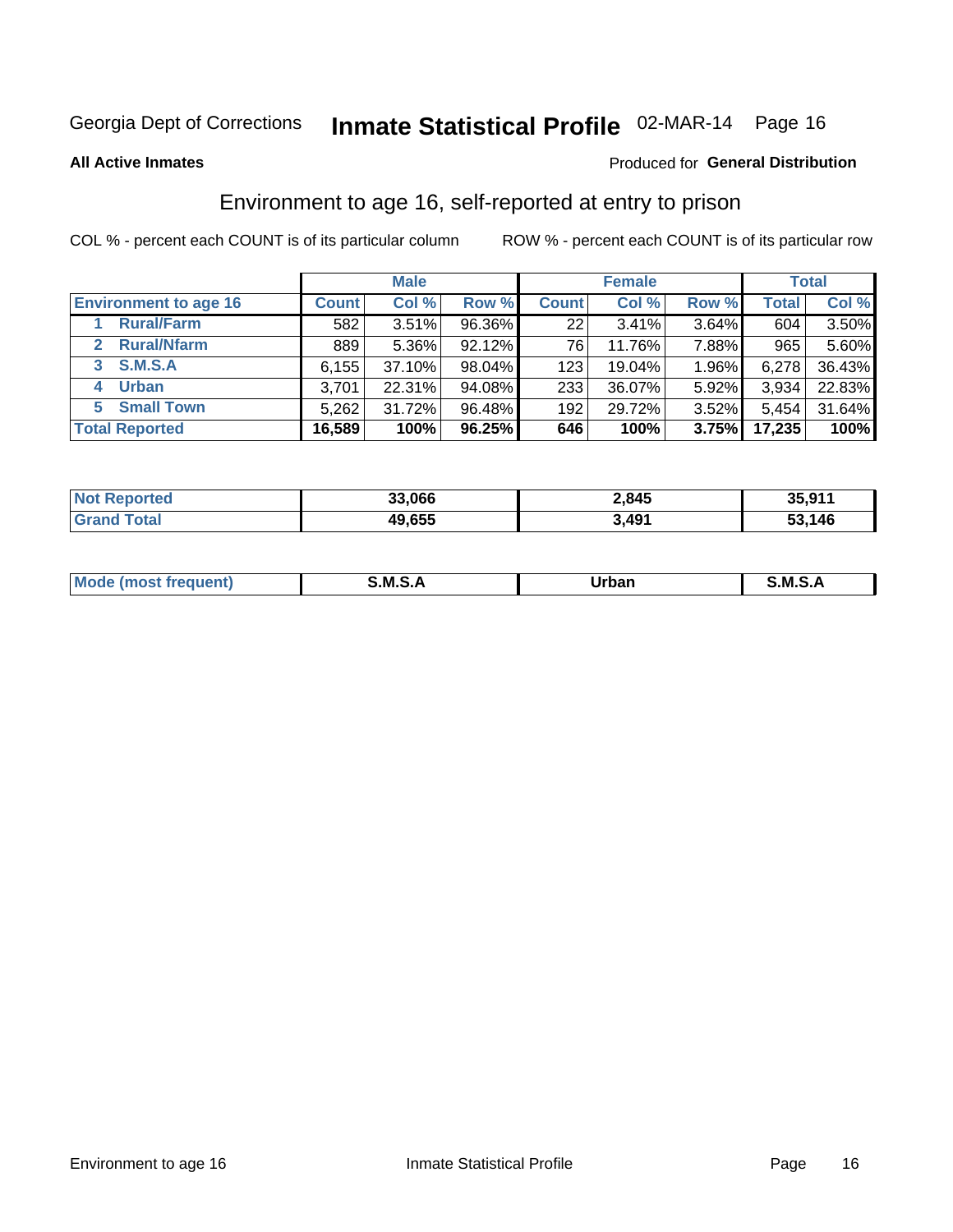# Inmate Statistical Profile 02-MAR-14 Page 17

#### **All Active Inmates**

#### Produced for General Distribution

### Guardian status to age 16, self-reported at entry to prison

COL % - percent each COUNT is of its particular column

|                                  |              | <b>Male</b> |         |              | <b>Female</b> |       |              | <b>Total</b> |
|----------------------------------|--------------|-------------|---------|--------------|---------------|-------|--------------|--------------|
| <b>Guardian Status To Age 16</b> | <b>Count</b> | Col %       | Row %   | <b>Count</b> | Col %         | Row % | <b>Total</b> | Col %        |
| 1 Orphanage                      | 11           | $.07\%$     | 100.00% |              |               |       | 11           | $.07\%$      |
| 2 Father Only                    | 512          | 3.25%       | 97.90%  | 11           | 2.96%         | 2.10% | 523          | 3.24%        |
| <b>3 Both Parents</b>            | 6,008        | 38.08%      | 97.55%  | 151          | 40.59%        | 2.45% | 6,159        | 38.14%       |
| <b>4 Mother Only</b>             | 6,919        | 43.85%      | 98.27%  | 122          | 32.80%        | 1.73% | 7,041        | 43.60%       |
| <b>6 Oth Female</b>              | 409          | 2.59%       | 98.08%  | 8            | 2.15%         | 1.92% | 417          | 2.58%        |
| <b>7 Oth Male</b>                | 79           | .50%        | 97.53%  | 2            | .54%          | 2.47% | 81           | .50%         |
| 8 Step-Parents                   | 151          | .96%        | 99.34%  |              | .27%          | .66%  | 152          | .94%         |
| 9 Foster Home                    | 266          | 1.69%       | 97.44%  | ⇁            | 1.88%         | 2.56% | 273          | 1.69%        |
| <b>10 Grand Parents</b>          | 1,422        | 9.01%       | 95.31%  | 70           | 18.82%        | 4.69% | 1,492        | 9.24%        |
| <b>Total Reported</b>            | 15,777       | 100%        | 97.7%   | 372          | 100%          | 2.3%  | 16,149       | 100%         |

| <b>orteg</b><br>NOT | 00020<br>აა.o <i>i</i> o | 3,119 | 36,997 |
|---------------------|--------------------------|-------|--------|
| Gr:                 | 49.655                   | 3,491 | 53,146 |

| <b>Mode</b><br>(most frequent) | <b>Mother Only</b> | <b>Both Parents</b> | <b>Mother Only</b> |
|--------------------------------|--------------------|---------------------|--------------------|
|                                |                    |                     |                    |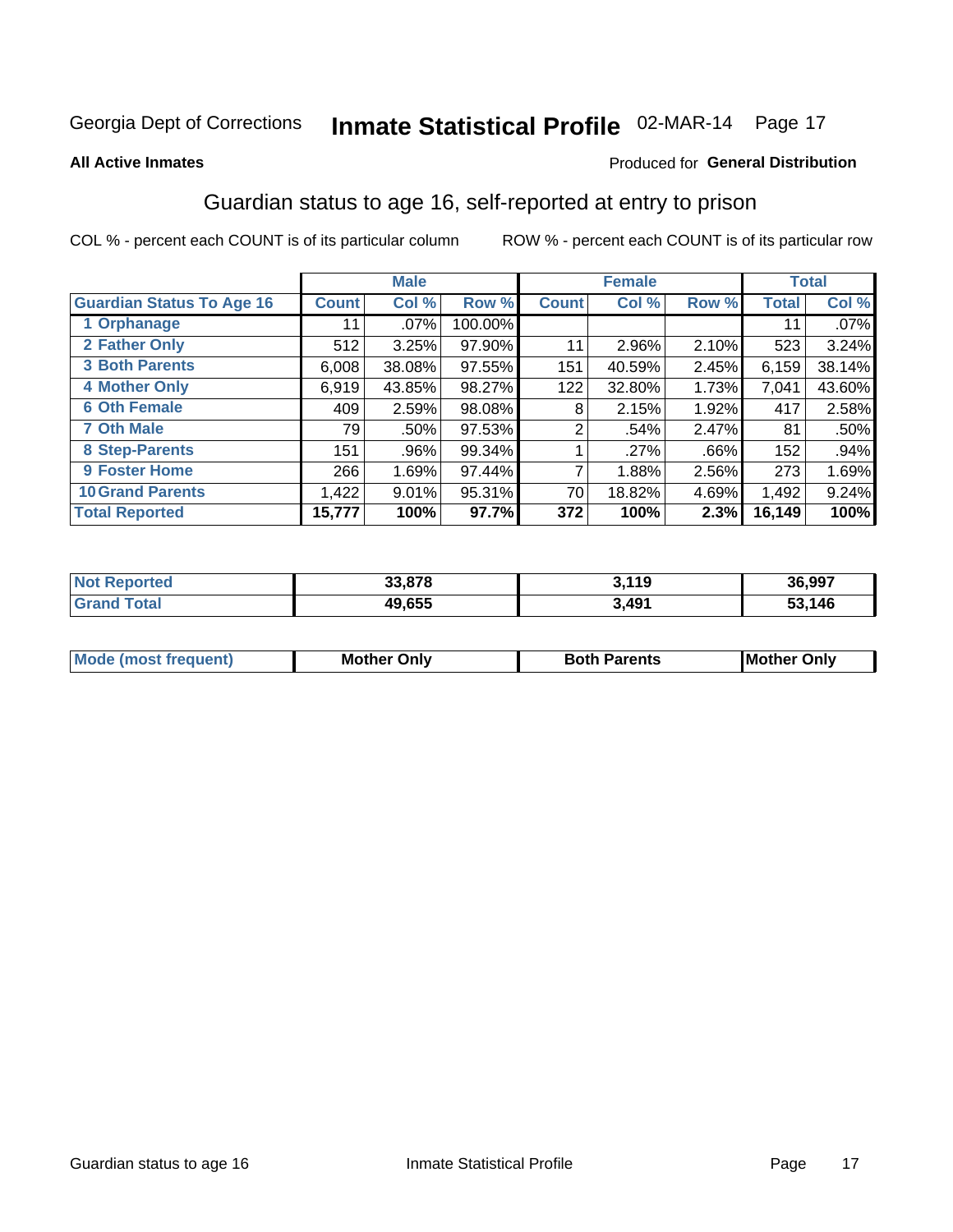# Inmate Statistical Profile 02-MAR-14 Page 18

#### **All Active Inmates**

#### Produced for General Distribution

### Employment status before prison, self-reported at entry to prison

COL % - percent each COUNT is of its particular column

|                                  |              | <b>Male</b> |        |              | <b>Female</b> |          |        | <b>Total</b> |
|----------------------------------|--------------|-------------|--------|--------------|---------------|----------|--------|--------------|
| <b>Employment Status</b>         | <b>Count</b> | Col %       | Row %  | <b>Count</b> | Col %         | Row %    | Total  | Col %        |
| <b>Full Time</b>                 | 19,234       | 46.01%      | 96.58% | 682          | 22.79%        | $3.42\%$ | 19,916 | 44.46%       |
| <b>Part Time</b><br>$\mathbf{2}$ | 3,852        | 9.21%       | 95.96% | 162          | 5.41%         | 4.04%    | 4,014  | 8.96%        |
| Unempl $<$ 6m<br>3               | 2,890        | 6.91%       | 97.50% | 74           | 2.47%         | 2.50%    | 2,964  | 6.62%        |
| Unempl > 6m<br>4                 | 8,492        | 20.31%      | 85.10% | 1,487        | 49.70%        | 14.90%   | 9,979  | 22.28%       |
| <b>Never Workd</b><br>5          | 4,303        | 10.29%      | 96.03% | 178          | 5.95%         | 3.97%    | 4,481  | 10.00%       |
| <b>Student</b><br>6              | 1,125        | 2.69%       | 95.18% | 57           | 1.91%         | 4.82%    | 1,182  | 2.64%        |
| <b>Incapable</b>                 | 1,908        | 4.56%       | 84.42% | 352          | 11.76%        | 15.58%   | 2,260  | 5.05%        |
| <b>Total Reported</b>            | 41,804       | 100%        | 93.32% | 2,992        | 100%          | 6.68%    | 44,796 | 100%         |

| rted<br>NO | 7,851  | 499   | 8,350      |
|------------|--------|-------|------------|
| stal       | 49.655 | 3,491 | .146<br>-- |

| <b>Mode (most frequent)</b> | full "<br>the contract of the contract of the contract of the contract of the contract of the contract of the contract of | 6m | ïme<br>้นเ<br>the contract of the contract of the contract of the contract of the contract of the contract of the contract of |
|-----------------------------|---------------------------------------------------------------------------------------------------------------------------|----|-------------------------------------------------------------------------------------------------------------------------------|
|                             |                                                                                                                           |    |                                                                                                                               |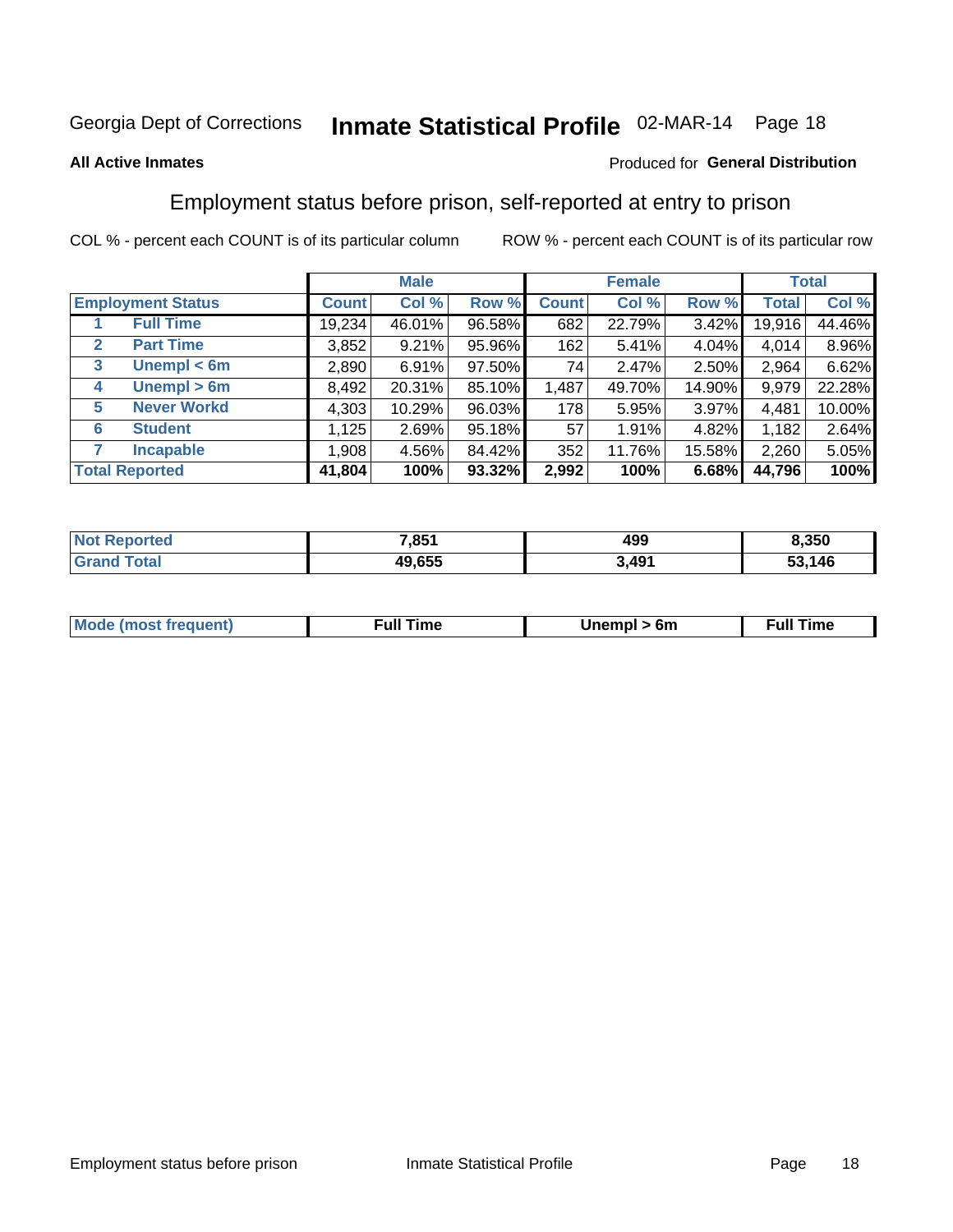### **All Active Inmates**

Produced for General Distribution

### Age at admission

COL % - percent each COUNT is of its particular column

|                         |              | <b>Male</b> |        |              | <b>Female</b>       |        |              | <b>Total</b> |
|-------------------------|--------------|-------------|--------|--------------|---------------------|--------|--------------|--------------|
| <b>Age At Admission</b> | <b>Count</b> | Col %       | Row %  | <b>Count</b> | Col %               | Row %  | <b>Total</b> | Col %        |
| 14                      | 18           | 0.04%       | 90.00% | 2            | 0.06%               | 10.00% | 20           | 0.04%        |
| 15                      | 60           | 0.12%       | 98.36% | $\mathbf{1}$ | 0.03%               | 1.64%  | 61           | 0.11%        |
| 16                      | 190          | 0.38%       | 96.45% | 7            | 0.20%               | 3.55%  | 197          | 0.37%        |
| $\overline{17}$         | 693          | 1.40%       | 96.92% | 22           | 0.63%               | 3.08%  | 715          | 1.35%        |
| $\overline{18}$         | 1,418        | 2.86%       | 97.39% | 38           | 1.09%               | 2.61%  | 1,456        | 2.74%        |
| 19                      | 2,041        | 4.11%       | 96.41% | 76           | 2.18%               | 3.59%  | 2,117        | 3.98%        |
| $\overline{20}$         | 2,285        | 4.60%       | 95.49% | 108          | 3.09%               | 4.51%  | 2,393        | 4.50%        |
| $\overline{21}$         | 2,228        | 4.49%       | 95.34% | 109          | 3.12%               | 4.66%  | 2,337        | 4.40%        |
| $\overline{22}$         | 2,320        | 4.67%       | 95.32% | 114          | 3.27%               | 4.68%  | 2,434        | 4.58%        |
| 23                      | 2,102        | 4.23%       | 93.71% | 141          | 4.04%               | 6.29%  | 2,243        | 4.22%        |
| $\overline{24}$         | 2,003        | 4.03%       | 94.13% | 125          | 3.58%               | 5.87%  | 2,128        | 4.00%        |
| 25                      | 1,897        | 3.82%       | 94.33% | 114          | 3.27%               | 5.67%  | 2,011        | 3.78%        |
| $\overline{26}$         | 1,762        | 3.55%       | 93.87% | 115          | 3.30%               | 6.13%  | 1,877        | 3.53%        |
| $\overline{27}$         | 1,756        | 3.54%       | 91.89% | 155          | 4.44%               | 8.11%  | 1,911        | 3.60%        |
| 28                      | 1,696        | 3.42%       | 92.98% | 128          | 3.67%               | 7.02%  | 1,824        | 3.43%        |
| 29                      | 1,645        | 3.31%       | 93.04% | 123          | 3.52%               | 6.96%  | 1,768        | 3.33%        |
| 30                      | 1,637        | 3.30%       | 93.86% | 107          | 3.07%               | 6.14%  | 1,744        | 3.28%        |
| $\overline{31}$         | 1,524        | 3.07%       | 92.70% | 120          | 3.44%               | 7.30%  | 1,644        | 3.09%        |
| 32                      | 1,472        | 2.96%       | 92.23% | 124          | 3.55%               | 7.77%  | 1,596        | 3.00%        |
| 33                      | 1,413        | 2.85%       | 92.29% | 118          | 3.38%               | 7.71%  | 1,531        | 2.88%        |
| 34                      | 1,366        | 2.75%       | 92.05% | 118          | 3.38%               | 7.95%  | 1,484        | 2.79%        |
| 35                      | 1,281        | 2.58%       | 93.16% | 94           | 2.69%               | 6.84%  | 1,375        | 2.59%        |
| 36                      | 1,226        | 2.47%       | 92.32% | 102          | 2.92%               | 7.68%  | 1,328        | 2.50%        |
| $\overline{37}$         | 1,127        | 2.27%       | 92.76% | 88           | 2.52%               | 7.24%  | 1,215        | 2.29%        |
| 38                      | 1,076        | 2.17%       | 92.44% | 88           | 2.52%               | 7.56%  | 1,164        | 2.19%        |
| 39                      | 1,026        | 2.07%       | 91.69% | 93           | 2.66%               | 8.31%  | 1,119        | 2.11%        |
| 40                      | 1,038        | 2.09%       | 91.78% | 93           | 2.66%               | 8.22%  | 1,131        | 2.13%        |
| 41                      | 975          | 1.96%       | 92.86% | 75           | 2.15%               | 7.14%  | 1,050        | 1.98%        |
| 42                      | 919          | 1.85%       | 91.63% | 84           | 2.41%               | 8.37%  | 1,003        | 1.89%        |
| 43                      | 876          | 1.76%       | 90.22% | 95           | 2.72%               | 9.78%  | 971          | 1.83%        |
| 44                      | 798          | 1.61%       | 91.41% | 75           | 2.15%               | 8.59%  | 873          | 1.64%        |
| 45                      | 765          | 1.54%       | 90.53% | 80           | 2.29%               | 9.47%  | 845          | 1.59%        |
| 46                      | 744          | 1.50%       | 91.85% | 66           | 1.89%               | 8.15%  | 810          | 1.52%        |
| 47                      | 738          | 1.49%       | 91.68% | 67           | 1.92%               | 8.32%  | 805          | 1.51%        |
| 48                      | 695          | 1.40%       | 90.97% | 69           | 1.98%               | 9.03%  | 764          | 1.44%        |
| 49                      | 634          | 1.28%       | 91.09% | 62           | 1.78%               | 8.91%  | 696          | 1.31%        |
| 50                      | 549          | 1.11%       | 92.89% | 42           | 1.20%               | 7.11%  | 591          | 1.11%        |
| 51                      | 483          | 0.97%       | 92.71% | 38           | 1.09%               | 7.29%  | 521          | 0.98%        |
| 52                      | 478          | 0.96%       | 92.46% | 39           | 1.12%               | 7.54%  | 517          | 0.97%        |
| 53                      | 418          | 0.84%       | 91.07% | 41           | $\overline{1.17\%}$ | 8.93%  | 459          | 0.86%        |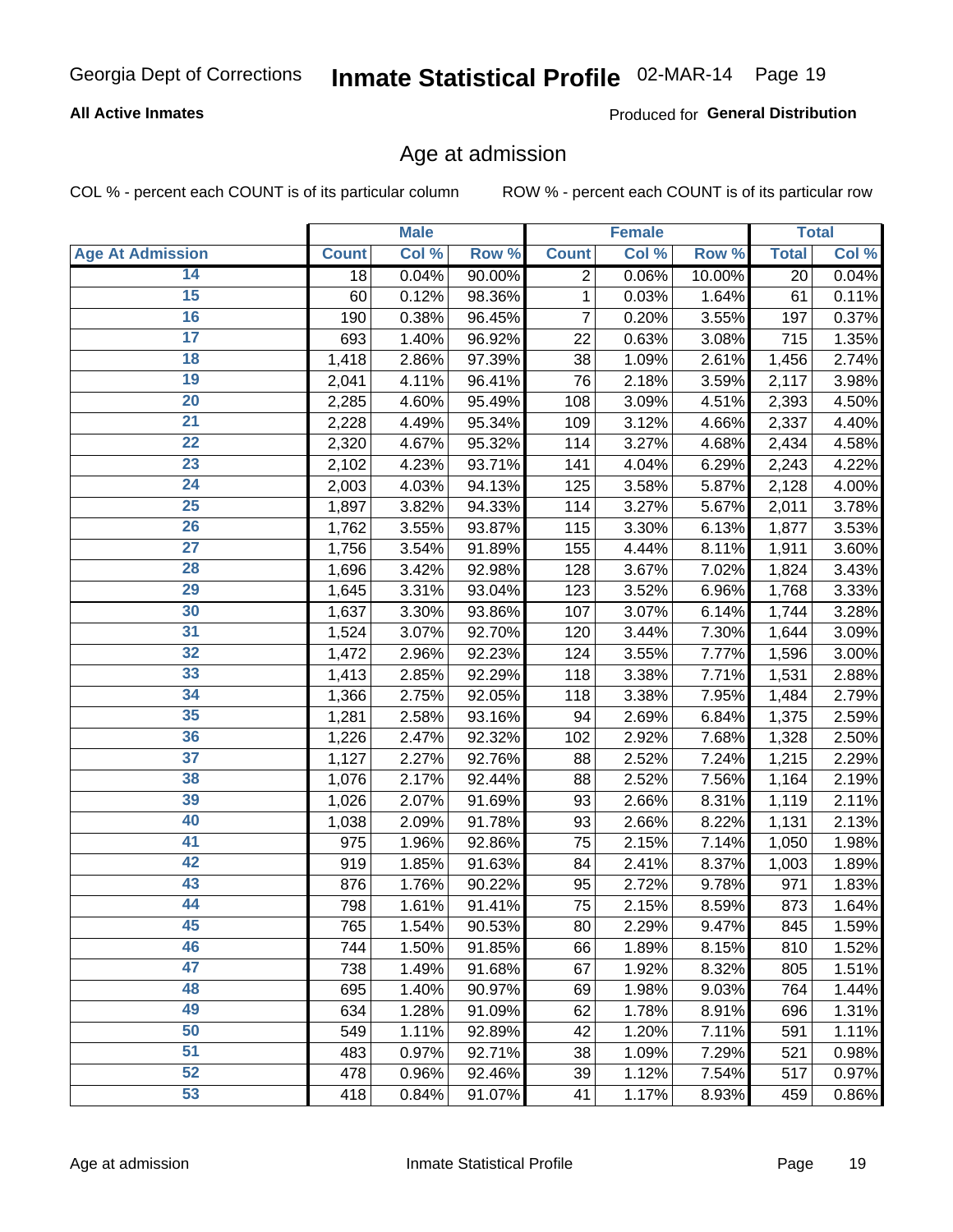### **All Active Inmates**

Produced for General Distribution

### Age at admission

COL % - percent each COUNT is of its particular column

|                         | <b>Male</b>    |       | <b>Female</b> |                         |       | <b>Total</b> |                |       |
|-------------------------|----------------|-------|---------------|-------------------------|-------|--------------|----------------|-------|
| <b>Age At Admission</b> | <b>Count</b>   | Col % | Row %         | <b>Count</b>            | Col % | Row %        | <b>Total</b>   | Col % |
| 54                      | 357            | 0.72% | 92.97%        | 27                      | 0.77% | 7.03%        | 384            | 0.72% |
| 55                      | 310            | 0.62% | 93.37%        | 22                      | 0.63% | 6.63%        | 332            | 0.62% |
| 56                      | 278            | 0.56% | 92.98%        | 21                      | 0.60% | 7.02%        | 299            | 0.56% |
| 57                      | 237            | 0.48% | 95.56%        | 11                      | 0.32% | 4.44%        | 248            | 0.47% |
| 58                      | 179            | 0.36% | 95.21%        | 9                       | 0.26% | 4.79%        | 188            | 0.35% |
| 59                      | 150            | 0.30% | 93.75%        | 10                      | 0.29% | 6.25%        | 160            | 0.30% |
| 60                      | 128            | 0.26% | 96.97%        | $\overline{\mathbf{4}}$ | 0.11% | 3.03%        | 132            | 0.25% |
| 61                      | 116            | 0.23% | 95.08%        | 6                       | 0.17% | 4.92%        | 122            | 0.23% |
| 62                      | 102            | 0.21% | 95.33%        | 5                       | 0.14% | 4.67%        | 107            | 0.20% |
| 63                      | 75             | 0.15% | 97.40%        | $\overline{c}$          | 0.06% | 2.60%        | 77             | 0.14% |
| 64                      | 71             | 0.14% | 95.95%        | $\overline{3}$          | 0.09% | 4.05%        | 74             | 0.14% |
| 65                      | 41             | 0.08% | 93.18%        | 3                       | 0.09% | 6.82%        | 44             | 0.08% |
| 66                      | 44             | 0.09% | 97.78%        | 1                       | 0.03% | 2.22%        | 45             | 0.08% |
| 67                      | 32             | 0.06% | 94.12%        | $\overline{2}$          | 0.06% | 5.88%        | 34             | 0.06% |
| 68                      | 29             | 0.06% | 96.67%        | 1                       | 0.03% | 3.33%        | 30             | 0.06% |
| 69                      | 29             | 0.06% | 100.00%       |                         |       |              | 29             | 0.05% |
| 70                      | 23             | 0.05% | 88.46%        | 3                       | 0.09% | 11.54%       | 26             | 0.05% |
| $\overline{71}$         | 15             | 0.03% | 100.00%       |                         |       |              | 15             | 0.03% |
| $\overline{72}$         | 18             | 0.04% | 90.00%        | $\overline{2}$          | 0.06% | 10.00%       | 20             | 0.04% |
| $\overline{73}$         | 10             | 0.02% | 90.91%        | 1                       | 0.03% | 9.09%        | 11             | 0.02% |
| 74                      | 9              | 0.02% | 100.00%       |                         |       |              | 9              | 0.02% |
| $\overline{75}$         | 8              | 0.02% | 100.00%       |                         |       |              | 8              | 0.02% |
| 76                      | $\,6$          | 0.01% | 100.00%       |                         |       |              | 6              | 0.01% |
| $\overline{77}$         | 5              | 0.01% | 100.00%       |                         |       |              | 5              | 0.01% |
| 78                      | 3              | 0.01% | 100.00%       |                         |       |              | $\overline{3}$ | 0.01% |
| 79                      | $\overline{2}$ | 0.01% | 66.67%        | 1                       | 0.03% | 33.33%       | 3              | 0.01% |
| 80                      | $\mathbf{1}$   | 0.01% | 100.00%       |                         |       |              | $\mathbf{1}$   | 0.01% |
| 82                      | $\overline{2}$ | 0.01% | 100.00%       |                         |       |              | $\overline{2}$ | 0.01% |
| 84                      | $\overline{2}$ | 0.01% | 100.00%       |                         |       |              | $\overline{2}$ | 0.01% |
| <b>Total Reported</b>   | 49,654         | 100%  | 93.43%        | 3,490                   | 100%  | 6.57%        | 53,144         | 100%  |

| orted<br><b>NOT</b>  |        |       |        |
|----------------------|--------|-------|--------|
| <b>otal</b><br>. Gre | 49,655 | 3.491 | 53,146 |

| Mean (average)         | 32.19 | 34.07   | 32.31   |
|------------------------|-------|---------|---------|
| <b>Median (middle)</b> | 30    | ົ<br>აა | 30      |
| Mode (most frequent)   | LL    |         | ົ<br>LL |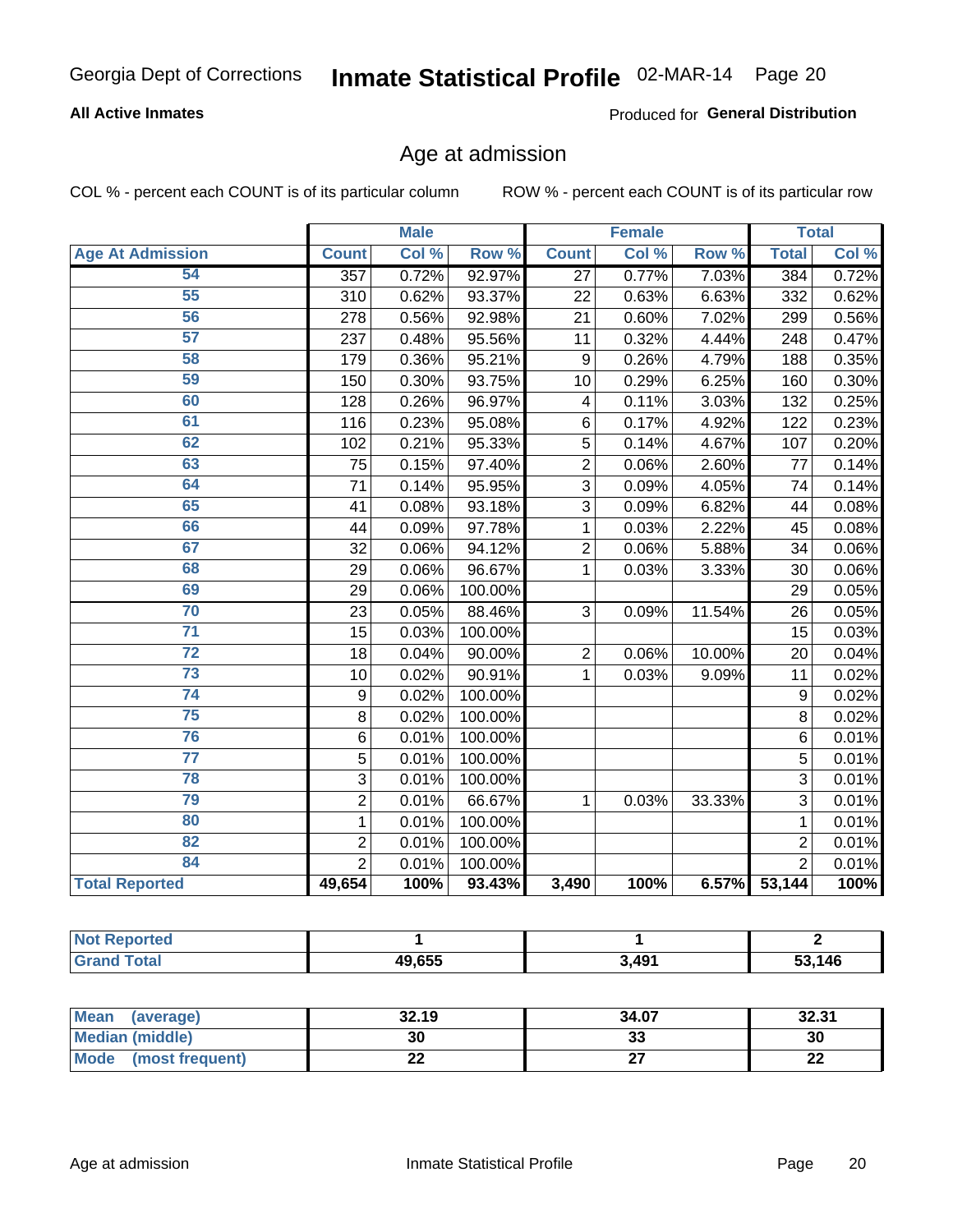### **All Active Inmates**

### Produced for General Distribution

### Height, measured at entry to prison

COL % - percent each COUNT is of its particular column

|                       | <b>Male</b>             |        |         | <b>Female</b> |        |        | <b>Total</b> |        |
|-----------------------|-------------------------|--------|---------|---------------|--------|--------|--------------|--------|
| <b>Height</b>         | <b>Count</b>            | Col %  | Row %   | <b>Count</b>  | Col %  | Row %  | <b>Total</b> | Col %  |
| 4'10"                 | 3                       | 0.03%  | 18.75%  | 13            | 6.47%  | 81.25% | 16           | 0.14%  |
| 4'11''                | 9                       | 0.08%  | 11.39%  | 70            | 34.83% | 88.61% | 79           | 0.68%  |
| 5'02''                | $\mathbf 2$             | 0.02%  | 66.67%  | 1             | 0.50%  | 33.33% | 3            | 0.03%  |
| 5'03''                | 1                       | 0.01%  | 100.00% |               |        |        | 1            | 0.01%  |
| 5'05''                | 6                       | 0.05%  | 100.00% |               |        |        | 6            | 0.05%  |
| 5'06''                | 8                       | 0.07%  | 100.00% |               |        |        | 8            | 0.07%  |
| 5'07''                | 10                      | 0.09%  | 100.00% |               |        |        | 10           | 0.09%  |
| 5'08''                | 9                       | 0.08%  | 100.00% |               |        |        | 9            | 0.08%  |
| 5'09''                | 12                      | 0.10%  | 100.00% |               |        |        | 12           | 0.10%  |
| 5'10''                | 5,531                   | 48.22% | 98.71%  | 72            | 35.82% | 1.29%  | 5,603        | 48.01% |
| 5'11''                | 5,835                   | 50.87% | 99.23%  | 45            | 22.39% | 0.77%  | 5,880        | 50.38% |
| 6'00''                | 12                      | 0.10%  | 100.00% |               |        |        | 12           | 0.10%  |
| 6'01''                | 6                       | 0.05%  | 100.00% |               |        |        | 6            | 0.05%  |
| 6'02''                | 6                       | 0.05%  | 100.00% |               |        |        | 6            | 0.05%  |
| 6'03''                | 1                       | 0.01%  | 100.00% |               |        |        | 1            | 0.01%  |
| 6'04''                | $\overline{\mathbf{c}}$ | 0.02%  | 100.00% |               |        |        | $\sqrt{2}$   | 0.02%  |
| 6'05''                | 1                       | 0.01%  | 100.00% |               |        |        | 1            | 0.01%  |
| 6'10''                | $\overline{\mathbf{4}}$ | 0.03%  | 100.00% |               |        |        | 4            | 0.03%  |
| 6'11''                | 11                      | 0.10%  | 100.00% |               |        |        | 11           | 0.09%  |
| Seven feet +          | 1                       | 0.01%  | 100.00% |               |        |        | 1            | 0.01%  |
| <b>Total Reported</b> | 11,470                  | 100%   | 98.28%  | 201           | 100%   | 1.72%  | 11,671       | 100%   |

| <b>Not Reported</b> | 38,185 | 3,290 | ,475   |
|---------------------|--------|-------|--------|
| īotal               | 49,655 | ,491  | 53,146 |

| Mean<br>(average)              | 544"  | 5'06" | 5'10''       |
|--------------------------------|-------|-------|--------------|
| Median (middle)                | 544"  | 5'10" | 5'11"        |
| <b>Mode</b><br>(most frequent) | 5'11" | 5'10" | <b>5'11"</b> |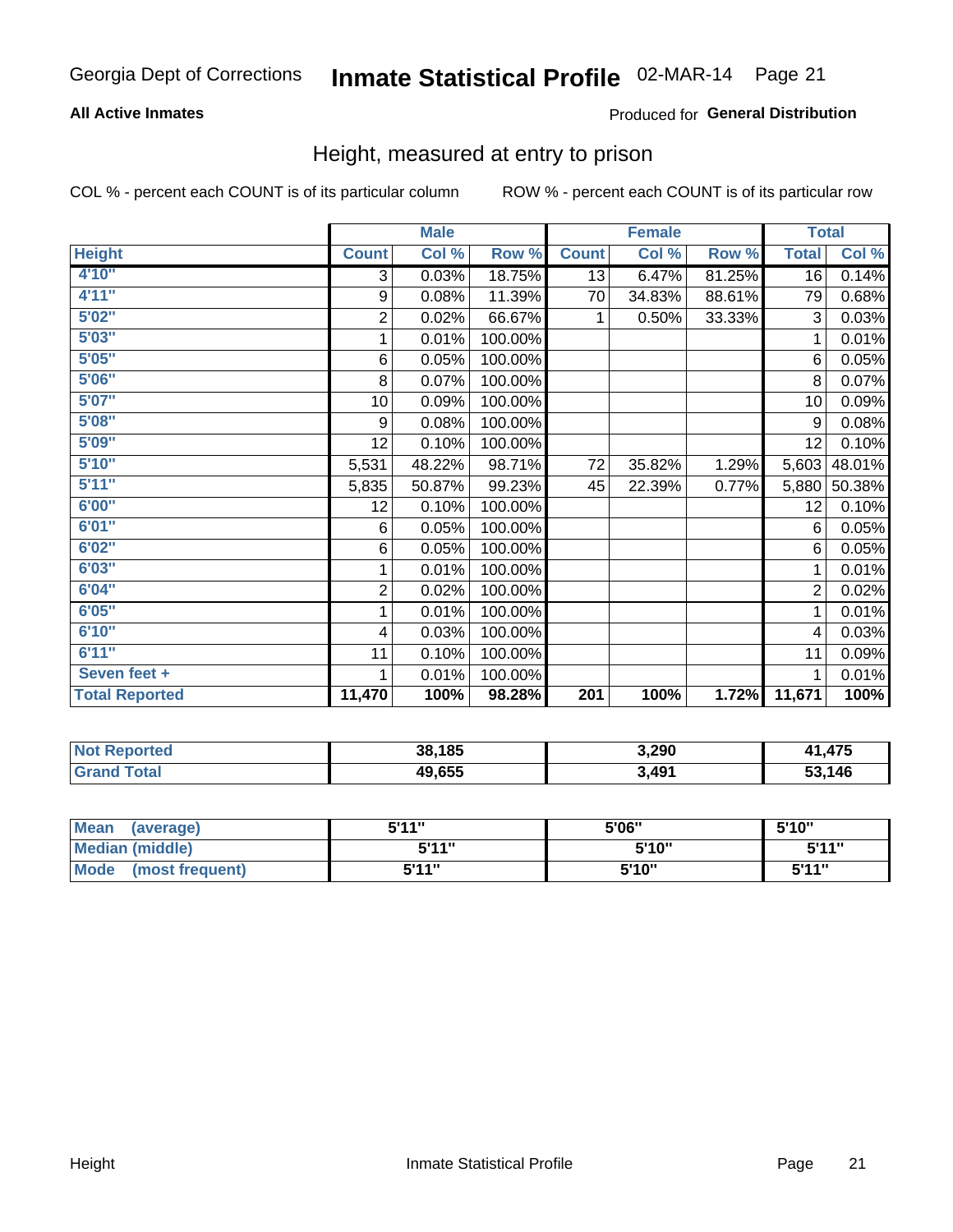### **All Active Inmates**

### Produced for General Distribution

### Weight, measured at entry to prison

COL % - percent each COUNT is of its particular column

|                        |                         | <b>Male</b> |                  |                | <b>Female</b> |        | <b>Total</b> |                     |
|------------------------|-------------------------|-------------|------------------|----------------|---------------|--------|--------------|---------------------|
| <b>Weight</b>          | <b>Count</b>            | Col %       | Row <sup>%</sup> | <b>Count</b>   | Col %         | Row %  | <b>Total</b> | Col %               |
| <b>Under 80 pounds</b> | 18                      | 0.04%       | 100.00%          |                |               |        | 18           | 0.03%               |
| 80 - 89 pounds         | 4                       | 0.01%       | 80.00%           | $\mathbf{1}$   | 0.03%         | 20.00% | 5            | 0.01%               |
| 90 - 99 pounds         | 3                       | 0.01%       | 23.08%           | 10             | 0.29%         | 76.92% | 13           | 0.02%               |
| 100 - 109 pounds       | 30                      | 0.06%       | 50.85%           | 29             | 0.83%         | 49.15% | 59           | 0.11%               |
| 110 - 119 pounds       | 81                      | 0.17%       | 43.09%           | 107            | 3.07%         | 56.91% | 188          | 0.36%               |
| 120 - 129 pounds       | 422                     | 0.86%       | 67.09%           | 207            | 5.95%         | 32.91% | 629          | 1.20%               |
| 130 - 139 pounds       | 1,394                   | 2.84%       | 80.53%           | 337            | 9.68%         | 19.47% | 1,731        | 3.29%               |
| 140 - 149 pounds       | 3,048                   | 6.21%       | 89.02%           | 376            | 10.80%        | 10.98% | 3,424        | 6.51%               |
| 150 - 159 pounds       | 4,869                   | 9.92%       | 92.51%           | 394            | 11.32%        | 7.49%  | 5,263        | 10.01%              |
| 160 - 169 pounds       | 6,488                   | 13.22%      | 93.91%           | 421            | 12.09%        | 6.09%  | 6,909        | 13.14%              |
| 170 - 179 pounds       | 6,370                   | 12.98%      | 95.25%           | 318            | 9.14%         | 4.75%  | 6,688        | 12.72%              |
| 180 - 189 pounds       | 6,440                   | 13.12%      | 95.18%           | 326            | 9.37%         | 4.82%  | 6,766        | 12.87%              |
| 190 - 199 pounds       | 4,603                   | 9.38%       | 95.52%           | 216            | 6.21%         | 4.48%  | 4,819        | 9.17%               |
| 200 - 209 pounds       | 3,985                   | 8.12%       | 95.75%           | 177            | 5.08%         | 4.25%  | 4,162        | 7.92%               |
| 210 - 219 pounds       | 2,991                   | 6.09%       | 96.30%           | 115            | 3.30%         | 3.70%  | 3,106        | 5.91%               |
| 220 - 229 pounds       | 2,474                   | 5.04%       | 95.97%           | 104            | 2.99%         | 4.03%  | 2,578        | 4.90%               |
| 230 - 239 pounds       | 1,700                   | 3.46%       | 95.08%           | 88             | 2.53%         | 4.92%  | 1,788        | 3.40%               |
| 240 - 249 pounds       | 1,251                   | 2.55%       | 94.70%           | 70             | 2.01%         | 5.30%  | 1,321        | 2.51%               |
| 250 - 259 pounds       | 864                     | 1.76%       | 94.53%           | 50             | 1.44%         | 5.47%  | 914          | 1.74%               |
| 260 - 269 pounds       | 620                     | 1.26%       | 94.66%           | 35             | 1.01%         | 5.34%  | 655          | 1.25%               |
| 270 - 279 pounds       | 416                     | 0.85%       | 93.69%           | 28             | 0.80%         | 6.31%  | 444          | 0.84%               |
| 280 - 289 pounds       | 326                     | 0.66%       | 92.88%           | 25             | 0.72%         | 7.12%  | 351          | 0.67%               |
| 290 - 299 pounds       | 181                     | 0.37%       | 94.27%           | 11             | 0.32%         | 5.73%  | 192          | 0.37%               |
| 300 - 309 pounds       | 160                     | 0.33%       | 88.89%           | 20             | 0.57%         | 11.11% | 180          | $\overline{0.34\%}$ |
| 310 - 319 pounds       | 89                      | 0.18%       | 97.80%           | $\overline{c}$ | 0.06%         | 2.20%  | 91           | 0.17%               |
| 320 - 329 pounds       | 85                      | 0.17%       | 96.59%           | 3              | 0.09%         | 3.41%  | 88           | 0.17%               |
| 330 - 339 pounds       | 47                      | 0.10%       | 94.00%           | 3              | 0.09%         | 6.00%  | 50           | 0.10%               |
| 340 - 349 pounds       | 32                      | 0.07%       | 94.12%           | $\overline{2}$ | 0.06%         | 5.88%  | 34           | 0.06%               |
| 350 - 359 pounds       | 34                      | 0.07%       | 97.14%           | $\mathbf{1}$   | 0.03%         | 2.86%  | 35           | 0.07%               |
| 360 - 369 pounds       | 12                      | 0.02%       | 80.00%           | 3              | 0.09%         | 20.00% | 15           | 0.03%               |
| 370 - 379 pounds       | 13                      | 0.03%       | 100.00%          |                |               |        | 13           | 0.02%               |
| 380 - 389 pounds       | 3                       | 0.01%       | 100.00%          |                |               |        | 3            | 0.01%               |
| 390 - 399 pounds       | $\overline{\mathbf{4}}$ | 0.01%       | 80.00%           | $\mathbf 1$    | 0.03%         | 20.00% | 5            | 0.01%               |
| 400 pounds and over    | 24                      | 0.05%       | 96.00%           | $\mathbf{1}$   | 0.03%         | 4.00%  | 25           | 0.05%               |
| <b>Total Reported</b>  | 49,081                  | 100%        | 93.38%           | 3,481          | 100%          | 6.62%  | 52,562       | 100%                |

| <b>Not</b><br>ported<br>. NGF | $- -$  |                         | 584    |
|-------------------------------|--------|-------------------------|--------|
| ⊺ota⊾                         | 49,655 | <b>AQ1</b><br><b>TV</b> | 53,146 |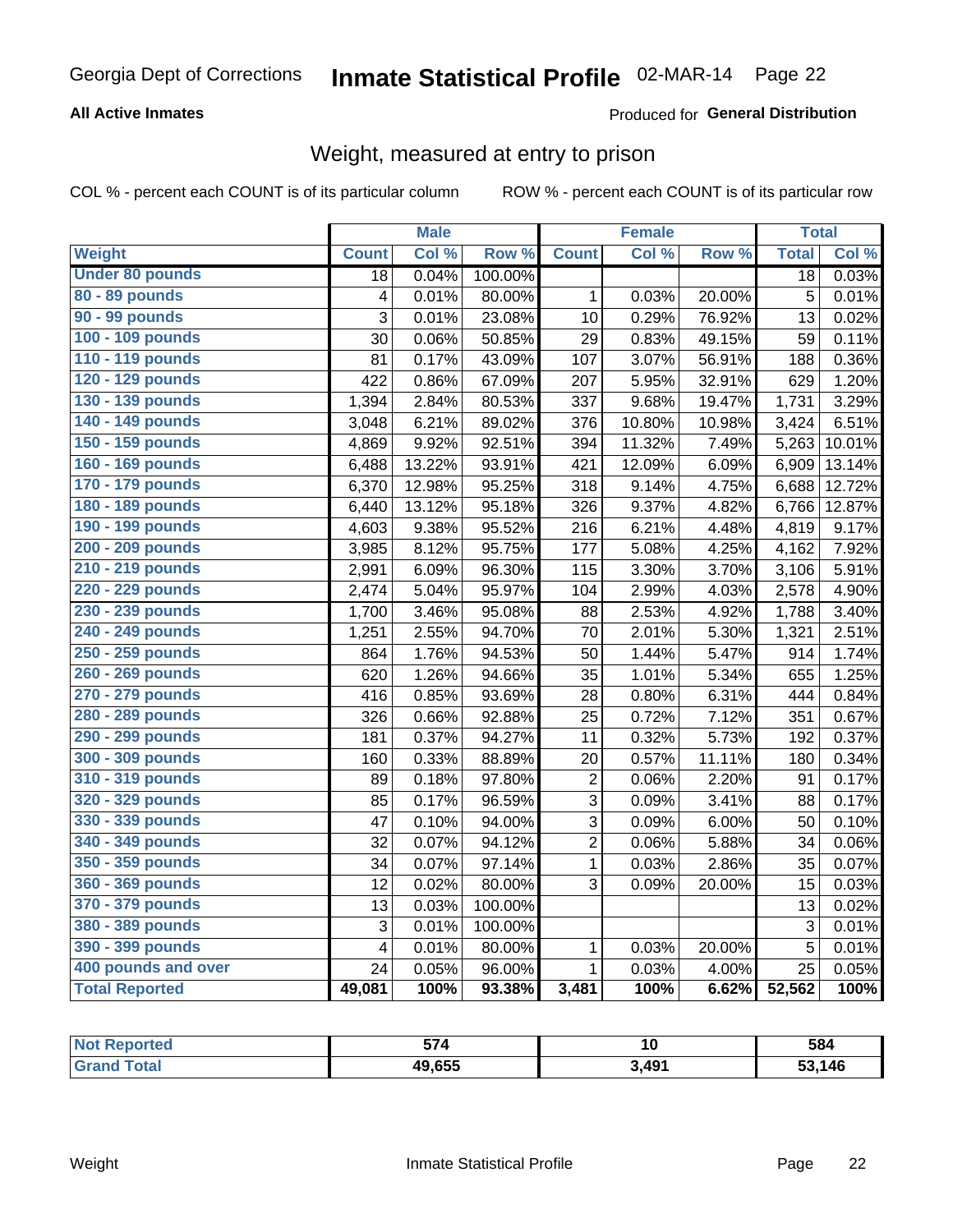#### **All Active Inmates**

#### Produced for General Distribution

### Weight, measured at entry to prison

COL % - percent each COUNT is of its particular column

|                          | <b>Male</b> | <b>Female</b> | Total |
|--------------------------|-------------|---------------|-------|
| <b>Mean</b><br>(average) | 186         | 172           | 185   |
| <b>Median (middle)</b>   | 180         | 165           | 180   |
| Mode<br>(most frequent)  | 180         | 150           | 180   |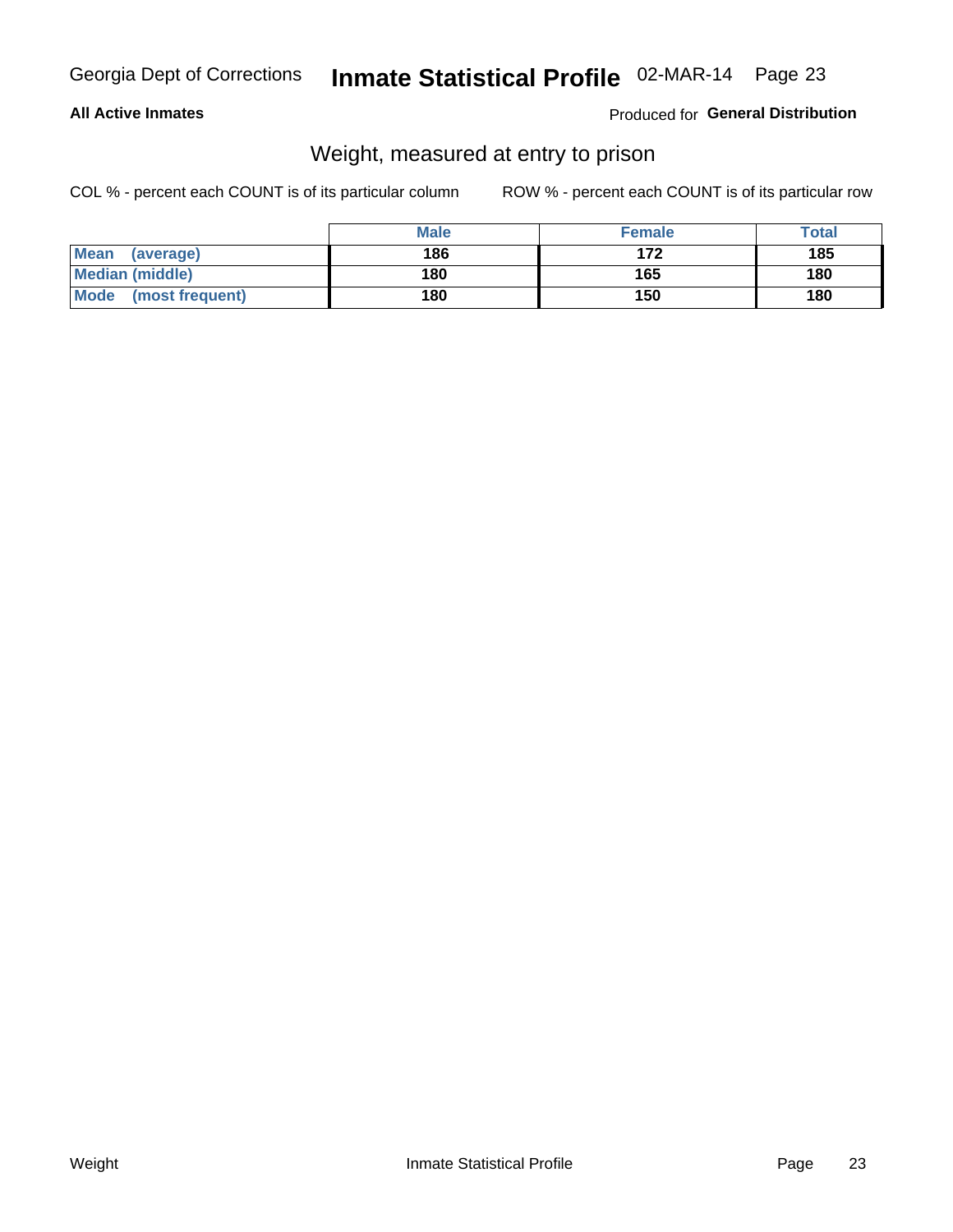**All Active Inmates** 

# Inmate Statistical Profile 02-MAR-14 Page 24

#### Produced for General Distribution

### Veterans validated by Veteran's Administration

COL % - percent each COUNT is of its particular column

|                          | <b>Male</b>  |        |             | <b>Female</b> |        |       | <b>Total</b> |        |
|--------------------------|--------------|--------|-------------|---------------|--------|-------|--------------|--------|
| <b>Military service</b>  | <b>Count</b> | Col %  | Row % Count |               | Col %  | Row % | <b>Total</b> | Col %  |
| <b>Others</b><br>0       | 920          | 37.66% | 97.46%      | 24            | 45.28% | 2.54% | 944          | 37.82% |
| <b>Air Force</b>         | 914          | 37.41% | 97.86%      | 20            | 37.74% | 2.14% | 934          | 37.42% |
| 2<br><b>Army</b>         | 118          | 4.83%  | 97.52%      | 3             | 5.66%  | 2.48% | 121          | 4.85%  |
| <b>Navy</b><br>3         | 300          | 12.28% | 98.68%      | 4             | 7.55%  | 1.32% | 304          | 12.18% |
| <b>Marines</b><br>4      |              | .29%   | 100.00%     |               |        |       |              | .28%   |
| <b>Coast Guard</b><br>5. | 184          | 7.53%  | 98.92%      | 2             | 3.77%  | 1.08% | 186          | 7.45%  |
| <b>Total Reported</b>    | 2,443        | 100%   | 97.88%      | 53            | 100%   | 2.12% | 2,496        | 100%   |

| rted<br><b>NOT</b> | 17 71 7<br>4 I 4 | 3,438 | 50.650 |
|--------------------|------------------|-------|--------|
| $-1$               | 49,655           | 3,491 | .146   |

|  |  | <b>Mode</b><br>quent)<br>most trea | <b>Dthers</b> | Others | Others |
|--|--|------------------------------------|---------------|--------|--------|
|--|--|------------------------------------|---------------|--------|--------|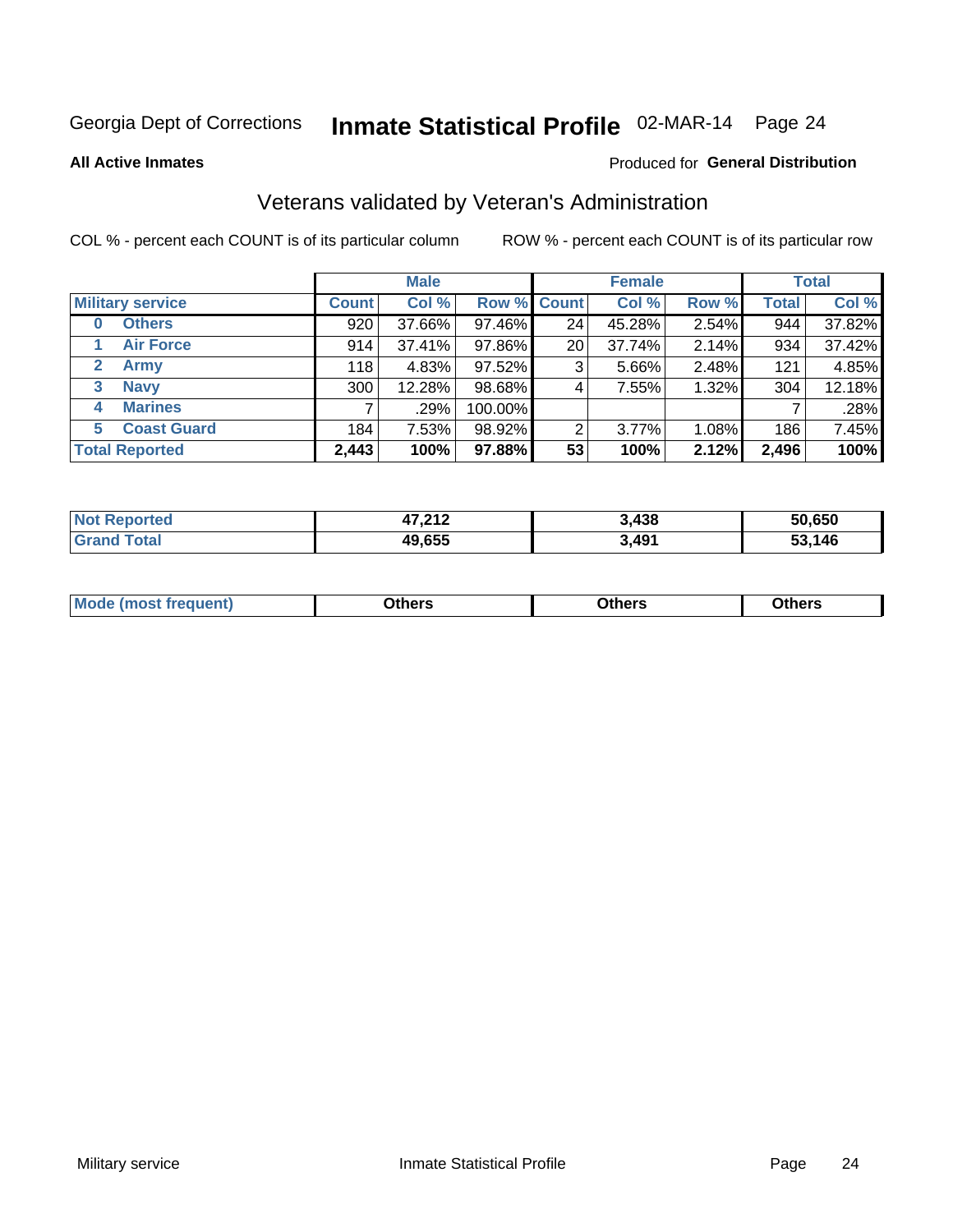# Inmate Statistical Profile 02-MAR-14 Page 25

**All Active Inmates** 

#### Produced for General Distribution

### Type of admission to prison

COL % - percent each COUNT is of its particular column

|    |                                |                | <b>Male</b> |                    |     | <b>Female</b> |        |        | <b>Total</b> |
|----|--------------------------------|----------------|-------------|--------------------|-----|---------------|--------|--------|--------------|
|    | <b>Type of Admission</b>       | <b>Count</b>   | Col %       | <b>Row % Count</b> |     | Col %         | Row %  | Total  | Col %        |
| 52 | <b>New Sentence</b>            | 40,362         | 81.33%      | 93.60% 2,759       |     | 79.05%        | 6.40%  | 43,121 | 81.18%       |
| 53 | <b>Probation Rev Partial</b>   | 2,131          | 4.29%       | 89.80%             | 242 | 6.93%         | 10.20% | 2,373  | 4.47%        |
| 54 | <b>Probation Rev Remainder</b> | 2,998          | 6.04%       | 90.33%             | 321 | 9.20%         | 9.67%  | 3,319  | 6.25%        |
| 55 | <b>Parole Rev New Sentence</b> | 2,581          | 5.20%       | 96.09%             | 105 | 3.01%         | 3.91%  | 2,686  | 5.06%        |
| 56 | <b>Parole Rev No New</b>       | 1,476          | 2.97%       | 95.91%             | 63  | 1.81%         | 4.09%  | 1,539  | 2.90%        |
|    | <b>Sentence</b>                |                |             |                    |     |               |        |        |              |
| 57 | <b>Released In Error</b>       | 13             | .03%        | 100.00%            |     |               |        | 13     | .02%         |
| 65 | <b>Return Appeal/Bond</b>      | 2              | .01%        | 100.00%            |     |               |        | 2      | .01%         |
| 66 | <b>Prob Viol/Total Rev</b>     |                | .01%        | 100.00%            |     |               |        |        | .01%         |
| 67 | <b>Admit Fm Other Cust</b>     | 7              | .01%        | 100.00%            |     |               |        | 7      | .01%         |
| 69 | <b>New Sent/Par Rev Pnd</b>    | 6              | .01%        | 100.00%            |     |               |        | 6      | .01%         |
| 70 | <b>Life W/O Parole</b>         | 15             | .03%        | 100.00%            |     |               |        | 15     | .03%         |
| 72 | <b>Par Rev/Rsn Unknown</b>     | 31             | .06%        | 100.00%            |     |               |        | 31     | .06%         |
| 74 | <b>Pb Parole Rescinded</b>     | 2              | .01%        | 100.00%            |     |               |        | 2      | .01%         |
| 76 | <b>Par Rev/Revoc Center</b>    | $\overline{2}$ | .01%        | 100.00%            |     |               |        | 2      | .01%         |
|    | <b>Total Reported</b>          | 49,627         | 100%        | 93.43% 3,490       |     | 100%          | 6.57%  | 53,117 | 100%         |

| N0 | . .<br>Zυ |       | 20<br>29 |
|----|-----------|-------|----------|
|    | 49,655    | 3.491 | 53,146   |

| Mode (most frequent) | <b>New Sentence</b> | <b>New Sentence</b> | <b>New Sentence</b> |
|----------------------|---------------------|---------------------|---------------------|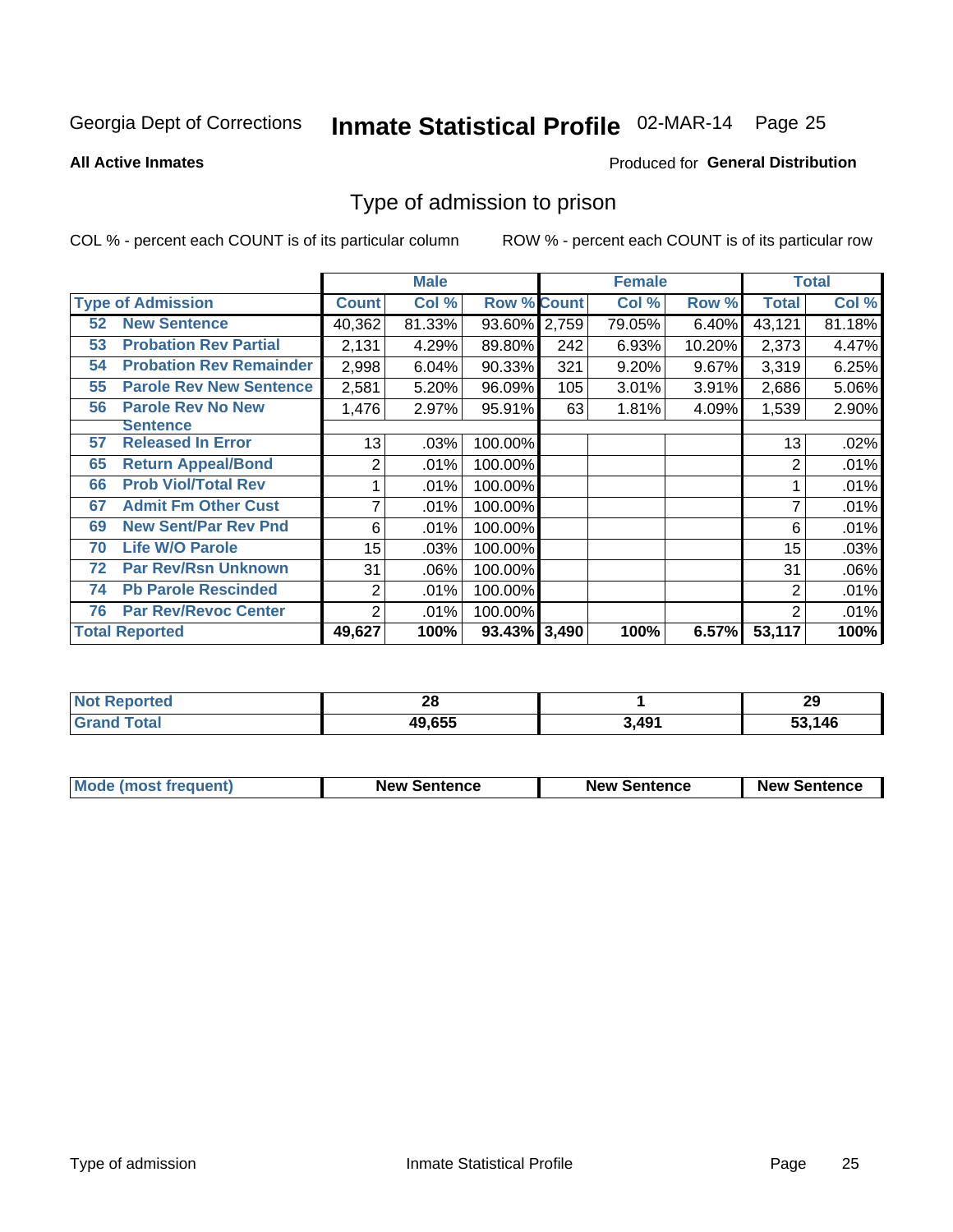# Inmate Statistical Profile 02-MAR-14 Page 26

**All Active Inmates** 

#### Produced for General Distribution

### Current / last security status

COL % - percent each COUNT is of its particular column

|                        |              | <b>Male</b> |             |       | <b>Female</b> |        |              | <b>Total</b> |
|------------------------|--------------|-------------|-------------|-------|---------------|--------|--------------|--------------|
| <b>Security Status</b> | <b>Count</b> | Col %       | Row % Count |       | Col %         | Row %  | <b>Total</b> | Col %        |
| 1 Wrk Releas           | 2            | $.01\%$     | 66.67%      |       | $.03\%$       | 33.33% | 3            | .01%         |
| 2 Trusty               |              | .01%        | 100.00%     |       | $.00\%$       |        |              | .01%         |
| 3 Minimum              | 8,924        | 18.46%      | 86.24%      | 1,424 | 43.51%        | 13.76% | 10,348       | 20.05%       |
| 4 Medium               | 30,109       | 62.30%      | 94.85%      | ,635  | 49.95%        | 5.15%  | 31,744       | 61.52%       |
| 5 Close                | 9,210        | 19.06%      | 97.74%      | 213   | 6.51%         | 2.26%  | 9,423        | 18.26%       |
| <b>6 Maximum</b>       | 81           | .17%        | 100.00%     |       | $.00\%$       |        | 81           | .16%         |
| <b>Total Reported</b>  | 48,330       | 100%        | 93.66%      | 3,273 | 100%          | 6.34%  | 51,603       | 100%         |

| <b>Still being diagnosed</b> |        |       |        |
|------------------------------|--------|-------|--------|
| <b>Not Reported</b>          | 1,325  | 218   | 1.543  |
| <b>Grand Total</b>           | 49,655 | 3.491 | 53,146 |

| <b>Mo</b><br>ети | M<br>. .<br>dium | M٢<br>. | <br><b>Medium</b> |
|------------------|------------------|---------|-------------------|
|                  |                  |         |                   |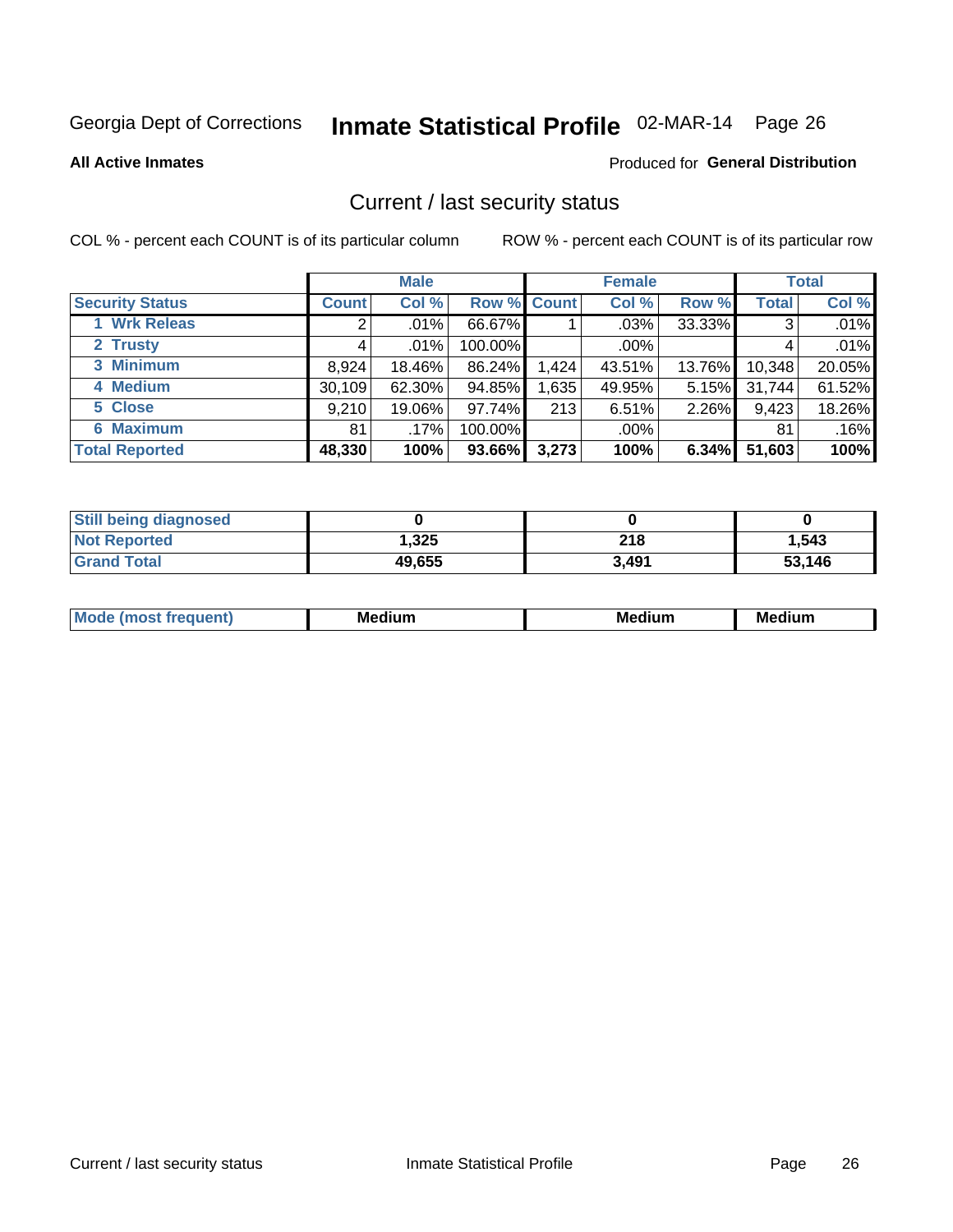# Inmate Statistical Profile 02-MAR-14 Page 27

**All Active Inmates** 

### **Produced for General Distribution**

### Current / last type of institution

COL % - percent each COUNT is of its particular column

|                                   |              | <b>Male</b> |             |       | <b>Female</b> |          |              | <b>Total</b> |
|-----------------------------------|--------------|-------------|-------------|-------|---------------|----------|--------------|--------------|
| <b>Type of Institution</b>        | <b>Count</b> | Col %       | Row % Count |       | Col %         | Row %    | <b>Total</b> | Col %        |
| <b>County Ci</b>                  | 4,953        | 10.01%      | 99.98%      |       | $.03\%$       | $.02\%$  | 4,954        | 9.36%        |
| <b>Probation Detention Center</b> |              |             |             |       | .03%          | 100.00%  |              | .01%         |
| <b>State Prison</b>               | 34,491       | 69.74%      | 91.35%      | 3,268 | $93.61\%$     | $8.65\%$ | 37,759       | 71.31%       |
| <b>Transitional Center</b>        | 2,025        | 4.09%       | 90.81%      | 205   | 5.87%         | 9.19%    | 2,230        | 4.21%        |
| <b>Private Prison</b>             | 7,971        | 16.12%      | 100.00%     |       |               |          | 7,971        | 15.05%       |
| <b>County Jail</b>                | 14           | .03%        | 93.33%      |       | $.03\%$       | $6.67\%$ | 15           | .03%         |
| <b>Rsat - Center</b>              |              |             |             | 14    | .40%          | 100.00%  | 14           | .03%         |
| <b>State Hospital</b>             | 3            | .01%        | 75.00%      |       | $.03\%$       | 25.00%   | 4            | .01%         |
| <b>Total Reported</b>             | 49,457       | 100%        | 93.41%      | 3,491 | 100%          | 6.59%    | 52,948       | 100%         |

| <b>Not Reported</b> |        |       |        |  |  |
|---------------------|--------|-------|--------|--|--|
| <b>Grand Total</b>  | 49,457 | 3,491 | 52,948 |  |  |

| Mode (most frequent) | <b>State Prison</b> | <b>State Prison</b> | <b>State Prison</b> |
|----------------------|---------------------|---------------------|---------------------|
|                      |                     |                     |                     |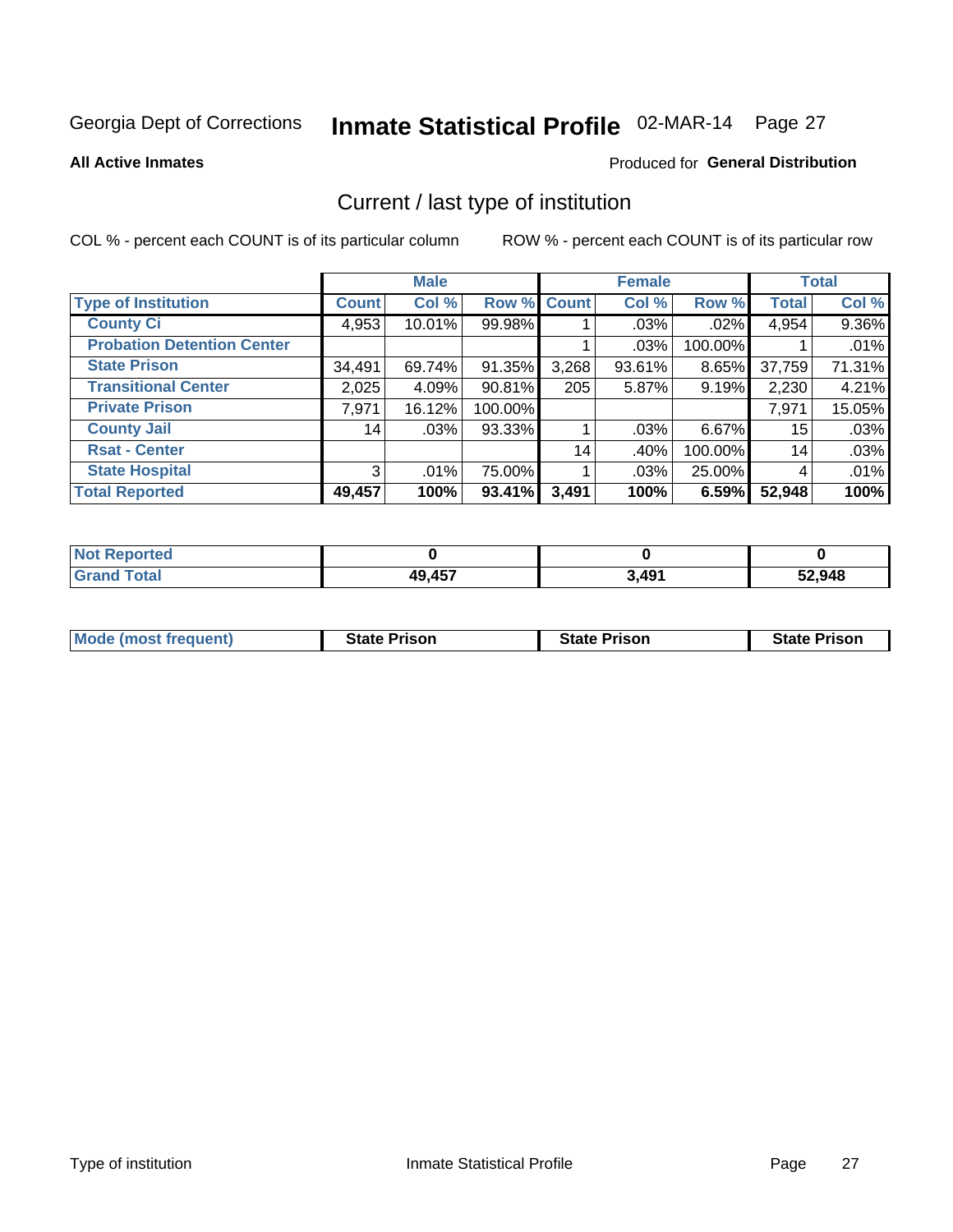# Inmate Statistical Profile 02-MAR-14 Page 28

**All Active Inmates** 

#### Produced for General Distribution

### Institution type - transitional centers

COL % - percent each COUNT is of its particular column

|                                          |              | <b>Male</b> |         |              | <b>Female</b> |         |              | <b>Total</b> |
|------------------------------------------|--------------|-------------|---------|--------------|---------------|---------|--------------|--------------|
| <b>Institution Type - Trans. Centers</b> | <b>Count</b> | Col %       | Row %   | <b>Count</b> | Col %         | Row %   | <b>Total</b> | Col %        |
| <b>Albany Transitional Ct</b>            | 154          | 6.70%       | 100.00% |              |               |         | 154          | 5.92%        |
| <b>Arrendale State Prison</b>            |              |             |         | 99           | 32.57%        | 100.00% | 99           | 3.80%        |
| <b>Atl. Transitional Ctr (M)</b>         | 260          | 11.31%      | 100.00% |              |               |         | 260          | 9.99%        |
| <b>Augusta Tc</b>                        | 197          | 8.57%       | 100.00% |              |               |         | 197          | 7.57%        |
| <b>Clayton Tc</b>                        | 340          | 14.79%      | 100.00% |              |               |         | 340          | 13.06%       |
| <b>Coastal Tc</b>                        | 260          | 11.31%      | 100.00% |              |               |         | 260          | 9.99%        |
| <b>Columbus Tc</b>                       | 140          | 6.09%       | 100.00% |              |               |         | 140          | 5.38%        |
| <b>Lagrange Tc</b>                       | 152          | 6.61%       | 100.00% |              |               |         | 152          | 5.84%        |
| <b>Macon Transitional Ctr (M)</b>        | 153          | 6.66%       | 100.00% |              |               |         | 153          | 5.88%        |
| <b>Macon Womens Transit Ctr</b>          |              |             |         | 3            | .99%          | 100.00% | 3            | .12%         |
| <b>Metro Transitional Ctr</b>            |              |             |         | 202          | 66.45%        | 100.00% | 202          | 7.76%        |
| <b>Phillips State Prison</b>             | 274          | 11.92%      | 100.00% |              |               |         | 274          | 10.53%       |
| Smith T.C                                | 207          | 9.00%       | 100.00% |              |               |         | 207          | 7.95%        |
| <b>Valdosta Tc</b>                       | 162          | 7.05%       | 100.00% |              |               |         | 162          | 6.22%        |
| <b>Total Reported</b>                    | 2,299        | 100%        | 88.32%  | 304          | 100%          | 11.68%  | 2,603        | 100%         |

| orted |       |     |      |
|-------|-------|-----|------|
|       | 2,299 | 304 | ,603 |

| Mode (most frequent) | <b>Phillips State Prison</b> | Arrendale State Prison | <b>Phillips State</b><br>Prison |
|----------------------|------------------------------|------------------------|---------------------------------|
|                      |                              |                        |                                 |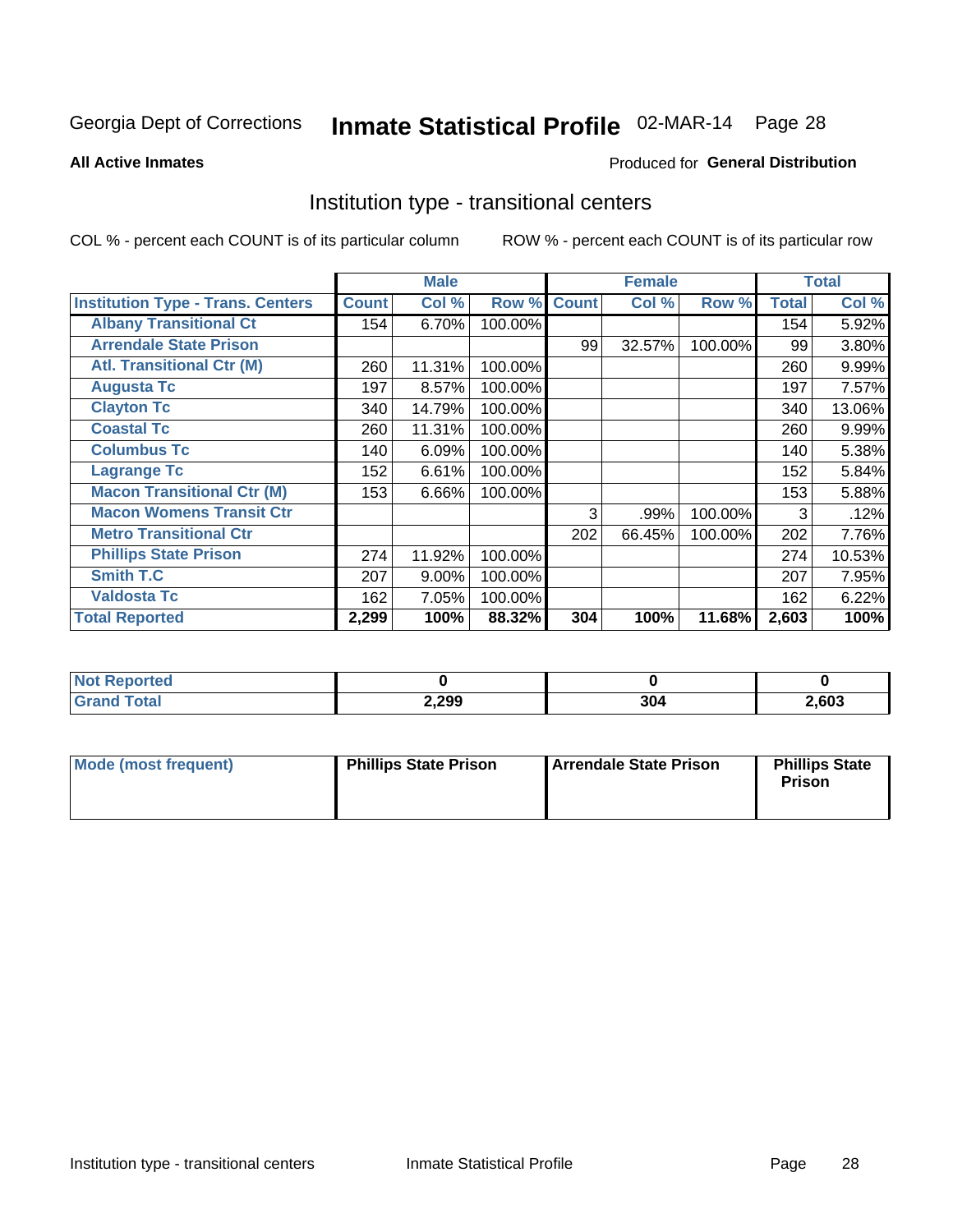# Inmate Statistical Profile 02-MAR-14 Page 29

#### **All Active Inmates**

### **Produced for General Distribution**

### Institution type - county prisons

COL % - percent each COUNT is of its particular column

|                                          |                | <b>Male</b> |         |              | <b>Female</b> |       |                | <b>Total</b> |
|------------------------------------------|----------------|-------------|---------|--------------|---------------|-------|----------------|--------------|
| <b>Institution Type - County Prisons</b> | <b>Count</b>   | Col %       | Row %   | <b>Count</b> | Col %         | Row % | <b>Total</b>   | Col %        |
| <b>Baldwin County Ci</b>                 | $\overline{2}$ | .04%        | 100.00% |              |               |       | $\overline{2}$ | .04%         |
| <b>Bulloch County Ci</b>                 | 137            | 2.77%       | 100.00% |              |               |       | 137            | 2.77%        |
| <b>Carroll County Ci</b>                 | 231            | 4.66%       | 100.00% |              |               |       | 231            | 4.66%        |
| <b>Clarke County Ci</b>                  | 106            | 2.14%       | 100.00% |              |               |       | 106            | 2.14%        |
| <b>Clayton County Ci</b>                 | 224            | 4.52%       | 100.00% |              |               |       | 224            | 4.52%        |
| <b>Colquitt County Ci</b>                | 174            | 3.51%       | 100.00% |              |               |       | 174            | 3.51%        |
| <b>Cook County Ci</b>                    | 1              | .02%        | 100.00% |              |               |       | 1              | .02%         |
| <b>Coweta County Ci</b>                  | 192            | 3.88%       | 100.00% |              |               |       | 192            | 3.88%        |
| <b>Decatur County Ci</b>                 | 218            | 4.40%       | 100.00% |              |               |       | 218            | 4.40%        |
| Dougherty County Ci                      | 1              | .02%        | 100.00% |              |               |       | 1              | .02%         |
| <b>Effingham County Ci</b>               | 182            | 3.67%       | 100.00% |              |               |       | 182            | 3.67%        |
| <b>Floyd County Ci</b>                   | 411            | 8.30%       | 100.00% |              |               |       | 411            | 8.30%        |
| <b>Fulton County Ci</b>                  | 9              | .18%        | 100.00% |              |               |       | 9              | .18%         |
| <b>Gilmer County Ci</b>                  | 5              | .10%        | 100.00% |              |               |       | 5              | .10%         |
| <b>Grady County Ci</b>                   | $\overline{2}$ | .04%        | 100.00% |              |               |       | $\overline{2}$ | .04%         |
| <b>Gwinnett County Ci</b>                | 121            | 2.44%       | 100.00% |              |               |       | 121            | 2.44%        |
| <b>Hall County Ci</b>                    | 200            | 4.04%       | 100.00% |              |               |       | 200            | 4.04%        |
| <b>Hancock County Ci</b>                 | 1              | .02%        | 100.00% |              |               |       | 1              | .02%         |
| <b>Harris County Ci</b>                  | 112            | 2.26%       | 100.00% |              |               |       | 112            | 2.26%        |
| <b>Hart County Ci</b>                    | 5              | .10%        | 100.00% |              |               |       | 5              | .10%         |
| <b>Henry County Ci</b>                   | 1              | .02%        | 100.00% |              |               |       | $\mathbf{1}$   | .02%         |
| <b>Jackson County Ci</b>                 | 144            | 2.91%       | 100.00% |              |               |       | 144            | 2.91%        |
| Jefferson County Ci                      | 185            | 3.74%       | 100.00% |              |               |       | 185            | 3.73%        |
| <b>Meriwether County Ci</b>              | 3              | .06%        | 100.00% |              |               |       | 3              | .06%         |
| <b>Miller County Ci</b>                  | $\overline{2}$ | .04%        | 100.00% |              |               |       | $\overline{2}$ | .04%         |
| <b>Mitchell County Ci</b>                | 96             | 1.94%       | 100.00% |              |               |       | 96             | 1.94%        |
| <b>Morgan County Ci</b>                  | 1              | .02%        | 100.00% |              |               |       | 1              | .02%         |
| <b>Muscogee County Ci</b>                | 520            | 10.50%      | 100.00% |              |               |       | 520            | 10.50%       |
| <b>Richmond County Ci</b>                | 214            | 4.32%       | 100.00% |              |               |       | 214            | 4.32%        |
| <b>Screven County Ci</b>                 | 138            | 2.79%       | 100.00% |              |               |       | 138            | 2.79%        |
| <b>Spalding County Ci</b>                | 372            | 7.51%       | 100.00% |              |               |       | 372            | 7.51%        |
| <b>Stewart County Ci</b>                 | $\overline{c}$ | .04%        | 100.00% |              |               |       | $\overline{c}$ | .04%         |
| <b>Sumter County Ci</b>                  | 350            | 7.07%       | 100.00% |              |               |       | 350            | 7.06%        |
| <b>Terrell County Ci</b>                 | 135            | 2.73%       | 100.00% |              |               |       | 135            | 2.73%        |
| <b>Thomas County Ci</b>                  | 182            | 3.67%       | 100.00% |              |               |       | 182            | 3.67%        |
| <b>Tift County Ci</b>                    | 1.             | .02%        | 100.00% |              |               |       | 1              | .02%         |
| <b>Troup County Ci</b>                   | 261            | 5.27%       | 100.00% |              |               |       | 261            | 5.27%        |
| <b>Turner County Ci</b>                  | $\mathbf 1$    | .02%        | 100.00% |              |               |       | 1              | .02%         |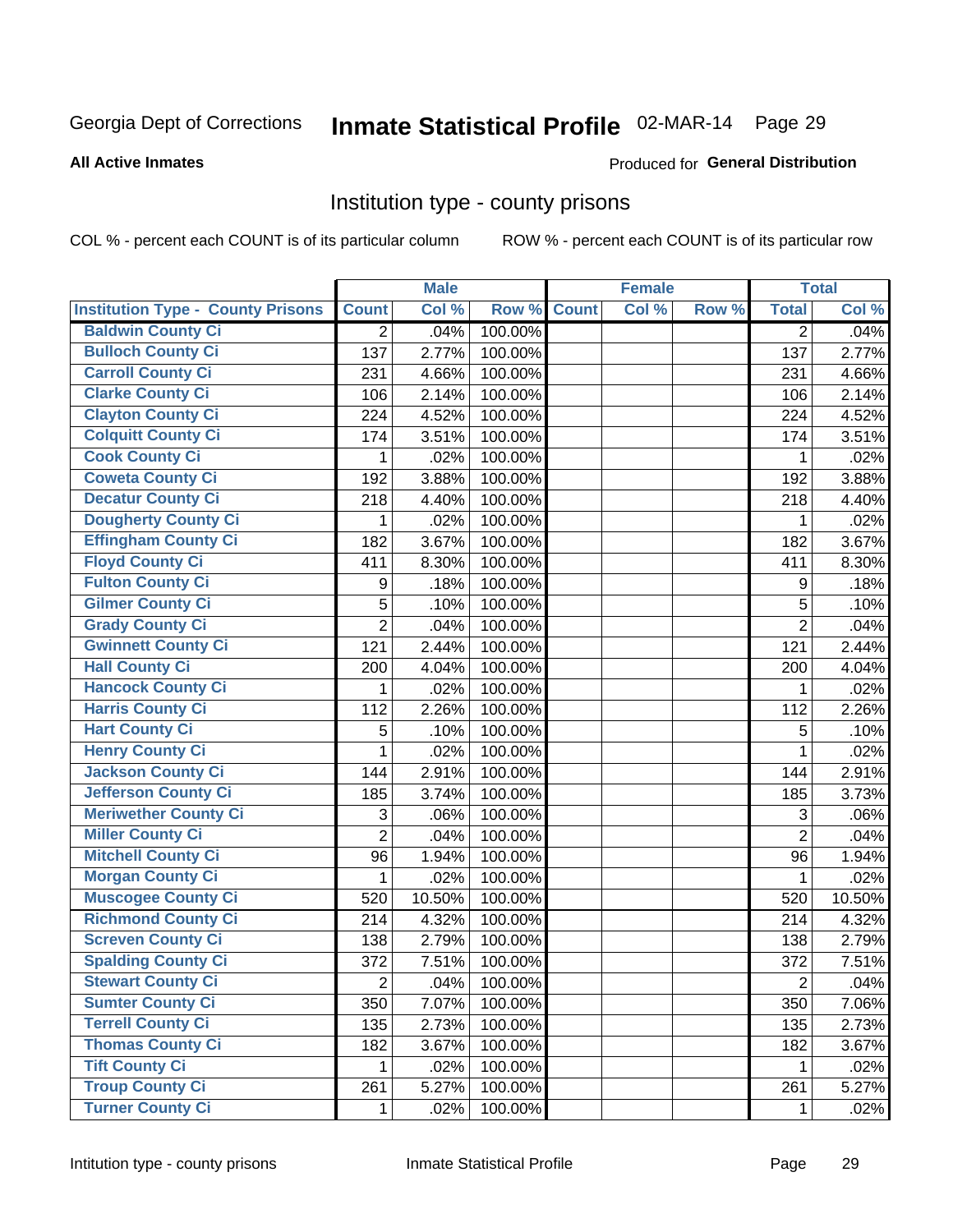# Inmate Statistical Profile 02-MAR-14 Page 30

**All Active Inmates** 

### **Produced for General Distribution**

### Institution type - county prisons

COL % - percent each COUNT is of its particular column

|                                          |              | <b>Male</b> |             | <b>Female</b> |         |              | <b>Total</b> |
|------------------------------------------|--------------|-------------|-------------|---------------|---------|--------------|--------------|
| <b>Institution Type - County Prisons</b> | <b>Count</b> | Col %       | Row % Count | Col %         | Row %   | <b>Total</b> | Col %        |
| <b>Upson County Ci</b>                   | 2            | $.04\%$     | 100.00%     |               |         |              | .04%         |
| <b>Walker County Ci</b>                  | 4            | $.08\%$     | 100.00%     |               |         |              | .08%         |
| <b>Walton County Ci</b>                  | 3            | $.06\%$     | 100.00%     |               |         |              | .06%         |
| <b>Wilkes County Ci</b>                  |              | .02%        | 100.00%     |               |         |              | .02%         |
| <b>Womens Ci</b>                         |              |             |             | 100.00%       | 100.00% |              | .02%         |
| <b>Worth County Ci</b>                   |              | $.02\%$     | 100.00%     |               |         |              | .02%         |
| <b>Total Reported</b>                    | 4,953        | 100%        | 99.98%      | 100%          | $.02\%$ | 4,954        | 100%         |

| <b>Reported</b><br><b>NOT</b> |       |       |
|-------------------------------|-------|-------|
| <b>Total</b>                  | 4,953 | 4,954 |

| <b>Mode (most frequent)</b> | Muscogee County Ci | <b>Womens Ci</b> | Muscogee County |
|-----------------------------|--------------------|------------------|-----------------|
|-----------------------------|--------------------|------------------|-----------------|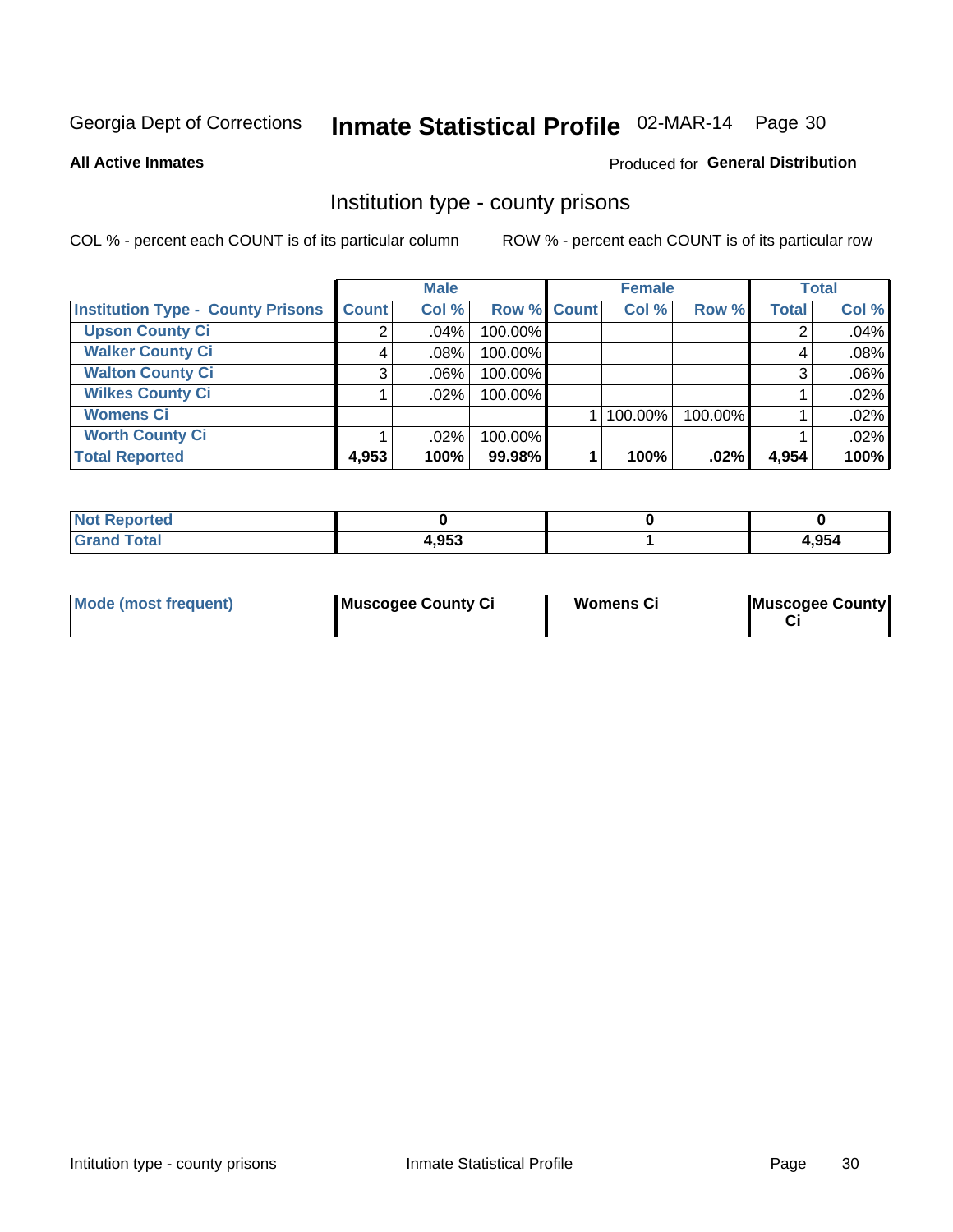# Inmate Statistical Profile 02-MAR-14 Page 31

**All Active Inmates** 

#### Produced for General Distribution

### Institution type - state prisons

COL % - percent each COUNT is of its particular column

|                                         |                | <b>Male</b> |         |              | <b>Female</b> |         | <b>Total</b>   |       |
|-----------------------------------------|----------------|-------------|---------|--------------|---------------|---------|----------------|-------|
| <b>Institution Type - State Prisons</b> | <b>Count</b>   | Col %       | Row %   | <b>Count</b> | Col %         | Row %   | <b>Total</b>   | Col % |
| <b>Arrendale State Prison</b>           |                |             |         | 1,402        | 42.90%        | 100.00% | 1,402          | 3.71% |
| <b>Augusta State Med. Prison</b>        | 1,252          | 3.63%       | 99.68%  | 4            | .12%          | .32%    | 1,256          | 3.33% |
| <b>Autry State Prison</b>               | 1,680          | 4.87%       | 100.00% |              |               |         | 1,680          | 4.45% |
| <b>Baldwin State Prison</b>             | 949            | 2.75%       | 100.00% |              |               |         | 949            | 2.51% |
| <b>Bostick Unit</b>                     | 1              | .01%        | 100.00% |              |               |         | 1              | .01%  |
| <b>Burrus Corr Trn Cntr</b>             | 651            | 1.89%       | 100.00% |              |               |         | 651            | 1.72% |
| <b>Calhoun State Prison</b>             | 1,647          | 4.78%       | 100.00% |              |               |         | 1,647          | 4.36% |
| <b>Central State Prison</b>             | 1,106          | 3.21%       | 100.00% |              |               |         | 1,106          | 2.93% |
| <b>Chatham State Prison</b>             | 7              | .02%        | 100.00% |              |               |         | 7              | .02%  |
| <b>Coastal State Prison</b>             | 1,568          | 4.55%       | 100.00% |              |               |         | 1,568          | 4.15% |
| <b>Dodge State Prison</b>               | 1,211          | 3.51%       | 100.00% |              |               |         | 1,211          | 3.21% |
| <b>Dooly State Prison</b>               | 1,679          | 4.87%       | 100.00% |              |               |         | 1,679          | 4.45% |
| <b>Emanuel - Swainsboro</b>             |                |             |         | 292          | 8.94%         | 100.00% | 292            | .77%  |
| <b>Ga Diag Class Prison</b>             | 2,624          | 7.61%       | 100.00% |              |               |         | 2,624          | 6.95% |
| <b>Ga State Prison</b>                  | 1,480          | 4.29%       | 100.00% |              |               |         | 1,480          | 3.92% |
| <b>Hancock State Prison</b>             | 1,031          | 2.99%       | 100.00% |              |               |         | 1,031          | 2.73% |
| <b>Hays State Prison</b>                | 1,204          | 3.49%       | 100.00% |              |               |         | 1,204          | 3.19% |
| <b>Helms Facility</b>                   | 13             | .04%        | 40.63%  | 19           | .58%          | 59.38%  | 32             | .08%  |
| <b>Johnson State Prison</b>             | 1,519          | 4.40%       | 100.00% |              |               |         | 1,519          | 4.02% |
| <b>Lee State Prison</b>                 | 738            | 2.14%       | 100.00% |              |               |         | 738            | 1.95% |
| Long                                    | 195            | .57%        | 100.00% |              |               |         | 195            | .52%  |
| <b>Lowndes Unit</b>                     | 6              | .02%        | 100.00% |              |               |         | 6              | .02%  |
| <b>Macon State Prison</b>               | 1,643          | 4.76%       | 100.00% |              |               |         | 1,643          | 4.35% |
| <b>Metro State Prison (W)</b>           |                |             |         | $\mathbf{1}$ | .03%          | 100.00% | 1              | .01%  |
| <b>Montgomery State Prison</b>          | 342            | .99%        | 100.00% |              |               |         | 342            | .91%  |
| <b>Phillips State Prison</b>            | 1,142          | 3.31%       | 100.00% |              |               |         | 1,142          | 3.02% |
| <b>Pulaski State Prison</b>             |                |             |         | 1,159        | 35.47%        | 100.00% | 1,159          | 3.07% |
| <b>Putnam State Prison</b>              | 3              | .01%        | 100.00% |              |               |         | 3              | .01%  |
| <b>Rivers State Prison</b>              | $\mathbf{1}$   | .01%        | 100.00% |              |               |         | 1              | .01%  |
| <b>Rogers State Prison</b>              | 1,296          | 3.76%       | 100.00% |              |               |         | 1,296          | 3.43% |
| <b>Rutledge State Prison</b>            | 626            | 1.81%       | 100.00% |              |               |         | 626            | 1.66% |
| <b>Smith State Prison</b>               | 1,542          | 4.47%       | 100.00% |              |               |         | 1,542          | 4.08% |
| <b>Telfair State Prison</b>             | 1,249          | 3.62%       | 100.00% |              |               |         | 1,249          | 3.31% |
| <b>Valdosta Sp</b>                      | 1,072          | 3.11%       | 100.00% |              |               |         | 1,072          | 2.84% |
| <b>Walker State Prison</b>              | 401            | 1.16%       | 100.00% |              |               |         | 401            | 1.06% |
| <b>Ware State Prison</b>                | 1,409          | 4.09%       | 100.00% |              |               |         | 1,409          | 3.73% |
| <b>Washington State Prison</b>          | 1,326          | 3.84%       | 100.00% |              |               |         | 1,326          | 3.51% |
| <b>Wayne State Prison</b>               | $\overline{2}$ | .01%        | 100.00% |              |               |         | $\overline{2}$ | .01%  |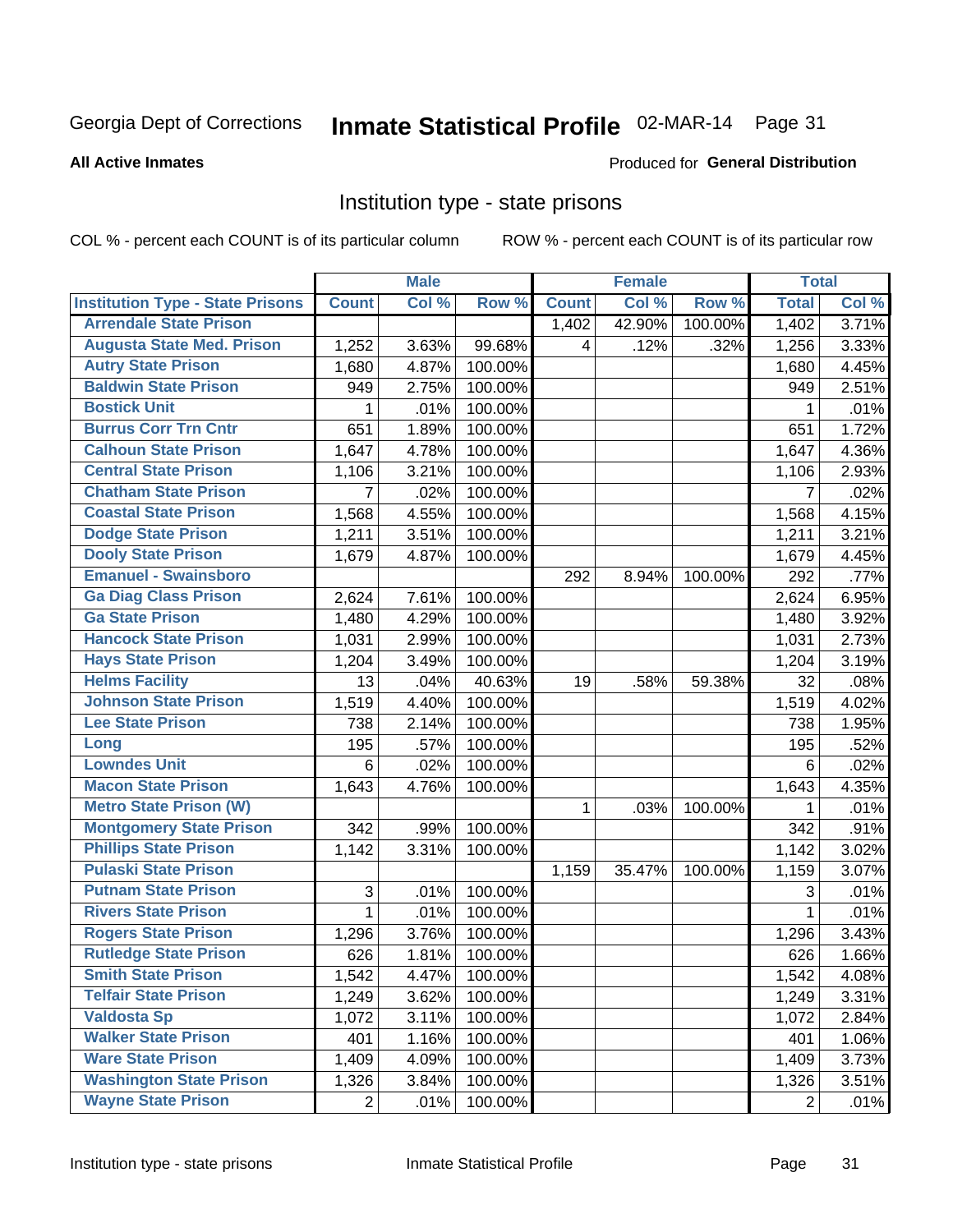# Inmate Statistical Profile 02-MAR-14 Page 32

**All Active Inmates** 

Produced for General Distribution

### Institution type - state prisons

COL % - percent each COUNT is of its particular column

|                                         | <b>Male</b>                 |        | <b>Female</b>                 |              |        | <b>Total</b>                          |        |        |  |
|-----------------------------------------|-----------------------------|--------|-------------------------------|--------------|--------|---------------------------------------|--------|--------|--|
| <b>Institution Type - State Prisons</b> | <b>Count</b>                | Col %  | Row %                         | <b>Count</b> | Col %  | Row %                                 | Total  | Col %  |  |
| <b>Whitworth Facility</b>               |                             |        |                               | 391          | 11.96% | 100.00%                               | 391    | 1.04%  |  |
| <b>Wilcox State Prison</b>              | 1,876                       | 5.44%  | 100.00%                       |              |        |                                       | 1.876  | 4.97%  |  |
| <b>Total Reported</b>                   | 34,491                      | 100%   | 91.35%                        | 3,268        | 100%   | 8.65%                                 | 37,759 | 100%   |  |
|                                         |                             |        |                               |              |        |                                       |        |        |  |
| <b>Not Reported</b>                     |                             | 0      |                               |              | 0      |                                       | 0      |        |  |
| <b>Grand Total</b>                      |                             | 34,491 |                               |              | 3,268  |                                       |        | 37,759 |  |
| <b>Mode (most frequent)</b>             | <b>Ga Diag Class Prison</b> |        | <b>Arrendale State Prison</b> |              |        | <b>Ga Diag Class</b><br><b>Prison</b> |        |        |  |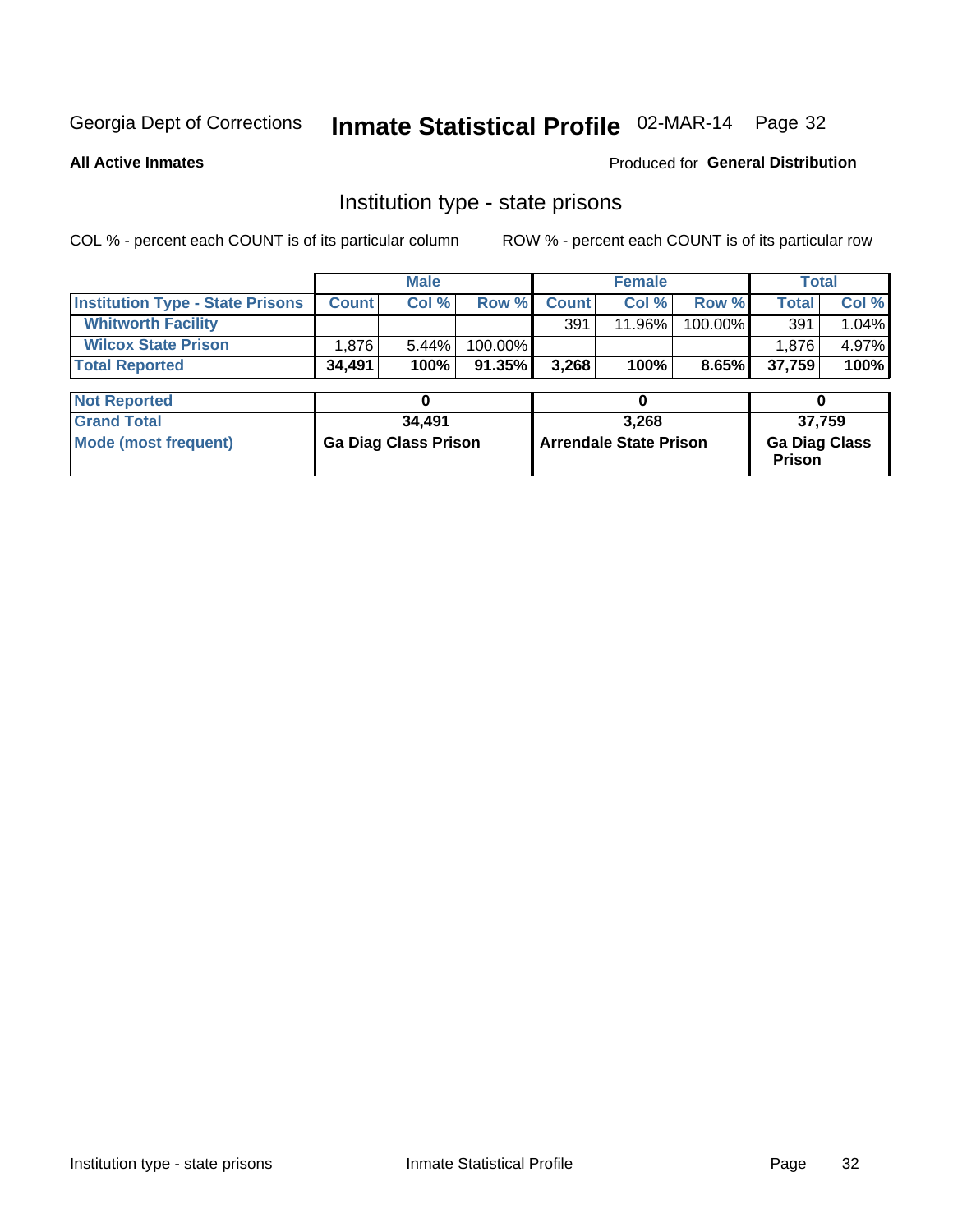# Inmate Statistical Profile 02-MAR-14 Page 33

**All Active Inmates** 

#### Produced for General Distribution

### Institution type - private prisons

COL % - percent each COUNT is of its particular column

|                                           | <b>Male</b>          |           |                    | <b>Female</b> |       |       | <b>Total</b> |  |
|-------------------------------------------|----------------------|-----------|--------------------|---------------|-------|-------|--------------|--|
| <b>Institution Type - Private Prisons</b> | <b>Count</b>         | Col %     | <b>Row % Count</b> | Col %         | Row % | Total | Col %        |  |
| <b>Coffee Corr Facility</b>               | 2.623                | 32.91%    | 100.00%            |               |       | 2,623 | 32.91%       |  |
| <b>Jenkins Corr Facility</b>              | $1.154$ <sup>1</sup> | 14.48%    | 100.00%            |               |       | 1,154 | 14.48%       |  |
| <b>Riverbend Corr Facility</b>            | .482                 | 18.59%    | 100.00%            |               |       | 1,482 | 18.59%       |  |
| <b>Wheeler Corr Facility</b>              | 2,712                | $34.02\%$ | 100.00%            |               |       | 2,712 | 34.02%       |  |
| <b>Total Reported</b>                     | 7,971                | 100%      | $100\%$            |               | %     | 7,971 | 100%         |  |

| Reported    |       |          |
|-------------|-------|----------|
| <b>otal</b> | 7.074 | 7.074    |
|             | ו ופ, | . ו כ, י |

| Mode (most frequent) | <b>Wheeler Corr Facility</b> | <b>Null</b> | <b>Wheeler Corr</b><br><b>Facility</b> |
|----------------------|------------------------------|-------------|----------------------------------------|
|----------------------|------------------------------|-------------|----------------------------------------|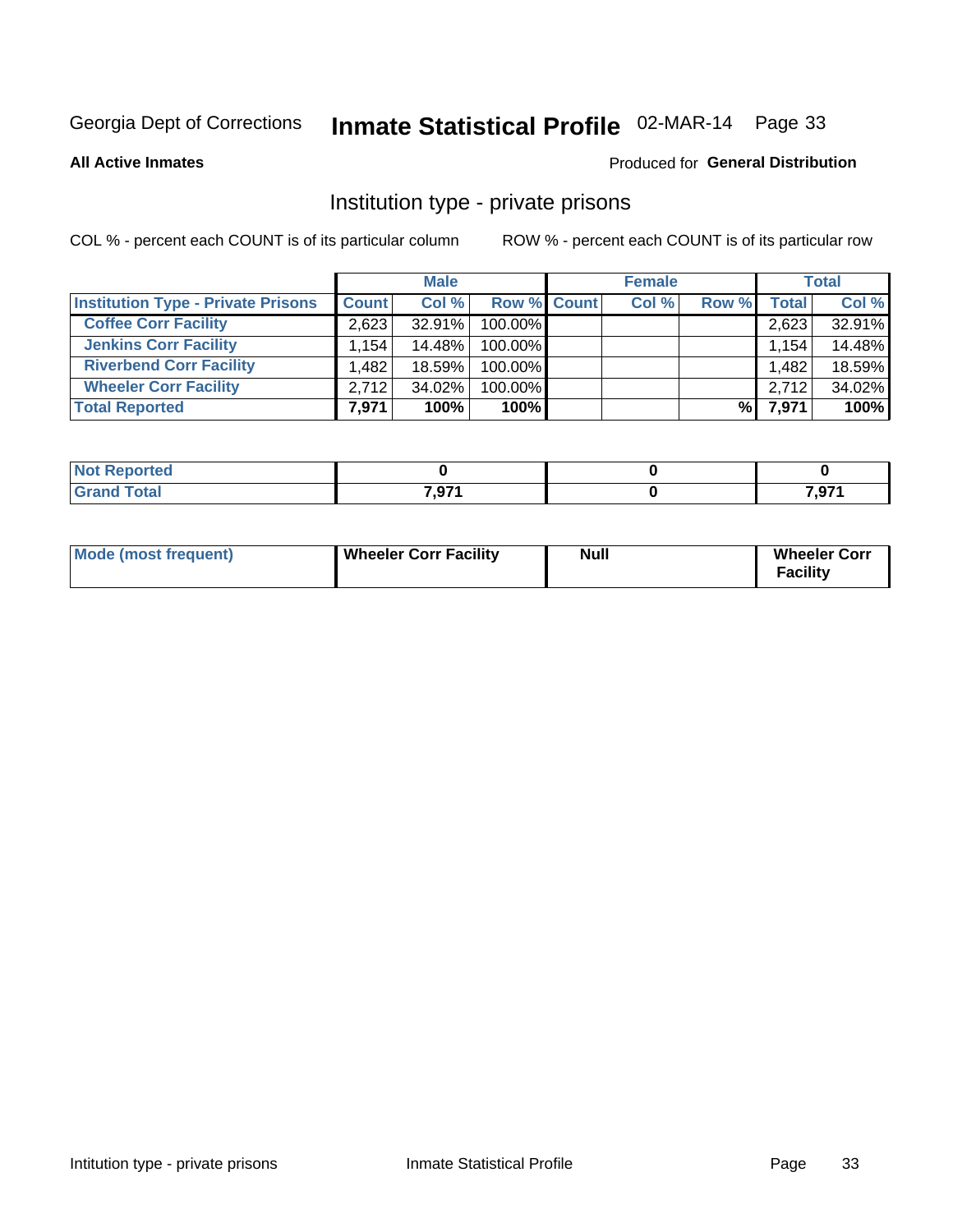# Inmate Statistical Profile 02-MAR-14 Page 34

**All Active Inmates** 

Produced for General Distribution

# Institution type - pre-release centers

COL % - percent each COUNT is of its particular column

|                                                   | <b>Male</b> |                    | <b>Female</b> |             | <b>Total</b> |
|---------------------------------------------------|-------------|--------------------|---------------|-------------|--------------|
| <b>Institution Type - Prison Annexe   Count  </b> | Col %       | <b>Row % Count</b> | Col %         | Row % Total | Col %        |
| <b>Total Reported</b>                             |             |                    |               |             |              |

| <b>Reported</b><br>I NOT |  |  |
|--------------------------|--|--|
| <b>Total</b><br>$C$ ren  |  |  |

| Mor<br><b>ruent</b> )<br>rea<br>nos | <b>Null</b> | <b>Moll</b><br>_____ | . .<br>Null |
|-------------------------------------|-------------|----------------------|-------------|
|                                     |             |                      |             |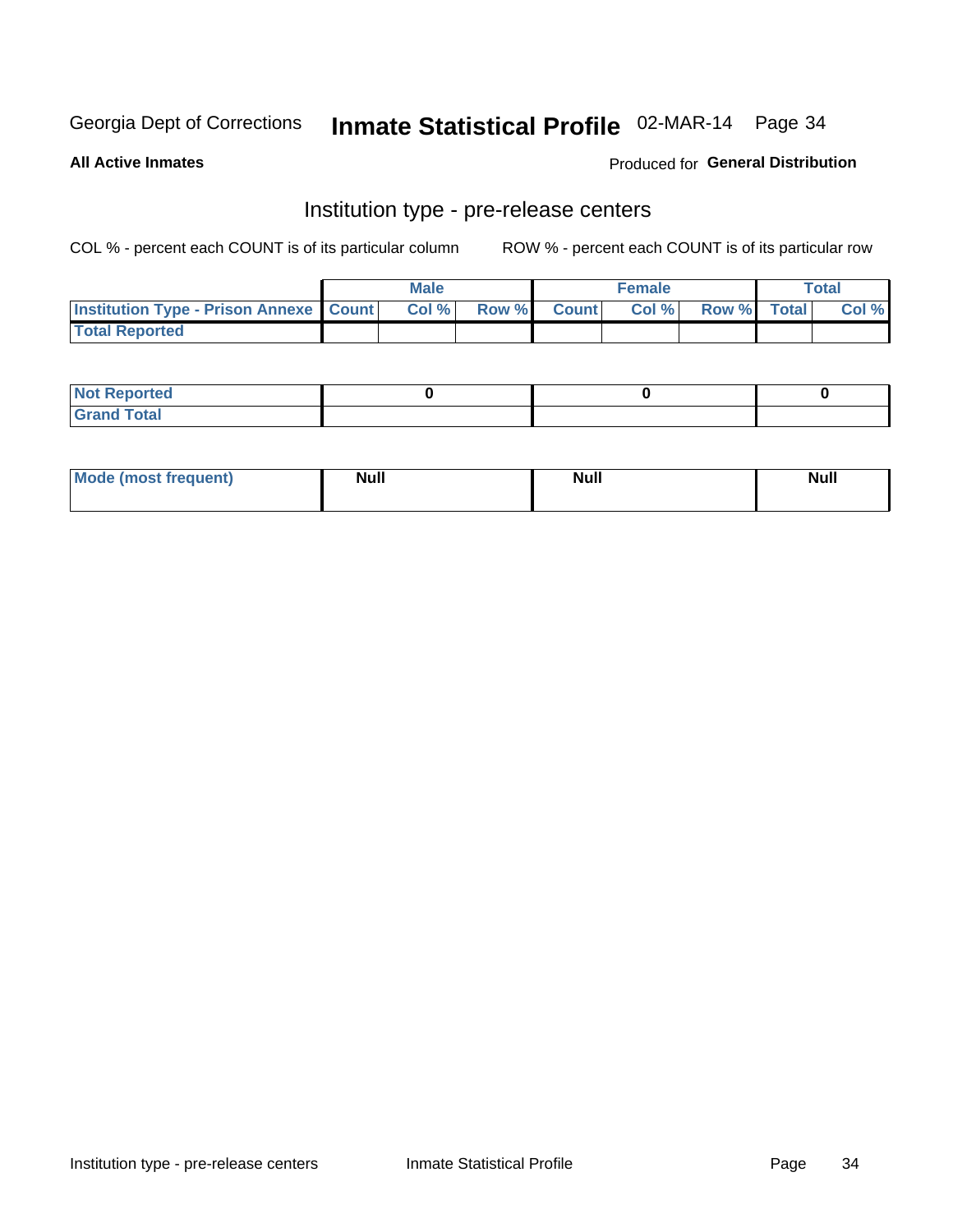# Inmate Statistical Profile 02-MAR-14 Page 35

**All Active Inmates** 

#### Produced for General Distribution

### Institution type - inmate boot camp

COL % - percent each COUNT is of its particular column

|                                      |              | <b>Male</b> |             | <b>Female</b> |             | Total |
|--------------------------------------|--------------|-------------|-------------|---------------|-------------|-------|
| <b>Institution Type - Boot Camps</b> | <b>Count</b> | Col %       | Row % Count | Col%          | Row % Total | Col % |
| <b>Total Rported</b>                 |              |             |             |               |             |       |

| <b>Not Reported</b><br>, , , , , |  |  |
|----------------------------------|--|--|
| Total<br><b>C</b> <sub>He</sub>  |  |  |

| <b>AhoM</b>       | <b>Null</b> | <b>Null</b> | Ab d' |
|-------------------|-------------|-------------|-------|
| <b>"requent</b> ) |             |             |       |
|                   |             |             |       |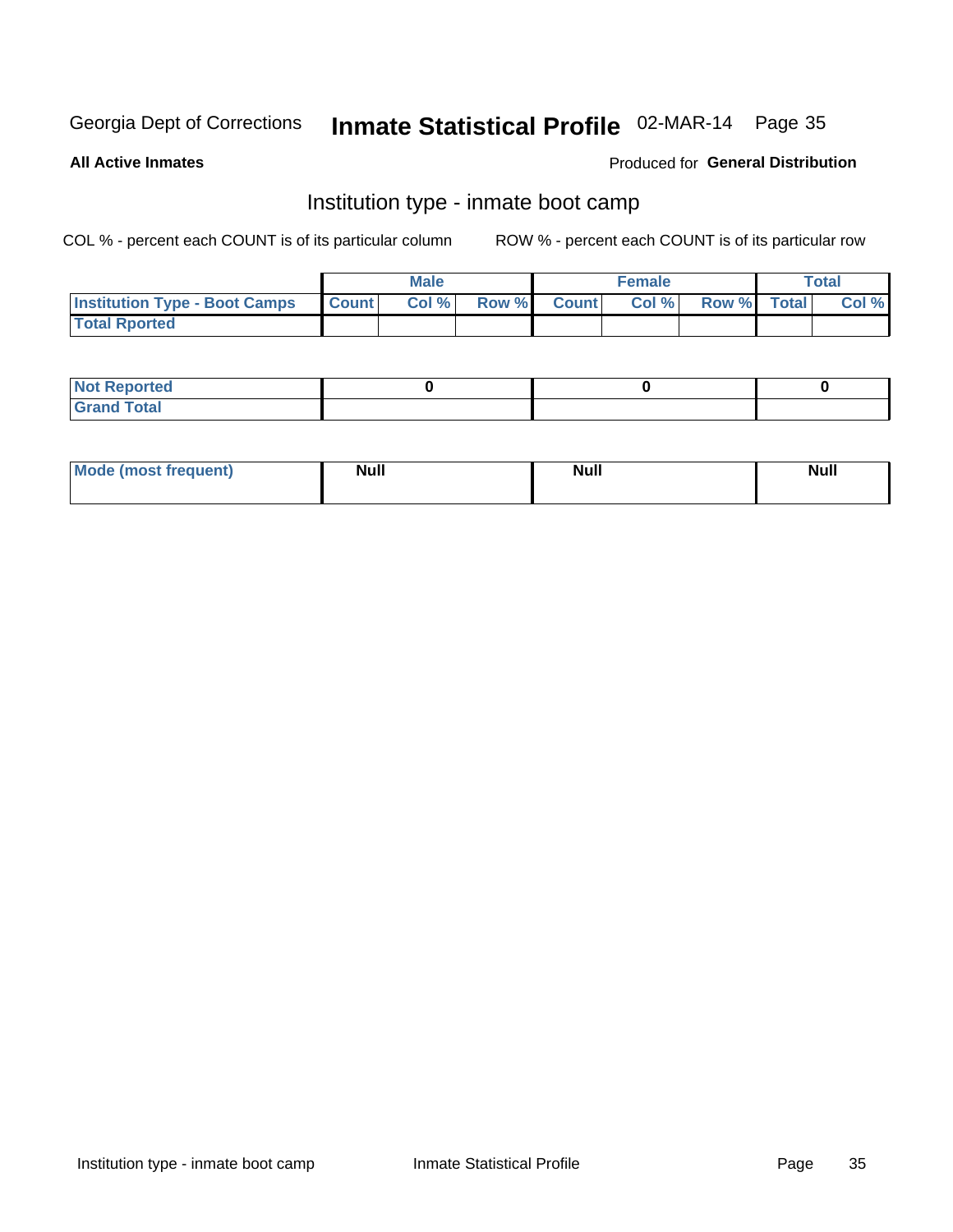# Inmate Statistical Profile 02-MAR-14 Page 36

#### **All Active Inmates**

#### Produced for General Distribution

### Number of disciplinary reports

COL % - percent each COUNT is of its particular column

|                                       |              | <b>Male</b> |        |       | <b>Female</b> |          |              | <b>Total</b> |
|---------------------------------------|--------------|-------------|--------|-------|---------------|----------|--------------|--------------|
| <b>Number of Disciplinary Reports</b> | <b>Count</b> | Col %       | Row %  | Count | Col %         | Row %    | <b>Total</b> | Col %        |
| $\bf{0}$                              | 20,964       | 42.22%      | 91.70% | 1,898 | 54.37%        | $8.30\%$ | 22,862       | 43.02%       |
|                                       | 6,604        | 13.30%      | 92.54% | 532   | 15.24%        | 7.46%    | 7,136        | 13.43%       |
| $\overline{2}$                        | 3,992        | $8.04\%$    | 94.17% | 247   | 7.08%         | 5.83%    | 4,239        | 7.98%        |
| 3                                     | 2,605        | 5.25%       | 94.35% | 156   | 4.47%         | 5.65%    | 2,761        | 5.20%        |
| 4                                     | 2,022        | 4.07%       | 94.84% | 110   | 3.15%         | 5.16%    | 2,132        | 4.01%        |
| 5                                     | 1,621        | $3.26\%$    | 95.24% | 81    | 2.32%         | 4.76%    | 1,702        | 3.20%        |
| <b>More Than 5</b>                    | 11,847       | 23.86%      | 96.21% | 467   | 13.38%        | $3.79\%$ | 12,314       | 23.17%       |
| <b>Total Reported</b>                 | 49,655       | 100%        | 93.43% | 3,491 | 100.0%        | 6.57%    | 53,146       | 100.0%       |

| orted<br><b>NOT</b> |        |       |      |
|---------------------|--------|-------|------|
| <b>Total</b>        | 49.655 | 3,491 | .146 |

| Mean (average)       | 5.49 | 3.07 | 5.33 |
|----------------------|------|------|------|
| Median (middle)      |      |      |      |
| Mode (most frequent) |      |      |      |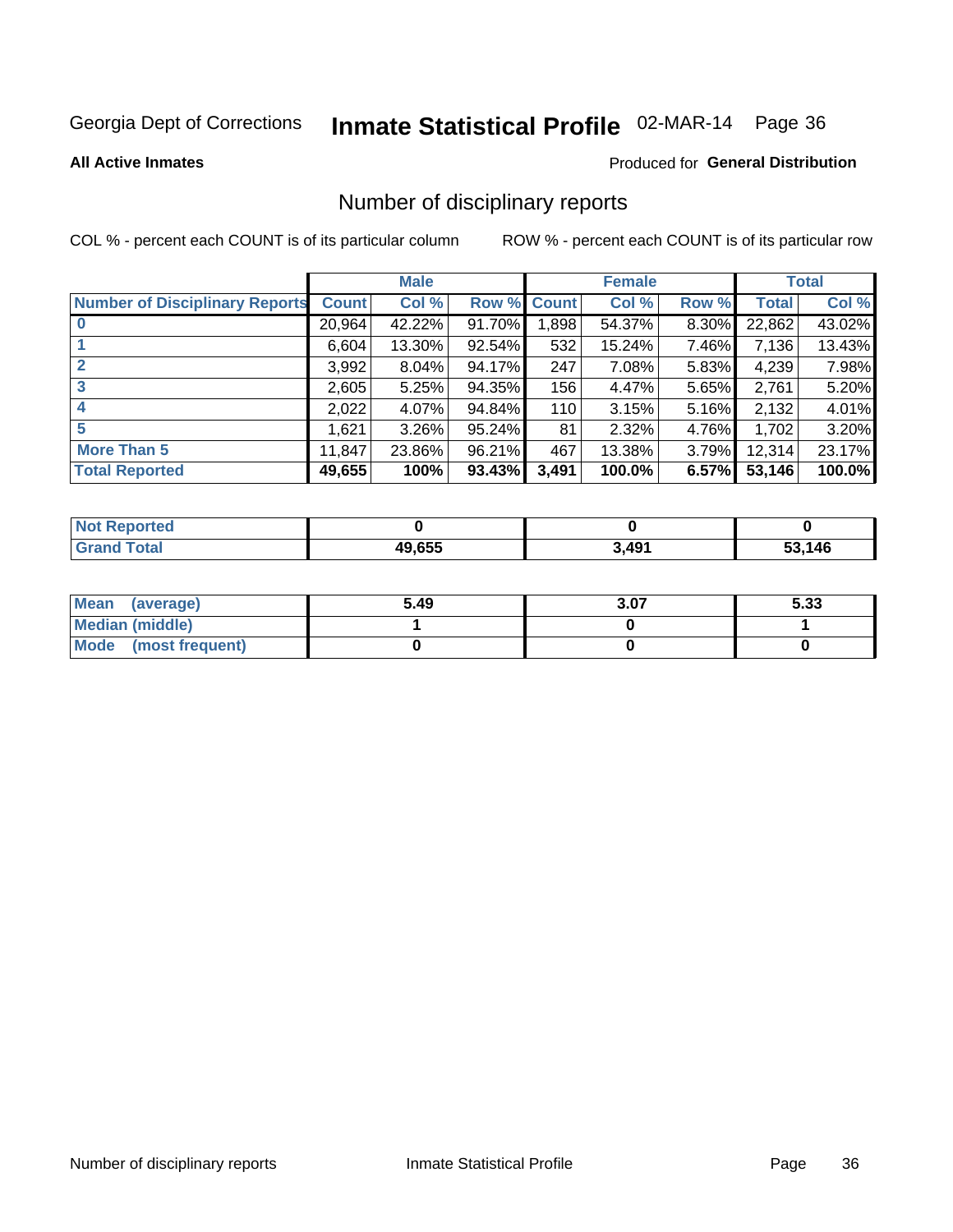# Inmate Statistical Profile 02-MAR-14 Page 37

#### **All Active Inmates**

### **Produced for General Distribution**

## Number of transfers

COL % - percent each COUNT is of its particular column

|                            |              | <b>Male</b> |             |       | <b>Female</b> |          |        | <b>Total</b> |
|----------------------------|--------------|-------------|-------------|-------|---------------|----------|--------|--------------|
| <b>Number of Transfers</b> | <b>Count</b> | Col %       | Row % Count |       | Col %         | Row %    | Total  | Col %        |
|                            | 3,727        | 7.51%       | 83.27%      | 749   | 21.46%        | 16.73%   | 4,476  | 8.42%        |
|                            | 396          | 0.80%       | 82.85%      | 82    | 2.35%         | 17.15%   | 478    | 0.90%        |
| $\mathbf{2}$               | 15,554       | 31.32%      | 91.60%      | 1,426 | 40.85%        | 8.40%    | 16,980 | 31.95%       |
| 3                          | 1,910        | 3.85%       | 91.13%      | 186   | 5.33%         | 8.87%    | 2,096  | 3.94%        |
| 4                          | 6,940        | 13.98%      | $94.63\%$   | 394   | 11.29%        | 5.37%    | 7,334  | 13.80%       |
| 5                          | 2,258        | 4.55%       | 95.44%      | 108   | 3.09%         | 4.56%    | 2,366  | 4.45%        |
| <b>More Than 5</b>         | 18,870       | 38.00%      | $97.19\%$   | 546   | 15.64%        | $2.81\%$ | 19,416 | 36.53%       |
| <b>Total Reported</b>      | 49,655       | 100%        | 93.43%      | 3,491 | 100.0%        | 6.57%    | 53,146 | 100%         |

| orted<br><b>NOT</b> |        |       |      |
|---------------------|--------|-------|------|
| <b>Total</b>        | 49.655 | 3,491 | .146 |

| Mean (average)         | 6.07 | 2.94 | 5.86 |
|------------------------|------|------|------|
| <b>Median (middle)</b> |      |      |      |
| Mode (most frequent)   |      |      |      |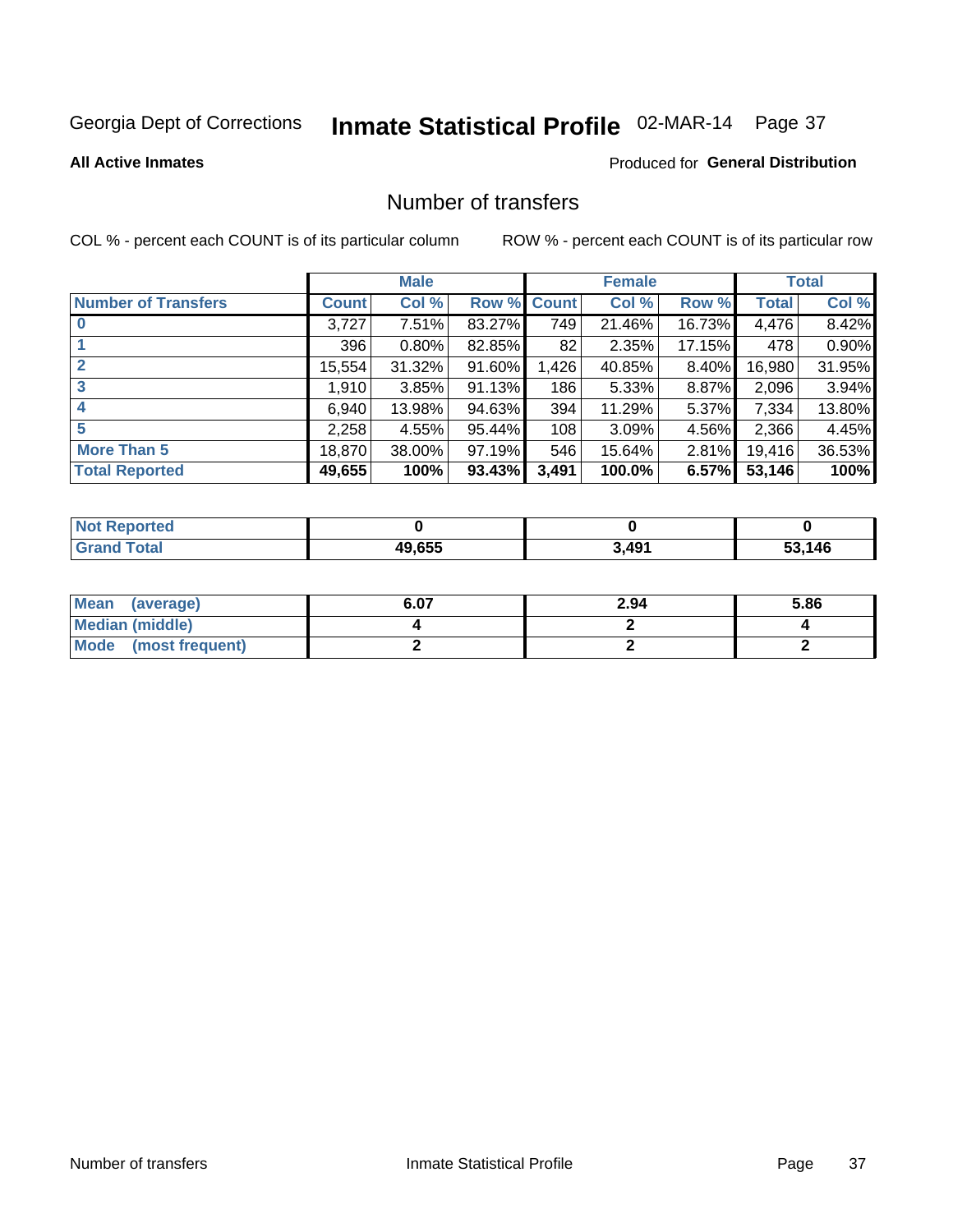# Inmate Statistical Profile 02-MAR-14 Page 38

**All Active Inmates** 

#### **Produced for General Distribution**

## Number of escapes

COL % - percent each COUNT is of its particular column

|                          |              | <b>Male</b> |             |       | <b>Female</b> |       |        | <b>Total</b> |
|--------------------------|--------------|-------------|-------------|-------|---------------|-------|--------|--------------|
| <b>Number of Escapes</b> | <b>Count</b> | Col %       | Row % Count |       | Col %         | Row % | Total  | Col %        |
|                          | 49,080       | 98.84%      | 93.39%      | 3,476 | 99.57%        | 6.61% | 52,556 | 98.89%       |
|                          | 520          | 1.05%       | $97.20\%$   | 15    | 0.43%         | 2.80% | 535    | 1.01%        |
|                          | 48           | 0.10%       | 100.00%     |       |               |       | 48     | 0.09%        |
|                          | 6            | 0.01%       | 100.00%     |       |               |       | 6      | 0.01%        |
|                          |              | 0.01%       | 100.00%     |       |               |       |        | 0.01%        |
| <b>Total Reported</b>    | 49,655       | 100%        | $93.43\%$   | 3,491 | 100%          | 6.57% | 53,146 | 100.0%       |

| <b>Not Reported</b> |        |       |        |
|---------------------|--------|-------|--------|
| Total               | 49,655 | 3,491 | 53,146 |

| Mean (average)       |  | .01 |
|----------------------|--|-----|
| Median (middle)      |  |     |
| Mode (most frequent) |  |     |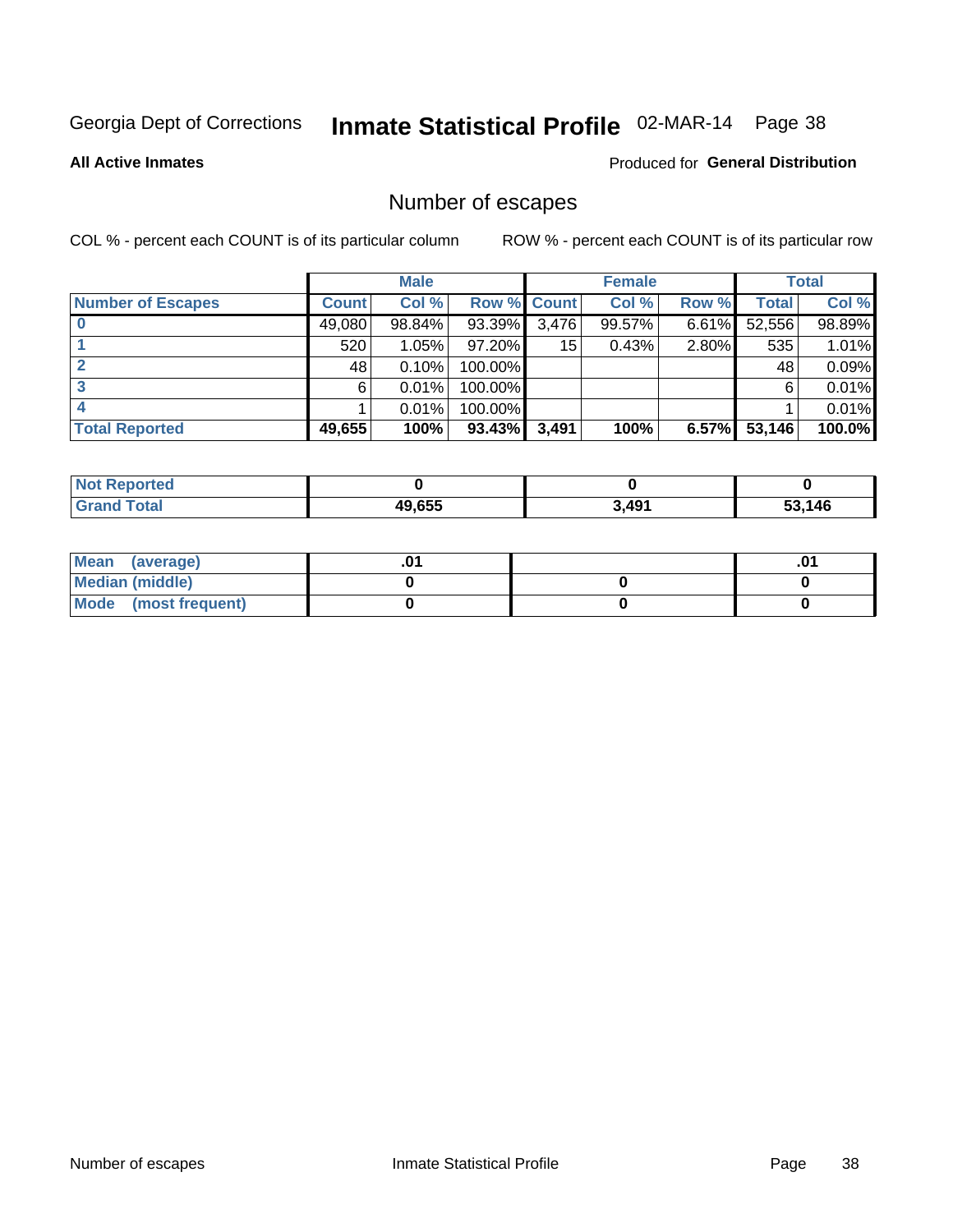# Inmate Statistical Profile 02-MAR-14 Page 39

**All Active Inmates** 

#### **Produced for General Distribution**

## Split sentences - Probation to follow

COL % - percent each COUNT is of its particular column

|                            |              | <b>Male</b> |                 |     | <b>Female</b> |       |                 | <b>Total</b> |
|----------------------------|--------------|-------------|-----------------|-----|---------------|-------|-----------------|--------------|
| <b>Probation to follow</b> | <b>Count</b> | Col%        | Row % Count     |     | Col %         | Row % | <b>Total</b>    | Col %        |
| <b>Yes</b>                 | 32.733       | $65.92\%$   | $92.76\%$ 2.553 |     | 73.13%        |       | 7.24% 35,286    | 66.39%       |
| <b>No</b>                  | 16,922       | 34.08%      | 94.75%          | 938 | 26.87%        |       | 5.25% 17,860    | 33.61%       |
| <b>Total Reported</b>      | 49,655       | 100%        | $93.43\%$ 3,491 |     | 100%          |       | $6.57\%$ 53,146 | 100%         |

| ________ | 10 CEE | 491 | $\overline{\phantom{a}}$<br>'4L<br>7. J<br>$\sim$<br>__ |
|----------|--------|-----|---------------------------------------------------------|
|          |        |     |                                                         |

| requent<br>′es<br>Yes<br><b>YAC</b><br>. |  | $Moo$ |  |  |  |
|------------------------------------------|--|-------|--|--|--|
|------------------------------------------|--|-------|--|--|--|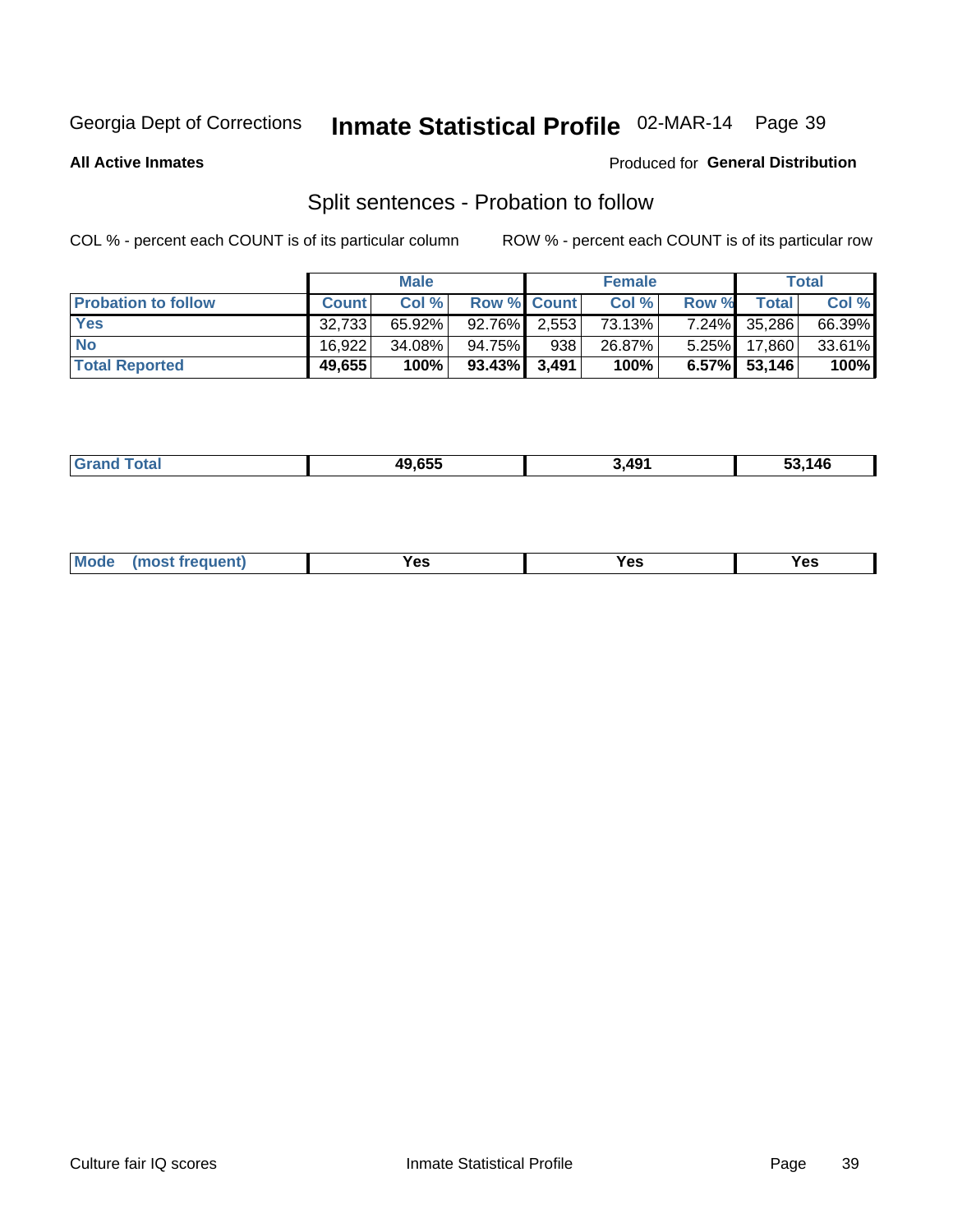# Inmate Statistical Profile 02-MAR-14 Page 40

**All Active Inmates** 

#### Produced for General Distribution

## Probable future release type of still active inmates

COL % - percent each COUNT is of its particular column

|                                         |              | <b>Male</b> |                    |                | <b>Female</b> |       | <b>Total</b> |        |
|-----------------------------------------|--------------|-------------|--------------------|----------------|---------------|-------|--------------|--------|
| <b>Probable Future Release Type</b>     | <b>Count</b> | Col %       | <b>Row % Count</b> |                | Col %         | Row % | <b>Total</b> | Col %  |
| <b>Paroled with probation to follow</b> | 21,162       | 42.97%      | 91.80% 1.891       |                | 54.39%        | 8.20% | 23,053       | 43.73% |
| Paroled w/o probation to follow         | 8,857        | 17.99%      | 93.32%             | 634            | 18.23%        | 6.68% | 9,491        | 18.00% |
| <b>Maxout with probation to follow</b>  | 10,980       | 22.30%      | 94.44%             | 647            | 18.61%        | 5.56% | 11,627       | 22.05% |
| <b>Maxout w/o probation to follow</b>   | 3,533        | 7.17%       | 96.11%             | 143            | 4.11%         | 3.89% | 3,676        | 6.97%  |
| Life, LWOP or death sentence            | 4.711        | $9.57\%$    | 96.68%             | 162            | 4.66%         | 3.32% | 4,873        | 9.24%  |
| <b>Total Reported</b>                   | 49,243       | 100%        |                    | $93.4\%$ 3,477 | 100%          | 6.6%  | 52,720       | 100%   |

| eleased     |        |     |        |
|-------------|--------|-----|--------|
| <b>otal</b> | 49,243 | A77 | 52,720 |

| Mode (most frequent) | <b>PAR with PROB follow</b> | <b>PAR with PROB follow</b> | <b>PAR with PROB</b> |
|----------------------|-----------------------------|-----------------------------|----------------------|
|                      |                             |                             | follow               |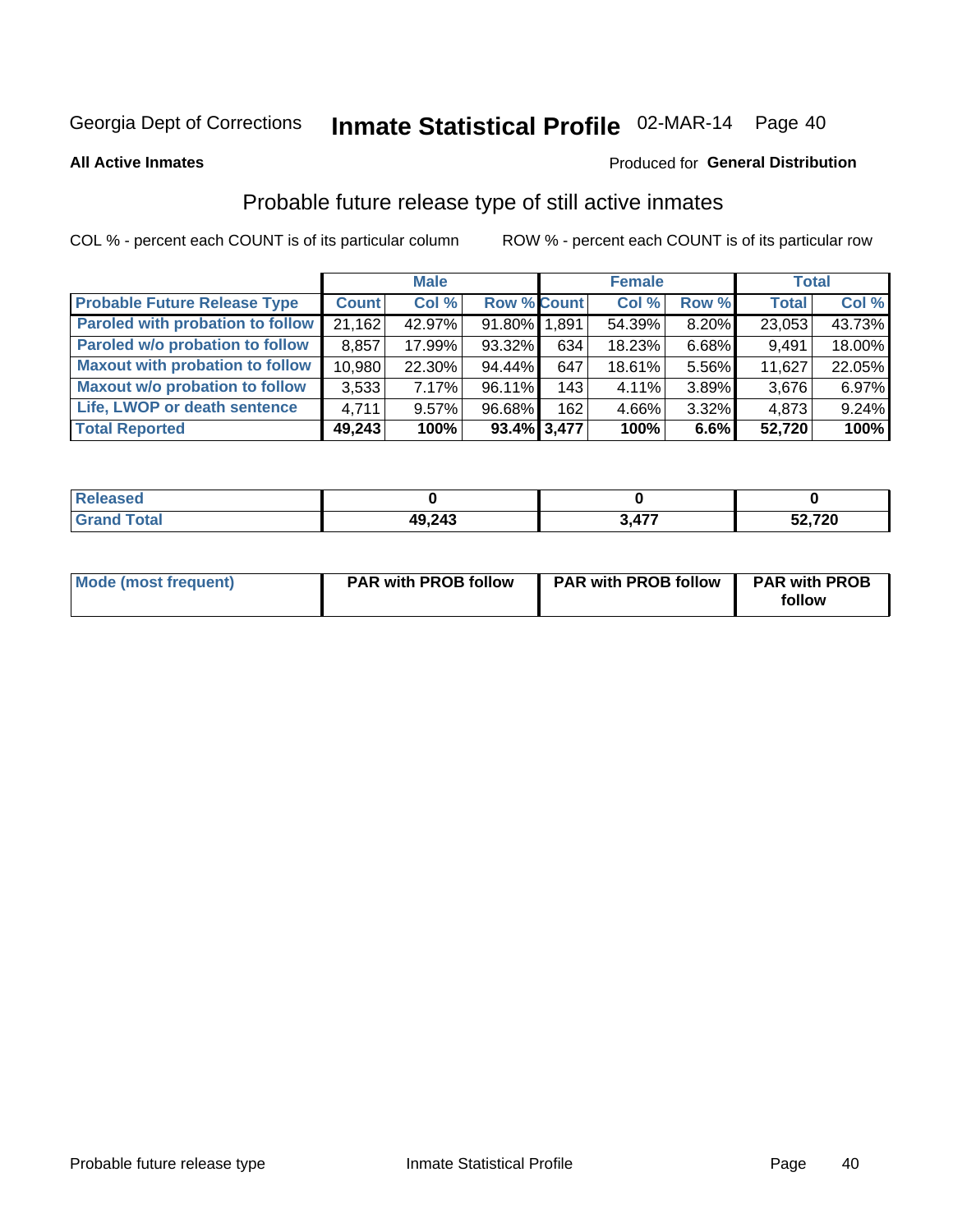### **All Active Inmates**

### Produced for General Distribution

# Time served in current (or last) institution

COL % - percent each COUNT is of its particular column

|                            |              | <b>Male</b> |        |              | <b>Female</b> |        |              | <b>Total</b> |
|----------------------------|--------------|-------------|--------|--------------|---------------|--------|--------------|--------------|
| <b>Time In Institution</b> | <b>Count</b> | Col %       | Row %  | <b>Count</b> | Col %         | Row %  | <b>Total</b> | Col %        |
| 0 to 3 months              | 11,299       | 22.76%      | 93.38% | 801          | 22.94%        | 6.62%  | 12,100       | 22.77%       |
| 3.01 to 6 months           | 7,181        | 14.46%      | 93.21% | 523          | 14.98%        | 6.79%  | 7,704        | 14.50%       |
| 6.01 to 9 months           | 5,743        | 11.57%      | 94.02% | 365          | 10.46%        | 5.98%  | 6,108        | 11.49%       |
| 9.01 to 12 months          | 4,262        | 8.58%       | 91.30% | 406          | 11.63%        | 8.70%  | 4,668        | 8.78%        |
| 12.01 to 18 months         | 5,875        | 11.83%      | 92.94% | 446          | 12.78%        | 7.06%  | 6,321        | 11.89%       |
| <b>18.01 to 24 months</b>  | 4,208        | 8.47%       | 95.18% | 213          | 6.10%         | 4.82%  | 4,421        | 8.32%        |
| 2.01 to 3 years            | 4,634        | 9.33%       | 92.50% | 376          | 10.77%        | 7.50%  | 5,010        | 9.43%        |
| $3.01$ to 4 years          | 2,438        | 4.91%       | 95.61% | 112          | 3.21%         | 4.39%  | 2,550        | 4.80%        |
| 4.01 to 5 years            | 1,297        | 2.61%       | 94.05% | 82           | 2.35%         | 5.95%  | 1,379        | 2.59%        |
| 5.01 to 6 years            | 923          | 1.86%       | 94.57% | 53           | 1.52%         | 5.43%  | 976          | 1.84%        |
| 6.01 to 7 years            | 417          | 0.84%       | 95.86% | 18           | 0.52%         | 4.14%  | 435          | 0.82%        |
| 7.01 to 8 years            | 251          | 0.51%       | 92.96% | 19           | 0.54%         | 7.04%  | 270          | 0.51%        |
| $8.01$ to 9 years          | 226          | 0.46%       | 85.93% | 37           | 1.06%         | 14.07% | 263          | 0.49%        |
| 9.01 to 10 years           | 119          | 0.24%       | 91.54% | 11           | 0.32%         | 8.46%  | 130          | 0.24%        |
| Over 10 years              | 782          | 1.57%       | 96.42% | 29           | 0.83%         | 3.58%  | 811          | 1.53%        |
| <b>Total Reported</b>      | 49,655       | 100%        | 93.43% | 3,491        | 100%          | 6.57%  | 53,146       | 100%         |

| <b>Penorted</b><br><b>Not</b> |        |            |      |
|-------------------------------|--------|------------|------|
| intal                         | 49,655 | <b>AQ1</b> | .146 |

| <b>Mean</b><br>(average) | 22 months | 17 months | 22 months |
|--------------------------|-----------|-----------|-----------|
| Median (middle)          | 9 months  | 10 months | 9 months  |
| Mode<br>(most frequent)  | 0 months  | months    | ∖ months  |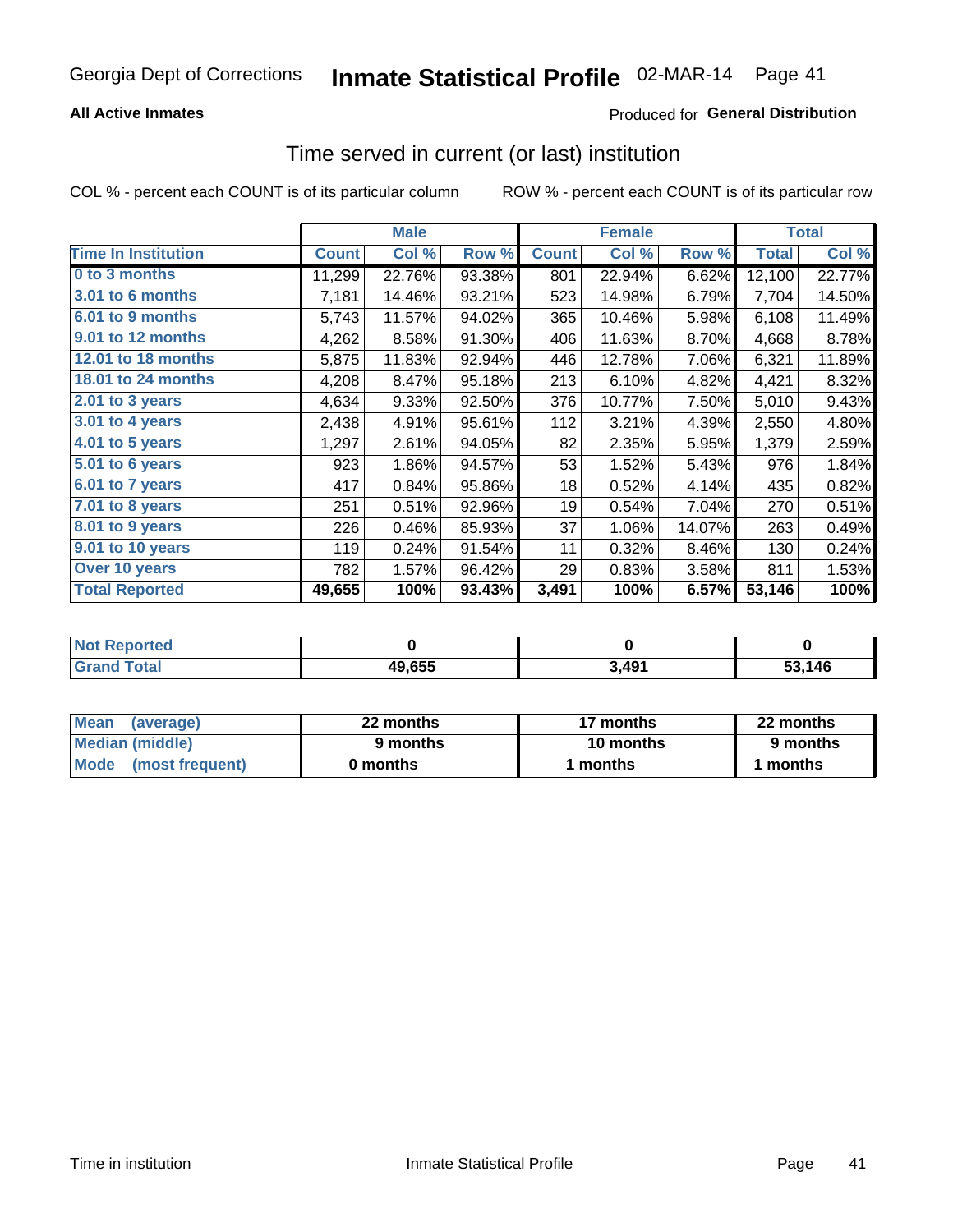# Inmate Statistical Profile 02-MAR-14 Page 42

#### **All Active Inmates**

#### **Produced for General Distribution**

## Highest grade level attained

COL % - percent each COUNT is of its particular column

|                              |                | <b>Male</b> |         |                  | <b>Female</b> |        |                | <b>Total</b> |
|------------------------------|----------------|-------------|---------|------------------|---------------|--------|----------------|--------------|
| <b>Grade Level</b>           | <b>Count</b>   | Col %       | Row %   | <b>Count</b>     | Col %         | Row %  | <b>Total</b>   | Col %        |
| No school at all             | 15             | 0.03%       | 93.75%  | 1                | 0.03%         | 6.25%  | 16             | 0.03%        |
| Grade 1                      | 34             | 0.07%       | 97.14%  | 1                | 0.03%         | 2.86%  | 35             | 0.07%        |
| <b>Grade 2</b>               | 75             | 0.16%       | 96.15%  | 3                | 0.09%         | 3.85%  | 78             | 0.15%        |
| <b>Grade 3</b>               | 114            | 0.24%       | 95.80%  | 5                | 0.15%         | 4.20%  | 119            | 0.24%        |
| <b>Grade 4</b>               | 123            | 0.26%       | 98.40%  | $\mathbf 2$      | 0.06%         | 1.60%  | 125            | 0.25%        |
| Grade 5                      | 164            | 0.35%       | 94.80%  | $\boldsymbol{9}$ | 0.27%         | 5.20%  | 173            | 0.34%        |
| Grade 6                      | 615            | 1.31%       | 94.76%  | 34               | 1.00%         | 5.24%  | 649            | 1.29%        |
| <b>Grade 7</b>               | 831            | 1.77%       | 93.06%  | 62               | 1.83%         | 6.94%  | 893            | 1.77%        |
| Grade 8                      | 3,149          | 6.70%       | 92.54%  | 254              | 7.49%         | 7.46%  | 3,403          | 6.76%        |
| Grade 9                      | 5,606          | 11.93%      | 94.74%  | 311              | 9.17%         | 5.26%  | 5,917          | 11.75%       |
| Grade 10                     | 7,517          | 16.00%      | 95.28%  | 372              | 10.97%        | 4.72%  | 7,889          | 15.66%       |
| Grade 11                     | 7,663          | 16.31%      | 95.76%  | 339              | 10.00%        | 4.24%  | 8,002          | 15.89%       |
| <b>Grade 12 or GED</b>       | 16,055         | 34.18%      | 93.36%  | 1,142            | 33.69%        | 6.64%  | 17,197         | 34.14%       |
| Some tech school             | 267            | 0.57%       | 73.76%  | 95               | 2.80%         | 26.24% | 362            | 0.72%        |
| <b>Completed tech school</b> | 284            | 0.60%       | 66.82%  | 141              | 4.16%         | 33.18% | 425            | 0.84%        |
| College, 1 year              | 1,387          | 2.95%       | 87.73%  | 194              | 5.72%         | 12.27% | 1,581          | 3.14%        |
| College, 2 year              | 1,844          | 3.93%       | 88.36%  | 243              | 7.17%         | 11.64% | 2,087          | 4.14%        |
| College, 3 year              | 460            | 0.98%       | 87.62%  | 65               | 1.92%         | 12.38% | 525            | 1.04%        |
| <b>Bachelor's degree</b>     | 603            | 1.28%       | 87.01%  | 90               | 2.65%         | 12.99% | 693            | 1.38%        |
| <b>Master's degree</b>       | 116            | 0.25%       | 86.57%  | 18               | 0.53%         | 13.43% | 134            | 0.27%        |
| Ph.D. degree                 | 21             | 0.04%       | 91.30%  | $\boldsymbol{2}$ | 0.06%         | 8.70%  | 23             | 0.05%        |
| Law degree                   | 20             | 0.04%       | 80.00%  | 5                | 0.15%         | 20.00% | 25             | 0.05%        |
| <b>Some medical school</b>   | $\overline{2}$ | 0.01%       | 100.00% |                  |               |        | $\overline{2}$ | 0.01%        |
| <b>Medical degree</b>        | 11             | 0.02%       | 84.62%  | $\overline{2}$   | 0.06%         | 15.38% | 13             | 0.03%        |
| <b>Total Reported</b>        | 46,976         | 100%        | 93.27%  | 3,390            | 100%          | 6.73%  | 50,366         | 100.0%       |

| הלה ה<br>- 2 | 101<br>ו שו<br>$ -$     | 2,780 |
|--------------|-------------------------|-------|
| 10 CEE       | 3.49 <sup>4</sup><br>-- | 146   |

| <b>Mean</b><br>(average)       | 10.86           | 11.43           | 10.90           |
|--------------------------------|-----------------|-----------------|-----------------|
| Median (middle)                | Grade 11        | Grade 12 or GED | Grade 11        |
| <b>Mode</b><br>(most frequent) | Grade 12 or GED | Grade 12 or GED | Grade 12 or GED |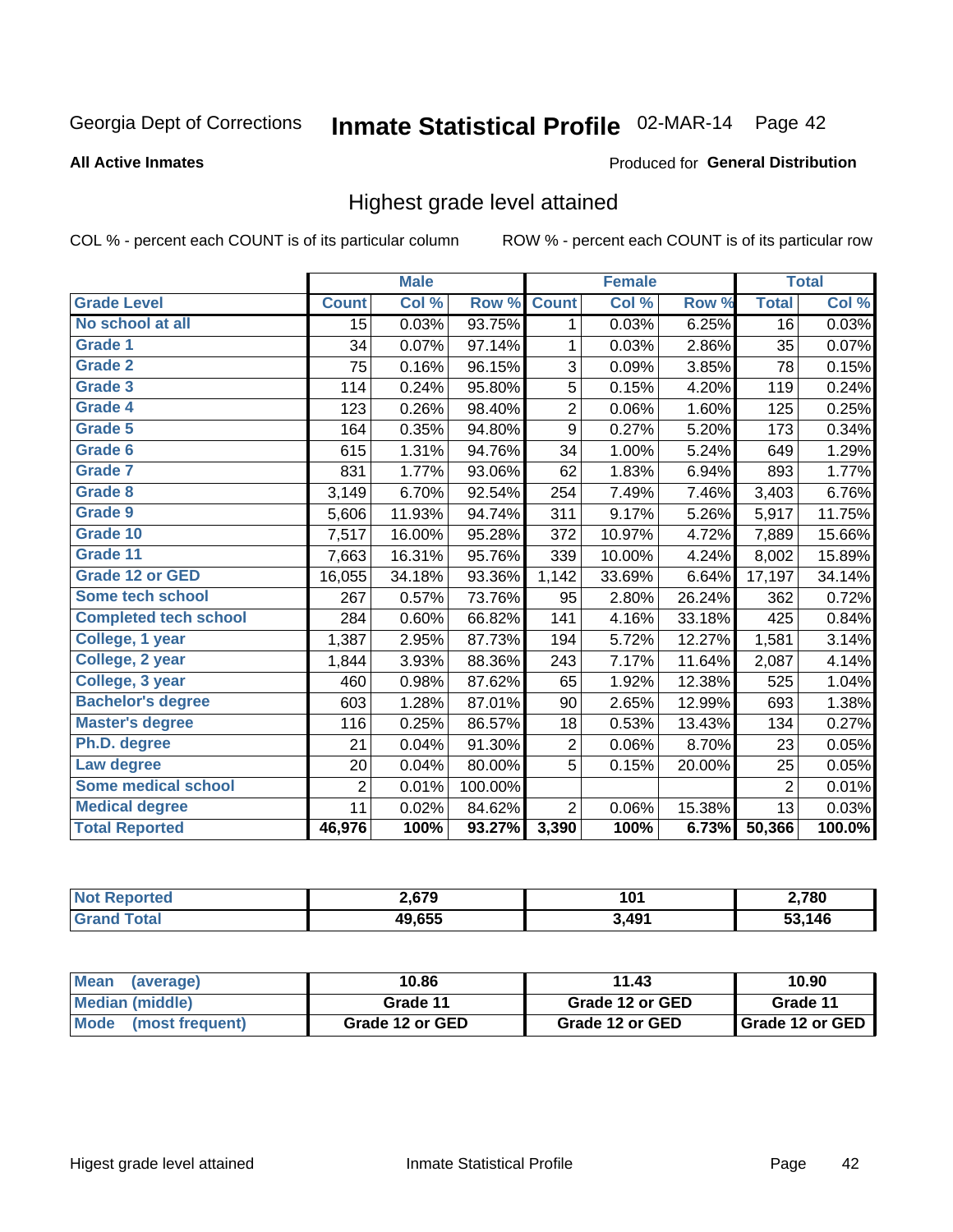# Inmate Statistical Profile 02-MAR-14 Page 43

**All Active Inmates** 

#### **Produced for General Distribution**

## Culture fair IQ scores

COL % - percent each COUNT is of its particular column

|                       |              | <b>Male</b> |             |       | <b>Female</b> |          |        | <b>Total</b> |
|-----------------------|--------------|-------------|-------------|-------|---------------|----------|--------|--------------|
| <b>IQ Scores</b>      | <b>Count</b> | Col %       | Row % Count |       | Col %         | Row %    | Total  | Col %        |
| $60 - 69$             | 737          | 2.27%       | 92.47%      | 60    | 2.21%         | 7.53%    | 797    | 2.26%        |
| $70 - 79$             | 2,285        | 7.03%       | 91.14%      | 222   | 8.18%         | 8.86%    | 2,507  | 7.12%        |
| $80 - 89$             | 5,048        | 15.52%      | 88.13%      | 680   | 25.06%        | 11.87%   | 5,728  | 16.26%       |
| $90 - 99$             | 9,657        | 29.70%      | 90.48%      | 1,016 | 37.45%        | $9.52\%$ | 10,673 | 30.29%       |
| $100 - 109$           | 8,871        | 27.28%      | 95.51%      | 417   | 15.37%        | 4.49%    | 9,288  | 26.36%       |
| $110 - 119$           | 5,107        | 15.71%      | 96.69%      | 175   | 6.45%         | $3.31\%$ | 5,282  | 14.99%       |
| $120 - 129$           | 785          | 2.41%       | 89.00%      | 97    | 3.58%         | 11.00%   | 882    | 2.50%        |
| $130 - 139$           | 25           | 0.08%       | 41.67%      | 35    | 1.29%         | 58.33%   | 60     | 0.17%        |
| 140 & Up              | 3            | 0.01%       | 21.43%      | 11    | 0.41%         | 78.57%   | 14     | 0.04%        |
| <b>Total Reported</b> | 32,518       | 100%        | 92.30%      | 2,713 | 100%          | 7.70%    | 35,231 | 100%         |

| <b>Not Reported</b>         | 16,445 | 634   | 17,079 |
|-----------------------------|--------|-------|--------|
| <b>Not Valid (under 60)</b> | 692    | 144   | 836    |
| <b>Grand Total</b>          | 49,655 | 3,491 | 53,146 |

| Mean<br>(average)       | 98 | 95 | 97 |
|-------------------------|----|----|----|
| Median (middle)         | 99 | 94 | 98 |
| Mode<br>(most frequent) | 99 | 99 | 99 |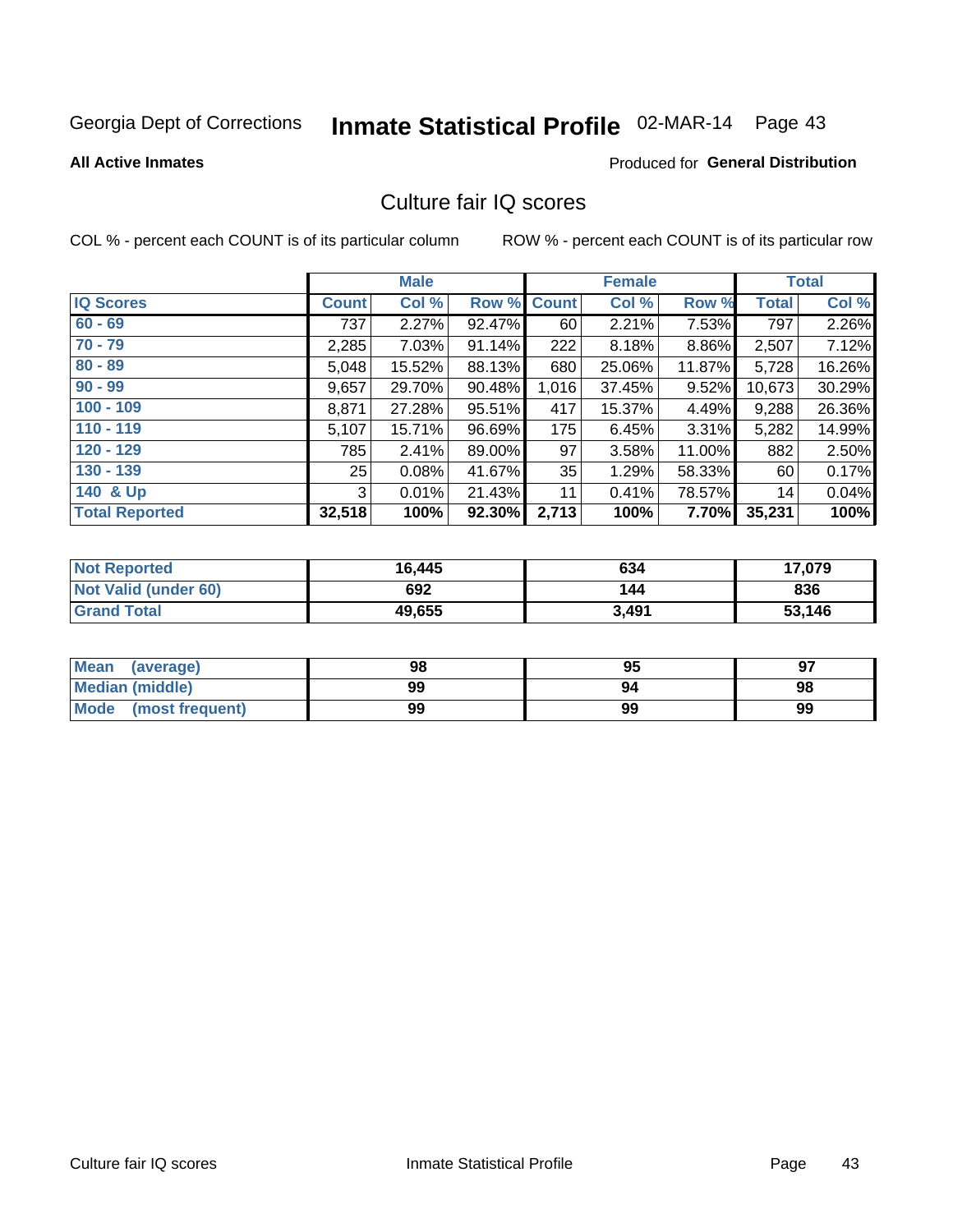# Inmate Statistical Profile 02-MAR-14 Page 44

**All Active Inmates** 

#### **Produced for General Distribution**

## Wide Range Achievement Test (WRAT) reading score

COL % - percent each COUNT is of its particular column

| <b>WRAT Reading Score</b><br>Col %<br><b>Count</b><br>Col %<br>Row %<br>Row %<br><b>Count</b><br>$0.1$ to $0.9$<br>2.61%<br>99.09%<br>0.28%<br>0.91%<br>870<br>8<br>1.0 to 1.9<br>96.86%<br>678<br>2.04%<br>22<br>0.77%<br>3.14%<br>2.0 to 2.9<br>3.86%<br>1,172<br>3.52%<br>96.14%<br>47<br>1.64%<br>3.0 to 3.9<br>8.34%<br>109<br>3.79%<br>3.78%<br>2,776<br>96.22%<br>4.0 to 4.9<br>217<br>3,245<br>9.75%<br>93.73%<br>7.55%<br>6.27%<br>5.0 to 5.9<br>7.93%<br>93.72%<br>177<br>6.28%<br>2,640<br>6.16%<br>6.0 to 6.9<br>3,264<br>9.81%<br>92.46%<br>266<br>9.26%<br>7.54%<br>7.0 to 7.9<br>1,107<br>3.33%<br>8.89%<br>91.11%<br>108<br>3.76%<br>8.0 to 8.9<br>2,166<br>89.28%<br>260<br>6.51%<br>9.05%<br>10.72%<br>9.0 to 9.9<br>1,145<br>3.44%<br>90.02%<br>127<br>4.42%<br>9.98%<br>10.0 to 10.9<br>266<br>2,231<br>6.70%<br>89.35%<br>9.26%<br>10.65% | <b>Total</b> | Col %  |
|----------------------------------------------------------------------------------------------------------------------------------------------------------------------------------------------------------------------------------------------------------------------------------------------------------------------------------------------------------------------------------------------------------------------------------------------------------------------------------------------------------------------------------------------------------------------------------------------------------------------------------------------------------------------------------------------------------------------------------------------------------------------------------------------------------------------------------------------------------------|--------------|--------|
|                                                                                                                                                                                                                                                                                                                                                                                                                                                                                                                                                                                                                                                                                                                                                                                                                                                                |              |        |
|                                                                                                                                                                                                                                                                                                                                                                                                                                                                                                                                                                                                                                                                                                                                                                                                                                                                | 878          | 2.43%  |
|                                                                                                                                                                                                                                                                                                                                                                                                                                                                                                                                                                                                                                                                                                                                                                                                                                                                | 700          | 1.94%  |
|                                                                                                                                                                                                                                                                                                                                                                                                                                                                                                                                                                                                                                                                                                                                                                                                                                                                | 1,219        | 3.37%  |
|                                                                                                                                                                                                                                                                                                                                                                                                                                                                                                                                                                                                                                                                                                                                                                                                                                                                | 2,885        | 7.98%  |
|                                                                                                                                                                                                                                                                                                                                                                                                                                                                                                                                                                                                                                                                                                                                                                                                                                                                | 3,462        | 9.57%  |
|                                                                                                                                                                                                                                                                                                                                                                                                                                                                                                                                                                                                                                                                                                                                                                                                                                                                | 2,817        | 7.79%  |
|                                                                                                                                                                                                                                                                                                                                                                                                                                                                                                                                                                                                                                                                                                                                                                                                                                                                | 3,530        | 9.76%  |
|                                                                                                                                                                                                                                                                                                                                                                                                                                                                                                                                                                                                                                                                                                                                                                                                                                                                | 1,215        | 3.36%  |
|                                                                                                                                                                                                                                                                                                                                                                                                                                                                                                                                                                                                                                                                                                                                                                                                                                                                | 2,426        | 6.71%  |
|                                                                                                                                                                                                                                                                                                                                                                                                                                                                                                                                                                                                                                                                                                                                                                                                                                                                | 1,272        | 3.52%  |
|                                                                                                                                                                                                                                                                                                                                                                                                                                                                                                                                                                                                                                                                                                                                                                                                                                                                | 2,497        | 6.91%  |
| 11.0 to 11.9<br>3,476<br>10.44%<br>89.38%<br>413<br>14.38%<br>10.62%                                                                                                                                                                                                                                                                                                                                                                                                                                                                                                                                                                                                                                                                                                                                                                                           | 3,889        | 10.76% |
| 12.0 to 12.9<br>25.48%<br>8,480<br>91.03%<br>836<br>29.10%<br>8.97%                                                                                                                                                                                                                                                                                                                                                                                                                                                                                                                                                                                                                                                                                                                                                                                            | 9,316        | 25.76% |
| 13<br>67.31%<br>35<br>0.11%<br>17<br>0.59%<br>32.69%                                                                                                                                                                                                                                                                                                                                                                                                                                                                                                                                                                                                                                                                                                                                                                                                           | 52           | 0.14%  |
| <b>Total Reported</b><br>33,285<br>92.05%<br>2,873<br>7.95%<br>100%<br>100.0%                                                                                                                                                                                                                                                                                                                                                                                                                                                                                                                                                                                                                                                                                                                                                                                  | 36,158       | 100%   |

| <b>Not Reported</b>    | 16,370 | 618   | 16,988 |
|------------------------|--------|-------|--------|
| $\tau$ otal<br>' Grand | 49,655 | 3,491 | 53,146 |

| <b>Mean</b><br>(average) | 8.21 | 9.32 | 8.30 |
|--------------------------|------|------|------|
| Median (middle)          |      | 10.2 | 8.9  |
| Mode<br>(most frequent)  | 12.9 | 12.9 | 12.9 |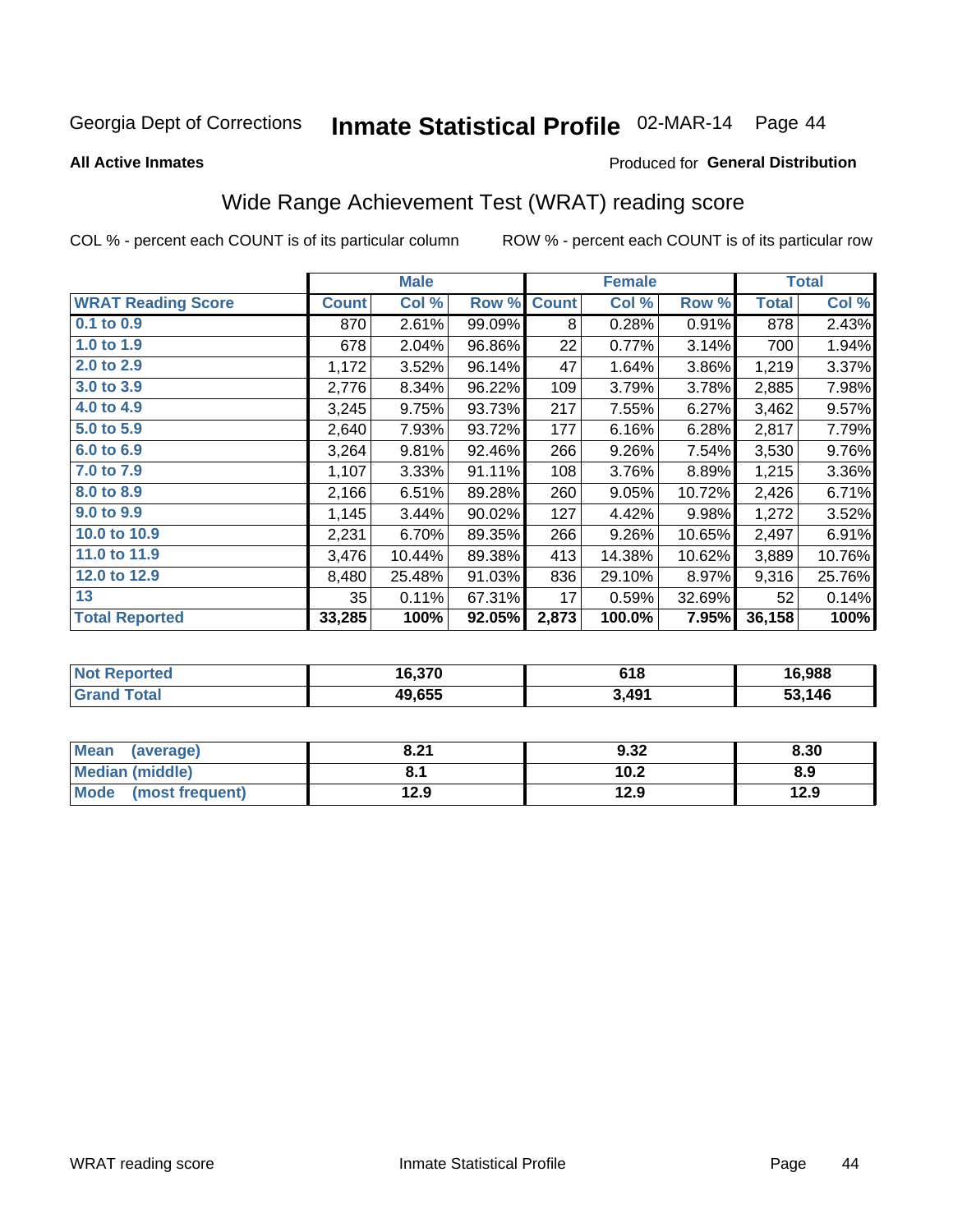# Inmate Statistical Profile 02-MAR-14 Page 45

**All Active Inmates** 

#### Produced for General Distribution

## Wide Range Achievement Test (WRAT) math score

COL % - percent each COUNT is of its particular column

|                              |              | <b>Male</b> |         |              | <b>Female</b> |        |              | <b>Total</b> |
|------------------------------|--------------|-------------|---------|--------------|---------------|--------|--------------|--------------|
| <b>WRAT Mathematic Score</b> | <b>Count</b> | Col %       | Row %   | <b>Count</b> | Col %         | Row %  | <b>Total</b> | Col %        |
| $0.1$ to $0.9$               | 72           | 0.22%       | 100.00% |              |               |        | 72           | 0.20%        |
| 1.0 to 1.9                   | 238          | 0.72%       | 96.75%  | 8            | 0.28%         | 3.25%  | 246          | 0.68%        |
| 2.0 to 2.9                   | 685          | 2.06%       | 95.01%  | 36           | 1.25%         | 4.99%  | 721          | 1.99%        |
| 3.0 to 3.9                   | 1,505        | 4.52%       | 94.83%  | 82           | 2.85%         | 5.17%  | 1,587        | 4.39%        |
| 4.0 to 4.9                   | 4,379        | 13.16%      | 93.95%  | 282          | 9.81%         | 6.05%  | 4,661        | 12.89%       |
| 5.0 to 5.9                   | 5,697        | 17.12%      | 93.44%  | 400          | 13.91%        | 6.56%  | 6,097        | 16.86%       |
| 6.0 to 6.9                   | 6,714        | 20.17%      | 92.56%  | 540          | 18.78%        | 7.44%  | 7,254        | 20.06%       |
| 7.0 to 7.9                   | 2,280        | 6.85%       | 90.87%  | 229          | 7.97%         | 9.13%  | 2,509        | 6.94%        |
| 8.0 to 8.9                   | 3,740        | 11.24%      | 90.82%  | 378          | 13.15%        | 9.18%  | 4,118        | 11.39%       |
| 9.0 to 9.9                   | 1,543        | 4.64%       | 90.23%  | 167          | 5.81%         | 9.77%  | 1,710        | 4.73%        |
| 10.0 to 10.9                 | 44           | 0.13%       | 93.62%  | 3            | 0.10%         | 6.38%  | 47           | 0.13%        |
| 11.0 to 11.9                 | 1,322        | 3.97%       | 90.30%  | 142          | 4.94%         | 9.70%  | 1,464        | 4.05%        |
| 12.0 to 12.9                 | 5,063        | 15.21%      | 89.33%  | 605          | 21.04%        | 10.67% | 5,668        | 15.68%       |
| 13                           | 2            | 0.01%       | 40.00%  | 3            | 0.10%         | 60.00% | 5            | 0.01%        |
| <b>Total Reported</b>        | 33,284       | 100%        | 92.05%  | 2,875        | 100%          | 7.95%  | 36,159       | 100%         |

| <b>Not</b>   | IC 274 | C4 C  | 16,987 |
|--------------|--------|-------|--------|
| Reported     | 10.31  | 0 I O |        |
| <b>Total</b> | 49.655 | 3,491 | 53,146 |

| <b>Mean</b><br>(average) | 7.36 | 8.08 | 7.41 |
|--------------------------|------|------|------|
| Median (middle)          | כ.ס  | ۰.,  | ხ.მ  |
| Mode<br>(most frequent)  | 12.9 | 12.9 | 12.9 |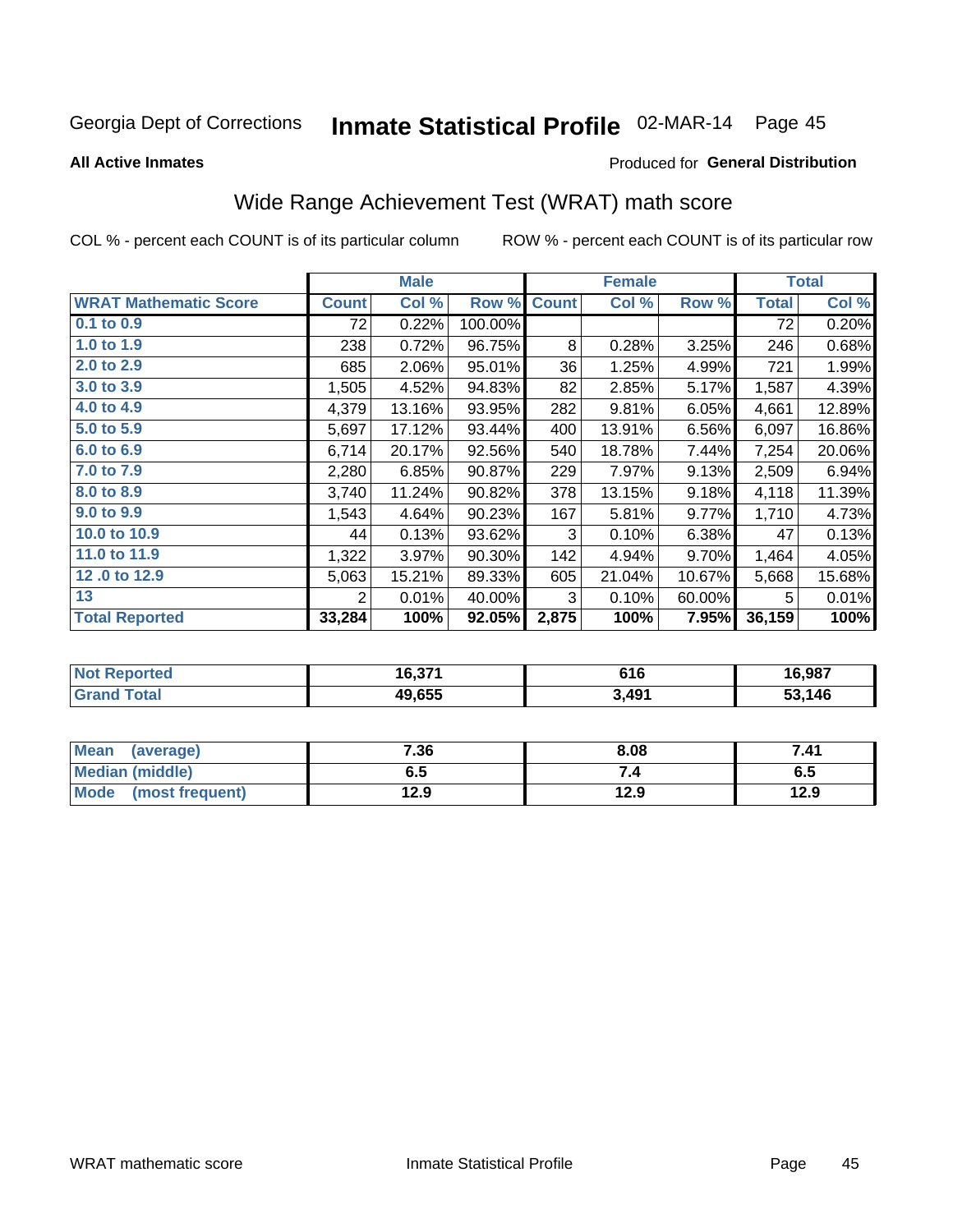#### Inmate Statistical Profile 02-MAR-14 Page 46

#### **All Active Inmates**

#### Produced for General Distribution

## Wide Range Achievement Test (WRAT) spelling score

COL % - percent each COUNT is of its particular column

|                            |              | <b>Male</b> |        |              | <b>Female</b> |        |              | <b>Total</b> |
|----------------------------|--------------|-------------|--------|--------------|---------------|--------|--------------|--------------|
| <b>WRAT Spelling Score</b> | <b>Count</b> | Col %       | Row %  | <b>Count</b> | Col %         | Row %  | <b>Total</b> | Col %        |
| 0.1 to 0.9                 | 871          | 2.62%       | 99.32% | 6            | 0.21%         | 0.68%  | 877          | 2.42%        |
| 1.0 to 1.9                 | 847          | 2.54%       | 98.83% | 10           | 0.35%         | 1.17%  | 857          | 2.37%        |
| 2.0 to 2.9                 | 1,591        | 4.78%       | 96.89% | 51           | 1.77%         | 3.11%  | 1,642        | 4.54%        |
| 3.0 to 3.9                 | 2,392        | 7.18%       | 97.00% | 74           | 2.57%         | 3.00%  | 2,466        | 6.82%        |
| 4.0 to 4.9                 | 2,188        | 6.57%       | 96.52% | 79           | 2.75%         | 3.48%  | 2,267        | 6.27%        |
| 5.0 to 5.9                 | 3,920        | 11.77%      | 94.78% | 216          | 7.51%         | 5.22%  | 4,136        | 11.43%       |
| 6.0 to 6.9                 | 2,996        | 9.00%       | 94.21% | 184          | 6.40%         | 5.79%  | 3,180        | 8.79%        |
| 7.0 to 7.9                 | 2,977        | 8.94%       | 93.12% | 220          | 7.65%         | 6.88%  | 3,197        | 8.84%        |
| 8.0 to 8.9                 | 2,773        | 8.33%       | 92.34% | 230          | 8.00%         | 7.66%  | 3,003        | 8.30%        |
| 9.0 to 9.9                 | 1,468        | 4.41%       | 91.58% | 135          | 4.69%         | 8.42%  | 1,603        | 4.43%        |
| 10.0 to 10.9               | 1,275        | 3.83%       | 91.01% | 126          | 4.38%         | 8.99%  | 1,401        | 3.87%        |
| 11.0 to 11.9               | 2,686        | 8.07%       | 90.90% | 269          | 9.35%         | 9.10%  | 2,955        | 8.17%        |
| 12.0 to 12.9               | 7,293        | 21.90%      | 85.22% | 1,265        | 43.98%        | 14.78% | 8,558        | 23.66%       |
| 13                         | 17           | 0.05%       | 60.71% | 11           | 0.38%         | 39.29% | 28           | 0.08%        |
| <b>Total Reported</b>      | 33,294       | 100%        | 92.05% | 2,876        | 100%          | 7.95%  | 36,170       | 100%         |

| <b>orted</b><br>NO. | 16,361 | 615   | 16,976 |
|---------------------|--------|-------|--------|
| $T \sim$ follows:   | 49,655 | 3,491 | 53,146 |

| <b>Mean</b><br>(average) | 7.86 | 9.99 | 8.03 |
|--------------------------|------|------|------|
| Median (middle)          | .    |      | .    |
| Mode (most frequent)     | 12.9 | 12.9 | 12.9 |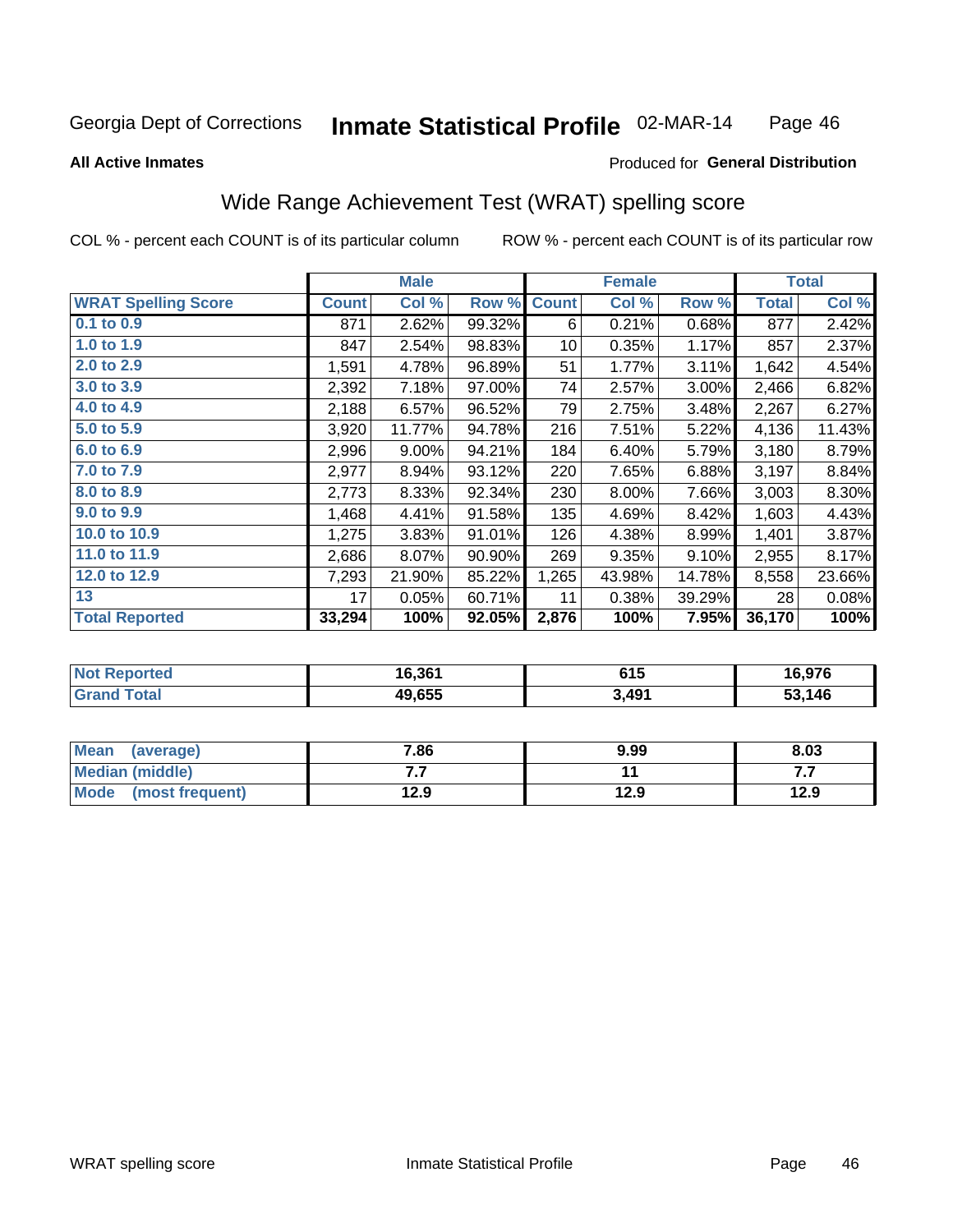#### **All Active Inmates**

#### Produced for General Distribution

# Scope of substance abuse - summary

COL % - percent each COUNT is of its particular column

|                        |              | <b>Male</b> |           |              | <b>Female</b> |       |              | <b>Total</b> |
|------------------------|--------------|-------------|-----------|--------------|---------------|-------|--------------|--------------|
| <b>Substance Abuse</b> | <b>Count</b> | Col %       | Row %     | <b>Count</b> | Col %         | Row % | <b>Total</b> | Col %        |
| <b>None</b>            | 38,783       | 78.10%      | 92.57%    | 3,115        | 89.23%        | 7.43% | 41,898       | 78.84%       |
| <b>Drugs only</b>      | 5,805        | 11.69%      | $95.54\%$ | 271          | 7.76%         | 4.46% | 6,076        | 11.43%       |
| <b>Alcohol only</b>    | .278         | $2.57\%$    | 98.08%    | 25           | 0.72%         | 1.92% | ,303         | 2.45%        |
| Drugs and alcohol      | 3.789        | 7.63%       | 97.93%    | 80           | 2.29%         | 2.07% | 3,869        | 7.28%        |
| <b>Total Reported</b>  | 49,655       | 100%        | $93.43\%$ | 3,491        | 100%          | 6.57% | 53,146       | 100%         |

| <b>Not</b><br><b>Reported</b> |        |       |      |
|-------------------------------|--------|-------|------|
| <b>Total</b>                  | 49.655 | 3,491 | .146 |

|  | Mode<br>auenu | None | None | None |
|--|---------------|------|------|------|
|--|---------------|------|------|------|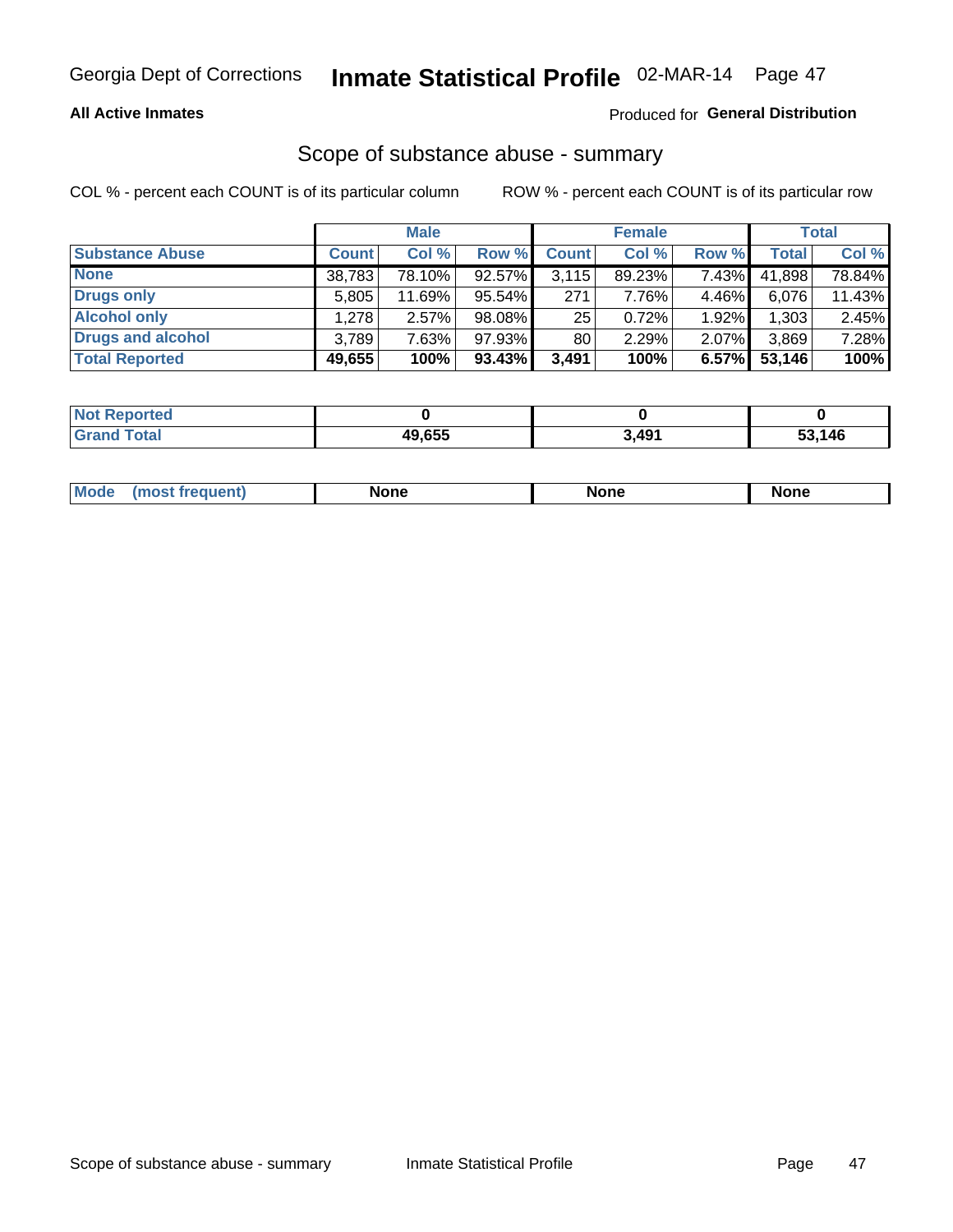#### **All Active Inmates**

#### Produced for General Distribution

### Scope of substance abuse - detail

COL % - percent each COUNT is of its particular column

|                                      |              | <b>Male</b> |         |              | <b>Female</b> |       |        | <b>Total</b> |
|--------------------------------------|--------------|-------------|---------|--------------|---------------|-------|--------|--------------|
| <b>Substance Abuse</b>               | <b>Count</b> | Col %       | Row %   | <b>Count</b> | Col %         | Row % | Total  | Col %        |
| No drug or alcohol problems          | 38,783       | 78.10%      | 92.57%  | 3,115        | 89.23%        | 7.43% | 41,898 | 78.84%       |
| Drug addiction but no alcohol        | 110          | 0.22%       | 94.02%  |              | 0.20%         | 5.98% | 117    | 0.22%        |
| <b>Drug addiction and alcohol</b>    | 59           | 0.12%       | 100.00% |              |               |       | 59     | 0.11%        |
| abuse                                |              |             |         |              |               |       |        |              |
| <b>Drug addiction and alcoholism</b> | 40           | 0.08%       | 100.00% |              |               |       | 40     | 0.08%        |
| No drug problem but alcohol          | 1,053        | 2.12%       | 99.06%  | 10           | 0.29%         | 0.94% | 1,063  | 2.00%        |
| abuse                                |              |             |         |              |               |       |        |              |
| No drug problem but alcoholism       | 225          | 0.45%       | 93.75%  | 15           | 0.43%         | 6.25% | 240    | 0.45%        |
| Drug experiment but no alcohol       | 3,019        | 6.08%       | 97.39%  | 81           | 2.32%         | 2.61% | 3,100  | 5.83%        |
| <b>Drug experiment &amp; alcohol</b> | 627          | 1.26%       | 98.58%  | 9            | 0.26%         | 1.42% | 636    | 1.20%        |
| <b>labuse</b>                        |              |             |         |              |               |       |        |              |
| Drug experiment & alcoholism         | 191          | 0.38%       | 95.98%  | 8            | 0.23%         | 4.02% | 199    | 0.37%        |
| Drug abuse but no alcohol            | 2,676        | 5.39%       | 93.60%  | 183          | 5.24%         | 6.40% | 2,859  | 5.38%        |
| Drug abuse and alcohol abuse         | 2,420        | 4.87%       | 98.65%  | 33           | 0.95%         | 1.35% | 2,453  | 4.62%        |
| <b>Drug abuse and alcoholism</b>     | 452          | 0.91%       | 93.78%  | 30           | 0.86%         | 6.22% | 482    | 0.91%        |
| <b>Total Reported</b>                | 49,655       | 100%        | 93.43%  | 3,491        | 100%          | 6.57% | 53,146 | 100.0%       |

| <b>ported</b><br><b>NOT</b> |        |       |        |
|-----------------------------|--------|-------|--------|
| <b>otal</b>                 | 49,655 | 3,491 | 53,146 |

| Mode (most frequent) | No drug or alcohol problems No drug or alcohol problems No drug or alcohol |          |
|----------------------|----------------------------------------------------------------------------|----------|
|                      |                                                                            | problems |
|                      |                                                                            |          |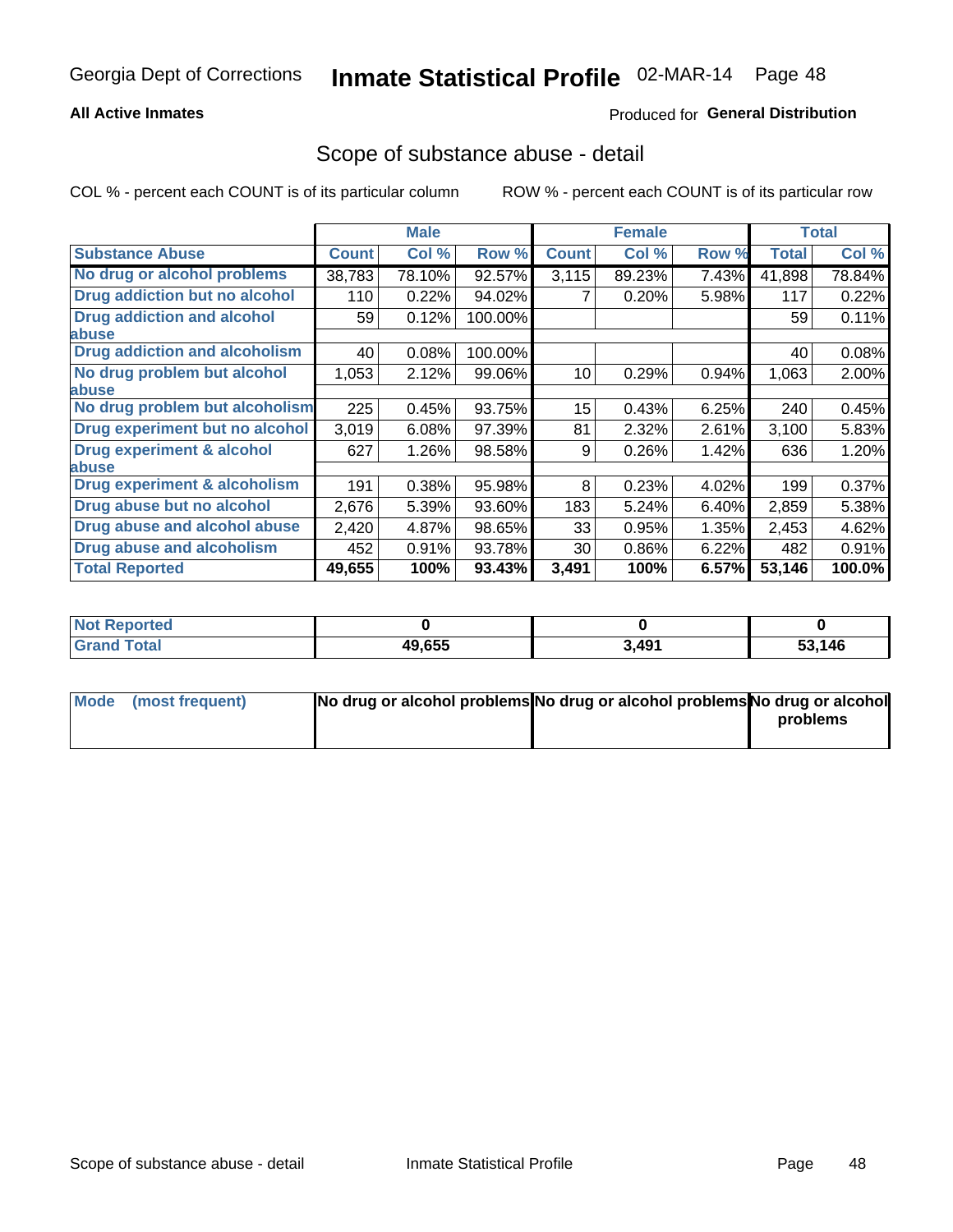# Inmate Statistical Profile 02-MAR-14 Page 49

**All Active Inmates** 

#### **Produced for General Distribution**

## Current / last mental health treatment level

COL % - percent each COUNT is of its particular column

|                                    |              | <b>Male</b> |         |              | <b>Female</b> |        |              | <b>Total</b> |
|------------------------------------|--------------|-------------|---------|--------------|---------------|--------|--------------|--------------|
| <b>Mental Health Treatment Lev</b> | <b>Count</b> | Col %       | Row %   | <b>Count</b> | Col %         | Row %  | <b>Total</b> | Col %        |
| 1 No problem at current time       | 7,796        | 51.93%      | 92.22%  | 658          | 27.67%        | 7.78%  | 8,454        | 48.61%       |
| 2 Receiving outpatient             | 5,252        | 34.99%      | 75.87%  | 1,670        | 70.23%        | 24.13% | 6,922        | 39.80%       |
| <b>Treatment</b>                   |              |             |         |              |               |        |              |              |
| 3 Inpatient, moderate              | 1,575        | 10.49%      | 97.70%  | 37           | 1.56%         | 2.30%  | 1,612        | 9.27%        |
| Treatment                          |              |             |         |              |               |        |              |              |
| 4 Inpatient, intensive             | 365          | 2.43%       | 96.56%  | 13           | 0.55%         | 3.44%  | 378          | 2.17%        |
| <b>Treatment</b>                   |              |             |         |              |               |        |              |              |
| 5 Undergoing crisis                | 19           | 0.13%       | 100.00% |              |               |        | 19           | 0.11%        |
| <b>stabilization</b>               |              |             |         |              |               |        |              |              |
| <b>6 Hospital for criminally</b>   | 5            | 0.03%       | 100.00% |              |               |        | 5            | 0.03%        |
| <b>Tinsane</b>                     |              |             |         |              |               |        |              |              |
| <b>Total Evaluated</b>             | 15,012       | 100%        | 86.33%  | 2,378        | 100%          | 13.67% | 17,390       | 100%         |

| Never had MH evaluation | 34,643 | 1,113 | 35,756 |
|-------------------------|--------|-------|--------|
| <b>Grand Total</b>      | 49,655 | 3,491 | 53,146 |

| Median (middle) | No problem at current time | <b>Receiving outpatient</b><br>treatment | <b>Receiving</b><br>outpatient<br>treatment |
|-----------------|----------------------------|------------------------------------------|---------------------------------------------|
| <b>Mode</b>     | No problem at current time | <b>Receiving outpatient</b>              | No problem at                               |
| (most frequent) |                            | treatment                                | current time                                |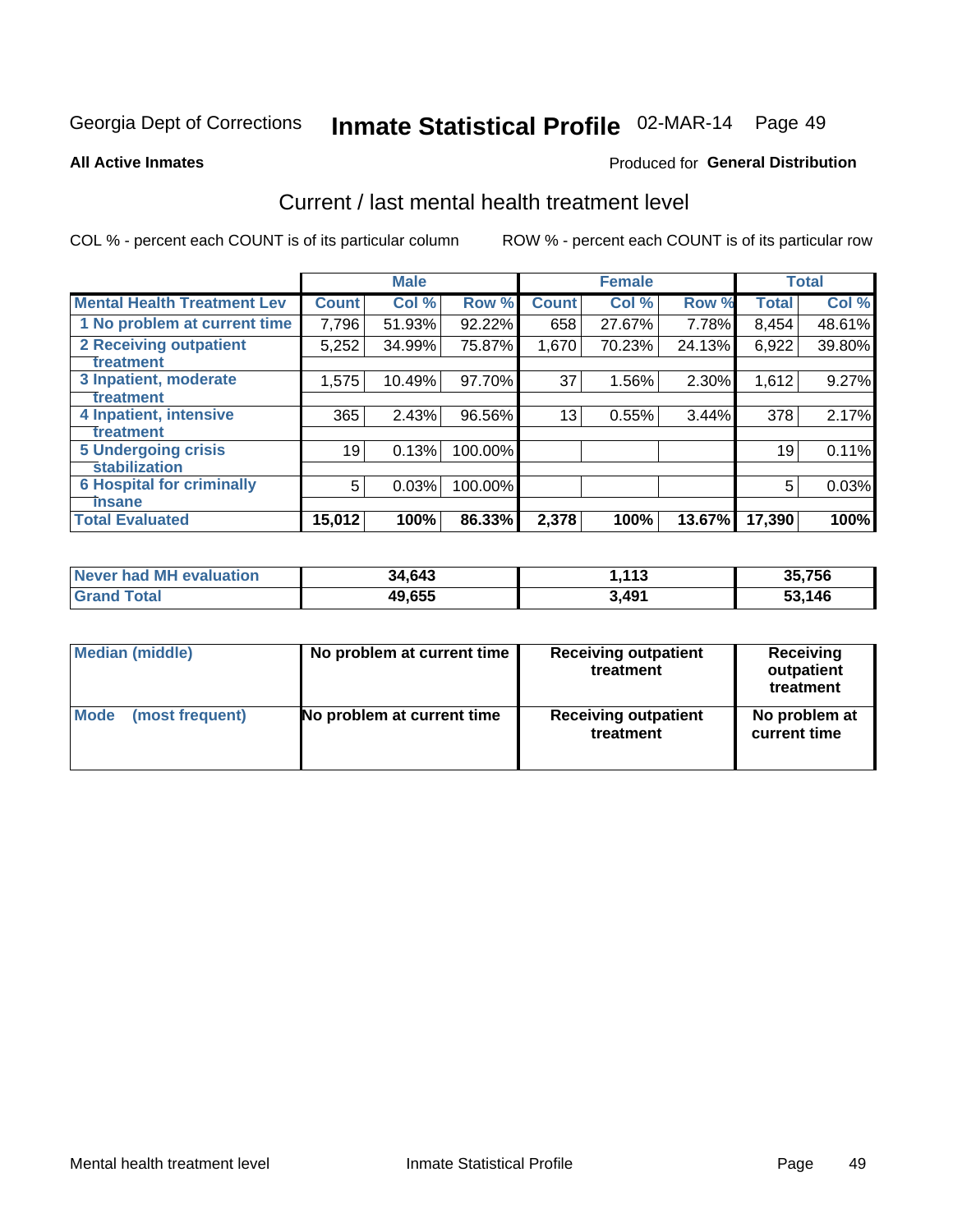#### **All Active Inmates**

### Produced for General Distribution

## PULHESDWIT medical scale - 'P' overall condition ('P'hysical)

COL % - percent each COUNT is of its particular column

|                                  |              | <b>Male</b> |         |              | <b>Female</b> |         |              | <b>Total</b> |
|----------------------------------|--------------|-------------|---------|--------------|---------------|---------|--------------|--------------|
| 'P' Overall Condition            | <b>Count</b> | Col %       | Row %   | <b>Count</b> | Col %         | Row %   | <b>Total</b> | Col %        |
| 1 No medical illness             | 33,654       | 73.79%      | 94.44%  | 1.982        | 60.43%        | 5.56%   | 35,636       | 72.90%       |
| 2 Well-controlled chronic        | 10,791       | 23.66%      | 90.31%  | 1,158        | 35.30%        | 9.69%   | 11,949       | 24.44%       |
| <b>lillness</b>                  |              |             |         |              |               |         |              |              |
| 3 Poorly-controlled chronic      | 1,068        | $2.34\%$    | 94.01%  | 68           | 2.07%         | 5.99%   | 1,136        | 2.32%        |
| <b>lillness</b>                  |              |             |         |              |               |         |              |              |
| 4 Significant problems requiring | 75           | 0.16%       | 89.29%  | 9            | 0.27%         | 10.71%  | 84           | 0.17%        |
| special housing                  |              |             |         |              |               |         |              |              |
| 5 Terminal illness, < 6 months   | 18           | 0.04%       | 100.00% |              |               |         | 18           | 0.04%        |
| to live                          |              |             |         |              |               |         |              |              |
| 6 Inmate is pregnant             |              |             |         | 63           | 1.92%         | 100.00% | 63           | 0.13%        |
| <b>Total Reported</b>            | 45,606       | 100%        | 93.29%  | 3,280        | 100%          | 6.71%   | 48,886       | 100%         |

| rer<br>N | ,049         | 244<br>.     | .260 |
|----------|--------------|--------------|------|
| $-1$     | 19.655<br>лL | ว 4Q1<br>тν. | ,146 |

| Mode | (most frequent) | 1 No medical illness | 1 No medical illness | 1 No medical<br>illness |
|------|-----------------|----------------------|----------------------|-------------------------|
|------|-----------------|----------------------|----------------------|-------------------------|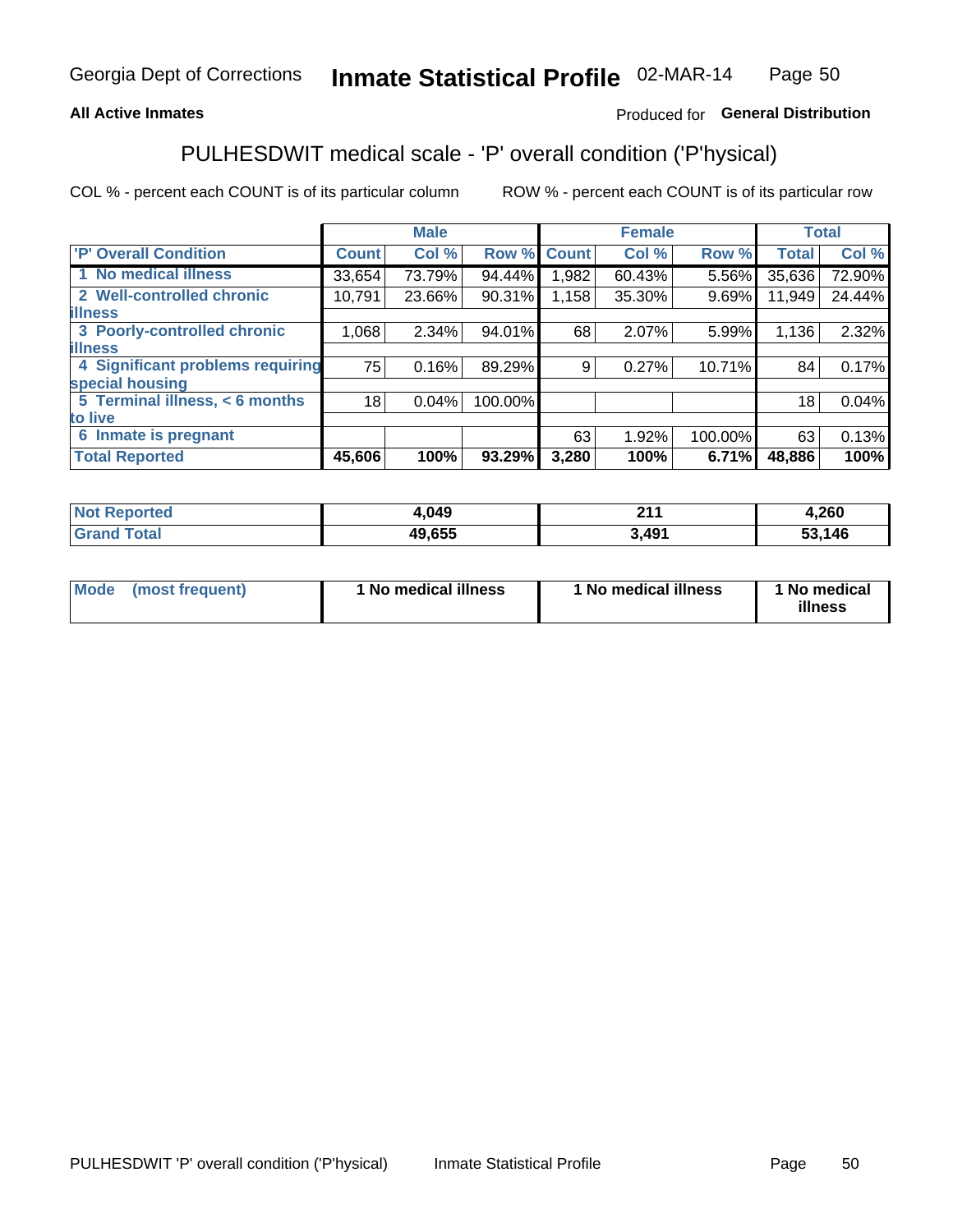#### **All Active Inmates**

#### Produced for General Distribution

# PULHESDWIT medical scale - 'U' upper body

COL % - percent each COUNT is of its particular column

|                              |              | <b>Male</b> |           |              | <b>Female</b> |       |              | <b>Total</b> |
|------------------------------|--------------|-------------|-----------|--------------|---------------|-------|--------------|--------------|
| <b>U' Upper Body</b>         | <b>Count</b> | Col %       | Row %     | <b>Count</b> | Col %         | Row % | <b>Total</b> | Col %        |
| 1 Upper bones, joints,       | 43,363       | 95.29%      | 93.27%    | 3,130        | 95.49%        | 6.73% | 46,493       | 95.31%       |
| muscles all OK               |              |             |           |              |               |       |              |              |
| 2 One or both arms minimally | 1,832        | 4.03%       | 93.28%    | 132          | 4.03%         | 6.72% | 1,964        | 4.03%        |
| limited                      |              |             |           |              |               |       |              |              |
| 3 One or both arms           | 272          | 0.60%       | 94.77%    | 15           | 0.46%         | 5.23% | 287          | 0.59%        |
| <b>moderately limited</b>    |              |             |           |              |               |       |              |              |
| 4 One arm disabled,          | 34           | 0.07%       | $97.14\%$ |              | 0.03%         | 2.86% | 35           | 0.07%        |
| paralyzed, or amputated      |              |             |           |              |               |       |              |              |
| 5 Both arms disabled,        | 3            | 0.01%       | 100.00%   |              |               |       | 3            | 0.01%        |
| paralyzed, or amputated      |              |             |           |              |               |       |              |              |
| <b>Total Reported</b>        | 45,504       | 100%        | 93.28%    | 3,278        | 100%          | 6.72% | 48,782       | 100.0%       |

| <b>Not Reported</b>   | 454<br>1, I J I | າ4 າ<br>2 I J | 4,364  |
|-----------------------|-----------------|---------------|--------|
| <b>Total</b><br>Grand | 49,655          | 3,491         | 53,146 |

| Mode (most frequent) | 1 Upper bones, joints,<br>muscles all OK | 1 Upper bones, joints,<br>muscles all OK | 1 Upper bones,<br>joints, muscles all<br>ΟK |
|----------------------|------------------------------------------|------------------------------------------|---------------------------------------------|
|----------------------|------------------------------------------|------------------------------------------|---------------------------------------------|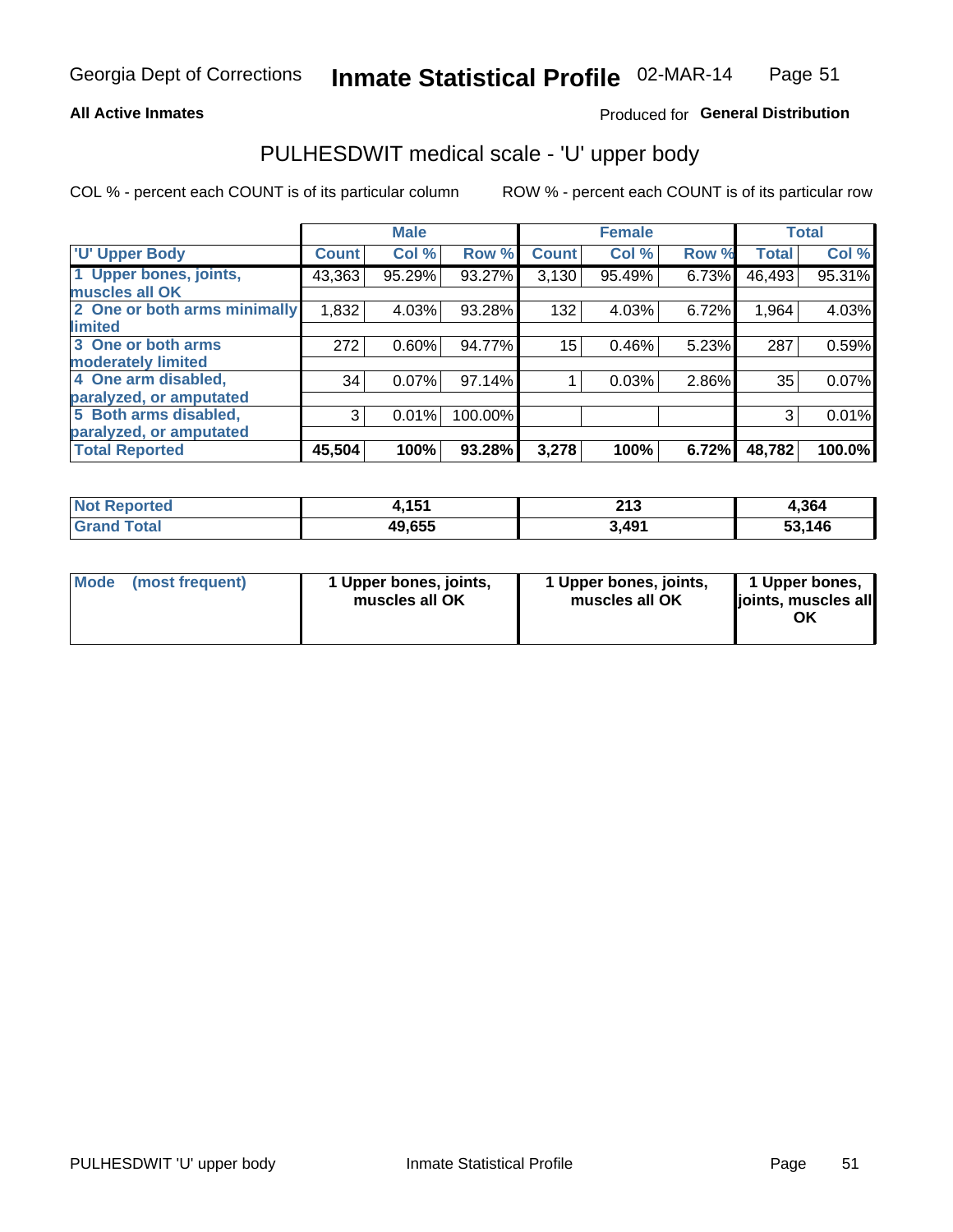#### **All Active Inmates**

### Produced for General Distribution

## PULHESDWIT medical scale - 'L' lower body

COL % - percent each COUNT is of its particular column

|                                |              | <b>Male</b> |         |              | <b>Female</b> |       |              | <b>Total</b> |
|--------------------------------|--------------|-------------|---------|--------------|---------------|-------|--------------|--------------|
| 'L' Lower Body                 | <b>Count</b> | Col %       | Row %   | <b>Count</b> | Col %         | Row % | <b>Total</b> | Col %        |
| 1 Lower bones, joints,         | 40,114       | 88.16%      | 93.09%  | 2,978        | 90.85%        | 6.91% | 43,092       | 88.34%       |
| muscles all OK                 |              |             |         |              |               |       |              |              |
| 2 One or both legs minimally   | 4,570        | 10.04%      | 94.42%  | 270          | 8.24%         | 5.58% | 4,840        | 9.92%        |
| limited                        |              |             |         |              |               |       |              |              |
| 3 One or both legs             | 696          | 1.53%       | 96.40%  | 26           | 0.79%         | 3.60% | 722          | 1.48%        |
| moderately limited             |              |             |         |              |               |       |              |              |
| 4 One leg disabled, paralyzed, | 114          | 0.25%       | 96.61%  | 4            | 0.12%         | 3.39% | 118          | 0.24%        |
| or amputated                   |              |             |         |              |               |       |              |              |
| 5 Both legs disabled,          | 9            | 0.02%       | 100.00% |              |               |       | 9            | 0.02%        |
| paralyzed, or amputated        |              |             |         |              |               |       |              |              |
| <b>Total Reported</b>          | 45,503       | 100%        | 93.28%  | 3,278        | 100%          | 6.72% | 48,781       | 100%         |

| <b>Not Reported</b>   | イドク<br>4, I JZ | າ4 າ<br>2 I J | 4,365  |
|-----------------------|----------------|---------------|--------|
| <b>Total</b><br>Grand | 49,655         | 3,491         | 53,146 |

|  | Mode (most frequent) | 1 Lower bones, joints,<br>muscles all OK | 1 Lower bones, joints,<br>muscles all OK | 1 Lower bones,<br>joints, muscles all<br>ΟK |
|--|----------------------|------------------------------------------|------------------------------------------|---------------------------------------------|
|--|----------------------|------------------------------------------|------------------------------------------|---------------------------------------------|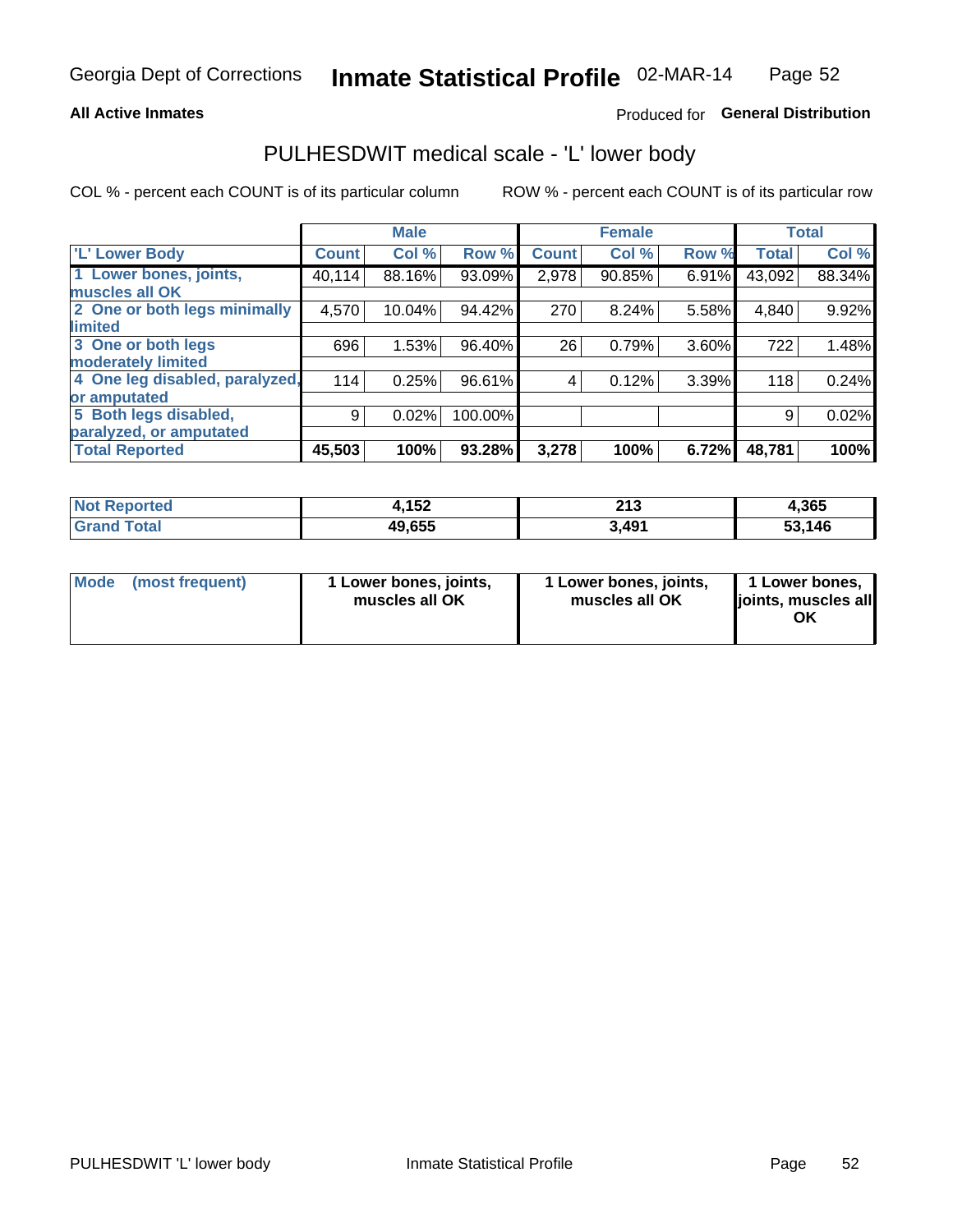#### **All Active Inmates**

### Produced for General Distribution

## PULHESDWIT medical scale - 'H' hearing

COL % - percent each COUNT is of its particular column

|                                |                 | <b>Male</b> |        |             | <b>Female</b> |       | <b>Total</b> |        |
|--------------------------------|-----------------|-------------|--------|-------------|---------------|-------|--------------|--------|
| <b>'H' Hearing</b>             | <b>Count</b>    | Col %       |        | Row % Count | Col %         | Row % | <b>Total</b> | Col %  |
| 1 Normal hearing both ears     | 44,891          | 98.69%      | 93.28% | 3,236       | 98.87%        | 6.72% | 48,127       | 98.71% |
| 2 Some loss in one ear with    | 452             | 0.99%       | 93.00% | 34          | $1.04\%$      | 7.00% | 486          | 1.00%  |
| other OK, or mild loss in both |                 |             |        |             |               |       |              |        |
| 3 Total loss in one ear with   | 99              | 0.22%       | 99.00% |             | 0.03%         | 1.00% | 100          | 0.21%  |
| mild loss in other             |                 |             |        |             |               |       |              |        |
| 4 Severe loss in both ears     | 30 <sub>1</sub> | 0.07%       | 96.77% |             | 0.03%         | 3.23% | 31           | 0.06%  |
| 5 Total loss in both ears,     | 13 <sub>1</sub> | 0.03%       | 92.86% |             | 0.03%         | 7.14% | 14           | 0.03%  |
| requiring special housing      |                 |             |        |             |               |       |              |        |
| <b>Total Reported</b>          | 45,485          | 100%        | 93.29% | 3,273       | 100%          | 6.71% | 48,758       | 100.0% |

| reo | 17N              | 240<br>∠ I O<br>$\sim$ | l.388              |
|-----|------------------|------------------------|--------------------|
|     | AN CEE<br>49.655 | 49′،د                  | ,146<br>- -<br>JJ, |

| Mode (most frequent) | 1 Normal hearing both ears 1 Normal hearing both ears 1 Normal hearing | both ears |
|----------------------|------------------------------------------------------------------------|-----------|
|                      |                                                                        |           |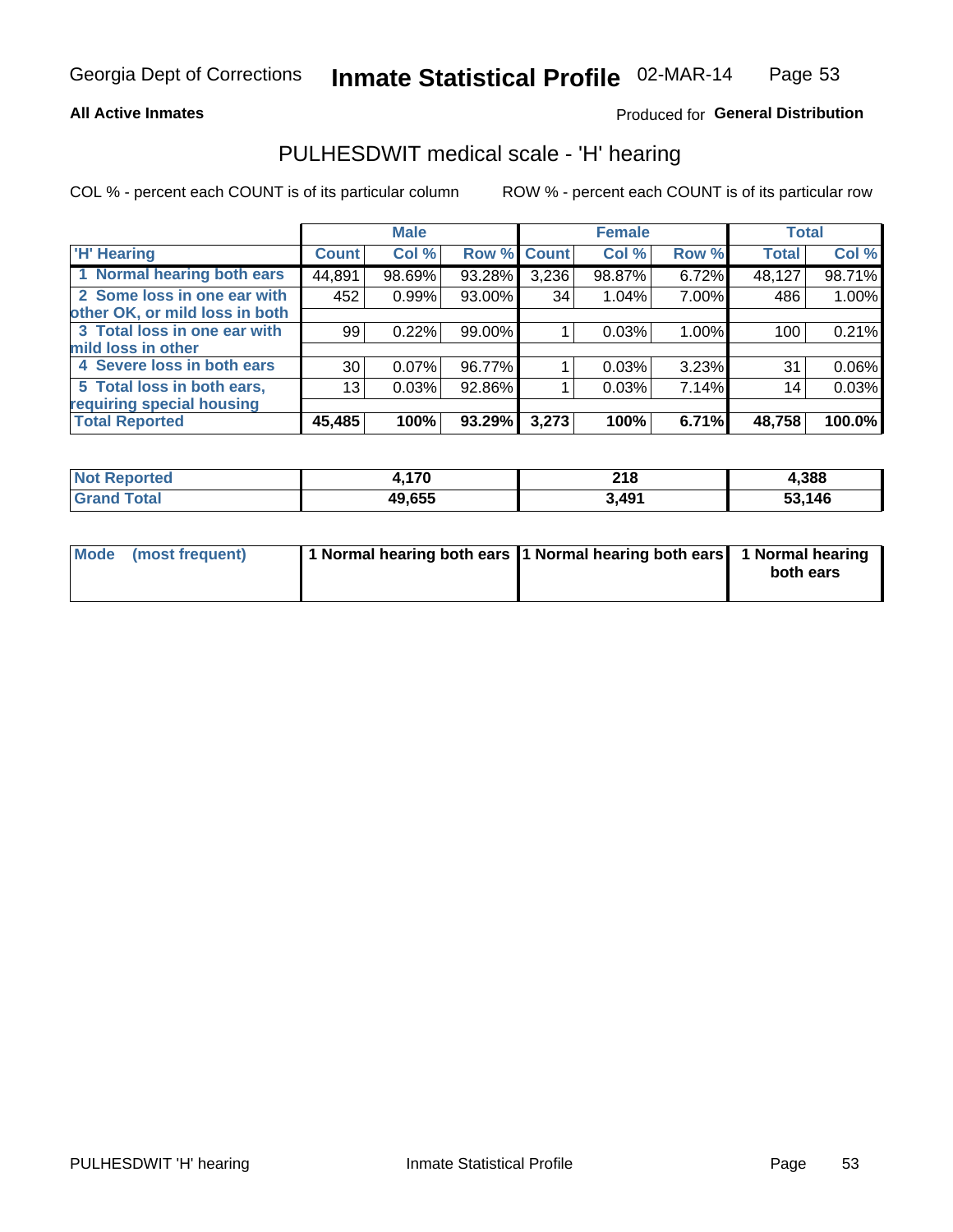#### **All Active Inmates**

#### Produced for General Distribution

## PULHESDWIT medical scale - 'E' vision

COL % - percent each COUNT is of its particular column

|                                 |              | <b>Male</b> |        |              | <b>Female</b> |        |              | <b>Total</b> |
|---------------------------------|--------------|-------------|--------|--------------|---------------|--------|--------------|--------------|
| 'E' Vision                      | <b>Count</b> | Col %       | Row %  | <b>Count</b> | Col %         | Row %  | <b>Total</b> | Col %        |
| 1 Correctable to 20/40 in both  | 34,557       | 77.19%      | 95.89% | .480         | 45.43%        | 4.11%  | 36,037       | 75.04%       |
| eyes                            |              |             |        |              |               |        |              |              |
| 2 Correctable to 20/70 in one   | 9,226        | 20.61%      | 86.39% | 1,453        | 44.60%        | 13.61% | 10,679       | 22.24%       |
| eye, may be blind in other      |              |             |        |              |               |        |              |              |
| 3 Correctable to 20/200 in one  | 836          | 1.87%       | 74.58% | 285          | 8.75%         | 25.42% | 1,121        | 2.33%        |
| eye, may be blind in other      |              |             |        |              |               |        |              |              |
| 4 One eye not correctable to    | 136          | $0.30\%$    | 77.71% | 39           | 1.20%         | 22.29% | 175          | 0.36%        |
| 20/200, other may be blind      |              |             |        |              |               |        |              |              |
| 5 Blind in both eyes, requiring | 13           | 0.03%       | 92.86% |              | 0.03%         | 7.14%  | 14           | 0.03%        |
| special housing                 |              |             |        |              |               |        |              |              |
| <b>Total Reported</b>           | 44,768       | 100%        | 93.22% | 3,258        | 100%          | 6.78%  | 48,026       | 100%         |

| <b>Not Reported</b>   | 4,887  | າາາ<br>ددء | 5,120  |
|-----------------------|--------|------------|--------|
| Total<br><b>Grand</b> | 49,655 | 3,491      | 53,146 |

| Mode (most frequent) | 1 Correctable to 20/40 in both<br>eves | 1 Correctable to 20/40 in   1 Correctable to  <br>both eves | 20/40 in both eyes |
|----------------------|----------------------------------------|-------------------------------------------------------------|--------------------|
|                      |                                        |                                                             |                    |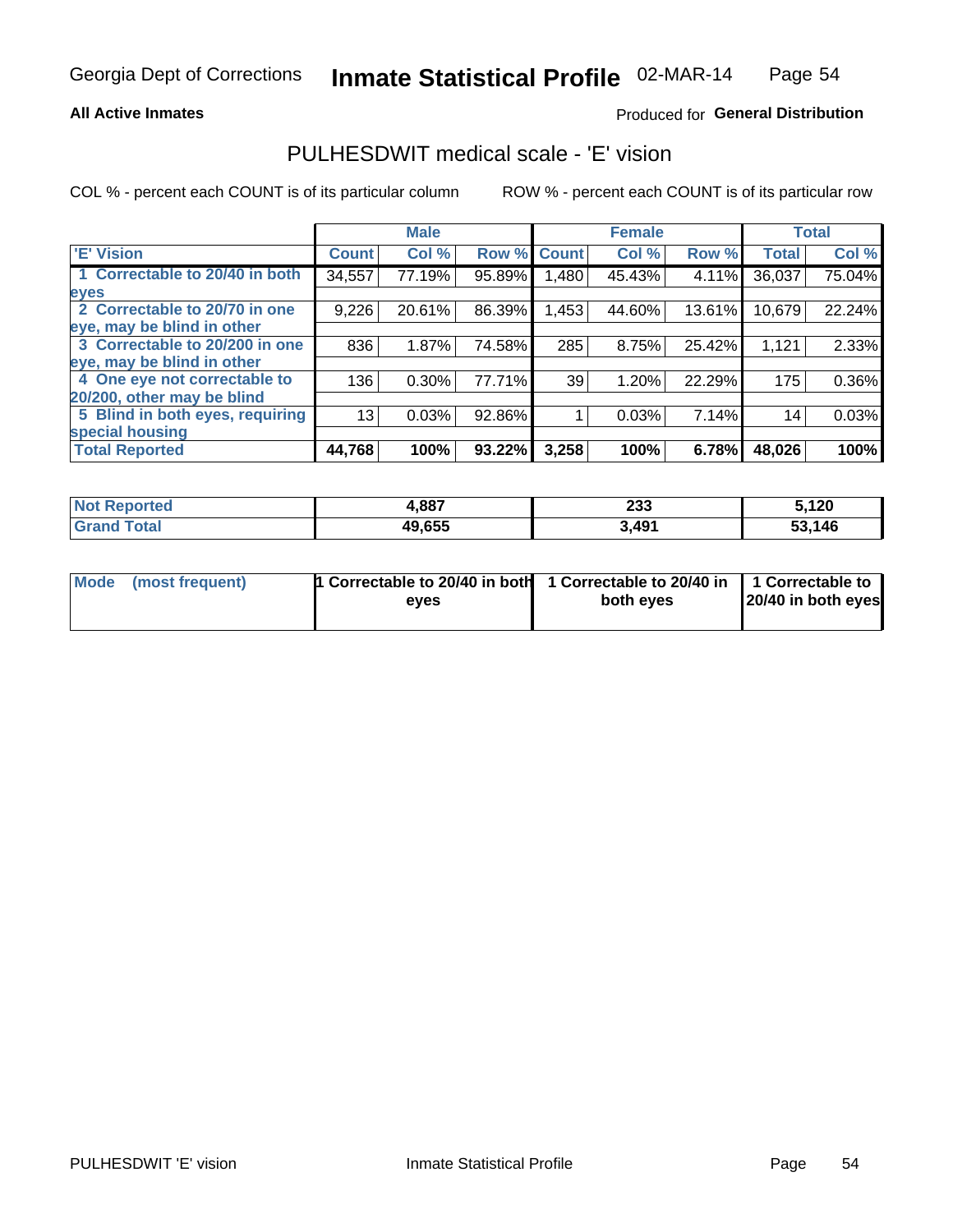#### **All Active Inmates**

### Produced for General Distribution

## PULHESDWIT medical scale - 'S' pSychiatric

COL % - percent each COUNT is of its particular column

|                                        |              | <b>Male</b> |        |              | <b>Female</b> |        |              | <b>Total</b> |
|----------------------------------------|--------------|-------------|--------|--------------|---------------|--------|--------------|--------------|
| 'S' pSychiatric                        | <b>Count</b> | Col %       | Row %  | <b>Count</b> | Col %         | Row %  | <b>Total</b> | Col %        |
| 1 No impairment or disorders           | 38,486       | 86.81%      | 95.93% | .634         | 53.56%        | 4.07%  | 40,120       | 84.67%       |
| 2 Stable, or in remission, or          | 4,571        | 10.31%      | 76.66% | 1,392        | 45.62%        | 23.34% | 5,963        | 12.58%       |
| mild impairment or retardation         |              |             |        |              |               |        |              |              |
| 3 Requires moderate inpatient          | 1,047        | 2.36%       | 98.49% | 16           | 0.52%         | 1.51%  | 1,063        | 2.24%        |
| treatment                              |              |             |        |              |               |        |              |              |
| 4 Requires intensive inpatient         | 211          | 0.48%       | 96.35% | 8            | 0.26%         | 3.65%  | 219          | 0.46%        |
| treatment                              |              |             |        |              |               |        |              |              |
| <b>5 Requires Crisis Stabilization</b> | 19           | 0.04%       | 95.00% |              | 0.03%         | 5.00%  | 20           | 0.04%        |
| Unit (CSU) inpatient care              |              |             |        |              |               |        |              |              |
| <b>Total Reported</b>                  | 44,334       | 100%        | 93.56% | 3,051        | 100%          | 6.44%  | 47,385       | 100%         |

| <b>Not Reported</b> | : 221<br>3.3Z . | 440   | 5,761        |
|---------------------|-----------------|-------|--------------|
| Total<br>. Gran∘    | 49,655          | 3,491 | 53,146<br>ວວ |

| Mode | (most frequent) | 1 No impairment or disorders | 1 No impairment or<br>disorders | 1 No impairment or<br>disorders |
|------|-----------------|------------------------------|---------------------------------|---------------------------------|
|------|-----------------|------------------------------|---------------------------------|---------------------------------|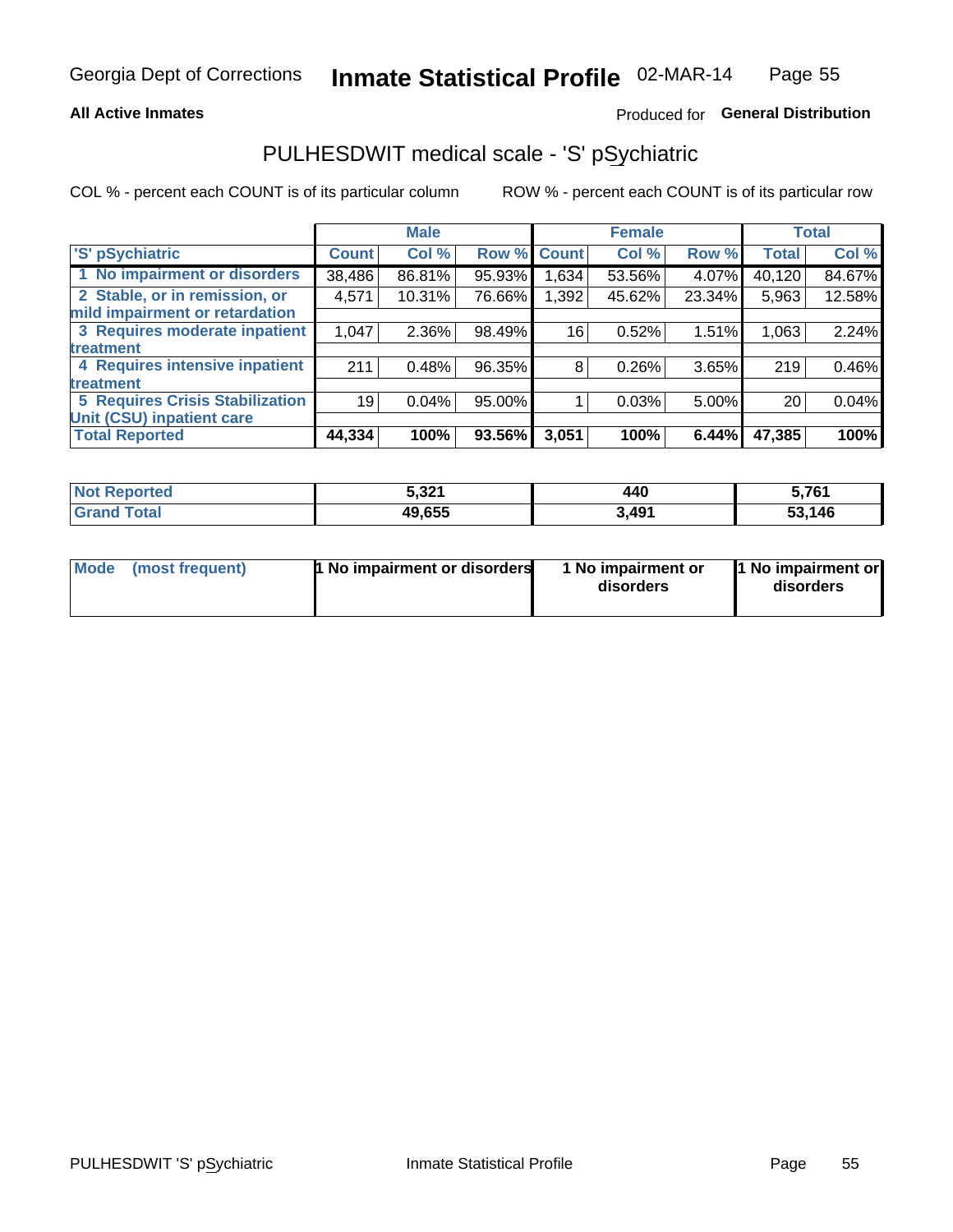#### **All Active Inmates**

### Produced for General Distribution

## PULHESDWIT medical scale - 'D' dental

COL % - percent each COUNT is of its particular column

|                                 |              | <b>Male</b> |         |              | <b>Female</b> |       |              | <b>Total</b> |
|---------------------------------|--------------|-------------|---------|--------------|---------------|-------|--------------|--------------|
| 'D' Dental                      | <b>Count</b> | Col %       | Row %   | <b>Count</b> | Col %         | Row % | <b>Total</b> | Col %        |
| 1 Minimal routine dental health | 24,041       | 56.69%      | 92.69%  | .895         | 60.99%        | 7.31% | 25,936       | 56.99%       |
| <b>needs</b>                    |              |             |         |              |               |       |              |              |
| 2 Moderate cavities and/or gum  | 14,647       | 34.54%      | 93.59%  | 1,003        | 32.28%        | 6.41% | 15,650       | 34.39%       |
| disease                         |              |             |         |              |               |       |              |              |
| 3 Extensive gum disease         | 3,702        | 8.73%       | 94.68%  | 208          | 6.69%         | 5.32% | 3,910        | 8.59%        |
| and/or widespread decay         |              |             |         |              |               |       |              |              |
| 4 Urgent need for dental        | 14           | 0.03%       | 93.33%  |              | 0.03%         | 6.67% | 15           | 0.03%        |
| <b>services</b>                 |              |             |         |              |               |       |              |              |
| 5 Life-threatening disease or   | 2            | 0.01%       | 100.00% |              |               |       | 2            | 0.01%        |
| extreme pain or infection       |              |             |         |              |               |       |              |              |
| <b>Total Reported</b>           | 42,406       | 100%        | 93.17%  | 3,107        | 100%          | 6.83% | 45,513       | 100.0%       |

| <b>Not Reported</b> | 7,249  | 384   | 7,633  |
|---------------------|--------|-------|--------|
| <b>Grand Total</b>  | 49,655 | 3,491 | 53,146 |

| 1 Minimal routine dental<br>Mode<br>(most frequent)<br>health needs | 1 Minimal routine dental 1 Minimal routine<br>health needs | dental health<br>needs |
|---------------------------------------------------------------------|------------------------------------------------------------|------------------------|
|---------------------------------------------------------------------|------------------------------------------------------------|------------------------|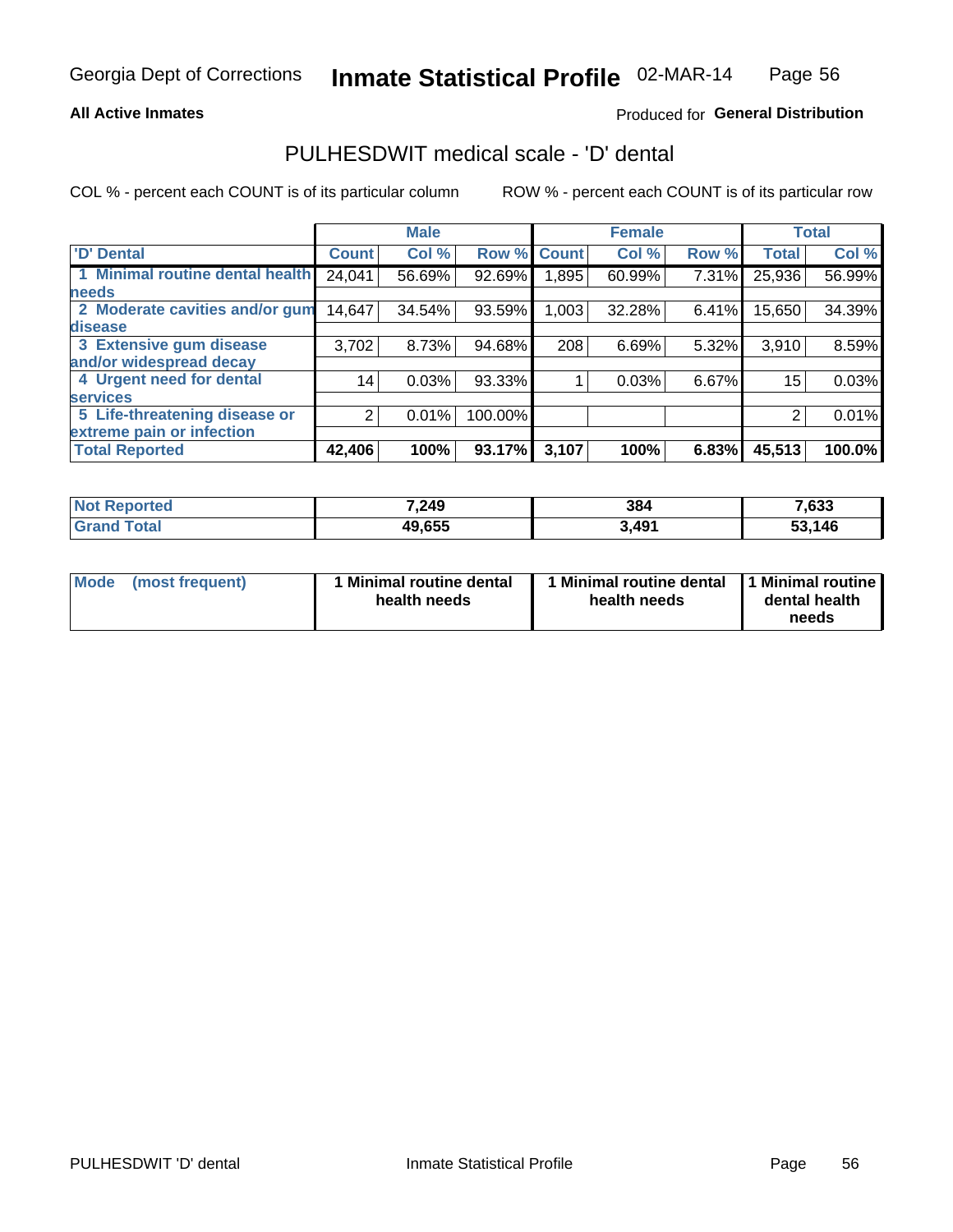#### **All Active Inmates**

### Produced for General Distribution

## PULHESDWIT medical scale - 'W' work ability

COL % - percent each COUNT is of its particular column

|                                 |                    | <b>Male</b> |        |             | <b>Female</b> |        |              | <b>Total</b> |
|---------------------------------|--------------------|-------------|--------|-------------|---------------|--------|--------------|--------------|
| 'W' work ability                | Count <sup>1</sup> | Col %       |        | Row % Count | Col %         | Row %  | <b>Total</b> | Col %        |
| 1 Unrestricted work or activity | 37,761             | 82.98%      | 93.17% | 2,766       | 84.38%        | 6.83%  | 40,527       | 83.07%       |
| 2 Minor restrictions on type of | 6,105              | 13.42%      | 94.70% | 342         | 10.43%        | 5.30%  | 6,447        | 13.22%       |
| <b>work</b>                     |                    |             |        |             |               |        |              |              |
| 3 Moderate restrictions on type | 1,096              | 2.41%       | 93.20% | 80          | 2.44%         | 6.80%  | 1,176        | 2.41%        |
| lof work                        |                    |             |        |             |               |        |              |              |
| 4 Major restrictions on type of | 402                | 0.88%       | 89.93% | 45          | 1.37%         | 10.07% | 447          | 0.92%        |
| <b>work</b>                     |                    |             |        |             |               |        |              |              |
| 5 Cannot work under any         | 143                | 0.31%       | 76.06% | 45          | 1.37%         | 23.94% | 188          | 0.39%        |
| <b>circumstances</b>            |                    |             |        |             |               |        |              |              |
| <b>Total Reported</b>           | 45,507             | 100%        | 93.28% | 3,278       | 100%          | 6.72%  | 48,785       | 100.0%       |

| Not R<br><b>Anorted</b> | 148    | 242<br>2 I J<br>$\sim$ | 361.ا  |
|-------------------------|--------|------------------------|--------|
| Гоtal                   | 49,655 | 3,491                  | 53,146 |

| Mode            | 1 Unrestricted work or | 1 Unrestricted work or | 1 Unrestricted   |
|-----------------|------------------------|------------------------|------------------|
| (most frequent) | activity               | activity               | work or activity |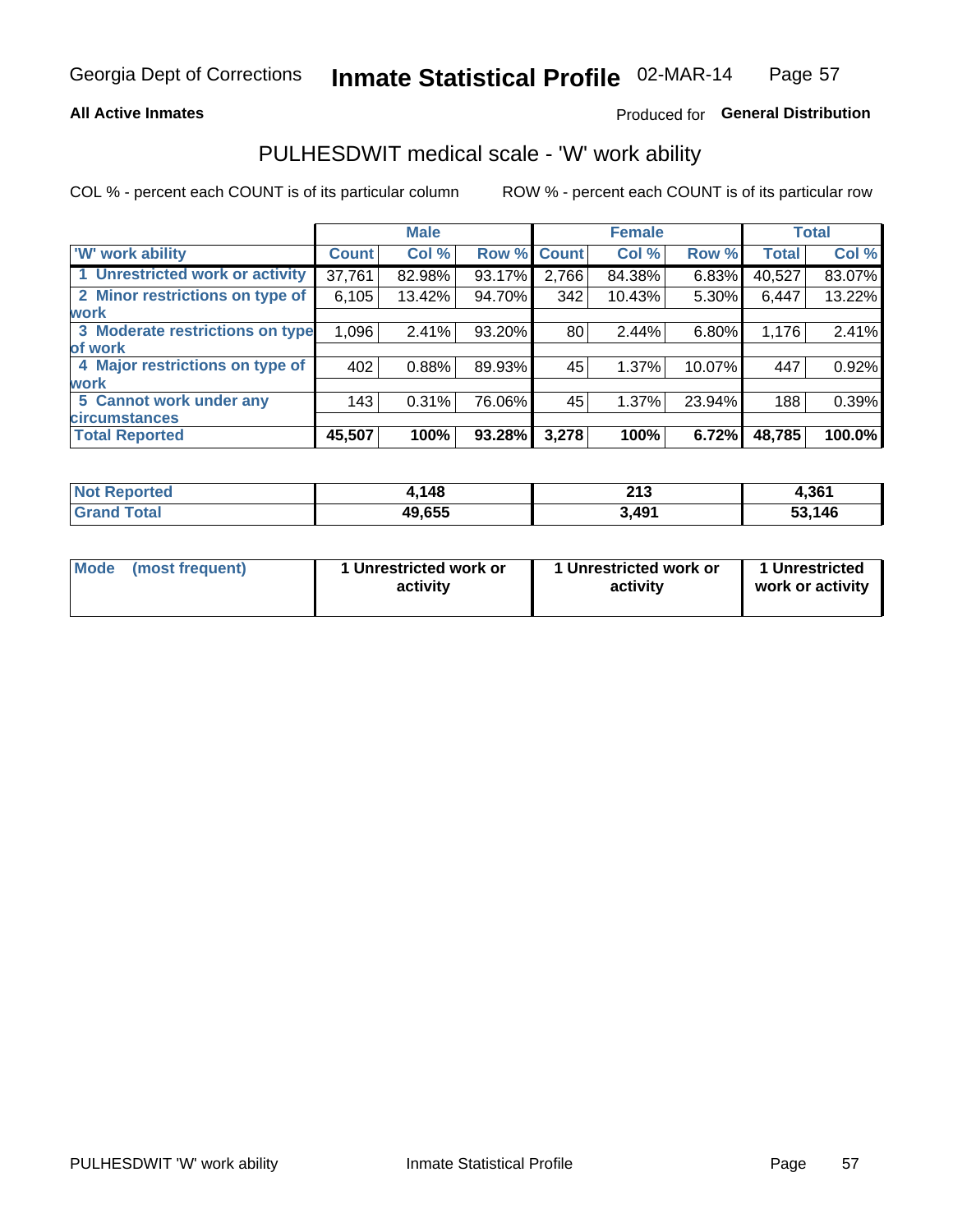#### **All Active Inmates**

### Produced for General Distribution

## PULHESDWIT medical scale - 'I' impairment

COL % - percent each COUNT is of its particular column

|                                                              |                 | <b>Male</b> |             |       | <b>Female</b> |       | <b>Total</b> |        |
|--------------------------------------------------------------|-----------------|-------------|-------------|-------|---------------|-------|--------------|--------|
| <b>T' Impairment</b>                                         | <b>Count</b>    | Col %       | Row % Count |       | Col %         | Row % | <b>Total</b> | Col %  |
| 1 No impairments or<br>disabilities                          | 45,138          | 99.22%      | 93.28%      | 3,254 | 99.33%        | 6.72% | 48,392       | 99.23% |
| 2 Wheelchair-bound but                                       | 237             | 0.52%       | 92.58%      | 19    | 0.58%         | 7.42% | 256          | 0.52%  |
| otherwise OK<br><b>3 Needs low-level Assisted</b>            | 38              | 0.08%       | 97.44%      |       | 0.03%         | 2.56% | 39           | 0.08%  |
| Living (level I)                                             |                 |             |             |       |               |       |              |        |
| 4 Needs moderate Assisted<br>Living (level II)               | 14 <sub>1</sub> | 0.03%       | 93.33%      |       | 0.03%         | 6.67% | 15           | 0.03%  |
| <b>5 Needs maximal Assisted</b><br><b>Living (level III)</b> | 64              | 0.14%       | 98.46%      |       | 0.03%         | 1.54% | 65           | 0.13%  |
| <b>Total Reported</b>                                        | 45,491          | 100%        | 93.28%      | 3,276 | 100%          | 6.72% | 48,767       | 100%   |

| ported | 164    | 215<br>$\sim$ | 4,379      |
|--------|--------|---------------|------------|
| ™otai  | 49,655 | 3,491         | ,146<br>აა |

| Mode | (most frequent) | 1 No impairments or<br>disabilities | 1 No impairments or<br>disabilities | 1 No impairments<br>or disabilities |
|------|-----------------|-------------------------------------|-------------------------------------|-------------------------------------|
|------|-----------------|-------------------------------------|-------------------------------------|-------------------------------------|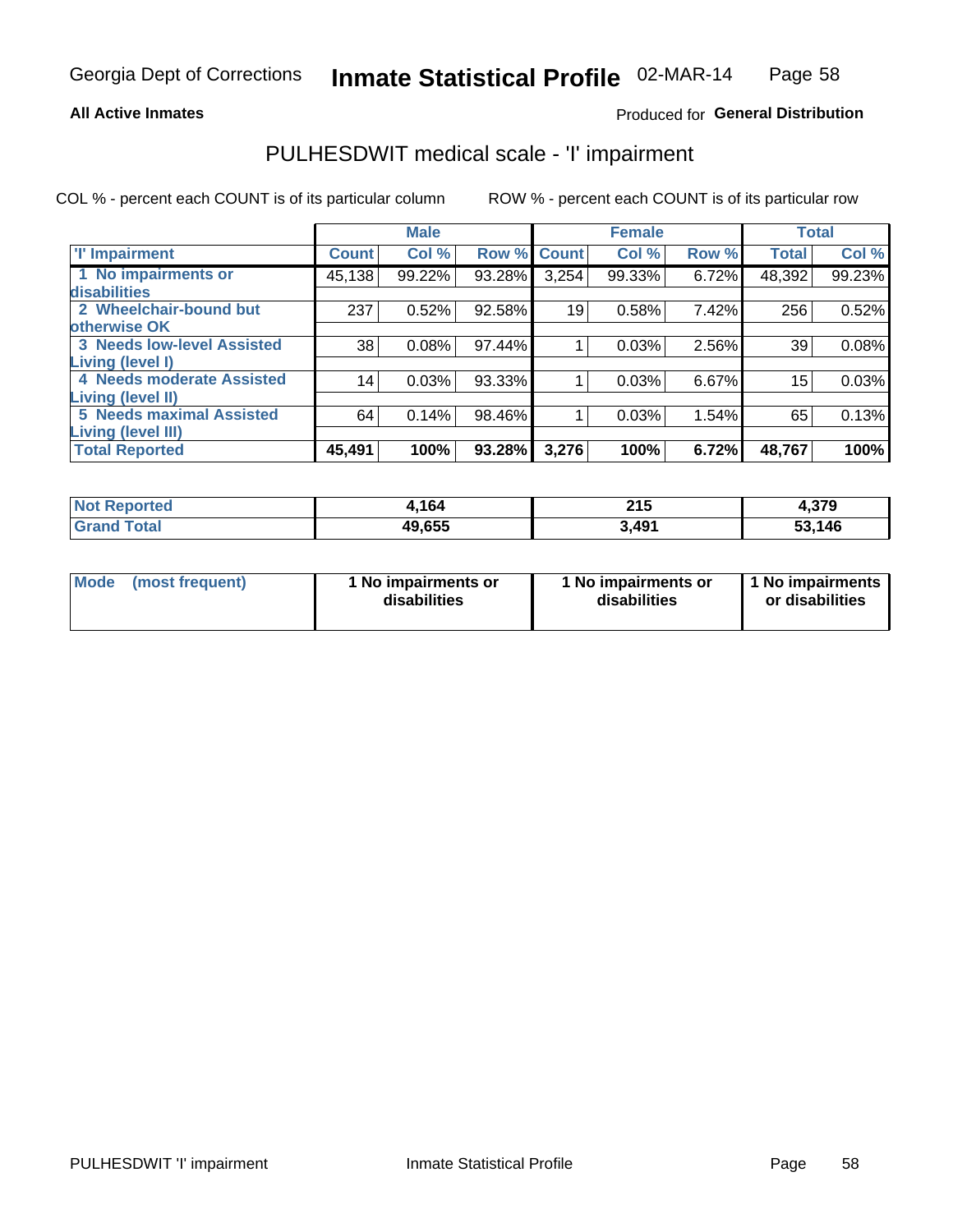#### **All Active Inmates**

#### Produced fo General Distribution

## PULHESDWIT medical scale - 'T' transportability

COL % - percent each COUNT is of its particular column

|                              |              | <b>Male</b> |         |              | <b>Female</b> |        |              | <b>Total</b> |
|------------------------------|--------------|-------------|---------|--------------|---------------|--------|--------------|--------------|
| <b>T' Transportability</b>   | <b>Count</b> | Col %       | Row %   | <b>Count</b> | Col %         | Row %  | <b>Total</b> | Col %        |
| 1 Can be transported in any  | 45,228       | 99.38%      | 93.30%  | 3,250        | 99.54%        | 6.70%  | 48,478       | 99.39%       |
| ordinary approved vehicle    |              |             |         |              |               |        |              |              |
| 2 Wheelchair-bound, not      | 73           | 0.16%       | 92.41%  | 6            | 0.18%         | 7.59%  | 79           | 0.16%        |
| needing special vehicle      |              |             |         |              |               |        |              |              |
| 3 Wheelchair-bound, requires | 11           | 0.02%       | 78.57%  | 3            | 0.09%         | 21.43% | 14           | 0.03%        |
| special vehicle              |              |             |         |              |               |        |              |              |
| 4 Needs specially-equipped   | 8            | 0.02%       | 100.00% |              |               |        | 8            | 0.02%        |
| medical vehicle              |              |             |         |              |               |        |              |              |
| 5 Requires ambulance         | 189          | 0.42%       | 96.92%  | 6            | 0.18%         | 3.08%  | 195          | 0.40%        |
| transport                    |              |             |         |              |               |        |              |              |
| <b>Total Reported</b>        | 45,509       | 100%        | 93.31%  | 3,265        | 100%          | 6.69%  | 48,774       | 100%         |

| <b>Not</b> | 146    | 226    | っつつ         |
|------------|--------|--------|-------------|
| Reported   |        | $\sim$ | 4.JI 4      |
| Total      | 49,655 | 3,491  | ,146<br>53, |

|  | Mode (most frequent) | 1 Can be transported in any 1 Can be transported in any<br>ordinary approved vehicle   ordinary approved vehicle   transported in any |  | 1 Can be<br>  ordinary approved  <br>vehicle |
|--|----------------------|---------------------------------------------------------------------------------------------------------------------------------------|--|----------------------------------------------|
|--|----------------------|---------------------------------------------------------------------------------------------------------------------------------------|--|----------------------------------------------|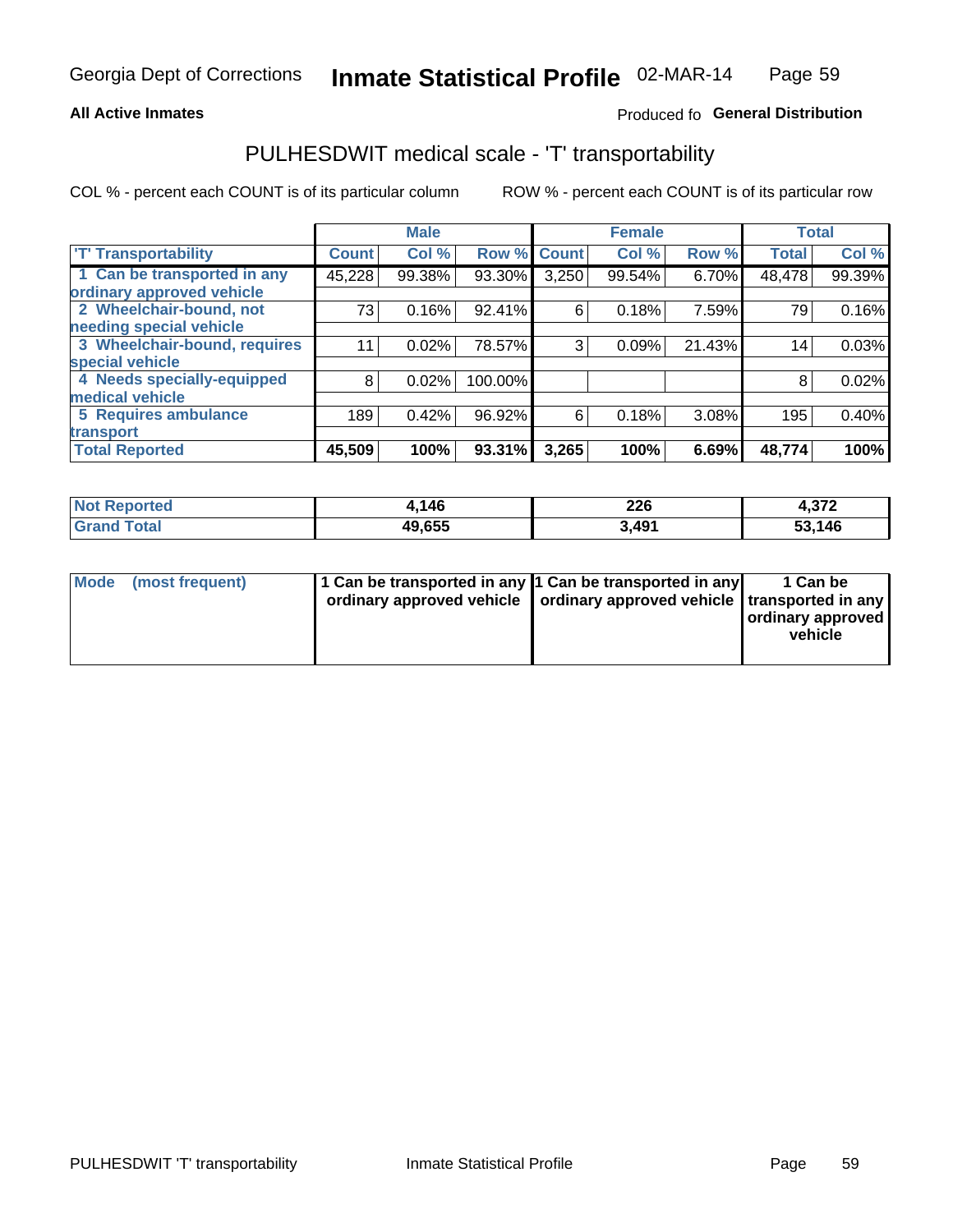#### **All Active Inmates**

### Produced for General Distribution

## Criminality in family, self-reported

COL % - percent each COUNT is of its particular column

|                              |              | <b>Male</b> |        |              | <b>Female</b> |          |                 | Total  |
|------------------------------|--------------|-------------|--------|--------------|---------------|----------|-----------------|--------|
| <b>Criminality In Family</b> | <b>Count</b> | Col %       | Row %  | <b>Count</b> | Col %         | Row %    | <b>Total</b>    | Col %  |
| Yes, criminality in family   | 4.173        | 23.77%      | 94.20% | 257          | 38.88%        | $5.80\%$ | 4,430           | 24.32% |
| No criminality in family     | 13.380       | 76.23%      | 97.07% | 404          | 61.12%        | 2.93%    | 13.784          | 75.68% |
| <b>Total Reported</b>        | 17,553       | 100%        | 96.37% | 661          | 100%          |          | $3.63\%$ 18,214 | 100%   |

| <b>Not Reported</b> | 32,102 | 2,830 | 34,932       |
|---------------------|--------|-------|--------------|
| Tota                | 49,655 | 3,491 | 53.146<br>55 |

|  | Mode (most frequent) | No criminality in family | No criminality in family | No criminality in<br>family |
|--|----------------------|--------------------------|--------------------------|-----------------------------|
|--|----------------------|--------------------------|--------------------------|-----------------------------|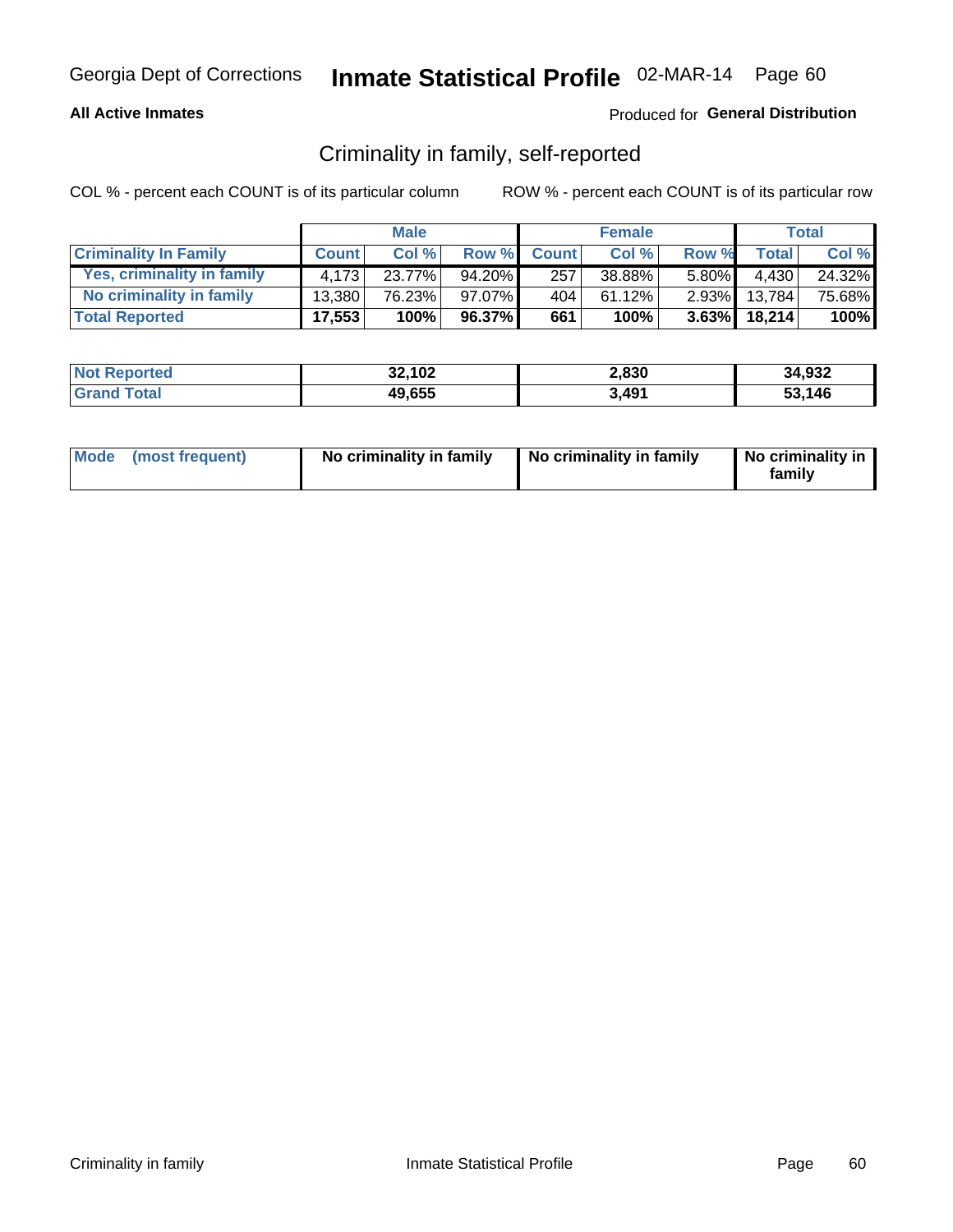#### **All Active Inmates**

#### Produced for General Distribution

## Alcoholism in family, self-reported

COL % - percent each COUNT is of its particular column

|                             |              | <b>Male</b> |        |              | <b>Female</b> |          |                   | Total   |
|-----------------------------|--------------|-------------|--------|--------------|---------------|----------|-------------------|---------|
| <b>Alcoholism In Family</b> | <b>Count</b> | Col %       | Row %  | <b>Count</b> | Col %         | Row %    | <b>Total</b>      | Col %   |
| Yes, alcoholism in family   | 2.568        | 14.63%      | 93.86% | 168          | 25.42%        | $6.14\%$ | 2.736             | 15.02%  |
| No alcoholism in family     | 14.985       | 85.37%      | 96.81% | 493          | 74.58%        |          | 3.19% 15,478      | 84.98%  |
| <b>Total Reported</b>       | 17,553       | 100%        | 96.37% | 661          | 100%          |          | $3.63\%$   18,214 | $100\%$ |

| <b>Not Reported</b> | 32,102 | 2,830 | 34,932 |
|---------------------|--------|-------|--------|
| l Grand T<br>™otal  | 49,655 | 3,491 | 53.146 |

|  | Mode (most frequent) | No alcoholism in family | No alcoholism in family | No alcoholism in<br>family |
|--|----------------------|-------------------------|-------------------------|----------------------------|
|--|----------------------|-------------------------|-------------------------|----------------------------|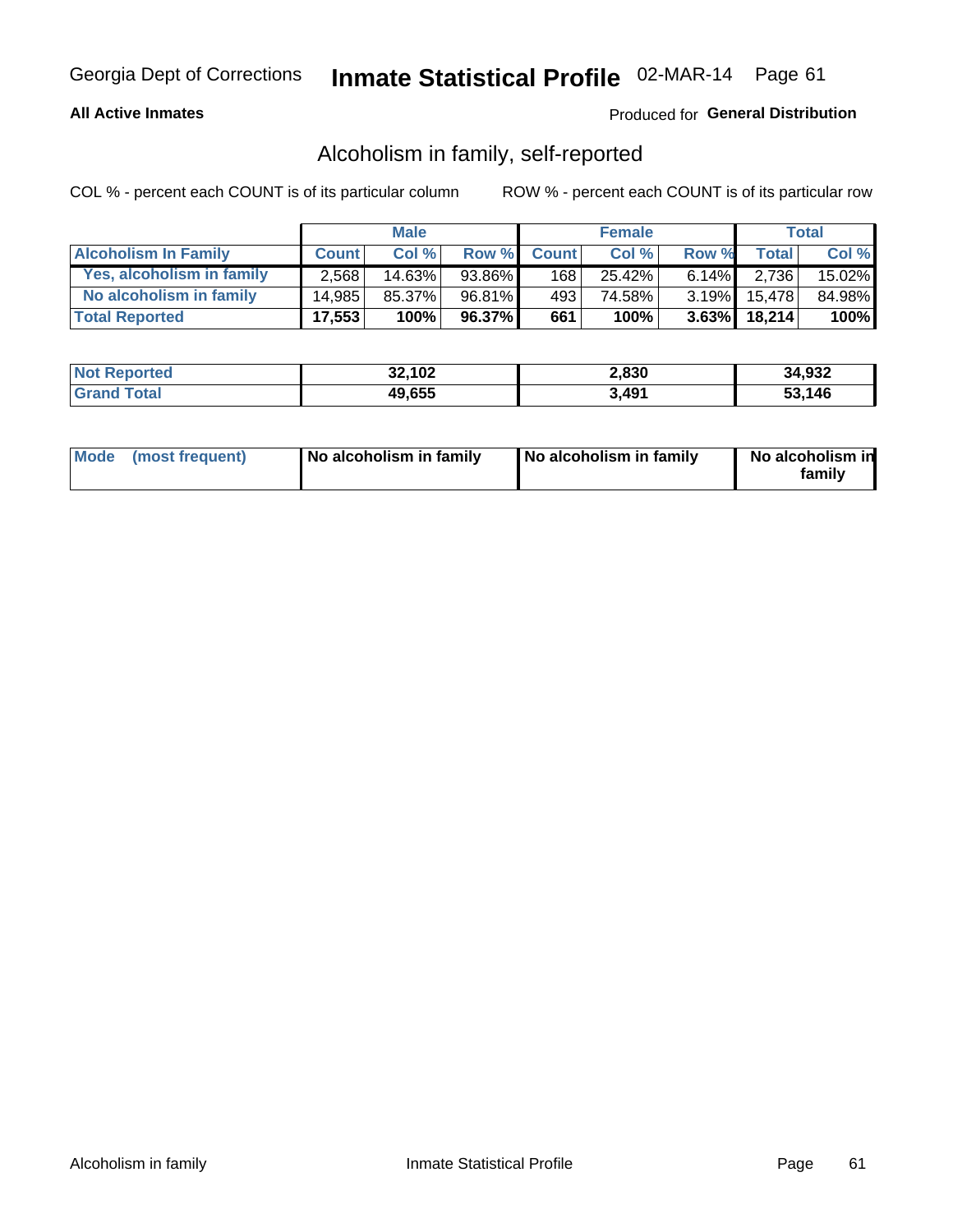#### **All Active Inmates**

### Produced for General Distribution

## Drug abuse in family, self-reported

COL % - percent each COUNT is of its particular column

|                           |              | <b>Male</b> |        |              | <b>Female</b> |          |              | Total    |
|---------------------------|--------------|-------------|--------|--------------|---------------|----------|--------------|----------|
| Drug Abuse In Family      | <b>Count</b> | Col %       | Row %  | <b>Count</b> | Col %         | Row %    | <b>Total</b> | Col %    |
| Yes, drug abuse in family | 1,444        | 8.23%       | 91.33% | 137          | 20.73%        | $8.67\%$ | 1,581        | $8.68\%$ |
| No drug abuse in family   | 16.109       | 91.77%      | 96.85% | 524          | 79.27%        | $3.15\%$ | 16,633       | 91.32%   |
| <b>Total Reported</b>     | 17,553       | 100%        | 96.37% | 661          | 100%          |          | 3.63% 18,214 | $100\%$  |

| <b>Not Reported</b> | 32,102 | 2,830 | 34,932       |
|---------------------|--------|-------|--------------|
| ⊺otai               | 49,655 | 3,491 | 53.146<br>55 |

|  | Mode (most frequent) | No drug abuse in family | No drug abuse in family | No drug abuse in<br>familv |
|--|----------------------|-------------------------|-------------------------|----------------------------|
|--|----------------------|-------------------------|-------------------------|----------------------------|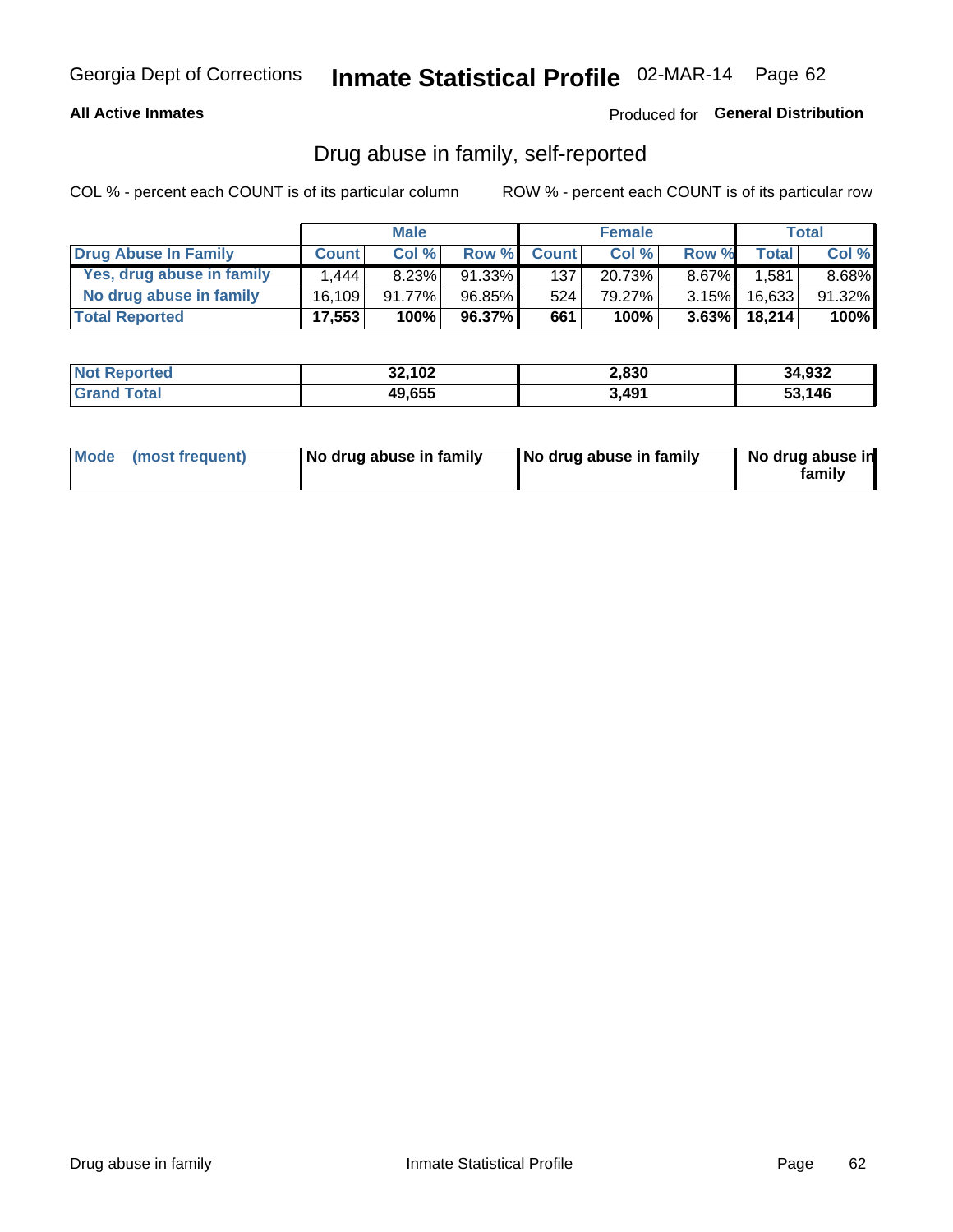#### **All Active Inmates**

### Produced for General Distribution

## Subjected to frequent beatings, self-reported

COL % - percent each COUNT is of its particular column

|                            |              | <b>Male</b> |        |              | <b>Female</b> |          |              | Total  |
|----------------------------|--------------|-------------|--------|--------------|---------------|----------|--------------|--------|
| <b>Frequent beatings</b>   | <b>Count</b> | Col %       | Row %  | <b>Count</b> | Col %         | Row %    | <b>Total</b> | Col %  |
| Yes, subjected to frequent | 848          | 4.83%       | 87.69% | 119          | 18.00%        | 12.31%   | 967          | 5.31%  |
| beatings                   |              |             |        |              |               |          |              |        |
| Not subjected to frequent  | 16.705       | 95.17%      | 96.86% | 542          | $82.00\%$     | $3.14\%$ | 17.247       | 94.69% |
| beatings                   |              |             |        |              |               |          |              |        |
| <b>Total Reported</b>      | 17,553       | 100%        | 96.37% | 661          | 100%          | 3.63%    | 18,214       | 100%   |

| <b>Not Reported</b> | 32,102 | 2,830 | 34,932 |
|---------------------|--------|-------|--------|
| 'Grand Total        | 49,655 | 3,491 | 53,146 |

| Mode (most frequent) | Not subjected to frequent<br>beatings | Not subjected to frequent<br>beatings | Not subjected to<br><b>frequent beatings</b> |
|----------------------|---------------------------------------|---------------------------------------|----------------------------------------------|
|                      |                                       |                                       |                                              |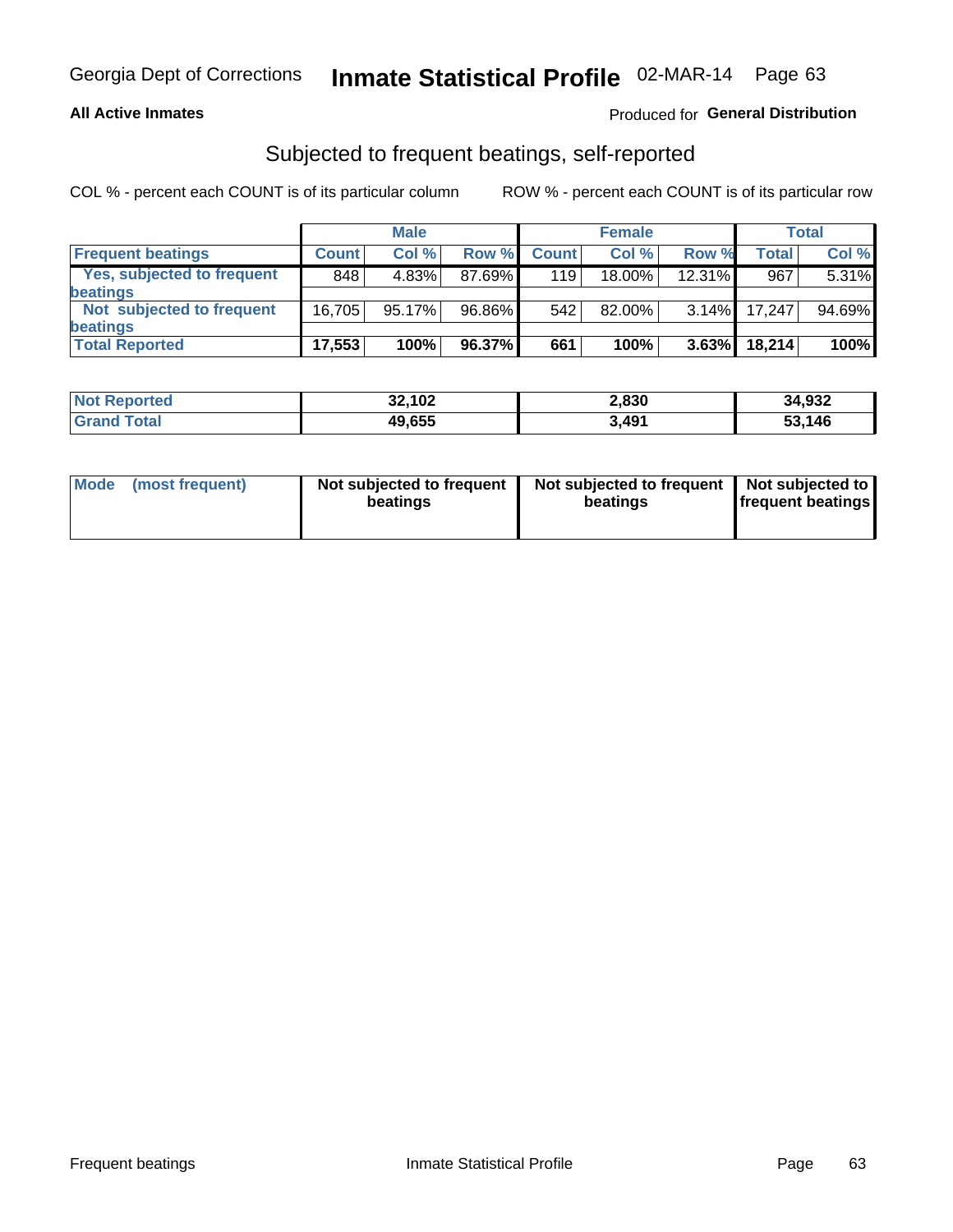#### **All Active Inmates**

### Produced for General Distribution

## Father absent during inmate's childhood

COL % - percent each COUNT is of its particular column

|                           |              | <b>Male</b> |           |              | <b>Female</b> |          |                | <b>Total</b> |
|---------------------------|--------------|-------------|-----------|--------------|---------------|----------|----------------|--------------|
| <b>Father Absent</b>      | <b>Count</b> | Col%        | Row %     | <b>Count</b> | Col %         | Row %    | <b>Total</b> I | Col %        |
| Yes, father was absent    | 8.519        | 48.53%      | $97.20\%$ | 245          | 37.07%        | $2.80\%$ | 8.764          | 48.12%       |
| No, father was not absent | 9.034        | 51.47%      | 95.60%    | 416          | 62.93%        | $4.40\%$ | 9.450          | 51.88%       |
| <b>Total Reported</b>     | 17,553       | 100%        | $96.37\%$ | 661          | 100%          | $3.63\%$ | 18,214         | 100%         |

| <b>Not Reported</b> | 32,102 | 2,830 | 34,932 |
|---------------------|--------|-------|--------|
| <b>Srand Total</b>  | 49,655 | 3,491 | 53.146 |

|  | Mode (most frequent) | No, father was not absent No, father was not absent |  | No, father was not<br>absent |
|--|----------------------|-----------------------------------------------------|--|------------------------------|
|--|----------------------|-----------------------------------------------------|--|------------------------------|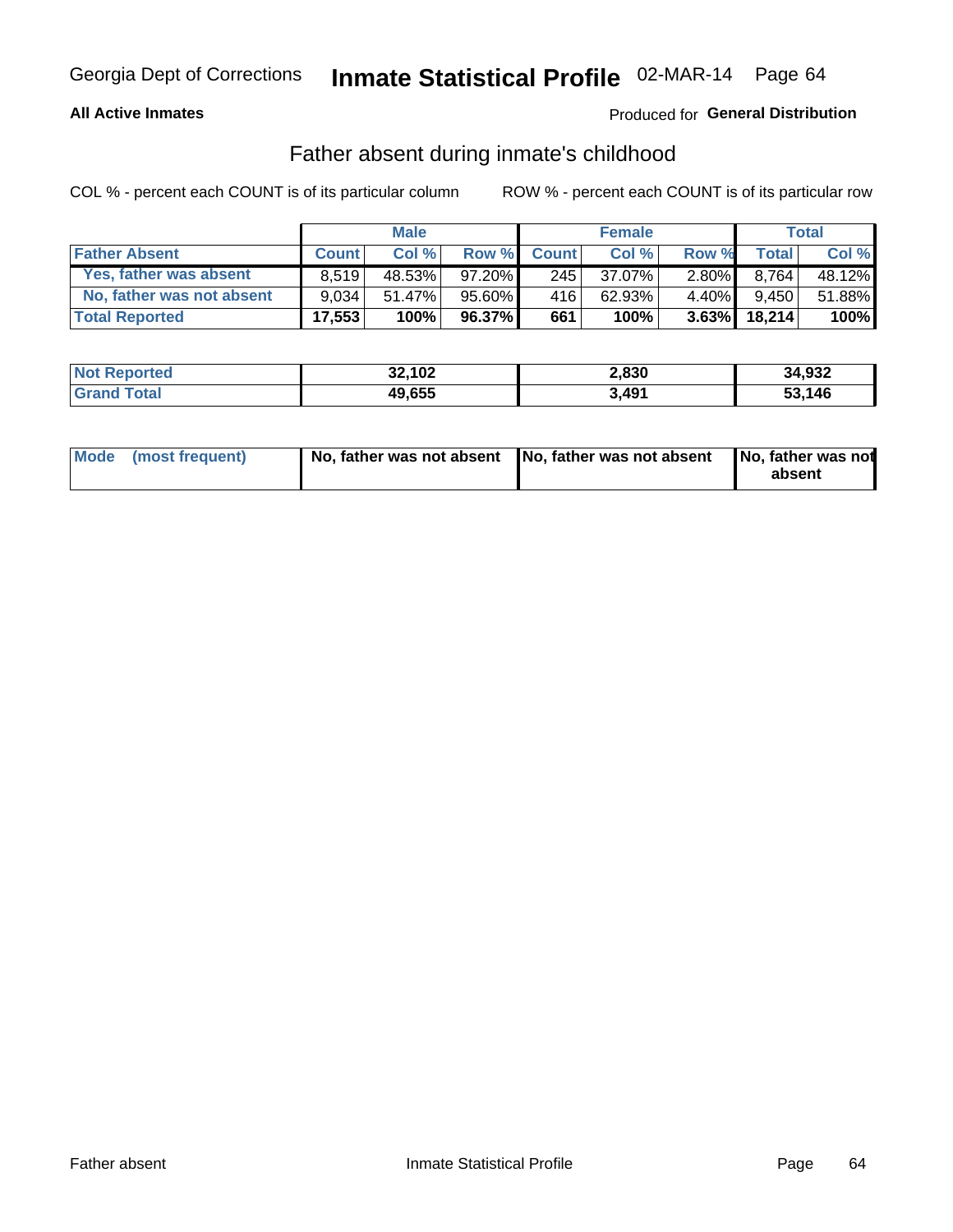#### **All Active Inmates**

### Produced for General Distribution

## Mother absent during inmate's childhood

COL % - percent each COUNT is of its particular column

|                           | <b>Male</b>  |           |              | <b>Female</b> |        |          | <b>Total</b> |        |
|---------------------------|--------------|-----------|--------------|---------------|--------|----------|--------------|--------|
| <b>Mother Absent</b>      | <b>Count</b> | Col%      | <b>Row %</b> | <b>Count</b>  | Col%   | Row %    | <b>Total</b> | Col %  |
| Yes, mother was absent    | 2.236        | $12.74\%$ | $96.25\%$    | 87            | 13.16% | $3.75\%$ | 2,323        | 12.75% |
| No, mother was not absent | 15.317       | 87.26%    | 96.39%       | 574           | 86.84% | $3.61\%$ | 15.891       | 87.25% |
| <b>Total Reported</b>     | 17,553       | 100%      | $96.37\%$    | 661           | 100%   | $3.63\%$ | 18.214       | 100%   |

| <b>Not Reported</b> | 32,102 | 2,830 | 34,932 |
|---------------------|--------|-------|--------|
| ⊺ota                | 49,655 | 3,491 | 53.146 |

| Mode (most frequent) | No, mother was not absent   No, mother was not absent   No, mother was | not absent |
|----------------------|------------------------------------------------------------------------|------------|
|                      |                                                                        |            |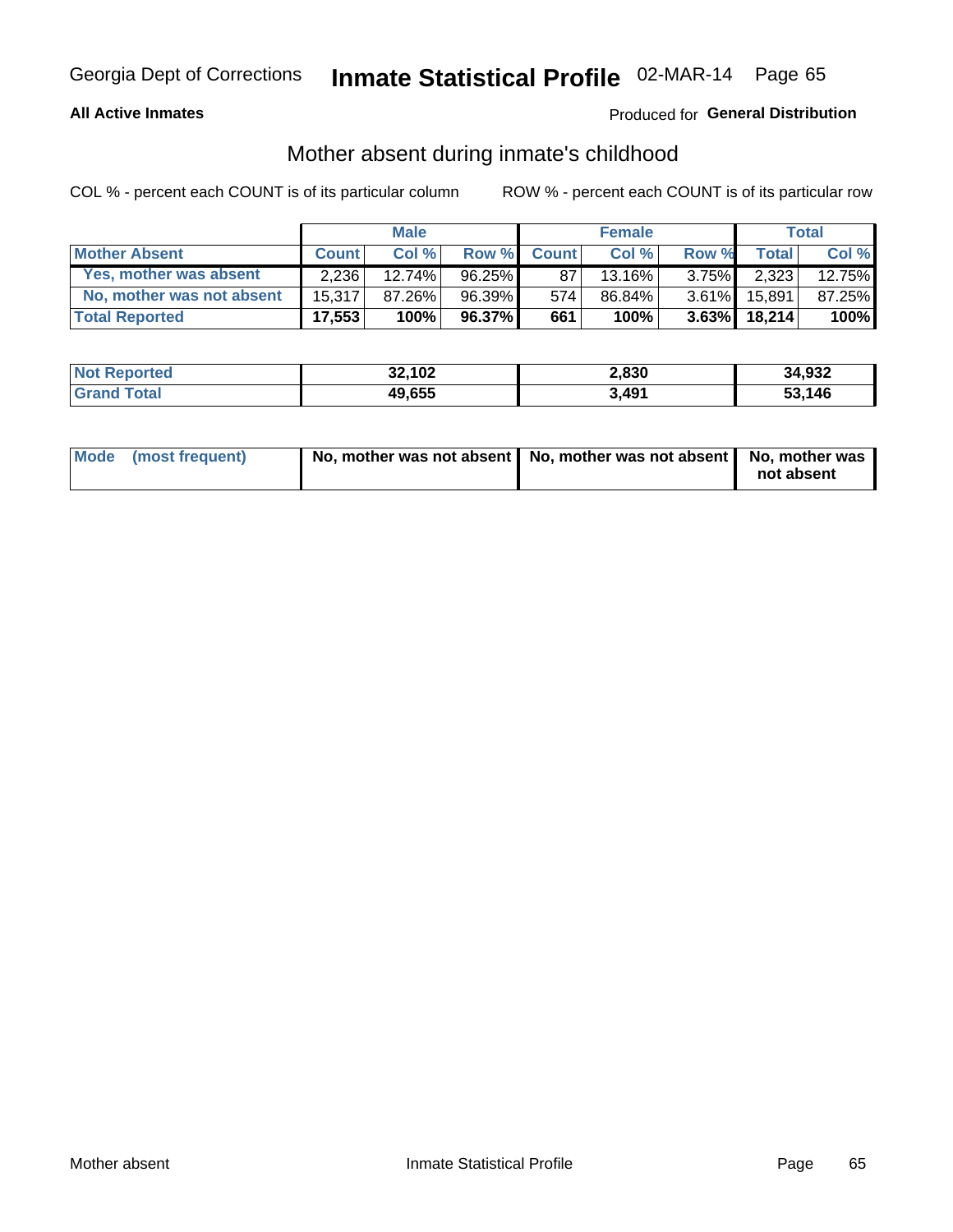#### **All Active Inmates**

### Produced for General Distribution

## Inmate diagnosed as manipulative

COL % - percent each COUNT is of its particular column

|                       | <b>Male</b>  |           |           | <b>Female</b> |        |          | Total              |        |
|-----------------------|--------------|-----------|-----------|---------------|--------|----------|--------------------|--------|
| <b>Manipulative</b>   | <b>Count</b> | Col%      | Row %     | <b>Count</b>  | Col%   | Row %    | Total <sub>1</sub> | Col %  |
| Yes, manipulative     | 3.368        | 19.90%    | 99.59%    | 141           | 2.12%  | $0.41\%$ | 3.382              | 19.23% |
| No, not manipulative  | 13.557       | $80.10\%$ | 95.45%    | 646           | 97.88% | $4.55\%$ | 14.203             | 80.77% |
| <b>Total Reported</b> | 16,925       | 100%      | $96.25\%$ | 660           | 100%   | 3.75%    | 17.585             | 100%   |

| <b>Not Reported</b> | 32,730 | 2,831 | 35,561 |
|---------------------|--------|-------|--------|
| <b>Grand Total</b>  | 49,655 | 3,491 | 53,146 |

|  | Mode (most frequent) | No, not manipulative | , No, not manipulative | No. not<br><b>I</b> manipulative |
|--|----------------------|----------------------|------------------------|----------------------------------|
|--|----------------------|----------------------|------------------------|----------------------------------|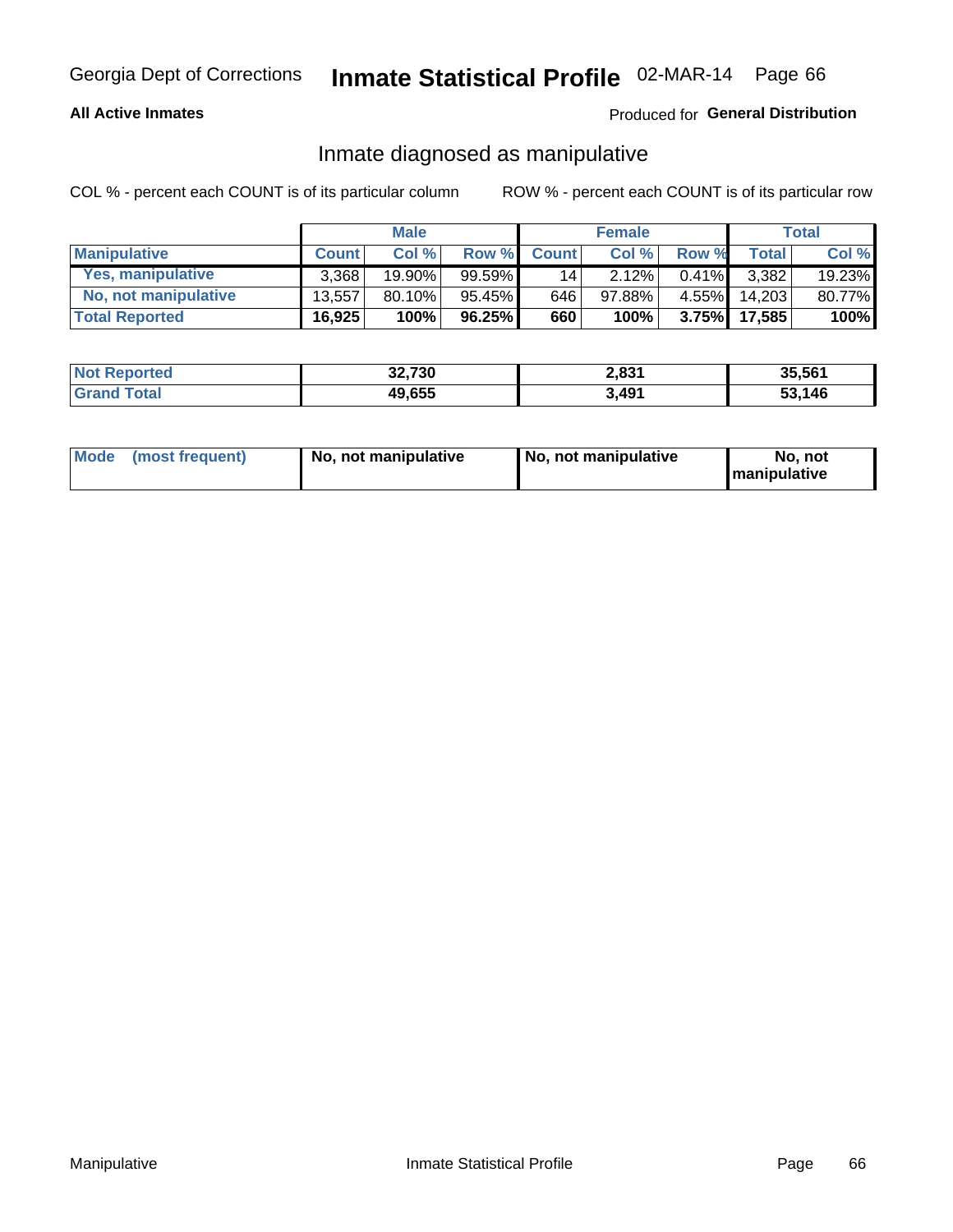#### **All Active Inmates**

Produced for General Distribution

## Inmate diagnosed as assaultive

COL % - percent each COUNT is of its particular column

|                       | <b>Male</b>  |           |        | <b>Female</b> |        |          | Total        |        |
|-----------------------|--------------|-----------|--------|---------------|--------|----------|--------------|--------|
| <b>Assaultive</b>     | <b>Count</b> | Col%      | Row %  | <b>Count</b>  | Col %  | Row %    | <b>Total</b> | Col %  |
| Yes, assaultive       | 10.219       | $60.38\%$ | 95.87% | 440           | 66.67% | 4.13%    | 10,659       | 60.61% |
| No, not assaultive    | 6.706        | $39.62\%$ | 96.82% | 220           | 33.33% | $3.18\%$ | 6,926        | 39.39% |
| <b>Total Reported</b> | 16,925       | 100%      | 96.25% | 660           | 100%   | $3.75\%$ | 17,585       | 100%   |

| <b>Not Reported</b> | 32,730 | 2,831 | 35,561 |
|---------------------|--------|-------|--------|
| Гоtа                | 49,655 | 3,491 | 53.146 |

| Mode (most frequent)<br>Yes, assaultive | Yes, assaultive | <b>Yes, assaultive</b> |
|-----------------------------------------|-----------------|------------------------|
|-----------------------------------------|-----------------|------------------------|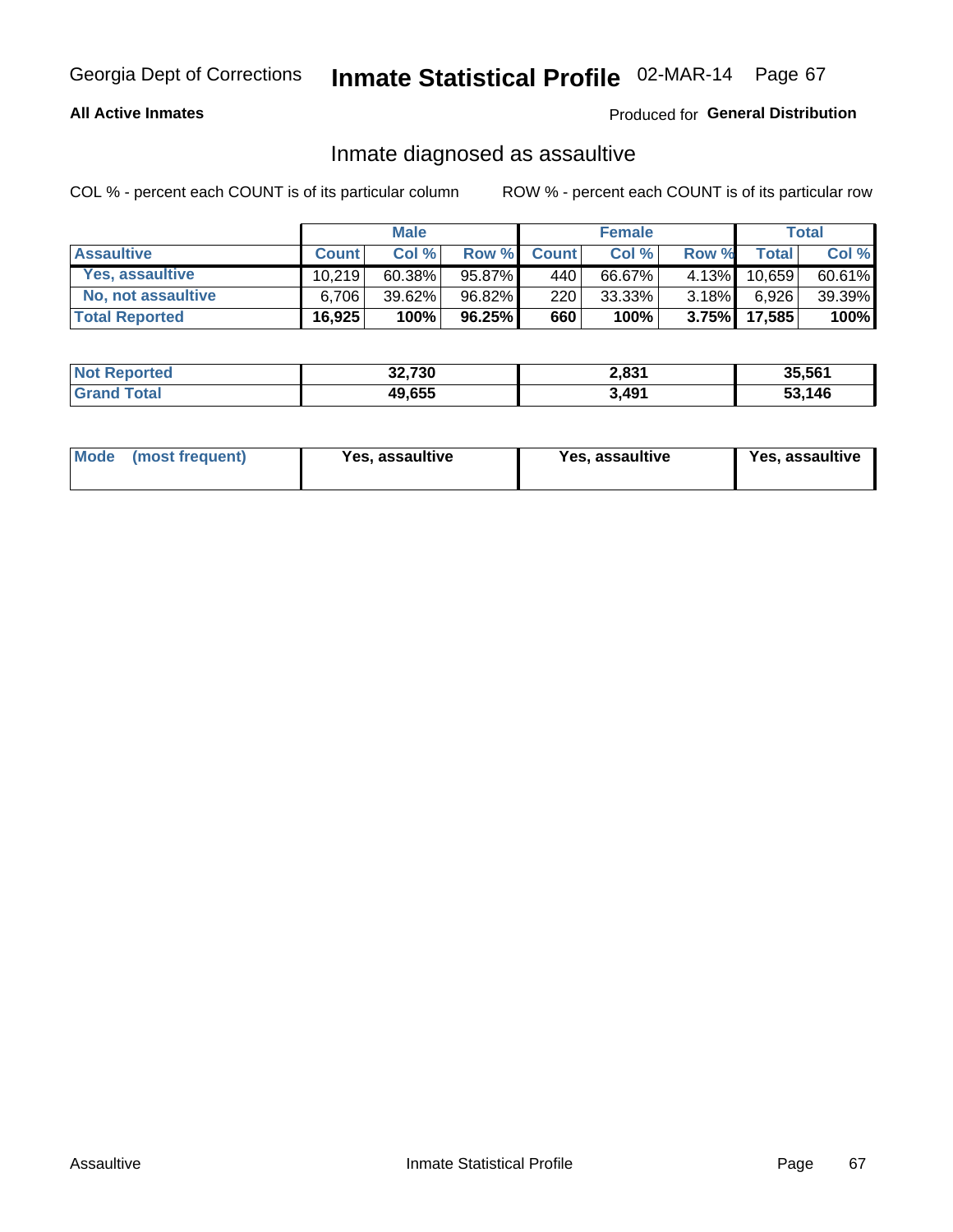# Inmate Statistical Profile 02-MAR-14 Page 68

**All Active Inmates** 

#### **Produced for General Distribution**

## Number of prior Georgia incarcerations

COL % - percent each COUNT is of its particular column

|                                       |              | <b>Male</b> |                    |       | <b>Female</b> |       |        | <b>Total</b> |
|---------------------------------------|--------------|-------------|--------------------|-------|---------------|-------|--------|--------------|
| <b>Num of Prior GA Incarcerations</b> | <b>Count</b> | Col %       | <b>Row % Count</b> |       | Col %         | Row % | Total  | Col %        |
|                                       | 28,548       | 57.49%      | 91.74%             | 2,570 | 73.62%        | 8.26% | 31,118 | 58.55%       |
|                                       | 8,840        | 17.80%      | 95.56%             | 411   | 11.77%        | 4.44% | 9,251  | 17.41%       |
| $\overline{2}$                        | 5,039        | 10.15%      | 96.13%             | 203   | 5.81%         | 3.87% | 5,242  | 9.86%        |
| 3                                     | 2,874        | 5.79%       | 95.42%             | 138   | 3.95%         | 4.58% | 3,012  | 5.67%        |
| $\boldsymbol{4}$                      | 1,770        | 3.56%       | 96.56%             | 63    | 1.80%         | 3.44% | 1,833  | 3.45%        |
| 5                                     | 1,066        | 2.15%       | 96.56%             | 38    | 1.09%         | 3.44% | 1,104  | 2.08%        |
| <b>More Than 5</b>                    | 1,518        | $3.06\%$    | 95.71%             | 68    | 1.95%         | 4.29% | 1,586  | 2.98%        |
| <b>Total Reported</b>                 | 49,655       | 100%        | 93.43%             | 3,491 | 100%          | 6.57% | 53,146 | 100%         |

| <b>Not</b><br><b>Reported</b> |        |       |        |
|-------------------------------|--------|-------|--------|
| <b>Total</b><br>Grand         | 49,655 | 3,491 | 53,146 |

| Mean (average)       | 1.02 | .vz |  |
|----------------------|------|-----|--|
| Median (middle)      |      |     |  |
| Mode (most frequent) |      |     |  |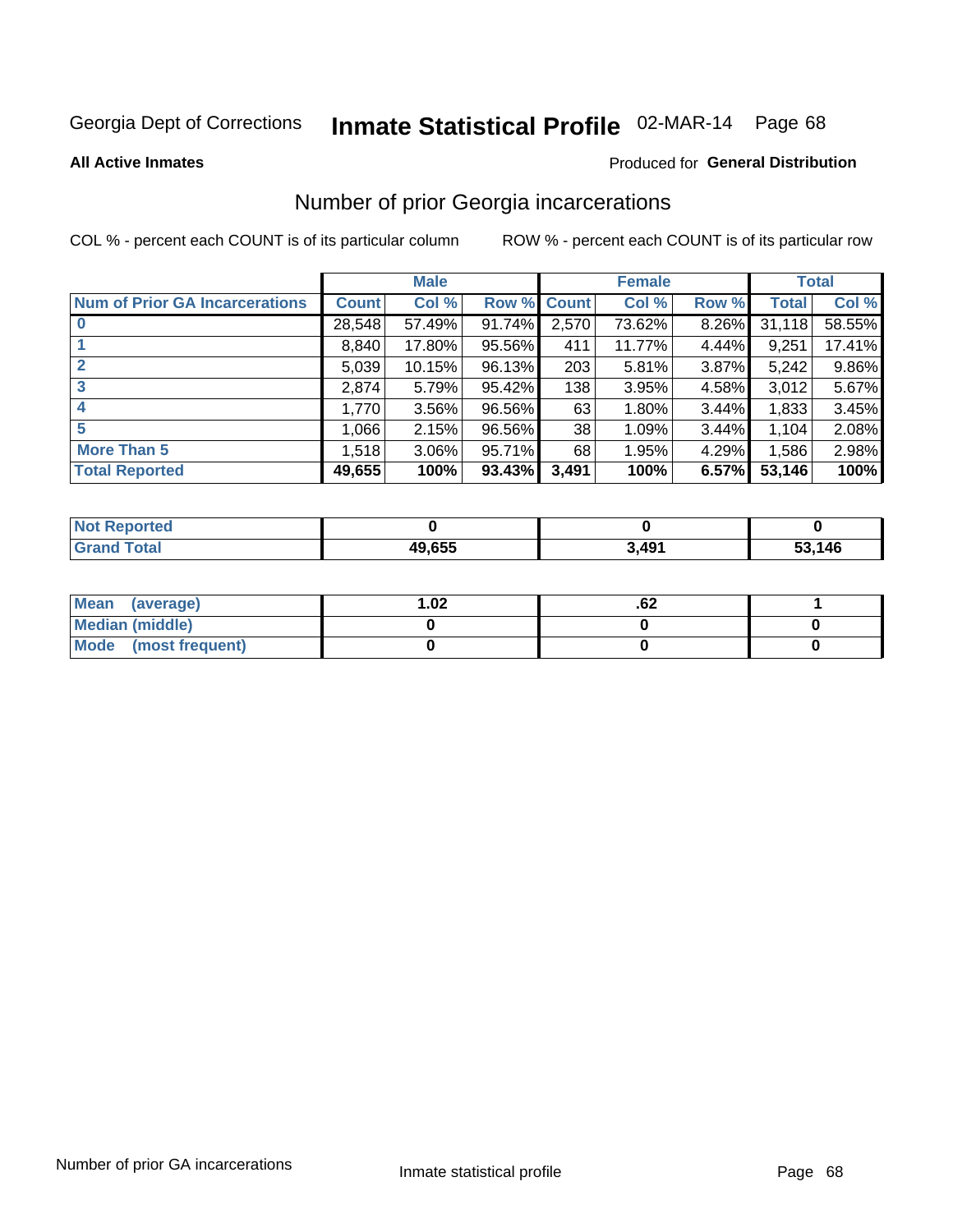# Inmate Statistical Profile 02-MAR-14 Page 69

#### **All Active Inmates**

#### Produced for General Distribution

### Prison sentence in years

COL % - percent each COUNT is of its particular column

ROW % - percent each COUNT is of its particular row

|                                 | <b>Male</b>    |        |         |              | <b>Female</b> | <b>Total</b> |                |        |
|---------------------------------|----------------|--------|---------|--------------|---------------|--------------|----------------|--------|
| <b>Prison Sentence In Years</b> | <b>Count</b>   | Col %  | Row %   | <b>Count</b> | Col %         | Row %        | <b>Total</b>   | Col %  |
| $0 - 1$                         | 461            | 0.93%  | 94.66%  | 26           | 0.74%         | 5.34%        | 487            | 0.92%  |
| $1.1 - 2$                       | 673            | 1.36%  | 90.82%  | 68           | 1.95%         | 9.18%        | 741            | 1.39%  |
| $2.1 - 3$                       | 908            | 1.83%  | 91.53%  | 84           | 2.41%         | 8.47%        | 992            | 1.87%  |
| $3.1 - 4$                       | 899            | 1.81%  | 92.97%  | 68           | 1.95%         | 7.03%        | 967            | 1.82%  |
| $4.1 - 5$                       | 2,077          | 4.18%  | 91.42%  | 195          | 5.59%         | 8.58%        | 2,272          | 4.28%  |
| $5.1 - 6$                       | 1,066          | 2.15%  | 89.21%  | 129          | 3.70%         | 10.79%       | 1,195          | 2.25%  |
| $6.1 - 7$                       | 1,169          | 2.35%  | 92.48%  | 95           | 2.72%         | 7.52%        | 1,264          | 2.38%  |
| $7.1 - 8$                       | 1,195          | 2.41%  | 91.29%  | 114          | 3.27%         | 8.71%        | 1,309          | 2.46%  |
| $8.1 - 9$                       | 1,176          | 2.37%  | 91.38%  | 111          | 3.18%         | 8.62%        | 1,287          | 2.42%  |
| $9.1 - 10$                      | 5,325          | 10.72% | 90.75%  | 543          | 15.55%        | 9.25%        | 5,868          | 11.04% |
| $10.1 - 12$                     | 2,739          | 5.52%  | 91.85%  | 243          | 6.96%         | 8.15%        | 2,982          | 5.61%  |
| $12.1 - 15$                     | 5,367          | 10.81% | 92.28%  | 449          | 12.86%        | 7.72%        | 5,816          | 10.94% |
| $15.1 - 20$                     | 9,438          | 19.01% | 94.30%  | 570          | 16.33%        | 5.70%        | 10,008         | 18.83% |
| 20.1 - Over                     | 9,173          | 18.47% | 95.57%  | 425          | 12.17%        | 4.43%        | 9,598          | 18.06% |
| <b>Life</b>                     | 6,957          | 14.01% | 95.29%  | 344          | 9.85%         | 4.71%        | 7,301          | 13.74% |
| <b>Life Without Parole</b>      | 932            | 1.88%  | 97.29%  | 26           | 0.74%         | 2.71%        | 958            | 1.80%  |
| <b>Death</b>                    | 98             | 0.20%  | 98.99%  |              | 0.03%         | 1.01%        | 99             | 0.19%  |
| <b>Youthful Offenders</b>       | $\overline{2}$ | 0.01%  | 100.00% |              |               |              | $\overline{2}$ | 0.01%  |
| <b>Total Reported</b>           | 49,655         | 100%   | 93.43%  | 3,491        | 100%          | 6.57%        | 53,146         | 100.0% |

| Reported<br>I NOT |        |                    |           |
|-------------------|--------|--------------------|-----------|
| <b>otal</b>       | 19,655 | $\Lambda$ 04<br>43 | 146<br>гη |

#### **Determinate (numeric) sentences only**

| <b>Mean</b> | 20.01 | 18.25 | 19.96 |
|-------------|-------|-------|-------|
|             |       |       |       |

All sentences (including determinate), with life, life without parole, and death sentences figured at 45 years

| M | -- - -<br>эc<br>–.<br>_v., | -- --<br>ንአ<br>____ | 28.71 |
|---|----------------------------|---------------------|-------|
|   |                            |                     |       |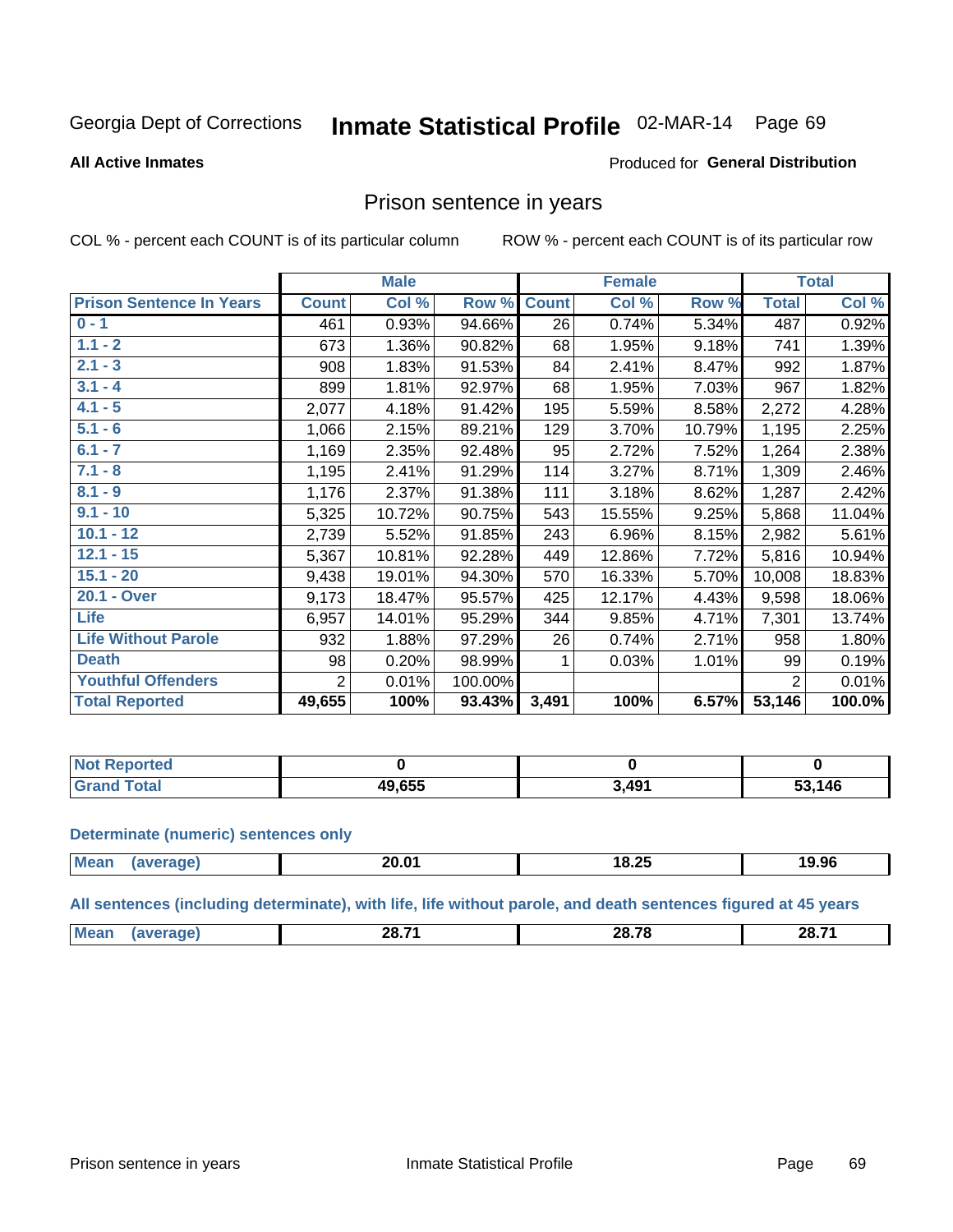# Inmate Statistical Profile 02-MAR-14 Page 70

#### **All Active Inmates**

#### **Produced for General Distribution**

## Primary offense, broken out into felonies vs misdemeanors

COL % - percent each COUNT is of its particular column

|                                  | <b>Male</b>  |        |                    | <b>Female</b> |        |       | Total        |        |
|----------------------------------|--------------|--------|--------------------|---------------|--------|-------|--------------|--------|
| <b>Felonies and Misdemeanors</b> | <b>Count</b> | Col %  | <b>Row % Count</b> |               | Col %  | Row % | <b>Total</b> | Col %  |
| <b>Felonies</b>                  | 49.450       | 99.73% | 93.42%             | 3.483         | 99.80% | 6.58% | 52,933       | 99.74% |
| <b>Misdemeanors</b>              | 133          | .27%   | 95.00%             |               | .20%   | 5.00% | 140          | .26%   |
| <b>Total Reported</b>            | 49,583       | 100%   | 93.42% 3,490       |               | 100%   | 6.58% | 53,073       | 100%   |

| <b>Not Reported</b> | $-$    |        | --     |
|---------------------|--------|--------|--------|
| Grand<br>Гоtal      | 19.655 | 49,584 | 53,146 |

| Мı     | . | nes | onies |
|--------|---|-----|-------|
| 1Uenti | . | .   | .     |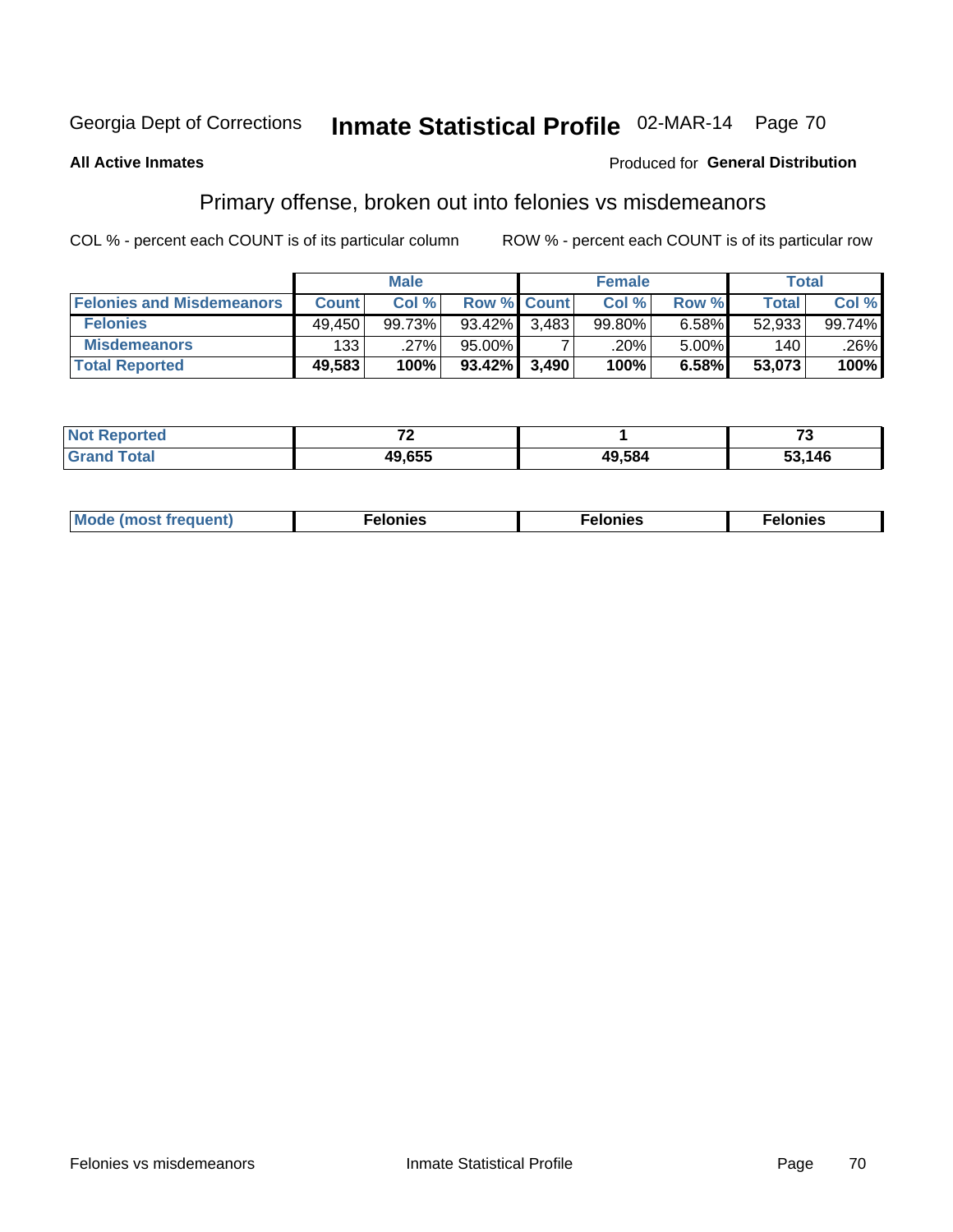## Georgia Dept of Corrections **Inmate Statistical Profile** 02-MAR-14 Page 71

#### **All Active Inmates**

#### Produced for **General Distribution**

## Primary offense, broken out into six broad crime categories

COL % - percent each COUNT is of its particular column ROW % - percent each COUNT is of its particular row

|                                  |              | <b>Male</b> |           |             | <b>Female</b> |        |              | <b>Total</b> |  |
|----------------------------------|--------------|-------------|-----------|-------------|---------------|--------|--------------|--------------|--|
| <b>Crime Categories</b>          | <b>Count</b> | Col %       |           | Row % Count | Col %         | Row %  | <b>Total</b> | Col %        |  |
| <b>Violent</b>                   | 24,624       | 49.99%      | 94.19%    | 1,519       | 43.91%        | 5.81%  | 26,143       | 49.59%       |  |
| <b>Sex Crime</b><br>$\mathbf{2}$ | 8,213        | 16.67%      | 98.51%    | 124         | 3.58%         | 1.49%  | 8,337        | 15.81%       |  |
| 3<br><b>Property</b>             | 8,781        | 17.83%      | 89.64%    | 1,015       | 29.34%        | 10.36% | 9,796        | 18.58%       |  |
| <b>Drug</b><br>4                 | 5,606        | 11.38%      | 89.68%    | 645         | 18.65%        | 10.32% | 6,251        | 11.86%       |  |
| <b>Habit/DUI</b><br>5            | 83           | .17%        | 79.81%    | 21          | .61%          | 20.19% | 104          | .20%         |  |
| <b>Other</b><br>6                | 1,951        | 3.96%       | 93.53%    | 135         | 3.90%         | 6.47%  | 2,086        | 3.96%        |  |
| <b>Total Reported</b>            | 49,258       | 100%        | $93.44\%$ | 3,459       | 100%          | 6.56%  | 52,717       | 100%         |  |

| eported<br>N. | 397    | ^'<br>JŁ.         | 429 |
|---------------|--------|-------------------|-----|
| <b>otal</b>   | 49,655 | $\Lambda$ Q1<br>™ | 146 |

| <b>Mode (most frequent)</b> | .<br>ïolent | 'iolent | ---<br>Violent |
|-----------------------------|-------------|---------|----------------|
|                             |             |         |                |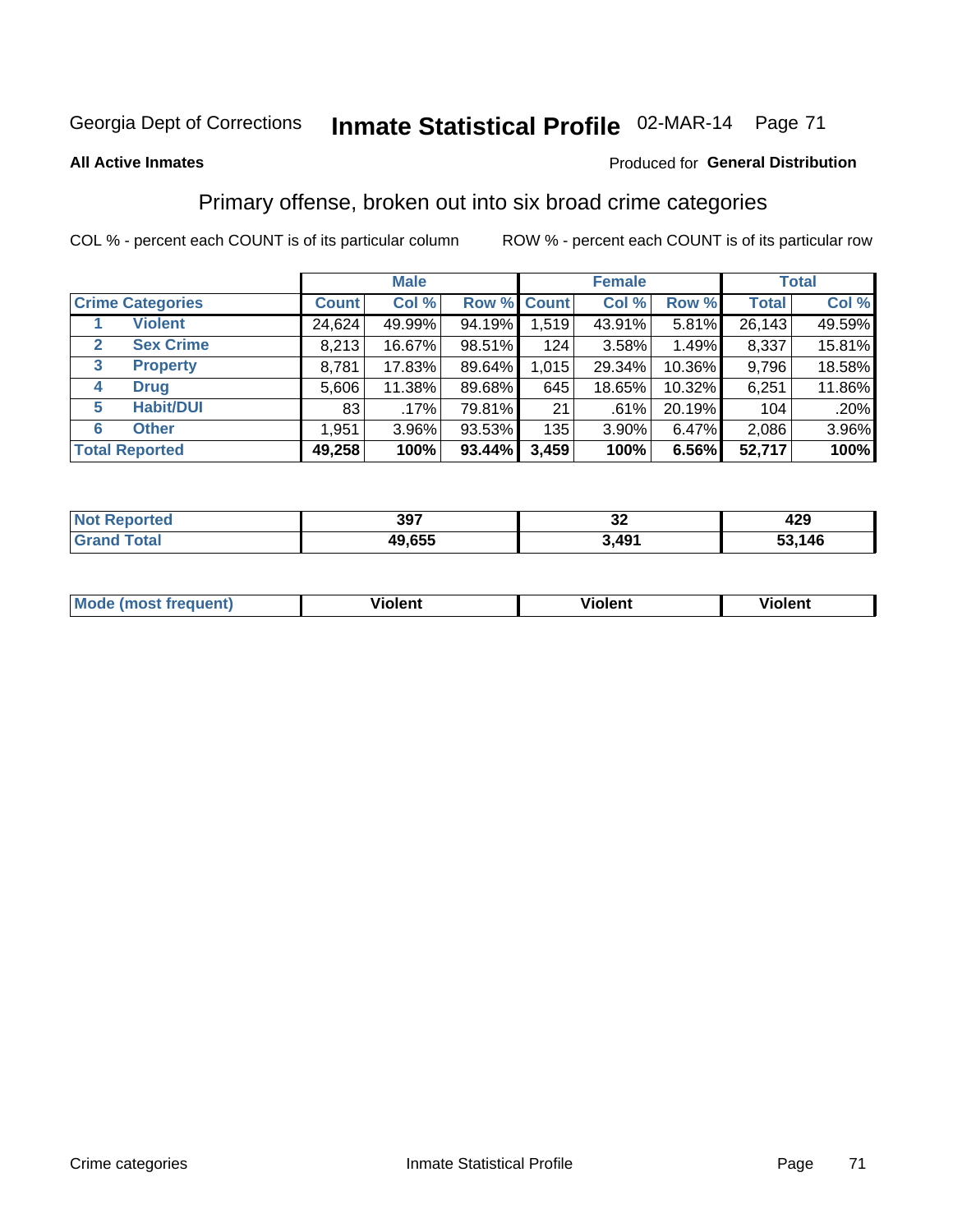## Georgia Dept of Corrections **Inmate Statistical Profile** 02-MAR-14 Page 72

**All Active Inmates**

#### Produced for **General Distribution**

## Primary offense, detailed offense code

COL % - percent each COUNT is of its particular column ROW % - percent each COUNT is of its particular row

|   |                                            |                | <b>Male</b> |         |                | <b>Female</b> |         |                | <b>Total</b> |
|---|--------------------------------------------|----------------|-------------|---------|----------------|---------------|---------|----------------|--------------|
|   | <b>Primary Offense</b>                     | <b>Count</b>   | Col %       | Row %   | <b>Count</b>   | Col %         | Row %   | <b>Total</b>   | Col %        |
| F | <b>Abuse, Neglect</b>                      |                |             |         | 1.             | .03%          | 100.00% | 1              | .01%         |
|   | <b>Elder/Disab</b>                         |                |             |         |                |               |         |                |              |
| F | <b>Agg Aslt W Intnt To Rape</b>            | 59             | .12%        | 100.00% |                |               |         | 59             | .11%         |
| F | <b>Agg Sex Battery Atmpt</b>               | $\overline{2}$ | .01%        | 100.00% |                |               |         | $\overline{2}$ | .01%         |
| F | <b>Aggrav Assault</b>                      | 4,785          | 9.65%       | 94.66%  | 270            | 7.74%         | 5.34%   | 5,055          | 9.52%        |
| F | <b>Aggrav Assault Peace</b><br><b>Ofcr</b> | 283            | .57%        | 96.26%  | 11             | .32%          | 3.74%   | 294            | .55%         |
| F | <b>Aggrav Battery</b>                      | 1,101          | 2.22%       | 94.02%  | 70             | 2.01%         | 5.98%   | 1,171          | 2.21%        |
| F | <b>Aggrav Battery Peace</b><br><b>Ofcr</b> | 16             | .03%        | 94.12%  | 1              | .03%          | 5.88%   | 17             | .03%         |
| F | <b>Aggrav Ch Molest, Atmpt</b>             | 4              | .01%        | 100.00% |                |               |         | 4              | .01%         |
| F | <b>Aggrav Child Molestation</b>            | 1,248          | 2.52%       | 98.35%  | 21             | .60%          | 1.65%   | 1,269          | 2.39%        |
| F | <b>Aggrav Cruelty To</b><br><b>Animals</b> | 10             | .02%        | 100.00% |                |               |         | 10             | .02%         |
| F | <b>Aggrav Sexual Battery</b>               | 184            | .37%        | 100.00% |                |               |         | 184            | .35%         |
| F | <b>Aggrav Sodomy</b>                       | 210            | .42%        | 99.06%  | $\overline{2}$ | .06%          | .94%    | 212            | .40%         |
| F | <b>Aggrav Stalking</b>                     | 277            | .56%        | 96.85%  | 9              | .26%          | 3.15%   | 286            | .54%         |
| F | <b>Aggravated Assault On</b><br>$65+$      | 5              | .01%        | 100.00% |                |               |         | 5              | .01%         |
| F | <b>Aiding Escape</b>                       | 1              | .01%        | 100.00% |                |               |         | 1              | .01%         |
| F | <b>Aircraft Hijacking</b>                  | 7              | .01%        | 100.00% |                |               |         | $\overline{7}$ | .01%         |
| F | <b>Alter Id</b>                            | 1              | .01%        | 100.00% |                |               |         | 1              | .01%         |
| F | <b>Armed Robbery</b>                       | 5,559          | 11.21%      | 96.70%  | 190            | 5.44%         | 3.30%   | 5,749          | 10.83%       |
| F | <b>Arson 1st Degree</b>                    | 70             | .14%        | 92.11%  | 6              | .17%          | 7.89%   | 76             | .14%         |
| F | <b>Arson 2nd Degree</b>                    | 5              | .01%        | 83.33%  | 1              | .03%          | 16.67%  | 6              | .01%         |
| F | <b>Arson 3rd Degree</b>                    | $\overline{2}$ | .01%        | 66.67%  | 1              | .03%          | 33.33%  | 3              | .01%         |
| F | <b>Atmpt Aggrav Assault</b>                | 11             | .02%        | 91.67%  | 1              | .03%          | 8.33%   | 12             | .02%         |
| F | <b>Atmpt Aggrav Sodomy</b>                 | 5              | .01%        | 100.00% |                |               |         | 5              | .01%         |
| F | <b>Atmpt Armed Robbery</b>                 | 102            | .21%        | 95.33%  | 5              | .14%          | 4.67%   | 107            | .20%         |
| F | <b>Atmpt Burglary</b>                      | 36             | .07%        | 94.74%  | $\overline{2}$ | .06%          | 5.26%   | 38             | .07%         |
| F | <b>Atmpt Child Molestation</b>             | 22             | .04%        | 100.00% |                |               |         | 22             | .04%         |
| F | <b>Atmpt Escape</b>                        | $\mathbf 2$    | .01%        | 100.00% |                |               |         | 2              | .01%         |
| F | <b>Atmpt Kidnap</b>                        | $\overline{3}$ | .01%        | 100.00% |                |               |         | $\overline{3}$ | .01%         |
| F | <b>Atmpt Murder</b>                        | 53             | .11%        | 92.98%  | 4              | .11%          | 7.02%   | 57             | .11%         |
| F | <b>Atmpt Rape</b>                          | 41             | .08%        | 97.62%  | 1.             | .03%          | 2.38%   | 42             | .08%         |
| F | <b>Atmpt Robbery</b>                       | 50             | .10%        | 94.34%  | 3              | .09%          | 5.66%   | 53             | .10%         |
| F | <b>Atmpt Sodomy</b>                        | 1              | .01%        | 100.00% |                |               |         | 1              | .01%         |
| F | <b>Atmpt Theft By Taking</b>               | 10             | .02%        | 100.00% |                |               |         | 10             | .02%         |
| F | <b>Atmpt Viol Substance</b><br><b>Act</b>  | 20             | .04%        | 95.24%  | $\mathbf 1$    | .03%          | 4.76%   | 21             | .04%         |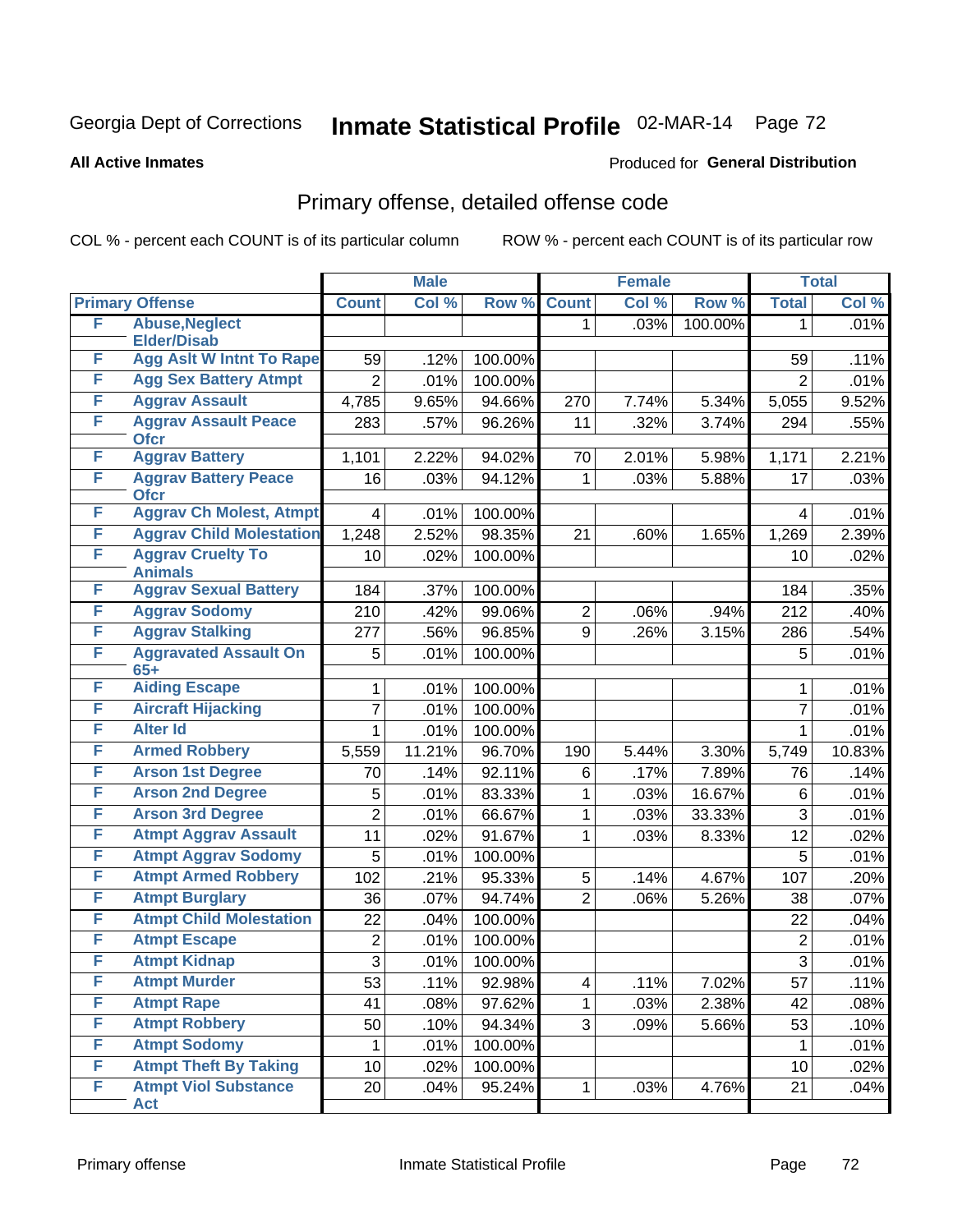**All Active Inmates**

#### Produced for **General Distribution**

### Primary offense, detailed offense code

|   |                                            |                         | <b>Male</b> |         |                | <b>Female</b> |         |                | <b>Total</b> |
|---|--------------------------------------------|-------------------------|-------------|---------|----------------|---------------|---------|----------------|--------------|
|   | <b>Primary Offense</b>                     | <b>Count</b>            | Col %       | Row %   | <b>Count</b>   | Col %         | Row %   | <b>Total</b>   | Col %        |
| F | <b>Att/Consprcy Commt</b>                  | 50                      | .10%        | 89.29%  | 6              | .17%          | 10.71%  | 56             | .11%         |
| F | C/S/Of<br><b>Bad Checks</b>                |                         |             |         |                |               |         |                |              |
| F | <b>Bail Jumping</b>                        | 5                       | .01%        | 55.56%  | 4              | .11%          | 44.44%  | 9              | .02%         |
| F |                                            | $\overline{2}$          | .01%        | 40.00%  | 3              | .09%          | 60.00%  | 5              | .01%         |
|   | <b>Bestiality</b>                          | $\overline{2}$          | .01%        | 66.67%  | 1              | .03%          | 33.33%  | 3              | .01%         |
| F | <b>Bigamy</b>                              | 1                       | .01%        | 100.00% |                |               |         | 1              | .01%         |
| F | <b>Bribery Govt Officer</b>                | 1                       | .01%        | 100.00% |                |               |         | 1              | .01%         |
| F | <b>Burg 1st Aft 6/30/12</b>                | 132                     | .27%        | 89.80%  | 15             | .43%          | 10.20%  | 147            | .28%         |
| F | <b>Burg 2nd Aft 6/30/12</b>                | 32                      | .06%        | 91.43%  | 3              | .09%          | 8.57%   | 35             | .07%         |
| F | <b>Burg Bef 7/1/12</b>                     | 5,280                   | 10.65%      | 96.46%  | 194            | 5.56%         | 3.54%   | 5,474          | 10.31%       |
| F | <b>Carry Concealed Weapon</b>              | 2                       | .01%        | 100.00% |                |               |         | 2              | .01%         |
| F | <b>Carry Weapon At School</b>              | 5                       | .01%        | 100.00% |                |               |         | 5              | .01%         |
| F | <b>Child Molestation</b>                   | 2,658                   | 5.36%       | 97.83%  | 59             | 1.69%         | 2.17%   | 2,717          | 5.12%        |
| F | <b>Chop Shop Violation</b>                 | 2                       | .01%        | 100.00% |                |               |         | 2              | .01%         |
| F | <b>Cnspire Traffic Cntrl Sub</b>           | $\overline{7}$          | .01%        | 87.50%  | 1              | .03%          | 12.50%  | 8              | .02%         |
| F | <b>Cntrbtng Delingency</b><br><b>Minor</b> |                         |             |         | 1              | .03%          | 100.00% | $\mathbf{1}$   | .01%         |
| F | <b>Computer Pornography</b>                | 57                      | .11%        | 100.00% |                |               |         | 57             | .11%         |
| F | <b>Computer Theft</b>                      | 11                      | .02%        | 61.11%  | 7              | .20%          | 38.89%  | 18             | .03%         |
| F | <b>Conceal Death Of</b>                    | 10                      | .02%        | 66.67%  | $\overline{5}$ | .14%          | 33.33%  | 15             | .03%         |
|   | <b>Another</b>                             |                         |             |         |                |               |         |                |              |
| F | <b>Conspiracy</b>                          | 36                      | .07%        | 81.82%  | 8              | .23%          | 18.18%  | 44             | .08%         |
| F | <b>Convsn Paymnts Real</b><br><b>Propy</b> | 1                       | .01%        | 100.00% |                |               |         | 1              | .01%         |
| F | <b>Crmnl Damage 1st</b>                    | 29                      | .06%        | 93.55%  | $\overline{2}$ | .06%          | 6.45%   | 31             | .06%         |
|   | <b>Degree</b>                              |                         |             |         |                |               |         |                |              |
| F | <b>Crmnl Damage 2nd</b><br><b>Degree</b>   | 96                      | .19%        | 92.31%  | 8 <sup>1</sup> | .23%          | 7.69%   | 104            | .20%         |
| F | <b>Crmnl Interfere Govt</b>                | 22                      | .04%        | 91.67%  | $\overline{2}$ | .06%          | 8.33%   | 24             | .05%         |
|   | <b>Prop</b>                                |                         |             |         |                |               |         |                |              |
| F | <b>Crmnl Poss Explosives</b>               | 1                       | .01%        | 100.00% |                |               |         | 1              | .01%         |
| F | <b>Crmnl Solicitation</b>                  |                         |             |         | 1              | .03%          | 100.00% | $\mathbf{1}$   | .01%         |
| F | <b>Crmnl Trespassing</b>                   | $\overline{c}$          | .01%        | 100.00% |                |               |         | $\overline{2}$ | .01%         |
| F | <b>Cruelty To Animals</b>                  | $\overline{\mathbf{4}}$ | .01%        | 80.00%  | $\mathbf 1$    | .03%          | 20.00%  | $\overline{5}$ | .01%         |
| F | <b>Cruelty To Children</b>                 | 274                     | .55%        | 78.74%  | 74             | 2.12%         | 21.26%  | 348            | .66%         |
| F | <b>Cruelty To Elder Person</b>             | 14                      | .03%        | 66.67%  | $\overline{7}$ | .20%          | 33.33%  | 21             | .04%         |
| F | <b>Defrauding State</b>                    | 1                       | .01%        | 33.33%  | $\overline{2}$ | .06%          | 66.67%  | $\sqrt{3}$     | .01%         |
| F | <b>Distributing Obscene Mat</b>            | 1                       | .01%        | 100.00% |                |               |         | $\mathbf{1}$   | .01%         |
| F | <b>Dogfighting</b>                         | 1                       | .01%        | 100.00% |                |               |         | $\mathbf 1$    | .01%         |
| F | <b>Drvng Habtl Violator</b>                | 5                       | .01%        | 100.00% |                |               |         | 5              | .01%         |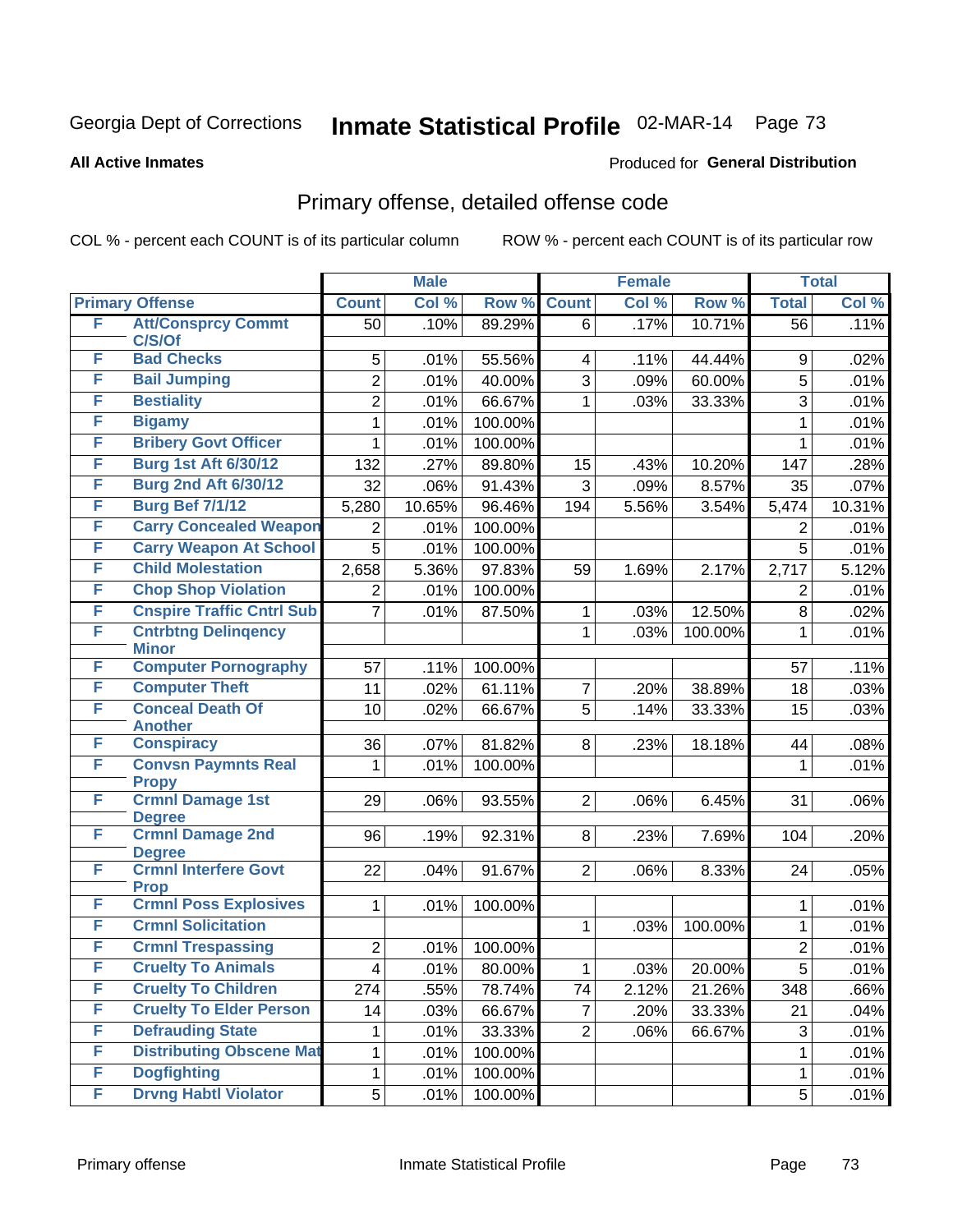#### **All Active Inmates**

#### Produced for **General Distribution**

### Primary offense, detailed offense code

|        |                                            |                         | <b>Male</b> |         |                         | <b>Female</b> |         |                | <b>Total</b> |
|--------|--------------------------------------------|-------------------------|-------------|---------|-------------------------|---------------|---------|----------------|--------------|
|        | <b>Primary Offense</b>                     | <b>Count</b>            | Col %       | Row %   | <b>Count</b>            | Col %         | Row %   | <b>Total</b>   | Col %        |
| F      | <b>Eavesdrop &amp;</b>                     | 4 <sup>1</sup>          | .01%        | 100.00% |                         |               |         | $\overline{4}$ | .01%         |
|        | <b>Surveillance</b>                        |                         |             |         |                         |               |         |                |              |
| F      | <b>Entering Vehicle</b>                    | 114                     | .23%        | 96.61%  | $\overline{4}$          | .11%          | 3.39%   | 118            | .22%         |
| F<br>F | <b>Entice Child, Attempted</b>             | $\overline{7}$          | .01%        | 100.00% |                         |               |         | $\overline{7}$ | .01%         |
|        | <b>Enticing Child-Indec</b><br><b>Purp</b> | 75                      | .15%        | 96.15%  | 3                       | .09%          | 3.85%   | 78             | .15%         |
| F      | <b>Escape</b>                              | 17                      | .03%        | 85.00%  | 3                       | .09%          | 15.00%  | 20             | .04%         |
| F      | <b>False Imprisonment</b>                  | 182                     | .37%        | 93.81%  | 12                      | .34%          | 6.19%   | 194            | .37%         |
| F      | <b>False Public Alarm</b>                  | 1                       | .01%        | 100.00% |                         |               |         | 1              | .01%         |
| F      | <b>False Statements Govt</b>               | 25                      | .05%        | 80.65%  | 6                       | .17%          | 19.35%  | 31             | .06%         |
| F      | <b>False Swearing</b>                      | $\overline{c}$          | .01%        | 66.67%  | $\mathbf{1}$            | .03%          | 33.33%  | 3              | .01%         |
| F      | <b>False Swearng Writtn</b>                | $\overline{3}$          | .01%        | 75.00%  | $\mathbf{1}$            | .03%          | 25.00%  | 4              | .01%         |
|        | <b>Stmt</b>                                |                         |             |         |                         |               |         |                |              |
| F      | <b>Family Violence Battery</b>             | 115                     | .23%        | 97.46%  | 3                       | .09%          | 2.54%   | 118            | .22%         |
| F      | <b>Feticide</b>                            | 1                       | .01%        | 50.00%  | $\mathbf{1}$            | .03%          | 50.00%  | $\overline{2}$ | .01%         |
| F      | <b>Feticide By Vehicle</b>                 | $\overline{2}$          | .01%        | 40.00%  | 3                       | .09%          | 60.00%  | $\overline{5}$ | .01%         |
| F      | <b>Financial Identity Fraud</b>            | 45                      | .09%        | 67.16%  | 22                      | .63%          | 32.84%  | 67             | .13%         |
| F      | <b>Fleeing/Eluding Police</b>              | 250                     | .50%        | 94.34%  | 15                      | .43%          | 5.66%   | 265            | .50%         |
| F      | <b>Forg 1st Aft 6/30/12</b>                | 4                       | .01%        | 100.00% |                         |               |         | 4              | .01%         |
| F      | <b>Forg 1st Bef 7/1/12</b>                 | 749                     | 1.51%       | 71.67%  | 296                     | 8.48%         | 28.33%  | 1,045          | 1.97%        |
| F      | <b>Forg 2nd Bef 7/1/12</b>                 | 12                      | .02%        | 80.00%  | 3                       | .09%          | 20.00%  | 15             | .03%         |
| F      | Forg 3rd Aft 6/30/12                       | 7                       | .01%        | 77.78%  | $\overline{2}$          | .06%          | 22.22%  | 9              | .02%         |
| F      | Forg 4th Aft 6/30/12                       | 1                       | .01%        | 100.00% |                         |               |         | 1              | .01%         |
| F      | <b>Forgery Credit Card</b>                 |                         |             |         | 1                       | .03%          | 100.00% | 1              | .01%         |
| F      | <b>Fraudulent Access</b>                   | 3                       | .01%        | 100.00% |                         |               |         | 3              | .01%         |
| F      | <b>Compute</b><br><b>Fraudulent Checks</b> | 1                       | .01%        | 100.00% |                         |               |         | 1              | .01%         |
| F      | <b>Fraudulent Credit Card</b>              | 62                      | .13%        | 63.27%  | 36                      | 1.03%         | 36.73%  | 98             | .18%         |
| F      | <b>Gang Participation</b>                  | 27                      | .05%        | 100.00% |                         |               |         | 27             | .05%         |
| F      | <b>Guard Line</b>                          | 11                      | .02%        | 61.11%  | $\overline{7}$          | .20%          | 38.89%  | 18             | .03%         |
|        | <b>W/Weapon/Drugs</b>                      |                         |             |         |                         |               |         |                |              |
| F      | <b>Habit Traf Viol/Impaired</b>            | 19                      | .04%        | 90.48%  | $\overline{2}$          | .06%          | 9.52%   | 21             | .04%         |
| F      | <b>Habit Traf Viol/Other</b>               | 10 <sup>1</sup>         | .02%        | 90.91%  | $\mathbf 1$             | .03%          | 9.09%   | 11             | .02%         |
| F      | <b>Hijacking Motor Vehicle</b>             | 34                      | .07%        | 94.44%  | $\overline{2}$          | .06%          | 5.56%   | 36             | .07%         |
| F      | <b>Hindering Appreh Or Pun</b>             | 3                       | .01%        | 75.00%  | 1                       | .03%          | 25.00%  | 4              | .01%         |
| F      | <b>Hit-Run W/Injury/Fatality</b>           | 14                      | .03%        | 66.67%  | $\overline{7}$          | .20%          | 33.33%  | 21             | .04%         |
| F      | <b>Homicide By Vessel</b>                  | 29                      | .06%        | 87.88%  | $\overline{\mathbf{4}}$ | .11%          | 12.12%  | 33             | .06%         |
| F      | <b>Illegal Attm To Obt Drugs</b>           | $\boldsymbol{2}$        | .01%        | 66.67%  | 1                       | .03%          | 33.33%  | 3              | .01%         |
| F      | <b>Impersonating Officer</b>               | $\overline{\mathbf{4}}$ | .01%        | 100.00% |                         |               |         | 4              | .01%         |
| F      | <b>Impersonation</b>                       | $\overline{2}$          | .01%        | 100.00% |                         |               |         | $\overline{2}$ | .01%         |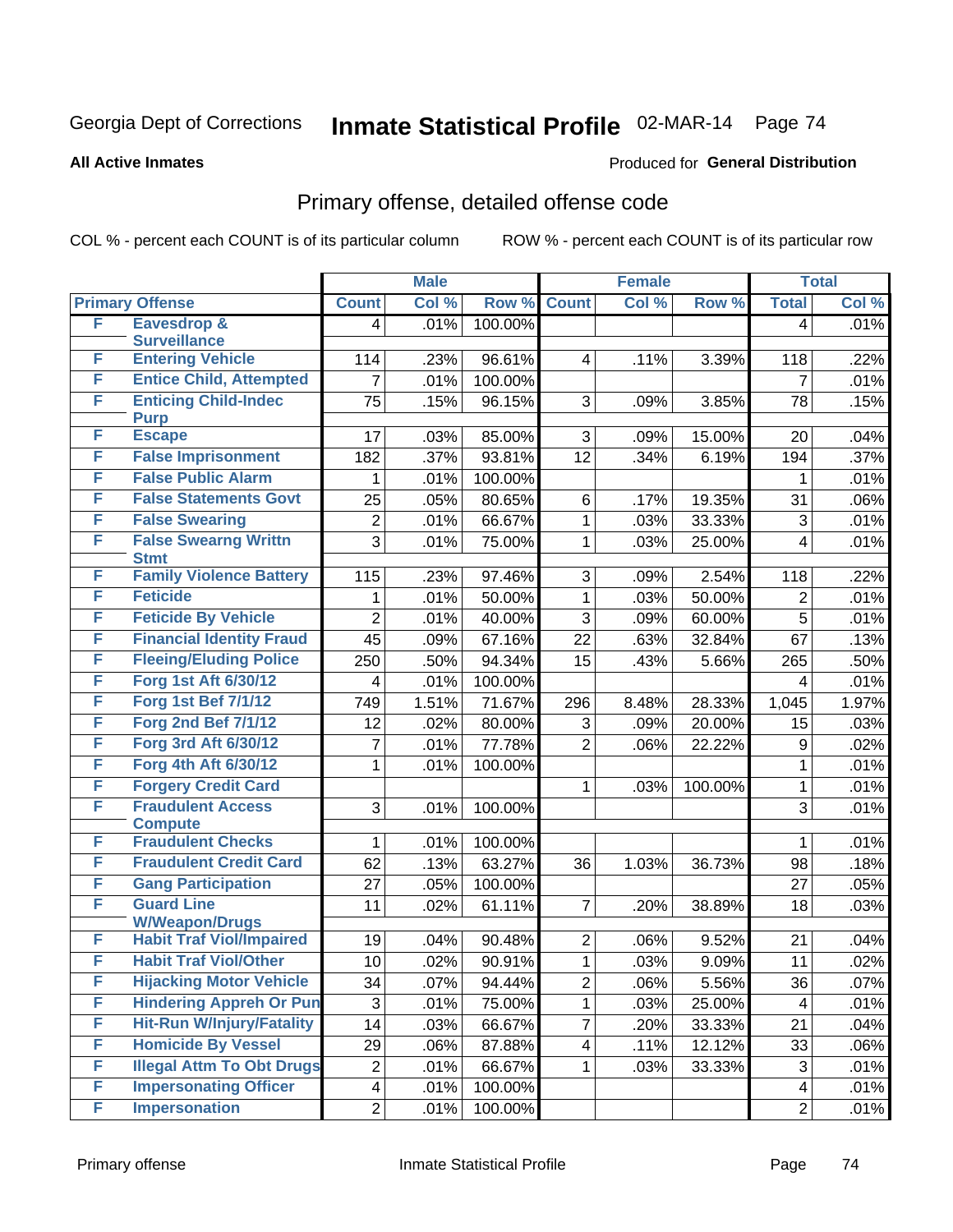Produced for **General Distribution**

#### **All Active Inmates**

### Primary offense, detailed offense code

|   |                                             |                | <b>Male</b> |         | <b>Female</b>  |       |        |                  | <b>Total</b> |
|---|---------------------------------------------|----------------|-------------|---------|----------------|-------|--------|------------------|--------------|
|   | <b>Primary Offense</b>                      | <b>Count</b>   | Col %       | Row %   | <b>Count</b>   | Col % | Row %  | <b>Total</b>     | Col %        |
| F | <b>Incest</b>                               | 191            | .39%        | 98.96%  | $\overline{2}$ | .06%  | 1.04%  | 193              | .36%         |
| F | <b>Incest, Atmpt</b>                        | $\overline{2}$ | .01%        | 100.00% |                |       |        | 2                | .01%         |
| F | <b>Inciting To Insurrection</b>             | 1              | .01%        | 100.00% |                |       |        | 1                | .01%         |
| F | <b>Influencing Witness</b>                  | 3              | .01%        | 100.00% |                |       |        | 3                | .01%         |
| F | <b>Injury By Vehicle</b>                    | 91             | .18%        | 81.98%  | 20             | .57%  | 18.02% | 111              | .21%         |
| F | <b>Interfere Electronic Dvce</b>            | 1              | .01%        | 100.00% |                |       |        | 1                | .01%         |
| F | <b>Interference With</b>                    | 11             | .02%        | 91.67%  | 1              | .03%  | 8.33%  | 12               | .02%         |
|   | <b>Custody</b>                              |                |             |         |                |       |        |                  |              |
| F | <b>Involuntary Manslaughter</b>             | 135            | .27%        | 82.82%  | 28             | .80%  | 17.18% | 163              | .31%         |
| F | <b>Kidnapping</b>                           | 1,495          | 3.02%       | 96.89%  | 48             | 1.38% | 3.11%  | 1,543            | 2.91%        |
| F | <b>Livestock Theft</b>                      | 3              | .01%        | 100.00% |                |       |        | 3                | .01%         |
| F | <b>Machine Gun Activities</b>               | $\overline{2}$ | $.01\%$     | 100.00% |                |       |        | $\overline{2}$   | .01%         |
| F | <b>Manf Methamph 200-399</b>                | $\overline{7}$ | .01%        | 70.00%  | 3              | .09%  | 30.00% | 10               | .02%         |
| F | Gm<br><b>Manf Methamph 28-199</b>           | 20             | .04%        | 86.96%  | 3 <sup>1</sup> | .09%  | 13.04% | 23               | .04%         |
|   | Gm                                          |                |             |         |                |       |        |                  |              |
| F | Manf Methamph 400+ Gm                       | 1              | .01%        | 100.00% |                |       |        | 1                | .01%         |
| F | <b>Manf Methamph Unspec</b>                 | 167            | .34%        | 86.98%  | 25             | .72%  | 13.02% | 192              | .36%         |
|   | Amt                                         |                |             |         |                |       |        |                  |              |
| F | <b>Manufact Meth Near</b>                   | 14             | .03%        | 82.35%  | 3 <sup>1</sup> | .09%  | 17.65% | 17               | .03%         |
| F | <b>Child</b><br><b>Misc Assault/Battery</b> | 11             | .02%        | 100.00% |                |       |        | 11               | .02%         |
| F | <b>Misc CorrectionI Inst Off</b>            |                |             |         |                |       |        |                  | .01%         |
| F | <b>Misc Drugs Trafficking</b>               | $\overline{4}$ | .01%        | 100.00% |                |       |        | $\overline{4}$   |              |
| F |                                             | 12             | .02%        | 100.00% |                |       |        | 12               | .02%         |
|   | <b>Misc Forgery</b>                         | 4              | .01%        | 100.00% |                |       |        | 4                | .01%         |
| F | <b>Misc Fraud</b>                           | 6              | .01%        | 54.55%  | 5              | .14%  | 45.45% | 11               | .02%         |
| F | <b>Misc Homicide Offense</b>                | 8              | .02%        | 88.89%  | $\mathbf 1$    | .03%  | 11.11% | $\boldsymbol{9}$ | .02%         |
| F | <b>Misc Invasion Of Privacy</b>             | 3              | .01%        | 100.00% |                |       |        | 3                | .01%         |
| F | <b>Misc Mrals/Pblic H/Safty</b>             | 1              | .01%        | 100.00% |                |       |        | 1                | .01%         |
| F | <b>Misc Obscenity</b>                       | 3              | .01%        | 100.00% |                |       |        | 3                | .01%         |
| F | <b>Misc Public Order</b>                    | 1              | .01%        | 100.00% |                |       |        | 1                | .01%         |
| F | <b>Misc Sexual Offense</b>                  | 20             | $.04\%$     | 100.00% |                |       |        | 20               | .04%         |
| F | <b>Misc Weapon/Explosive</b><br><b>Off</b>  | 1              | .01%        | 100.00% |                |       |        | 1                | .01%         |
| F | <b>Murder</b>                               | 5,458          | 11.01%      | 94.10%  | 342            | 9.80% | 5.90%  | 5,800            | 10.93%       |
| F | <b>Murder, Conspire To</b>                  | $\overline{7}$ | .01%        | 77.78%  | $\overline{2}$ | .06%  | 22.22% | 9                | .02%         |
|   | <b>Commit</b>                               |                |             |         |                |       |        |                  |              |
| F | <b>Mutiny In Penal Inst</b>                 | 1              | .01%        | 100.00% |                |       |        | 1                | .01%         |
| F | <b>Obstr Of Law Enf Officer</b>             | 434            | .88%        | 92.14%  | 37             | 1.06% | 7.86%  | 471              | .89%         |
| F | <b>Pandering By</b>                         | $\overline{2}$ | .01%        | 100.00% |                |       |        | $\overline{2}$   | .01%         |
|   | <b>Compulsion</b>                           |                |             |         |                |       |        |                  |              |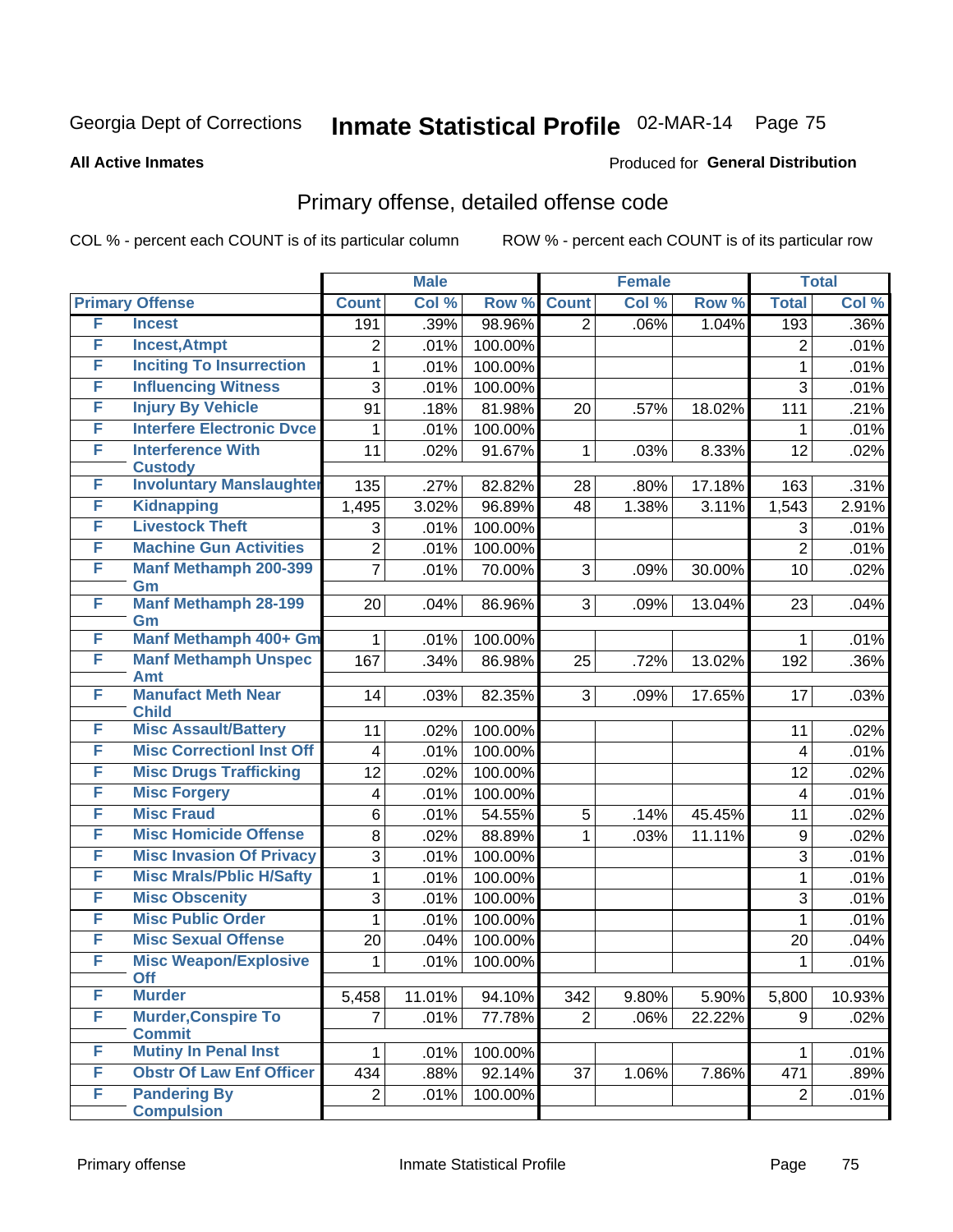**All Active Inmates**

#### Produced for **General Distribution**

### Primary offense, detailed offense code

|   |                                             |                 | <b>Male</b> |                  |                | <b>Female</b> |         |              | <b>Total</b> |
|---|---------------------------------------------|-----------------|-------------|------------------|----------------|---------------|---------|--------------|--------------|
|   | <b>Primary Offense</b>                      | <b>Count</b>    | Col %       | Row <sup>%</sup> | <b>Count</b>   | Col %         | Row %   | <b>Total</b> | Col %        |
| F | <b>Peeping Tom</b>                          | $\overline{16}$ | .03%        | 100.00%          |                |               |         | 16           | .03%         |
| F | <b>Perjury</b>                              | 4               | .01%        | 66.67%           | $\overline{2}$ | .06%          | 33.33%  | 6            | .01%         |
| F | <b>Pimping A Minor Under</b><br>18          | 7               | .01%        | 87.50%           | $\mathbf{1}$   | .03%          | 12.50%  | 8            | .02%         |
| F | <b>Poss Contraband</b><br><b>Articles</b>   | $\overline{2}$  | .01%        | 66.67%           | 1              | .03%          | 33.33%  | 3            | .01%         |
| F | <b>Poss Dep Stim Cntrf</b><br><b>Drugs</b>  | 64              | .13%        | 78.05%           | 18             | .52%          | 21.95%  | 82           | .15%         |
| F | <b>Poss Drug Related Matri</b>              | 9               | .02%        | 64.29%           | 5              | .14%          | 35.71%  | 14           | .03%         |
| F | <b>Poss Ephedrine</b>                       | 8               | .02%        | 57.14%           | 6              | .17%          | 42.86%  | 14           | .03%         |
| F | <b>Poss Firearm 1st</b><br><b>Offender</b>  | 79              | .16%        | 100.00%          |                |               |         | 79           | .15%         |
| F | <b>Poss Firearm Convct</b><br><b>Felon</b>  | 844             | 1.70%       | 96.13%           | 34             | .97%          | 3.87%   | 878          | 1.65%        |
| F | <b>Poss Knife During Crime</b>              | 4               | .01%        | 66.67%           | $\overline{2}$ | .06%          | 33.33%  | 6            | .01%         |
| F | <b>Poss Mda/Extsy</b>                       | 10              | .02%        | 90.91%           | 1              | .03%          | 9.09%   | 11           | .02%         |
| F | <b>Poss Methamphetamine</b>                 | 353             | .71%        | 77.92%           | 100            | 2.87%         | 22.08%  | 453          | .85%         |
| F | <b>Poss Narcotics Opiates</b>               | 57              | .11%        | 79.17%           | 15             | .43%          | 20.83%  | 72           | .14%         |
| F | <b>Poss Of Certain</b><br><b>Weapons</b>    | 16              | .03%        | 94.12%           | 1              | .03%          | 5.88%   | 17           | .03%         |
| F | <b>Poss Of Cocaine</b>                      | 555             | 1.12%       | 88.38%           | 73             | 2.09%         | 11.62%  | 628          | 1.18%        |
| F | <b>Poss Of Firearm Dur</b><br><b>Crime</b>  | 487             | .98%        | 95.30%           | 24             | .69%          | 4.70%   | 511          | .96%         |
| F | <b>Poss Of Marijuana</b>                    | 69              | .14%        | 92.00%           | 6              | .17%          | 8.00%   | 75           | .14%         |
| F | <b>Poss Tools Commit</b><br><b>Crime</b>    | 34              | .07%        | 94.44%           | $\overline{2}$ | .06%          | 5.56%   | 36           | .07%         |
| F | <b>Poss W Int Dis Other</b><br><b>Drug</b>  | 88              | .18%        | 83.02%           | 18             | .52%          | 16.98%  | 106          | .20%         |
| F | <b>Poss W Int Dist Cocaine</b>              | 417             | .84%        | 96.53%           | 15             | .43%          | 3.47%   | 432          | .81%         |
| F | <b>Poss W Int Dist</b><br><b>Marijuana</b>  | 728             | 1.47%       | 95.92%           | 31             | .89%          | 4.08%   | 759          | 1.43%        |
| F | <b>Poss W Int Dist Meth</b>                 | 248             | .50%        | 77.50%           | 72             | 2.06%         | 22.50%  | 320          | .60%         |
| F | <b>Poss Wpn, Drugs By</b>                   | 39              | .08%        | 92.86%           | 3              | .09%          | 7.14%   | 42           | .08%         |
| F | <b>Prisnr</b><br><b>Racketeering</b>        | 55              | .11%        | 67.90%           | 26             | .74%          | 32.10%  | 81           | .15%         |
| F | Rape                                        | 1,756           | 3.54%       | 99.66%           | 6              | .17%          | .34%    | 1,762        | 3.32%        |
| F | <b>Reck Cond Infected</b>                   | 8               | .02%        | 100.00%          |                |               |         | 8            | .02%         |
|   | <b>Person</b>                               |                 |             |                  |                |               |         |              |              |
| F | <b>Reckless Abandonment</b>                 | 1               | .01%        | 100.00%          |                |               |         | 1            | .01%         |
| F | <b>Recv Gds, Srvs Fraud</b><br><b>Obtnd</b> |                 |             |                  | 1              | .03%          | 100.00% | 1            | .01%         |
| F | <b>Removal Baggage, Cargo</b><br><b>Etc</b> | 1               | .01%        | 100.00%          |                |               |         | 1            | .01%         |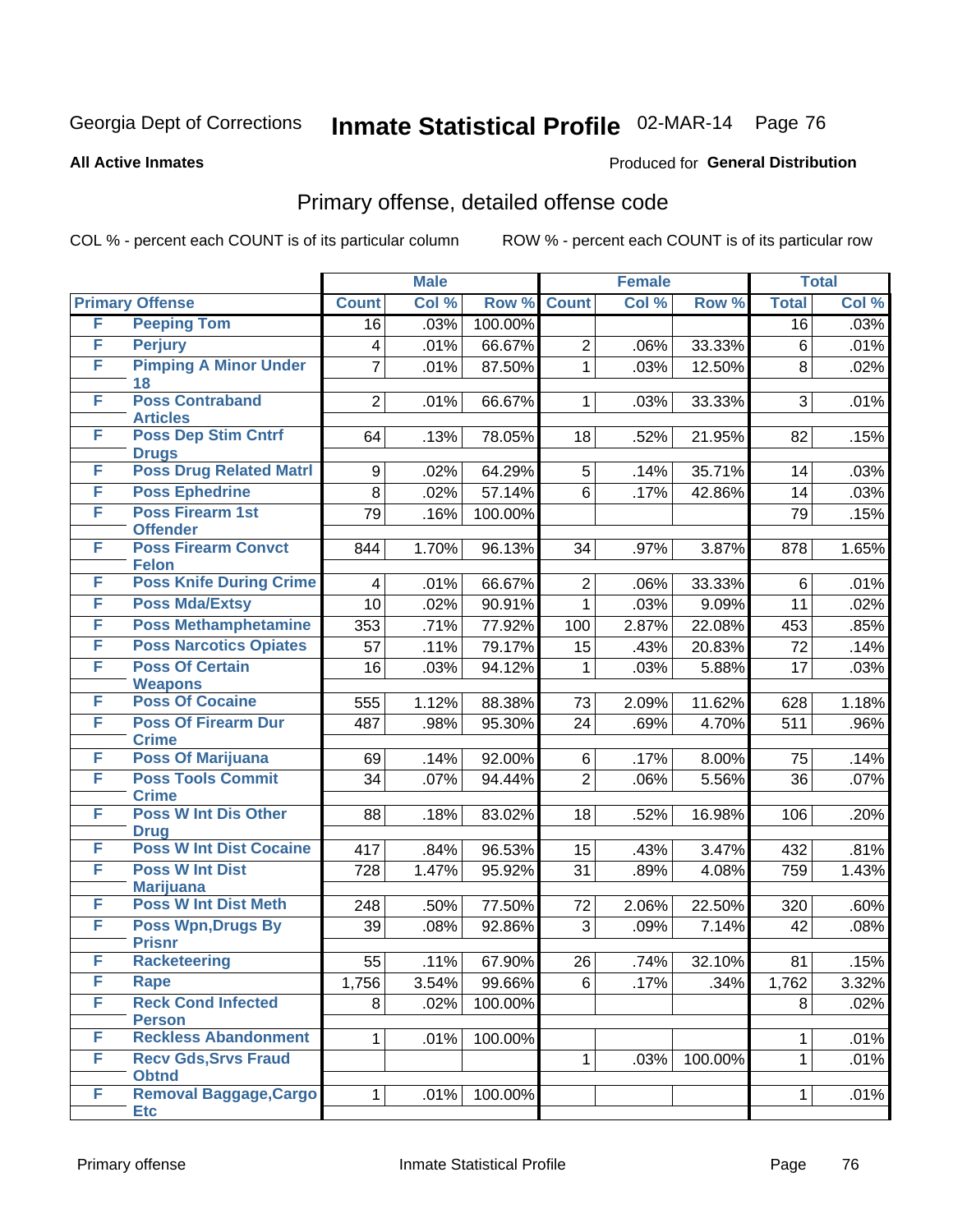#### **All Active Inmates**

#### Produced for **General Distribution**

### Primary offense, detailed offense code

|   |                                     | <b>Male</b>      |       | <b>Female</b> |                |       | <b>Total</b> |                  |       |
|---|-------------------------------------|------------------|-------|---------------|----------------|-------|--------------|------------------|-------|
|   | <b>Primary Offense</b>              | <b>Count</b>     | Col % | Row %         | <b>Count</b>   | Col % | Row %        | <b>Total</b>     | Col % |
| F | <b>Robbery</b>                      | 1,580            | 3.19% | 93.27%        | 114            | 3.27% | 6.73%        | 1,694            | 3.19% |
| F | <b>Robbery By Force</b>             | 263              | .53%  | 92.93%        | 20             | .57%  | 7.07%        | 283              | .53%  |
| F | <b>Robbery By Intimidation</b>      | 268              | .54%  | 92.41%        | 22             | .63%  | 7.59%        | 290              | .55%  |
| F | <b>Robbery By Sudden</b>            | 133              | .27%  | 93.66%        | 9              | .26%  | 6.34%        | 142              | .27%  |
|   | <b>Snatch</b>                       |                  |       |               |                |       |              |                  |       |
| F | <b>S/D Cocaine</b>                  | 685              | 1.38% | 95.40%        | 33             | .95%  | 4.60%        | 718              | 1.35% |
| F | <b>S/D Cont Sub Public</b>          | 40               | .08%  | 95.24%        | $\overline{2}$ | .06%  | 4.76%        | 42               | .08%  |
| F | <b>S/D Cont Sub School</b>          | 38               | .08%  | 97.44%        | 1              | .03%  | 2.56%        | 39               | .07%  |
| F | <b>S/D Dep Stim Cntrf Drugs</b>     | 50               | .10%  | 58.82%        | 35             | 1.00% | 41.18%       | 85               | .16%  |
| F | <b>S/D Narcotics Opiates</b>        | 20               | .04%  | 80.00%        | 5              | .14%  | 20.00%       | 25               | .05%  |
| F | <b>S/D Of Lsd</b>                   | 1                | .01%  | 100.00%       |                |       |              | 1                | .01%  |
| F | <b>S/D Of Marijuana</b>             | 340              | .69%  | 96.32%        | 13             | .37%  | 3.68%        | 353              | .67%  |
| F | <b>Sale Mda/Extsy</b>               | 5                | .01%  | 100.00%       |                |       |              | 5                | .01%  |
| F | <b>Sale Methamphetamine</b>         | 118              | .24%  | 80.27%        | 29             | .83%  | 19.73%       | 147              | .28%  |
| F | <b>Sex Exploitation Child</b>       | 187              | .38%  | 98.42%        | 3              | .09%  | 1.58%        | 190              | .36%  |
| F | <b>Sex Offender Fail Registr</b>    | 412              | .83%  | 99.28%        | 3              | .09%  | .72%         | 415              | .78%  |
| F | <b>Sex Offender Fail To</b>         | 13               | .03%  | 100.00%       |                |       |              | 13               | .02%  |
|   | <b>Move</b>                         |                  |       |               |                |       |              |                  |       |
| F | Sexl/Asslt/Agn/Pers/Cstd            | 15               | .03%  | 100.00%       |                |       |              | 15               | .03%  |
| F | <b>Sexual Battery</b>               | 195              | .39%  | 98.98%        | $\overline{2}$ | .06%  | 1.02%        | 197              | .37%  |
| F | <b>Simple Battery</b>               | 19               | .04%  | 90.48%        | $\overline{2}$ | .06%  | 9.52%        | 21               | .04%  |
| F | <b>Sodomy</b>                       | 19               | .04%  | 100.00%       |                |       |              | 19               | .04%  |
| F | <b>Solicit Sodomy From</b>          | 5                | .01%  | 100.00%       |                |       |              | 5                | .01%  |
| F | <b>Minor</b><br><b>Stalking</b>     | 3                | .01%  | 100.00%       |                |       |              | 3                | .01%  |
| F | <b>Statutory Rape</b>               | 838              | 1.69% | 97.67%        | 20             | .57%  | 2.33%        | 858              | 1.62% |
| F | <b>Statutory Rape, Atmpt</b>        |                  |       |               |                |       |              |                  |       |
| F | <b>Tampering With</b>               | $\overline{2}$   | .01%  | 100.00%       |                |       |              | $\overline{2}$   | .01%  |
|   | <b>Evidence</b>                     | 11               | .02%  | 78.57%        | 3              | .09%  | 21.43%       | 14               | .03%  |
| F | <b>Telecommunications</b>           | 1                | .01%  | 100.00%       |                |       |              | 1                | .01%  |
|   | <b>Fraud</b>                        |                  |       |               |                |       |              |                  |       |
| F | <b>Terrorist Threats &amp; Acts</b> | 368              | .74%  | 95.58%        | 17             | .49%  | 4.42%        | 385              | .73%  |
| F | <b>Theft Bring Prop In State</b>    | 9                | .02%  | 100.00%       |                |       |              | $\boldsymbol{9}$ | .02%  |
| F | <b>Theft By Conversion</b>          | 28               | .06%  | 87.50%        | 4              | .11%  | 12.50%       | 32               | .06%  |
| F | <b>Theft By Deception</b>           | 42               | .08%  | 73.68%        | 15             | .43%  | 26.32%       | 57               | .11%  |
| F | <b>Theft By Extortion</b>           | $\boldsymbol{2}$ | .01%  | 100.00%       |                |       |              | $\overline{2}$   | .01%  |
| F | <b>Theft By Rec Stolen Prop</b>     | 704              | 1.42% | 91.31%        | 67             | 1.92% | 8.69%        | 771              | 1.45% |
| F | <b>Theft By Shoplifting</b>         | 342              | .69%  | 67.72%        | 163            | 4.67% | 32.28%       | 505              | .95%  |
| F | <b>Theft By Taking</b>              | 884              | 1.78% | 86.08%        | 143            | 4.10% | 13.92%       | 1,027            | 1.94% |
| F | <b>Theft Credit Card</b>            | 16               | .03%  | 84.21%        | 3              | .09%  | 15.79%       | 19               | .04%  |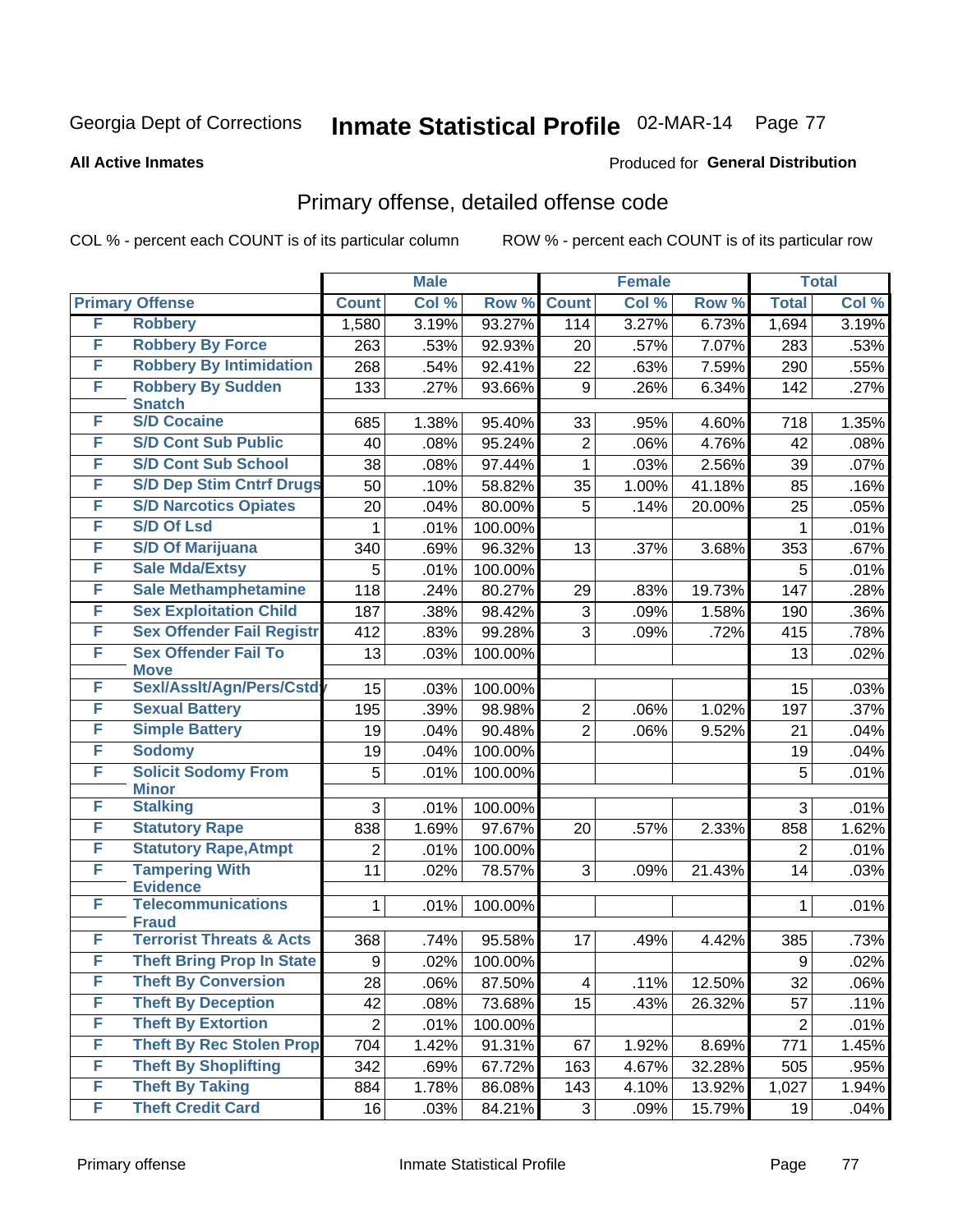**All Active Inmates**

#### Produced for **General Distribution**

### Primary offense, detailed offense code

|   |                                     |                         | <b>Male</b> |         |                | <b>Female</b> |        |                | <b>Total</b> |
|---|-------------------------------------|-------------------------|-------------|---------|----------------|---------------|--------|----------------|--------------|
|   | <b>Primary Offense</b>              | <b>Count</b>            | Col %       | Row %   | <b>Count</b>   | Col %         | Row %  | <b>Total</b>   | Col %        |
| F | <b>Theft Motorveh Or Part</b>       | 67                      | .14%        | 100.00% |                |               |        | 67             | .13%         |
| F | <b>Theft Of Lost Property</b>       | $\overline{\mathbf{4}}$ | .01%        | 100.00% |                |               |        | 4              | .01%         |
| F | <b>Theft Of Services</b>            | 3                       | .01%        | 100.00% |                |               |        | 3              | .01%         |
| F | <b>Theft Recv Prop Out</b>          | $\overline{3}$          | .01%        | 100.00% |                |               |        | 3              | .01%         |
|   | <b>State</b>                        |                         |             |         |                |               |        |                |              |
| F | <b>Traf Amphtmine 28-199</b><br>Gm  | 3                       | .01%        | 100.00% |                |               |        | 3              | .01%         |
| F | <b>Traf Amphtmine 400+ Gm</b>       | $\overline{\mathbf{4}}$ | .01%        | 100.00% |                |               |        | 4              | .01%         |
| F | <b>Traf Cocaine 201-400</b>         | 169                     | .34%        | 95.48%  | 8              | .23%          | 4.52%  | 177            | .33%         |
|   | Gm                                  |                         |             |         |                |               |        |                |              |
| F | <b>Traf Cocaine 401+ Gm</b>         | 131                     | .26%        | 94.93%  | $\overline{7}$ | .20%          | 5.07%  | 138            | .26%         |
| F | <b>Traf Cocaine Less 200</b><br>Gm  | 337                     | .68%        | 95.74%  | 15             | .43%          | 4.26%  | 352            | .66%         |
| F | Traf Marijna 10-2000 Lb             | 100                     | .20%        | 93.46%  | $\overline{7}$ | .20%          | 6.54%  | 107            | .20%         |
| F | Traf Marijna 10001+ Lb              | 3                       | .01%        | 100.00% |                |               |        | 3              | .01%         |
| F | Traf Marijna 2001-10k Lb            | $\overline{2}$          | .01%        | 100.00% |                |               |        | $\overline{2}$ | .01%         |
| F | <b>Traf Mda/Extsy 200-</b>          | $\overline{4}$          | .01%        | 100.00% |                |               |        | $\overline{4}$ | .01%         |
|   | <b>399gm</b>                        |                         |             |         |                |               |        |                |              |
| F | <b>Traf Mda/Extsy 28-199gm</b>      | 13                      | .03%        | 86.67%  | $\overline{2}$ | .06%          | 13.33% | 15             | .03%         |
| F | Traf Mda/Extsy 400+Gm               | 3                       | .01%        | 100.00% |                |               |        | 3              | .01%         |
| F | <b>Traf Methamph 200-399</b><br>Gm  | 62                      | .13%        | 89.86%  | $\overline{7}$ | .20%          | 10.14% | 69             | .13%         |
| F | <b>Traf Methamph 28-199</b>         | 218                     | .44%        | 86.85%  | 33             | .95%          | 13.15% | 251            | .47%         |
|   | Gm                                  |                         |             |         |                |               |        |                |              |
| F | Traf Methamph 400+ Gm               | 52                      | .10%        | 92.86%  | 4              | .11%          | 7.14%  | 56             | .11%         |
| F | <b>Traf Methamph Unspec</b><br>Amt  | 72                      | .15%        | 92.31%  | 6              | .17%          | 7.69%  | 78             | .15%         |
| F | <b>Traf Methaqualone&lt; 400</b>    | $\mathbf{1}$            | .01%        | 100.00% |                |               |        | $\mathbf{1}$   | .01%         |
|   | Gm                                  |                         |             |         |                |               |        |                |              |
| F | <b>Traf Narcotic 15-28 Gm</b>       | 12                      | .02%        | 100.00% |                |               |        | 12             | .02%         |
| F | <b>Traf Narcotic 29+ Gm</b>         | 6                       | .01%        | 100.00% |                |               |        | 6              | .01%         |
| F | <b>Traf Narcotic Less 14 Gm</b>     | 11                      | .02%        | 100.00% |                |               |        | 11             | .02%         |
| F | <b>Unknown Offense</b>              | 19                      | .04%        | 86.36%  | 3              | .09%          | 13.64% | 22             | .04%         |
| F | <b>Uniwfl Mfg/Del/Dist N-C S</b>    | 17                      | .03%        | 94.44%  | $\mathbf{1}$   | .03%          | 5.56%  | 18             | .03%         |
| F | Use Comm Facity Vio C<br><b>Sub</b> | 3                       | .01%        | 75.00%  | 1              | .03%          | 25.00% | 4              | .01%         |
| F | <b>Vehicular Homicide</b>           | 289                     | .58%        | 84.50%  | 53             | 1.52%         | 15.50% | 342            | .64%         |
| F | <b>Viol Dngrous Drgs Act</b>        | 139                     | .28%        | 83.23%  | 28             | .80%          | 16.77% | 167            | .31%         |
| F | <b>Viol Ga Cntrl Sbst Act</b>       | 53                      | .11%        | 91.38%  | 5              | .14%          | 8.62%  | 58             | .11%         |
| F | <b>Viol Ga Securities Act</b>       | 1                       | .01%        | 100.00% |                |               |        | $\mathbf 1$    | .01%         |
| F | <b>Viol Motor Vehicle Laws</b>      | 27                      | .05%        | 72.97%  | 10             | .29%          | 27.03% | 37             | .07%         |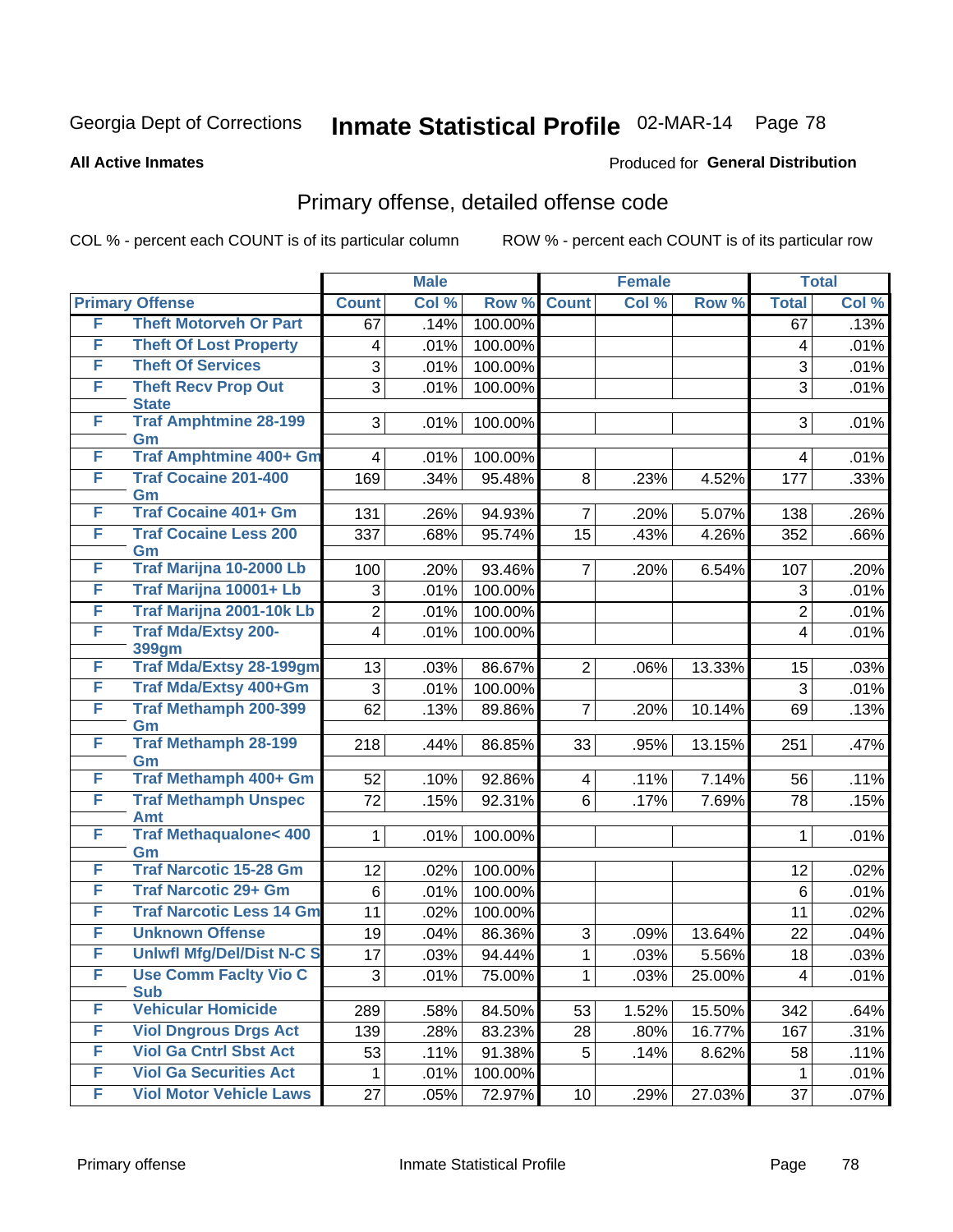**All Active Inmates**

#### Produced for **General Distribution**

### Primary offense, detailed offense code

|   |                                              |                         | <b>Male</b> |         |              | <b>Female</b> |         |                   | <b>Total</b> |
|---|----------------------------------------------|-------------------------|-------------|---------|--------------|---------------|---------|-------------------|--------------|
|   | <b>Primary Offense</b>                       | <b>Count</b>            | Col %       | Row %   | <b>Count</b> | Col %         | Row %   | <b>Total</b>      | Col %        |
| F | <b>Violatn Othr States Law</b>               | 14                      | .03%        | 100.00% |              |               |         | 14                | .03%         |
| F | <b>Vol Manslaughter Of</b><br><b>Fetus</b>   | 3                       | .01%        | 100.00% |              |               |         | 3                 | .01%         |
| F | <b>Voluntary Manslaughter</b>                | 1,104                   | 2.23%       | 88.67%  | 141          | 4.04%         | 11.33%  | 1,245             | 2.35%        |
| M | <b>Abandonment Of Dep</b><br><b>Child</b>    | $\overline{\mathbf{4}}$ | .01%        | 100.00% |              |               |         | 4                 | .01%         |
| M | <b>Abusive Language</b>                      | 1                       | .01%        | 100.00% |              |               |         | 1                 | .01%         |
| M | <b>Agg Assault With Knife</b>                | 1                       | .01%        | 100.00% |              |               |         | 1                 | .01%         |
| M | <b>Assault &amp; Battery</b>                 | 6                       | .01%        | 100.00% |              |               |         | 6                 | .01%         |
| M | <b>Bad Checks</b>                            | $\overline{2}$          | .01%        | 66.67%  | 1            | .03%          | 33.33%  | 3                 | .01%         |
| M | <b>Burglary</b>                              | 8                       | .02%        | 100.00% |              |               |         | 8                 | .02%         |
| M | <b>Cheating &amp; Swindling</b>              | 1                       | .01%        | 100.00% |              |               |         | 1                 | .01%         |
| M | <b>Cntrbtng Delinquency</b><br><b>Minr</b>   | 1                       | .01%        | 100.00% |              |               |         | 1                 | .01%         |
| M | <b>Cpwl &amp; Concealed</b><br><b>Weapon</b> | $\overline{4}$          | .01%        | 100.00% |              |               |         | 4                 | .01%         |
| M | <b>Crmnl Attempt</b>                         | 1                       | .01%        | 100.00% |              |               |         | 1                 | .01%         |
| M | <b>Crmnl Trespassing</b>                     | 6                       | .01%        | 100.00% |              |               |         | 6                 | .01%         |
| M | Dui                                          | 7                       | .01%        | 87.50%  | 1            | .03%          | 12.50%  | 8                 | .02%         |
| M | <b>Escape</b>                                | 4                       | .01%        | 100.00% |              |               |         | 4                 | .01%         |
| M | <b>False Report Of A Crime</b>               | 1                       | .01%        | 100.00% |              |               |         | 1                 | .01%         |
| M | <b>Family Violence Battery</b>               | 1                       | .01%        | 100.00% |              |               |         | 1                 | .01%         |
| M | <b>Forgery</b>                               | $\overline{2}$          | .01%        | 100.00% |              |               |         | $\overline{2}$    | .01%         |
| M | <b>Impersonating Another</b>                 |                         |             |         | $\mathbf{1}$ | .03%          | 100.00% | 1                 | .01%         |
| M | <b>Loitering Or Prowling</b>                 | $\overline{2}$          | .01%        | 100.00% |              |               |         | $\overline{2}$    | .01%         |
| M | <b>Misc Misdemeanor</b>                      | $\mathbf{1}$            | .01%        | 100.00% |              |               |         | $\mathbf{1}$      | .01%         |
| M | <b>Obstr Of Law Enf Officer</b>              | 12                      | .02%        | 100.00% |              |               |         | 12                | .02%         |
| M | <b>Other Misdemeanor</b>                     | 8                       | .02%        | 100.00% |              |               |         | 8                 | .02%         |
| M | <b>Pointing Gun At Another</b>               | 1                       | .01%        | 100.00% |              |               |         | $\mathbf{1}$      | .01%         |
| M | <b>Poss Ntp Whiskey</b>                      | 1                       | .01%        | 100.00% |              |               |         | 1                 | .01%         |
| M | <b>Poss Of Marijuana</b>                     | 3                       | .01%        | 75.00%  | 1            | .03%          | 25.00%  | 4                 | .01%         |
| M | <b>Prostitution</b>                          |                         |             |         | 1            | .03%          | 100.00% | 1                 | .01%         |
| M | <b>Public Drunkenness</b>                    | 3                       | .01%        | 100.00% |              |               |         | $\mathbf{z}$<br>ັ | .01%         |
| M | <b>Public Indecency</b>                      | $\overline{\mathbf{4}}$ | .01%        | 100.00% |              |               |         | 4                 | .01%         |
| M | <b>Receiving Stolen Goods</b>                | $\overline{2}$          | .01%        | 100.00% |              |               |         | $\overline{2}$    | .01%         |
| M | <b>Reckless Driving</b>                      | 1                       | .01%        | 100.00% |              |               |         | 1                 | .01%         |
| M | <b>Robbery</b>                               | 1                       | .01%        | 100.00% |              |               |         | 1                 | .01%         |
| M | <b>Simple Assault</b>                        |                         |             |         | $\mathbf{1}$ | .03%          | 100.00% | 1                 | .01%         |
| Μ | <b>Simple Battery</b>                        | $\overline{2}$          | .01%        | 100.00% |              |               |         | $\overline{2}$    | .01%         |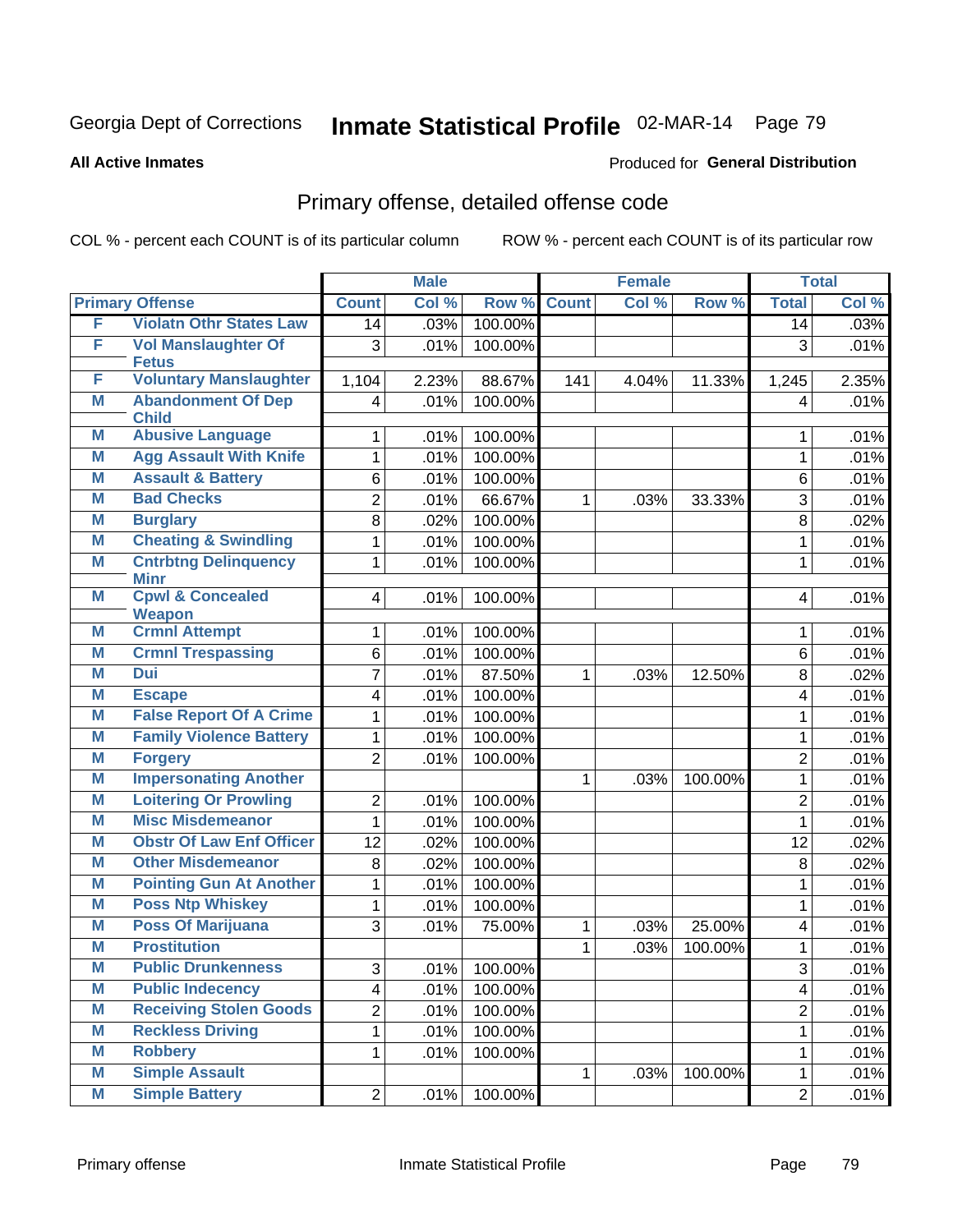Produced for **General Distribution**

#### **All Active Inmates**

### Primary offense, detailed offense code

|   |                                |                | <b>Male</b> |         |              | <b>Female</b> |        |                | <b>Total</b> |
|---|--------------------------------|----------------|-------------|---------|--------------|---------------|--------|----------------|--------------|
|   | <b>Primary Offense</b>         | <b>Count</b>   | Col %       | Row %   | <b>Count</b> | Col %         | Row %  | <b>Total</b>   | Col %        |
| M | <b>Theft By Deception &lt;</b> | 3 <sup>1</sup> | .01%        | 100.00% |              |               |        | 3              | .01%         |
|   | \$500                          |                |             |         |              |               |        |                |              |
| M | <b>Theft By Taking</b>         | 8              | .02%        | 100.00% |              |               |        | 8              | .02%         |
| M | <b>Theft By Taking -</b>       | 22             | .04%        | 100.00% |              |               |        | 22             | .04%         |
|   | Larceny                        |                |             |         |              |               |        |                |              |
| M | Theft/Lost/Property< \$500     |                | .01%        | 100.00% |              |               |        |                | .01%         |
| M | <b>Vagrancy</b>                |                | .01%        | 100.00% |              |               |        |                | .01%         |
| M | <b>Viol Motor Veh Law</b>      | 3              | .01%        | 75.00%  |              | .03%          | 25.00% | 4              | .01%         |
| M | <b>Viol Othr States Law</b>    |                | .01%        | 100.00% |              |               |        |                | .01%         |
| М | <b>Wife Beating</b>            | $\overline{2}$ | .01%        | 100.00% |              |               |        | $\overline{2}$ | .01%         |
| M | <b>Worthless Checks</b>        |                | $.01\%$     | 100.00% |              |               |        |                | .01%         |
|   | <b>Total Rported</b>           | 49,583         | 101%        | 93.42%  | 3,490        | 100%          | 6.58%  | 53,073         | 101%         |

| <b>Not F</b><br>Reported | $\rightarrow$ |       | --<br>. .   |
|--------------------------|---------------|-------|-------------|
| Total<br>l Gra           | 49,655        | 3,491 | .146<br>- - |

| Mode (most frequent) | 1902 Armed Robbery | 1101 Murder | 1101 Murder |
|----------------------|--------------------|-------------|-------------|
|----------------------|--------------------|-------------|-------------|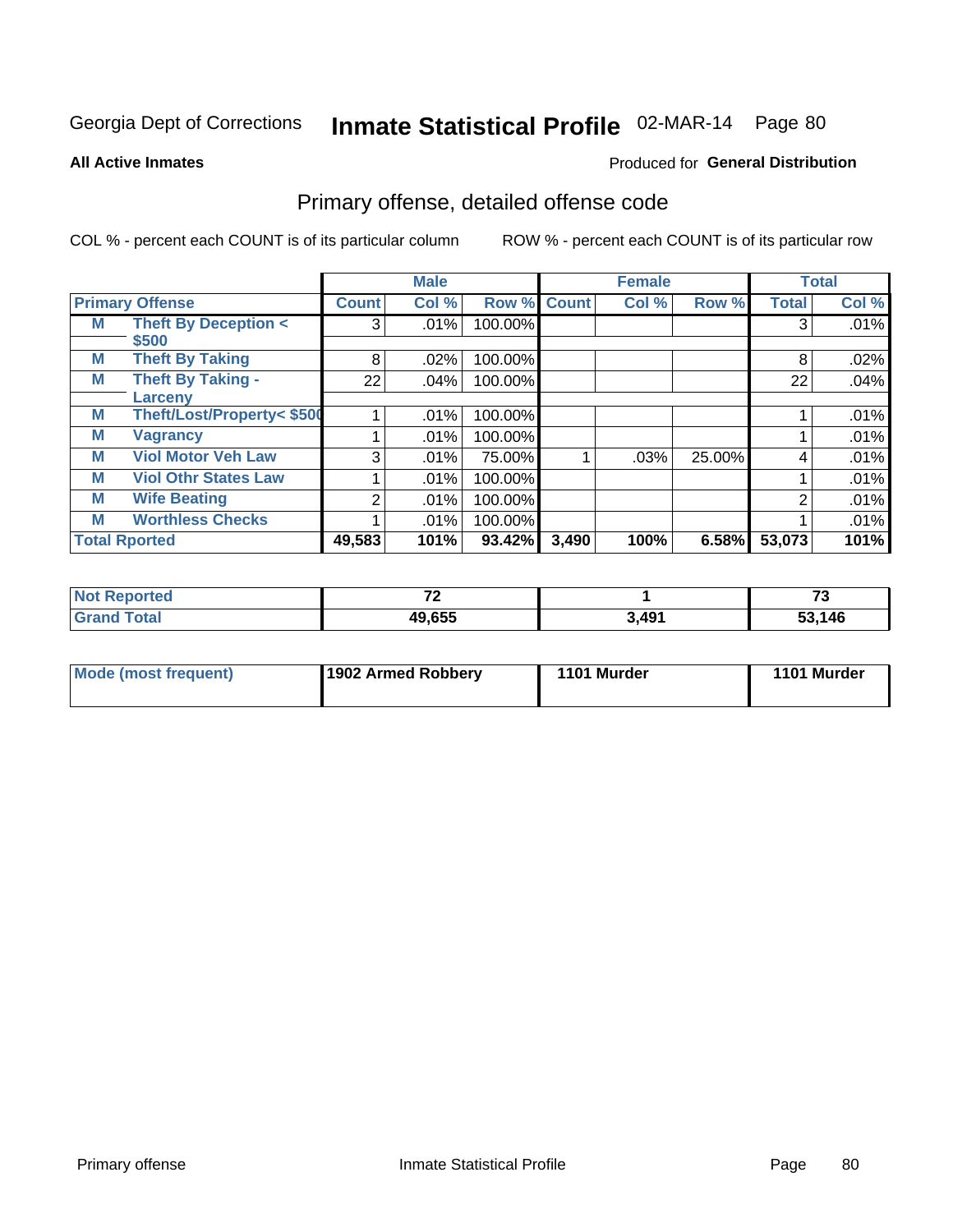#### **All Active Inmates**

#### Produced for **General Distribution**

### County of conviction of primary offense

|     |                             |              | <b>Male</b> |         |                           | <b>Female</b> |        |              | <b>Total</b> |
|-----|-----------------------------|--------------|-------------|---------|---------------------------|---------------|--------|--------------|--------------|
|     | <b>County of Conviction</b> | <b>Count</b> | Col %       | Row %   | <b>Count</b>              | Col %         | Row %  | <b>Total</b> | Col %        |
| 000 | <b>Unknown</b>              | 397          | .80%        | 92.54%  | 32                        | .92%          | 7.46%  | 429          | .81%         |
| 001 | <b>Appling County</b>       | 88           | .18%        | 92.63%  | $\overline{7}$            | .20%          | 7.37%  | 95           | .18%         |
| 002 | <b>Atkinson County</b>      | 54           | .11%        | 96.43%  | $\overline{2}$            | .06%          | 3.57%  | 56           | .11%         |
| 003 | <b>Bacon County</b>         | 73           | .15%        | 92.41%  | 6                         | .17%          | 7.59%  | 79           | .15%         |
| 004 | <b>Baker County</b>         | 11           | .02%        | 91.67%  | $\mathbf{1}$              | .03%          | 8.33%  | 12           | .02%         |
| 005 | <b>Baldwin County</b>       | 311          | .63%        | 95.11%  | 16                        | .46%          | 4.89%  | 327          | .62%         |
| 006 | <b>Banks County</b>         | 60           | .12%        | 95.24%  | $\ensuremath{\mathsf{3}}$ | .09%          | 4.76%  | 63           | .12%         |
| 007 | <b>Barrow County</b>        | 262          | .53%        | 91.93%  | 23                        | .66%          | 8.07%  | 285          | .54%         |
| 008 | <b>Bartow County</b>        | 632          | 1.27%       | 88.89%  | 79                        | 2.26%         | 11.11% | 711          | 1.34%        |
| 009 | <b>Ben Hill County</b>      | 244          | .49%        | 94.94%  | 13                        | .37%          | 5.06%  | 257          | .48%         |
| 010 | <b>Berrien County</b>       | 86           | .17%        | 94.51%  | $\mathbf 5$               | .14%          | 5.49%  | 91           | .17%         |
| 011 | <b>Bibb County</b>          | 1,037        | 2.09%       | 94.88%  | 56                        | 1.60%         | 5.12%  | 1,093        | 2.06%        |
| 012 | <b>Bleckley County</b>      | 64           | .13%        | 91.43%  | $\,6$                     | .17%          | 8.57%  | 70           | .13%         |
| 013 | <b>Brantley County</b>      | 63           | .13%        | 92.65%  | 5                         | .14%          | 7.35%  | 68           | .13%         |
| 014 | <b>Brooks County</b>        | 76           | .15%        | 93.83%  | 5                         | .14%          | 6.17%  | 81           | .15%         |
| 015 | <b>Bryan County</b>         | 87           | .18%        | 100.00% |                           |               |        | 87           | .16%         |
| 016 | <b>Bulloch County</b>       | 503          | 1.01%       | 91.96%  | 44                        | 1.26%         | 8.04%  | 547          | 1.03%        |
| 017 | <b>Burke County</b>         | 198          | .40%        | 96.59%  | $\overline{7}$            | .20%          | 3.41%  | 205          | .39%         |
| 018 | <b>Butts County</b>         | 152          | .31%        | 96.20%  | 6                         | .17%          | 3.80%  | 158          | .30%         |
| 019 | <b>Calhoun County</b>       | 30           | .06%        | 88.24%  | 4                         | .11%          | 11.76% | 34           | .06%         |
| 020 | <b>Camden County</b>        | 176          | .35%        | 93.12%  | 13                        | .37%          | 6.88%  | 189          | .36%         |
| 021 | <b>Candler County</b>       | 117          | .24%        | 90.00%  | 13                        | .37%          | 10.00% | 130          | .24%         |
| 022 | <b>Carroll County</b>       | 559          | 1.13%       | 91.79%  | 50                        | 1.43%         | 8.21%  | 609          | 1.15%        |
| 023 | <b>Catoosa County</b>       | 342          | .69%        | 92.18%  | 29                        | .83%          | 7.82%  | 371          | .70%         |
| 024 | <b>Charlton County</b>      | 60           | .12%        | 93.75%  | 4                         | .11%          | 6.25%  | 64           | .12%         |
| 025 | <b>Chatham County</b>       | 2,134        | 4.30%       | 97.13%  | 63                        | 1.80%         | 2.87%  | 2,197        | 4.13%        |
| 026 | <b>Chattahoochee County</b> | 32           | .06%        | 94.12%  | $\mathbf 2$               | .06%          | 5.88%  | 34           | .06%         |
| 027 | <b>Chattooga County</b>     | 229          | .46%        | 87.07%  | 34                        | .97%          | 12.93% | 263          | .49%         |
| 028 | <b>Cherokee County</b>      | 476          | .96%        | 92.43%  | 39                        | 1.12%         | 7.57%  | 515          | .97%         |
| 029 | <b>Clarke County</b>        | 438          | .88%        | 95.22%  | 22                        | .63%          | 4.78%  | 460          | .87%         |
| 030 | <b>Clay County</b>          | 32           | .06%        | 94.12%  | $\overline{2}$            | .06%          | 5.88%  | 34           | .06%         |
| 031 | <b>Clayton County</b>       | 1,440        | 2.90%       | 93.32%  | 103                       | 2.95%         | 6.68%  | 1,543        | 2.90%        |
| 032 | <b>Clinch County</b>        | 45           | .09%        | 95.74%  | $\overline{2}$            | .06%          | 4.26%  | 47           | .09%         |
| 033 | <b>Cobb County</b>          | 2,492        | 5.02%       | 91.65%  | 227                       | 6.50%         | 8.35%  | 2,719        | 5.12%        |
| 034 | <b>Coffee County</b>        | 235          | .47%        | 93.63%  | 16                        | .46%          | 6.37%  | 251          | .47%         |
| 035 | <b>Colquitt County</b>      | 242          | .49%        | 94.90%  | 13                        | .37%          | 5.10%  | 255          | .48%         |
| 036 | <b>Columbia County</b>      | 383          | .77%        | 92.51%  | 31                        | .89%          | 7.49%  | 414          | .78%         |
| 037 | <b>Cook County</b>          | 117          | .24%        | 95.90%  | 5                         | .14%          | 4.10%  | 122          | .23%         |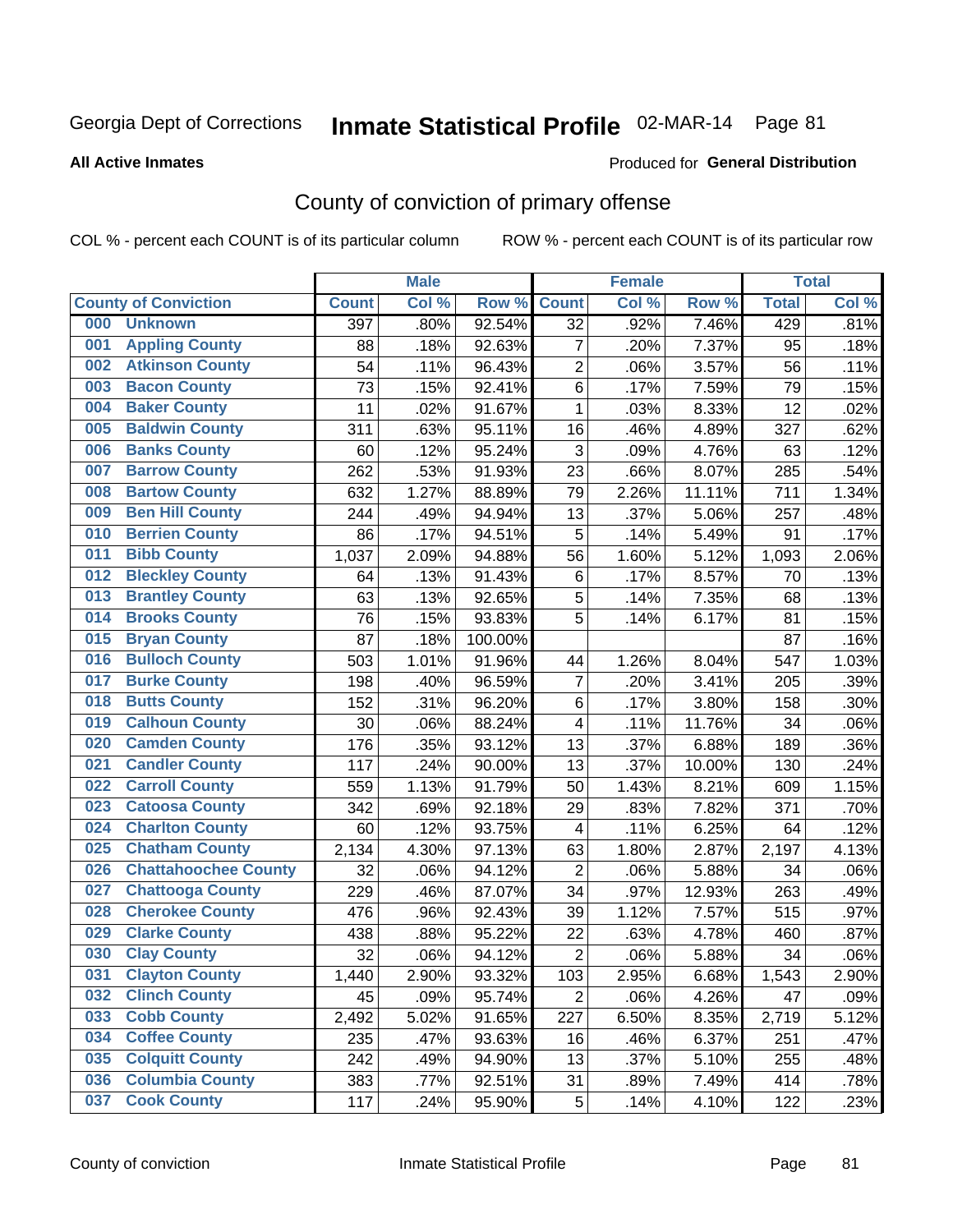#### **All Active Inmates**

#### Produced for **General Distribution**

### County of conviction of primary offense

|                                |              | <b>Male</b> |         |                | <b>Female</b> |        |                  | <b>Total</b> |
|--------------------------------|--------------|-------------|---------|----------------|---------------|--------|------------------|--------------|
| <b>County of Conviction</b>    | <b>Count</b> | Col %       | Row %   | <b>Count</b>   | Col %         | Row %  | <b>Total</b>     | Col %        |
| <b>Coweta County</b><br>038    | 506          | 1.02%       | 93.36%  | 36             | 1.03%         | 6.64%  | $\overline{542}$ | 1.02%        |
| <b>Crawford County</b><br>039  | 16           | .03%        | 100.00% |                |               |        | 16               | .03%         |
| <b>Crisp County</b><br>040     | 259          | .52%        | 95.22%  | 13             | .37%          | 4.78%  | 272              | .51%         |
| <b>Dade County</b><br>041      | 101          | .20%        | 93.52%  | $\overline{7}$ | .20%          | 6.48%  | 108              | .20%         |
| <b>Dawson County</b><br>042    | 100          | .20%        | 92.59%  | 8              | .23%          | 7.41%  | 108              | .20%         |
| <b>Decatur County</b><br>043   | 298          | .60%        | 93.71%  | 20             | .57%          | 6.29%  | 318              | .60%         |
| <b>Dekalb County</b><br>044    | 3,104        | 6.25%       | 95.42%  | 149            | 4.27%         | 4.58%  | 3,253            | 6.12%        |
| <b>Dodge County</b><br>045     | 143          | .29%        | 93.46%  | 10             | .29%          | 6.54%  | 153              | .29%         |
| <b>Dooly County</b><br>046     | 98           | .20%        | 94.23%  | 6              | .17%          | 5.77%  | 104              | .20%         |
| <b>Dougherty County</b><br>047 | 1,005        | 2.02%       | 93.66%  | 68             | 1.95%         | 6.34%  | 1,073            | 2.02%        |
| <b>Douglas County</b><br>048   | 1,212        | 2.44%       | 90.25%  | 131            | 3.75%         | 9.75%  | 1,343            | 2.53%        |
| <b>Early County</b><br>049     | 92           | .19%        | 95.83%  | 4              | .11%          | 4.17%  | 96               | .18%         |
| <b>Echols County</b><br>050    | 13           | .03%        | 100.00% |                |               |        | 13               | .02%         |
| 051<br><b>Effingham County</b> | 199          | .40%        | 92.99%  | 15             | .43%          | 7.01%  | 214              | .40%         |
| <b>Elbert County</b><br>052    | 142          | .29%        | 95.30%  | $\overline{7}$ | .20%          | 4.70%  | 149              | .28%         |
| <b>Emanuel County</b><br>053   | 172          | .35%        | 91.49%  | 16             | .46%          | 8.51%  | 188              | .35%         |
| <b>Evans County</b><br>054     | 90           | .18%        | 95.74%  | 4              | .11%          | 4.26%  | 94               | .18%         |
| <b>Fannin County</b><br>055    | 96           | .19%        | 87.27%  | 14             | .40%          | 12.73% | 110              | .21%         |
| <b>Fayette County</b><br>056   | 344          | .69%        | 89.35%  | 41             | 1.17%         | 10.65% | 385              | .72%         |
| <b>Floyd County</b><br>057     | 805          | 1.62%       | 89.84%  | 91             | 2.61%         | 10.16% | 896              | 1.69%        |
| <b>Forsyth County</b><br>058   | 344          | .69%        | 89.12%  | 42             | 1.20%         | 10.88% | 386              | .73%         |
| <b>Franklin County</b><br>059  | 139          | .28%        | 90.85%  | 14             | .40%          | 9.15%  | 153              | .29%         |
| <b>Fulton County</b><br>060    | 4,870        | 9.81%       | 95.77%  | 215            | 6.16%         | 4.23%  | 5,085            | 9.57%        |
| <b>Gilmer County</b><br>061    | 113          | .23%        | 93.39%  | 8              | .23%          | 6.61%  | 121              | .23%         |
| <b>Glascock County</b><br>062  | 5            | .01%        | 83.33%  | 1              | .03%          | 16.67% | 6                | .01%         |
| 063<br><b>Glynn County</b>     | 500          | 1.01%       | 94.88%  | 27             | .77%          | 5.12%  | 527              | .99%         |
| <b>Gordon County</b><br>064    | 357          | .72%        | 87.29%  | 52             | 1.49%         | 12.71% | 409              | .77%         |
| 065<br><b>Grady County</b>     | 210          | .42%        | 95.02%  | 11             | .32%          | 4.98%  | 221              | .42%         |
| <b>Greene County</b><br>066    | 121          | .24%        | 91.67%  | 11             | .32%          | 8.33%  | 132              | .25%         |
| <b>Gwinnett County</b><br>067  | 2,383        | 4.80%       | 93.30%  | 171            | 4.90%         | 6.70%  | 2,554            | 4.81%        |
| <b>Habersham County</b><br>068 | 101          | .20%        | 97.12%  | 3              | .09%          | 2.88%  | 104              | .20%         |
| 069<br><b>Hall County</b>      | 686          | 1.38%       | 91.10%  | 67             | 1.92%         | 8.90%  | 753              | 1.42%        |
| <b>Hancock County</b><br>070   | 39           | .08%        | 95.12%  | $\overline{2}$ | .06%          | 4.88%  | 41               | .08%         |
| <b>Haralson County</b><br>071  | 143          | .29%        | 91.67%  | 13             | .37%          | 8.33%  | 156              | .29%         |
| <b>Harris County</b><br>072    | 102          | .21%        | 95.33%  | 5              | .14%          | 4.67%  | 107              | .20%         |
| <b>Hart County</b><br>073      | 149          | .30%        | 92.55%  | 12             | .34%          | 7.45%  | 161              | .30%         |
| <b>Heard County</b><br>074     | 50           | .10%        | 87.72%  | $\overline{7}$ | .20%          | 12.28% | 57               | .11%         |
| <b>Henry County</b><br>075     | 527          | 1.06%       | 91.49%  | 49             | 1.40%         | 8.51%  | 576              | 1.08%        |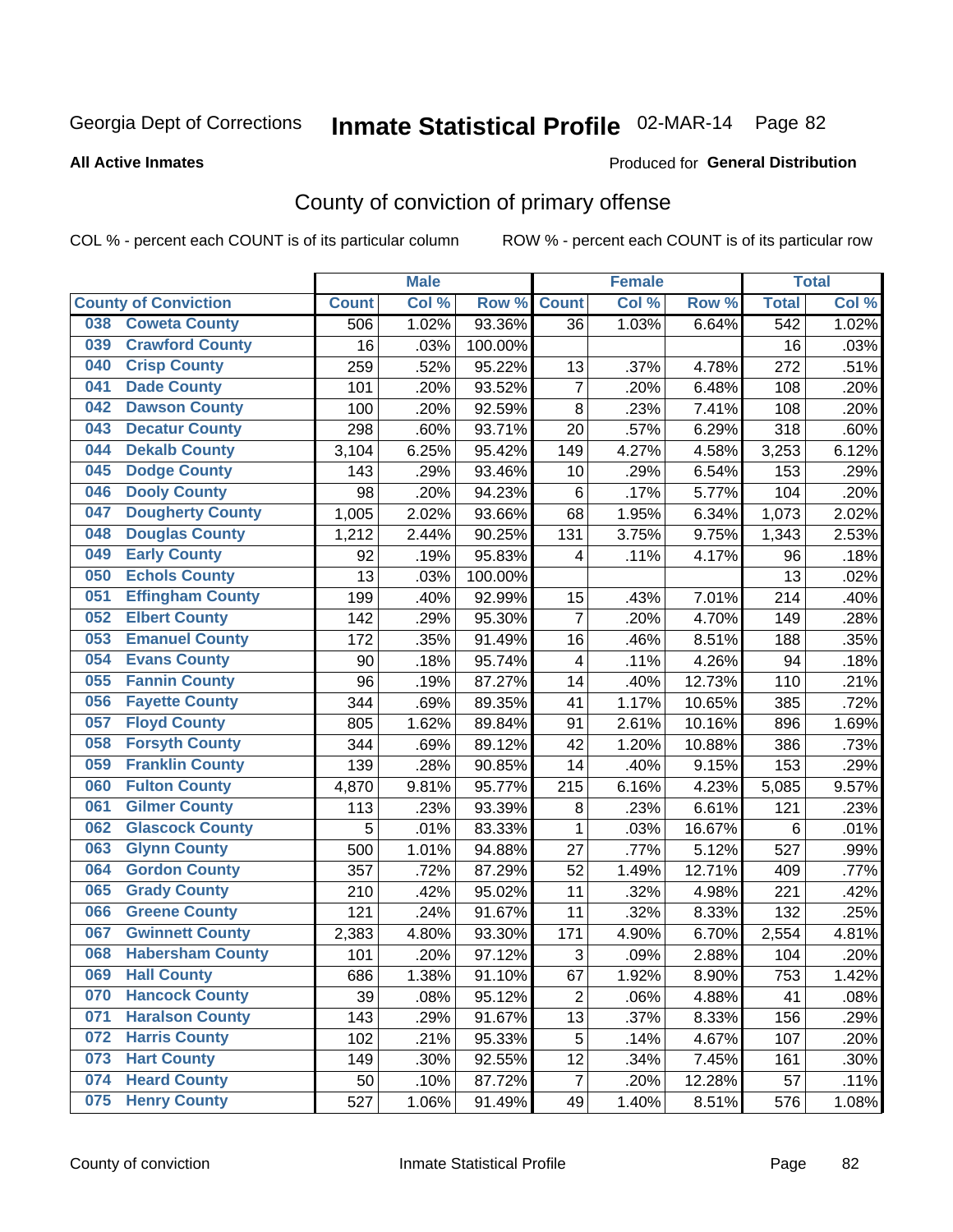#### **All Active Inmates**

#### Produced for **General Distribution**

### County of conviction of primary offense

|       |                             |              | <b>Male</b> |         |                  | <b>Female</b> |        |                  | <b>Total</b> |
|-------|-----------------------------|--------------|-------------|---------|------------------|---------------|--------|------------------|--------------|
|       | <b>County of Conviction</b> | <b>Count</b> | Col %       | Row %   | <b>Count</b>     | Col%          | Row %  | <b>Total</b>     | Col %        |
| 076   | <b>Houston County</b>       | 705          | 1.42%       | 94.38%  | 42               | 1.20%         | 5.62%  | $\overline{747}$ | 1.41%        |
| 077   | <b>Irwin County</b>         | 75           | .15%        | 94.94%  | 4                | .11%          | 5.06%  | 79               | .15%         |
| 078   | <b>Jackson County</b>       | 252          | .51%        | 91.64%  | 23               | .66%          | 8.36%  | 275              | .52%         |
| 079   | <b>Jasper County</b>        | 57           | .11%        | 90.48%  | 6                | .17%          | 9.52%  | 63               | .12%         |
| 080   | <b>Jeff Davis County</b>    | 88           | .18%        | 94.62%  | 5                | .14%          | 5.38%  | 93               | .17%         |
| 081   | <b>Jefferson County</b>     | 174          | .35%        | 98.86%  | $\overline{2}$   | .06%          | 1.14%  | 176              | .33%         |
| 082   | <b>Jenkins County</b>       | 75           | .15%        | 94.94%  | 4                | .11%          | 5.06%  | 79               | .15%         |
| 083   | <b>Johnson County</b>       | 55           | .11%        | 96.49%  | $\overline{2}$   | .06%          | 3.51%  | 57               | .11%         |
| 084   | <b>Jones County</b>         | 200          | .40%        | 89.29%  | 24               | .69%          | 10.71% | 224              | .42%         |
| 085   | <b>Lamar County</b>         | 74           | .15%        | 92.50%  | 6                | .17%          | 7.50%  | 80               | .15%         |
| 086   | <b>Lanier County</b>        | 43           | .09%        | 95.56%  | $\overline{2}$   | .06%          | 4.44%  | 45               | .08%         |
| 087   | <b>Laurens County</b>       | 287          | .58%        | 94.72%  | 16               | .46%          | 5.28%  | 303              | .57%         |
| 088   | <b>Lee County</b>           | 63           | .13%        | 92.65%  | 5                | .14%          | 7.35%  | 68               | .13%         |
| 089   | <b>Liberty County</b>       | 297          | .60%        | 94.29%  | 18               | .52%          | 5.71%  | 315              | .59%         |
| 090   | <b>Lincoln County</b>       | 30           | .06%        | 96.77%  | 1                | .03%          | 3.23%  | 31               | .06%         |
| 091   | <b>Long County</b>          | 81           | .16%        | 94.19%  | 5                | .14%          | 5.81%  | 86               | .16%         |
| 092   | <b>Lowndes County</b>       | 543          | 1.09%       | 95.43%  | 26               | .74%          | 4.57%  | 569              | 1.07%        |
| 093   | <b>Lumpkin County</b>       | 91           | .18%        | 90.10%  | 10               | .29%          | 9.90%  | 101              | .19%         |
| 094   | <b>Macon County</b>         | 65           | .13%        | 97.01%  | $\mathbf 2$      | .06%          | 2.99%  | 67               | .13%         |
| 095   | <b>Madison County</b>       | 94           | .19%        | 91.26%  | $\boldsymbol{9}$ | .26%          | 8.74%  | 103              | .19%         |
| 096   | <b>Marion County</b>        | 25           | .05%        | 96.15%  | $\mathbf{1}$     | .03%          | 3.85%  | 26               | .05%         |
| 097   | <b>Mcduffie County</b>      | 191          | .38%        | 95.98%  | 8                | .23%          | 4.02%  | 199              | .37%         |
| 098   | <b>Mcintosh County</b>      | 73           | .15%        | 93.59%  | 5                | .14%          | 6.41%  | 78               | .15%         |
| 099   | <b>Meriwether County</b>    | 165          | .33%        | 96.49%  | 6                | .17%          | 3.51%  | 171              | .32%         |
| 100   | <b>Miller County</b>        | 31           | .06%        | 100.00% |                  |               |        | 31               | .06%         |
| 101   | <b>Mitchell County</b>      | 198          | .40%        | 92.09%  | 17               | .49%          | 7.91%  | 215              | .40%         |
| 102   | <b>Monroe County</b>        | 157          | .32%        | 90.23%  | 17               | .49%          | 9.77%  | 174              | .33%         |
| 103   | <b>Montgomery County</b>    | 40           | .08%        | 100.00% |                  |               |        | 40               | .08%         |
| 104   | <b>Morgan County</b>        | 153          | .31%        | 90.53%  | 16               | .46%          | 9.47%  | 169              | .32%         |
| 105   | <b>Murray County</b>        | 146          | .29%        | 90.68%  | 15               | .43%          | 9.32%  | 161              | .30%         |
| 106   | <b>Muscogee County</b>      | 1,270        | 2.56%       | 95.27%  | 63               | 1.80%         | 4.73%  | 1,333            | 2.51%        |
| 107   | <b>Newton County</b>        | 620          | 1.25%       | 91.99%  | 54               | 1.55%         | 8.01%  | 674              | 1.27%        |
| 108   | <b>Oconee County</b>        | 51           | .10%        | 98.08%  | 1                | .03%          | 1.92%  | 52               | .10%         |
| 109   | <b>Oglethorpe County</b>    | 58           | .12%        | 96.67%  | $\overline{2}$   | .06%          | 3.33%  | 60               | .11%         |
| 110   | <b>Paulding County</b>      | 272          | .55%        | 92.52%  | 22               | .63%          | 7.48%  | 294              | .55%         |
| 111   | <b>Peach County</b>         | 80           | .16%        | 96.39%  | 3                | .09%          | 3.61%  | 83               | .16%         |
| 112   | <b>Pickens County</b>       | 86           | .17%        | 94.51%  | 5                | .14%          | 5.49%  | 91               | .17%         |
| $113$ | <b>Pierce County</b>        | 81           | .16%        | 95.29%  | 4                | .11%          | 4.71%  | 85               | .16%         |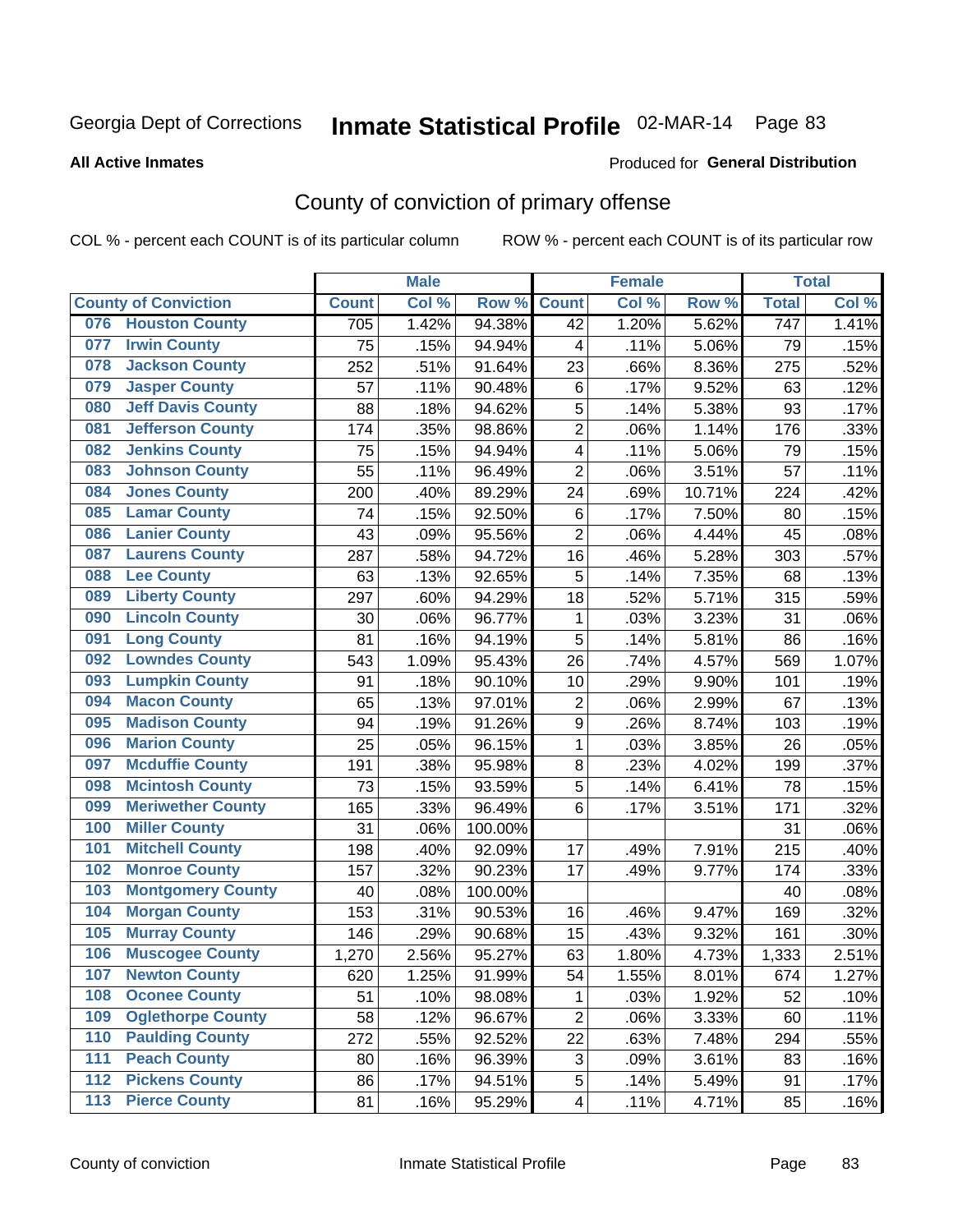**All Active Inmates**

#### Produced for **General Distribution**

### County of conviction of primary offense

|                                        |              | <b>Male</b> |         |                           | <b>Female</b> |        |                 | <b>Total</b> |
|----------------------------------------|--------------|-------------|---------|---------------------------|---------------|--------|-----------------|--------------|
| <b>County of Conviction</b>            | <b>Count</b> | Col %       | Row %   | <b>Count</b>              | Col %         | Row %  | <b>Total</b>    | Col %        |
| 114 Pike County                        | 48           | .10%        | 90.57%  | $\overline{5}$            | .14%          | 9.43%  | $\overline{53}$ | .10%         |
| <b>Polk County</b><br>$\overline{115}$ | 173          | .35%        | 96.11%  | $\overline{7}$            | .20%          | 3.89%  | 180             | .34%         |
| <b>Pulaski County</b><br>116           | 59           | .12%        | 96.72%  | $\overline{2}$            | .06%          | 3.28%  | 61              | .11%         |
| <b>Putnam County</b><br>117            | 175          | .35%        | 91.62%  | 16                        | .46%          | 8.38%  | 191             | .36%         |
| 118<br><b>Quitman County</b>           | 21           | .04%        | 100.00% |                           |               |        | 21              | .04%         |
| <b>Rabun County</b><br>119             | 43           | .09%        | 89.58%  | 5                         | .14%          | 10.42% | 48              | .09%         |
| <b>Randolph County</b><br>120          | 64           | .13%        | 95.52%  | 3                         | .09%          | 4.48%  | 67              | .13%         |
| <b>Richmond County</b><br>121          | 1,917        | 3.86%       | 94.43%  | 113                       | 3.24%         | 5.57%  | 2,030           | 3.82%        |
| <b>Rockdale County</b><br>122          | 423          | .85%        | 93.38%  | 30                        | .86%          | 6.62%  | 453             | .85%         |
| <b>Schley County</b><br>123            | 17           | .03%        | 94.44%  | $\mathbf 1$               | .03%          | 5.56%  | 18              | .03%         |
| <b>Screven County</b><br>124           | 126          | .25%        | 94.03%  | 8                         | .23%          | 5.97%  | 134             | .25%         |
| <b>Seminole County</b><br>125          | 72           | .15%        | 87.80%  | 10                        | .29%          | 12.20% | 82              | .15%         |
| 126<br><b>Spalding County</b>          | 484          | .97%        | 93.80%  | 32                        | .92%          | 6.20%  | 516             | .97%         |
| 127<br><b>Stephens County</b>          | 163          | .33%        | 93.68%  | 11                        | .32%          | 6.32%  | 174             | .33%         |
| <b>Stewart County</b><br>128           | 26           | .05%        | 96.30%  | 1                         | .03%          | 3.70%  | 27              | .05%         |
| <b>Sumter County</b><br>129            | 206          | .41%        | 94.06%  | 13                        | .37%          | 5.94%  | 219             | .41%         |
| <b>Talbot County</b><br>130            | 50           | .10%        | 96.15%  | $\overline{2}$            | .06%          | 3.85%  | 52              | .10%         |
| <b>Taliaferro County</b><br>131        | 23           | .05%        | 92.00%  | $\overline{2}$            | .06%          | 8.00%  | 25              | .05%         |
| <b>Tattnall County</b><br>132          | 201          | .40%        | 90.95%  | 20                        | .57%          | 9.05%  | 221             | .42%         |
| <b>Taylor County</b><br>133            | 65           | .13%        | 94.20%  | 4                         | .11%          | 5.80%  | 69              | .13%         |
| <b>Telfair County</b><br>134           | 91           | .18%        | 95.79%  | $\overline{\mathbf{4}}$   | .11%          | 4.21%  | 95              | .18%         |
| <b>Terrell County</b><br>135           | 82           | .17%        | 96.47%  | 3                         | .09%          | 3.53%  | 85              | .16%         |
| <b>Thomas County</b><br>136            | 215          | .43%        | 92.67%  | 17                        | .49%          | 7.33%  | 232             | .44%         |
| <b>Tift County</b><br>137              | 329          | .66%        | 95.92%  | 14                        | .40%          | 4.08%  | 343             | .65%         |
| <b>Toombs County</b><br>138            | 328          | .66%        | 91.36%  | 31                        | .89%          | 8.64%  | 359             | .68%         |
| <b>Towns County</b><br>139             | 34           | .07%        | 91.89%  | $\ensuremath{\mathsf{3}}$ | .09%          | 8.11%  | 37              | .07%         |
| <b>Treutlen County</b><br>140          | 83           | .17%        | 96.51%  | 3                         | .09%          | 3.49%  | 86              | .16%         |
| <b>Troup County</b><br>141             | 584          | 1.18%       | 91.68%  | 53                        | 1.52%         | 8.32%  | 637             | 1.20%        |
| <b>Turner County</b><br>142            | 64           | .13%        | 90.14%  | 7                         | .20%          | 9.86%  | 71              | .13%         |
| <b>Twiggs County</b><br>143            | 65           | .13%        | 95.59%  | 3                         | .09%          | 4.41%  | 68              | .13%         |
| <b>Union County</b><br>144             | 63           | .13%        | 81.82%  | 14                        | .40%          | 18.18% | 77              | .14%         |
| 145<br><b>Upson County</b>             | 183          | .37%        | 95.31%  | 9                         | .26%          | 4.69%  | 192             | .36%         |
| <b>Walker County</b><br>146            | 380          | .77%        | 90.05%  | 42                        | 1.20%         | 9.95%  | 422             | .79%         |
| <b>Walton County</b><br>147            | 457          | .92%        | 88.05%  | 62                        | 1.78%         | 11.95% | 519             | .98%         |
| <b>Ware County</b><br>148              | 333          | .67%        | 93.02%  | 25                        | .72%          | 6.98%  | 358             | .67%         |
| <b>Warren County</b><br>149            | 47           | .09%        | 95.92%  | $\overline{2}$            | .06%          | 4.08%  | 49              | .09%         |
| <b>Washington County</b><br>150        | 188          | .38%        | 89.95%  | 21                        | .60%          | 10.05% | 209             | .39%         |
| <b>Wayne County</b><br>151             | 160          | .32%        | 91.43%  | 15                        | .43%          | 8.57%  | 175             | .33%         |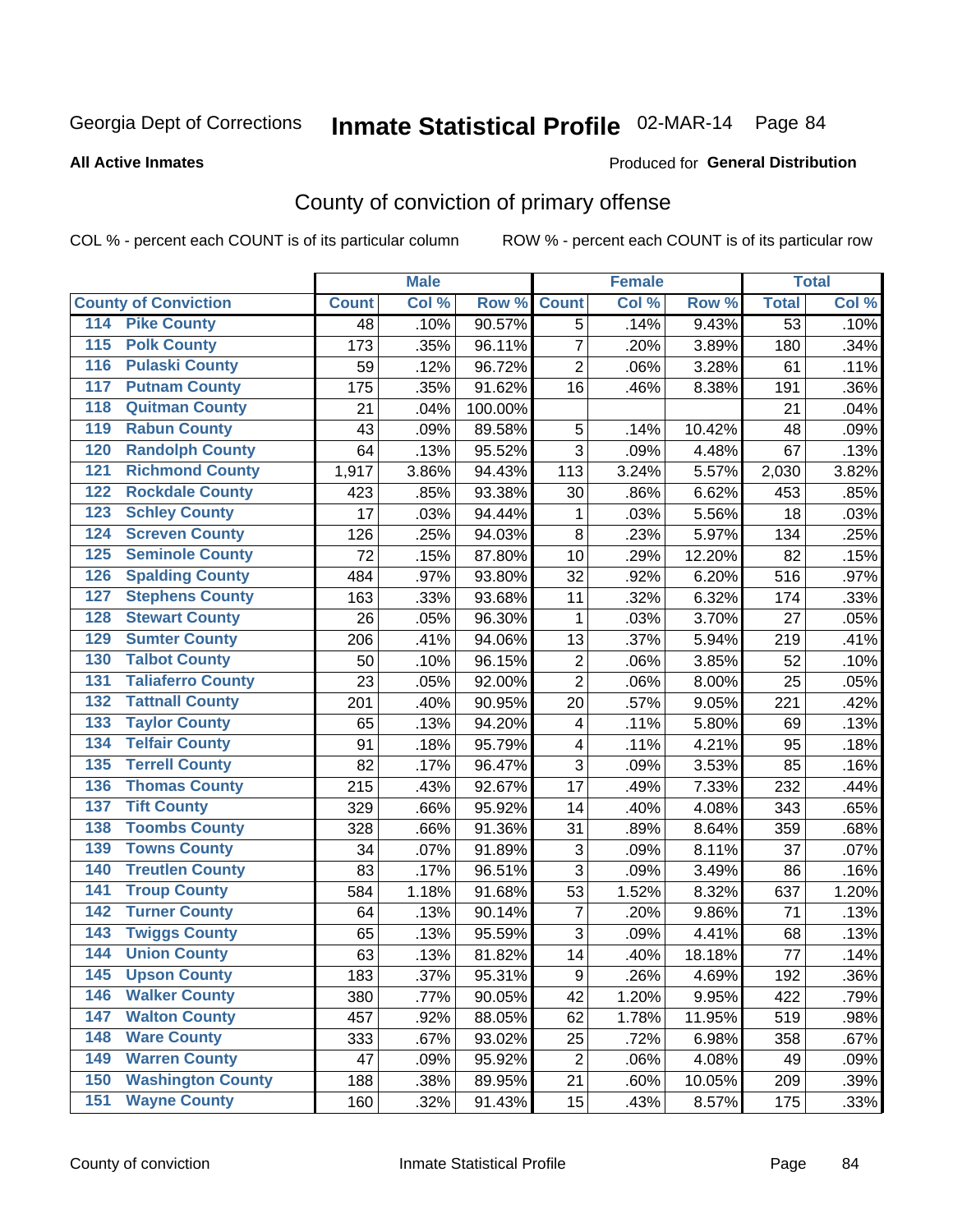**All Active Inmates**

#### Produced for **General Distribution**

### County of conviction of primary offense

|                                |              | <b>Male</b> |             |       | <b>Female</b> |        |              | <b>Total</b> |
|--------------------------------|--------------|-------------|-------------|-------|---------------|--------|--------------|--------------|
| <b>County of Conviction</b>    | <b>Count</b> | Col %       | Row % Count |       | Col %         | Row %  | <b>Total</b> | Col %        |
| <b>Webster County</b><br>152   | 8            | $.02\%$     | 100.00%     |       |               |        | 8            | .02%         |
| <b>Wheeler County</b><br>153   | 28           | $.06\%$     | 100.00%     |       |               |        | 28           | .05%         |
| <b>White County</b><br>154     | 101          | .20%        | 86.32%      | 16    | .46%          | 13.68% | 117          | .22%         |
| <b>Whitfield County</b><br>155 | 553          | 1.11%       | 91.10%      | 54    | 1.55%         | 8.90%  | 607          | 1.14%        |
| <b>Wilcox County</b><br>156    | 39           | $.08\%$     | 86.67%      | 6     | .17%          | 13.33% | 45           | .08%         |
| <b>Wilkes County</b><br>157    | 67           | .13%        | 95.71%      | 3     | $.09\%$       | 4.29%  | 70           | .13%         |
| <b>Wilkinson County</b><br>158 | 43           | .09%        | 95.56%      | 2     | $.06\%$       | 4.44%  | 45           | .08%         |
| <b>Worth County</b><br>159     | 117          | .24%        | 93.60%      | 8     | .23%          | 6.40%  | 125          | .24%         |
| <b>Total Rported</b>           | 49,655       | 100%        | 93.43%      | 3,491 | 100%          | 6.57%  | 53,146       | 100%         |

| <b>Not Reported</b> |        |       |        |
|---------------------|--------|-------|--------|
| <b>Grand Total</b>  | 49,655 | 3,491 | 53,146 |

| Mode (most frequent) | <b>Fulton County</b> | <b>Cobb County</b> | <b>Fulton County</b> |
|----------------------|----------------------|--------------------|----------------------|
|                      |                      |                    |                      |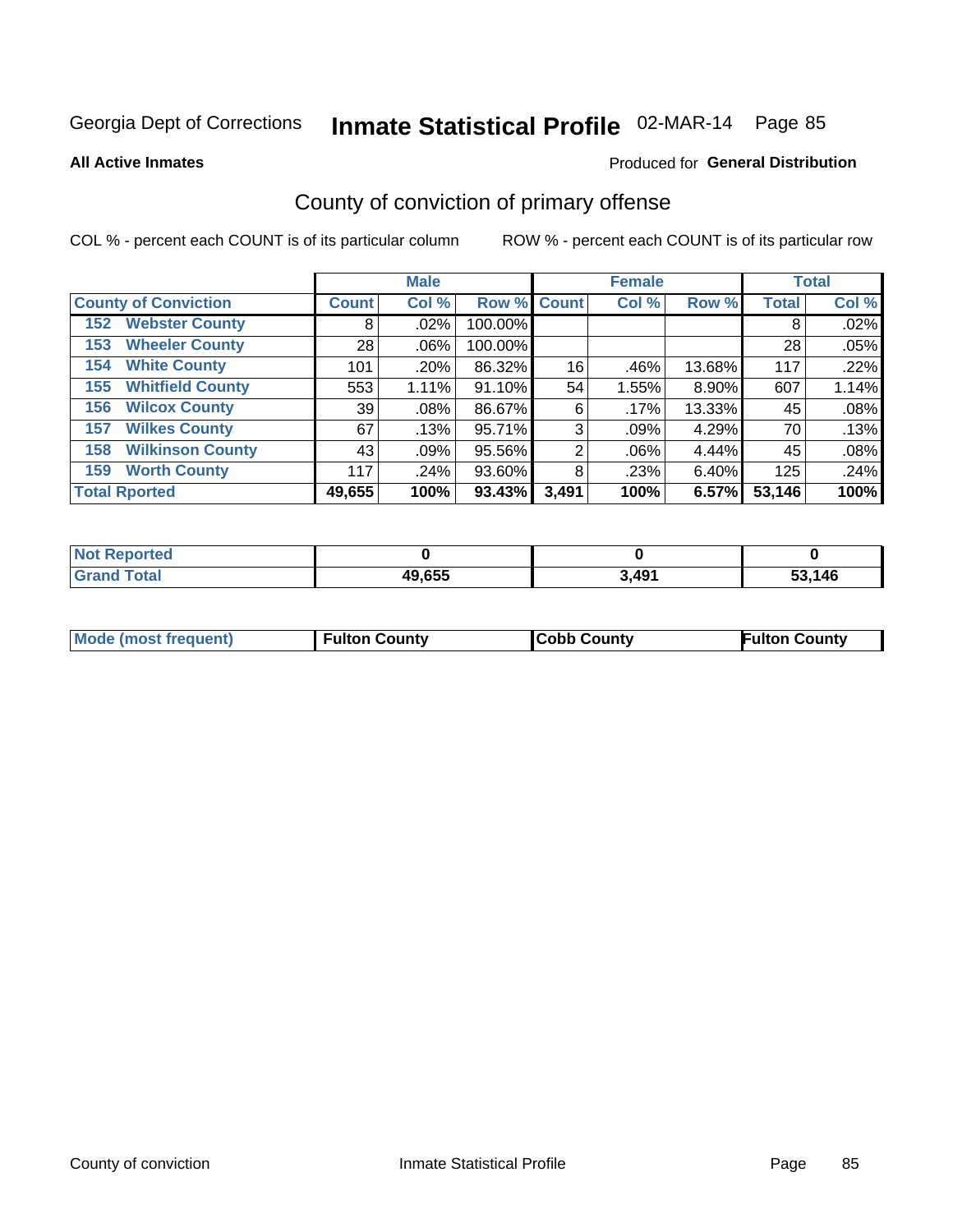Produced for **General Distribution**

#### **All Active Inmates**

### Circuit of conviction of primary offense

|                         |                                 |              | <b>Male</b> |        |              | <b>Female</b> |        |                      | <b>Total</b> |
|-------------------------|---------------------------------|--------------|-------------|--------|--------------|---------------|--------|----------------------|--------------|
|                         | <b>Circuit of Conviction</b>    | <b>Count</b> | Col %       | Row %  | <b>Count</b> | Col%          | Row %  | <b>Total</b>         | Col %        |
| $\overline{1}$          | <b>Alapaha Circuit</b>          | 345          | .70%        | 95.57% | 16           | .46%          | 4.43%  | 361                  | .68%         |
| $\overline{2}$          | <b>Alcovy Circuit</b>           | 1,077        | 2.19%       | 90.28% | 116          | 3.35%         | 9.72%  | 1,193                | 2.26%        |
| $\overline{\mathbf{3}}$ | <b>Atlanta Circuit</b>          | 4,870        | 9.89%       | 95.77% | 215          | 6.22%         | 4.23%  | 5,085                | 9.65%        |
| 4                       | <b>Atlantic Circuit</b>         | 829          | 1.68%       | 94.10% | 52           | 1.50%         | 5.90%  | 881                  | 1.67%        |
| 5                       | <b>Augusta Circuit</b>          | 2,498        | 5.07%       | 94.30% | 151          | 4.37%         | 5.70%  | 2,649                | 5.02%        |
| $\overline{\mathbf{6}}$ | <b>Blue Ridge Circuit</b>       | 476          | .97%        | 92.43% | 39           | 1.13%         | 7.57%  | 515                  | .98%         |
| $\overline{\mathbf{7}}$ | <b>Brunswick Circuit</b>        | 1,012        | 2.05%       | 93.79% | 67           | 1.94%         | 6.21%  | 1,079                | 2.05%        |
| 8                       | <b>Chattahoochee Circuit</b>    | 1,544        | 3.13%       | 95.25% | 77           | 2.23%         | 4.75%  | 1,621                | 3.07%        |
| $\overline{9}$          | <b>Cherokee Circuit</b>         | 989          | 2.01%       | 88.30% | 131          | 3.79%         | 11.70% | 1,120                | 2.12%        |
| 10                      | <b>Clayton Circuit</b>          | 1,440        | 2.92%       | 93.32% | 103          | 2.98%         | 6.68%  | 1,543                | 2.93%        |
| 11                      | <b>Cobb Circuit</b>             | 2,492        | 5.06%       | 91.65% | 227          | 6.56%         | 8.35%  | 2,719                | 5.16%        |
| 12                      | <b>Conasauga Circuit</b>        | 699          | 1.42%       | 91.02% | 69           | 1.99%         | 8.98%  | 768                  | 1.46%        |
| 13                      | <b>Cordele Circuit</b>          | 640          | 1.30%       | 94.40% | 38           | 1.10%         | 5.60%  | 678                  | 1.29%        |
| 14                      | <b>Coweta Circuit</b>           | 1,864        | 3.78%       | 92.46% | 152          | 4.39%         | 7.54%  | 2,016                | 3.82%        |
| 15                      | <b>Dougherty Circuit</b>        | 1,005        | 2.04%       | 93.66% | 68           | 1.97%         | 6.34%  | 1,073                | 2.04%        |
| 16                      | <b>Dublin Circuit</b>           | 490          | .99%        | 95.33% | 24           | .69%          | 4.67%  | 514                  | .98%         |
| 17                      | <b>Eastern Circuit</b>          | 2,134        | 4.33%       | 97.13% | 63           | 1.82%         | 2.87%  | $\overline{2}$ , 197 | 4.17%        |
| 18                      | <b>Flint Circuit</b>            | 527          | 1.07%       | 91.49% | 49           | 1.42%         | 8.51%  | 576                  | 1.09%        |
| 19                      | <b>Griffin Circuit</b>          | 1,059        | 2.15%       | 92.41% | 87           | 2.52%         | 7.59%  | 1,146                | 2.17%        |
| 20                      | <b>Gwinnett Circuit</b>         | 2,383        | 4.84%       | 93.30% | 171          | 4.94%         | 6.70%  | 2,554                | 4.84%        |
| $\overline{21}$         | <b>Houston Circuit</b>          | 705          | 1.43%       | 94.38% | 42           | 1.21%         | 5.62%  | 747                  | 1.42%        |
| $\overline{22}$         | <b>Lookout Mountain Circuit</b> | 1,052        | 2.14%       | 90.38% | 112          | 3.24%         | 9.62%  | 1,164                | 2.21%        |
| 23                      | <b>Macon Circuit</b>            | 1,133        | 2.30%       | 95.05% | 59           | 1.71%         | 4.95%  | 1,192                | 2.26%        |
| 24                      | <b>Middle Circuit</b>           | 979          | 1.99%       | 92.18% | 83           | 2.40%         | 7.82%  | 1,062                | 2.01%        |
| 25                      | <b>Mountain Circuit</b>         | 307          | .62%        | 94.17% | 19           | .55%          | 5.83%  | 326                  | .62%         |
| 26                      | <b>Northeastern Circuit</b>     | 786          | 1.60%       | 91.29% | 75           | 2.17%         | 8.71%  | 861                  | 1.63%        |
| $\overline{27}$         | <b>Northern Circuit</b>         | 582          | 1.18%       | 92.97% | 44           | 1.27%         | 7.03%  | 626                  | 1.19%        |
| 28                      | <b>Ocmulgee Circuit</b>         | 1,099        | 2.23%       | 92.20% | 93           | 2.69%         | 7.80%  | 1,192                | 2.26%        |
| 29                      | <b>Oconee Circuit</b>           | 425          | .86%        | 95.08% | 22           | .64%          | 4.92%  | 447                  | .85%         |
| 30                      | <b>Ogeechee Circuit</b>         | 903          | 1.83%       | 92.71% | 71           | 2.05%         | 7.29%  | 974                  | 1.85%        |
| $\overline{31}$         | <b>Pataula Circuit</b>          | 394          | .80%        | 94.71% | 22           | .64%          | 5.29%  | 416                  | .79%         |
| 32                      | <b>Piedmont Circuit</b>         | 574          | 1.17%       | 92.13% | 49           | 1.42%         | 7.87%  | 623                  | 1.18%        |
| 33                      | <b>Rome Circuit</b>             | 805          | 1.63%       | 89.84% | 91           | 2.63%         | 10.16% | 896                  | 1.70%        |
| 34                      | <b>South Georgia Circuit</b>    | 747          | 1.52%       | 93.38% | 53           | 1.53%         | 6.63%  | 800                  | 1.52%        |
| 35                      | <b>Southern Circuit</b>         | 1,089        | 2.21%       | 94.70% | 61           | 1.76%         | 5.30%  | 1,150                | 2.18%        |
| 36                      | <b>Southwestern Circuit</b>     | 385          | .78%        | 94.59% | 22           | .64%          | 5.41%  | 407                  | .77%         |
| 37                      | <b>Stone Mountain Circuit</b>   | 3,104        | 6.30%       | 95.42% | 149          | 4.31%         | 4.58%  | 3,253                | 6.17%        |
| 38                      | <b>Tallapoosa Circuit</b>       | 316          | .64%        | 94.05% | 20           | .58%          | 5.95%  | 336                  | .64%         |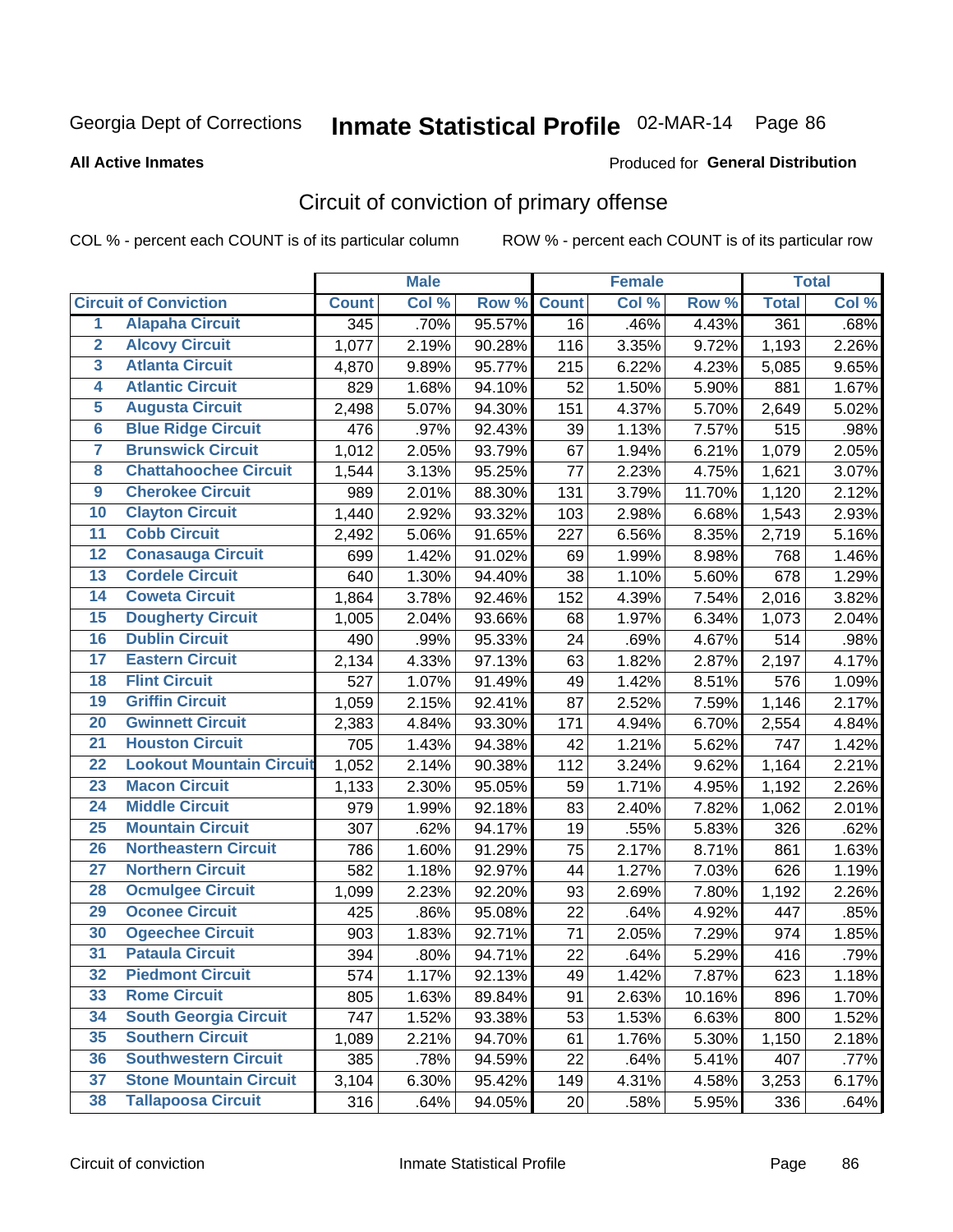#### **All Active Inmates**

# Produced for **General Distribution**

### Circuit of conviction of primary offense

|    |                              |              | <b>Male</b> |        |              | <b>Female</b> |        |              | <b>Total</b> |
|----|------------------------------|--------------|-------------|--------|--------------|---------------|--------|--------------|--------------|
|    | <b>Circuit of Conviction</b> | <b>Count</b> | Col %       | Row %  | <b>Count</b> | Col %         | Row %  | <b>Total</b> | Col %        |
| 39 | <b>Tifton Circuit</b>        | 585          | 1.19%       | 94.66% | 33           | .95%          | 5.34%  | 618          | 1.17%        |
| 40 | <b>Toombs Circuit</b>        | 363          | .74%        | 95.53% | 17           | .49%          | 4.47%  | 380          | .72%         |
| 41 | <b>Waycross Circuit</b>      | 845          | 1.72%       | 93.37% | 60           | 1.73%         | 6.63%  | 905          | 1.72%        |
| 42 | <b>Western Circuit</b>       | 489          | .99%        | 95.51% | 23           | .66%          | 4.49%  | 512          | $.97\%$      |
| 43 | <b>Rockdale Circuit</b>      | 423          | .86%        | 93.38% | 30           | .87%          | 6.62%  | 453          | .86%         |
| 44 | <b>Douglas Circuit</b>       | 1,212        | 2.46%       | 90.25% | 131          | 3.79%         | 9.75%  | 1,343        | 2.55%        |
| 45 | <b>Appalachian Circuit</b>   | 295          | $.60\%$     | 91.61% | 27           | .78%          | 8.39%  | 322          | .61%         |
| 46 | <b>Enotah Circuit</b>        | 289          | .59%        | 87.05% | 43           | 1.24%         | 12.95% | 332          | .63%         |
| 47 | <b>Bell-Forsyth Circuit</b>  | 344          | .70%        | 89.12% | 42           | 1.21%         | 10.88% | 386          | .73%         |
| 48 | <b>Towaliga Circuit</b>      | 383          | .78%        | 92.96% | 29           | .84%          | 7.04%  | 412          | .78%         |
| 49 | <b>Paulding Circuit</b>      | 272          | .55%        | 92.52% | 22           | .64%          | 7.48%  | 294          | .56%         |
|    | <b>Total Rported</b>         | 49,258       | 100%        | 93.44% | 3,459        | 100%          | 6.56%  | 52,717       | 100%         |

| тео | 397    | $\overline{\phantom{a}}$<br>IJΔ | "^^<br>429 |
|-----|--------|---------------------------------|------------|
|     | 49,655 | 3.491                           | 146        |

| M | . | -----<br>oг | ----<br>пLс |
|---|---|-------------|-------------|
|   |   | <b>OUNN</b> |             |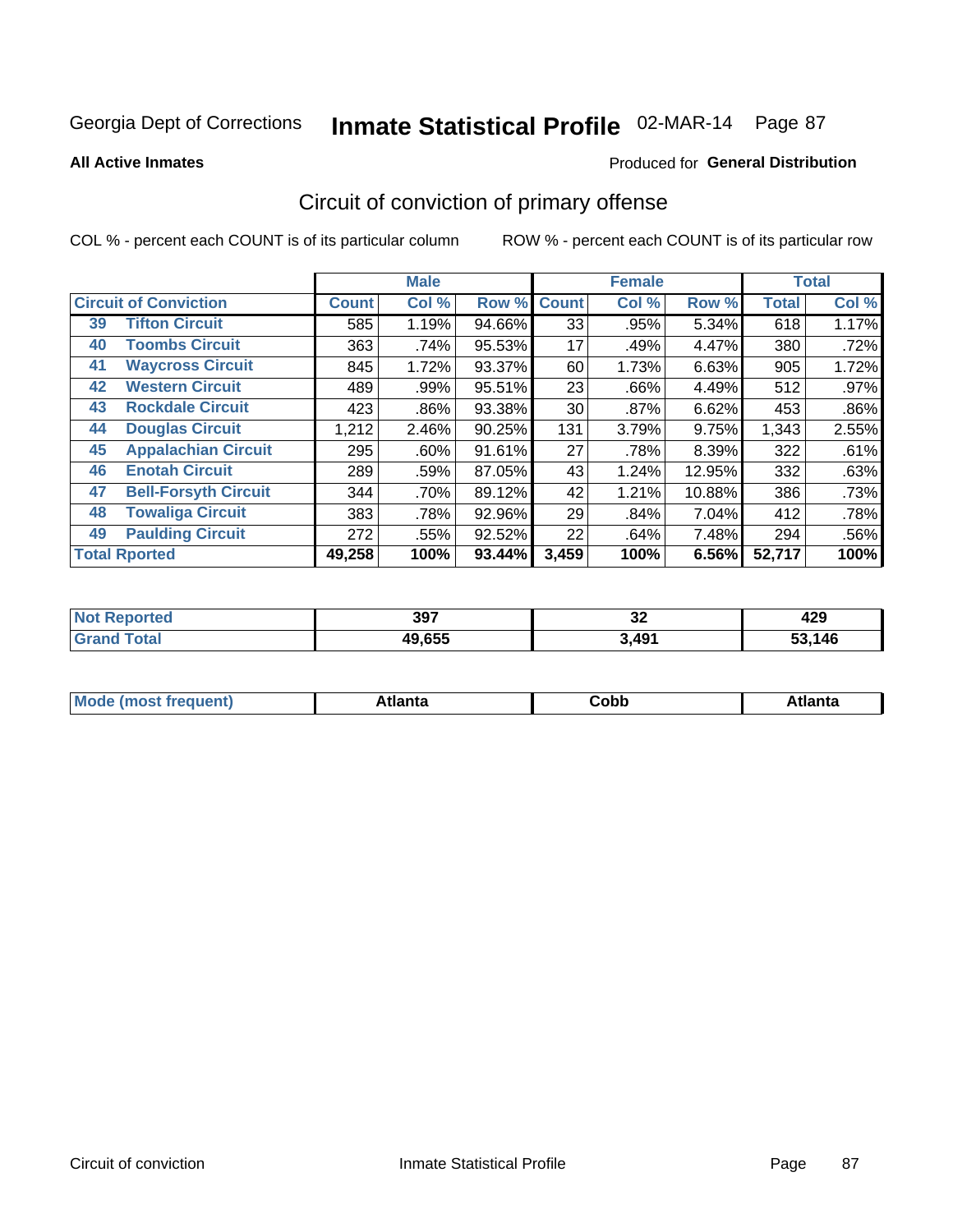#### **All Active Inmates**

#### Produced for **General Distribution**

### Years served (jail + prison) in this incarceration

|                              |              | <b>Male</b> |         |                | <b>Female</b> |       |              | <b>Total</b> |
|------------------------------|--------------|-------------|---------|----------------|---------------|-------|--------------|--------------|
| <b>Years Served</b>          | <b>Count</b> | Col %       | Row %   | <b>Count</b>   | Col %         | Row % | <b>Total</b> | Col %        |
| Less than one year           | 9,561        | 19.26%      | 91.14%  | 930            | 26.65%        | 8.86% | 10,491       | 19.75%       |
| 1 to 1.99 years              | 7,648        | 15.41%      | 91.59%  | 702            | 20.11%        | 8.41% | 8,350        | 15.72%       |
| 2 to 2.99 years              | 5,923        | 11.93%      | 92.69%  | 467            | 13.38%        | 7.31% | 6,390        | 12.03%       |
| $3$ to $3.99$ years          | 4,069        | 8.20%       | 93.26%  | 294            | 8.42%         | 6.74% | 4,363        | 8.21%        |
| 4 to 4.99 years              | 3,453        | 6.96%       | 93.32%  | 247            | 7.08%         | 6.68% | 3,700        | 6.96%        |
| $\overline{5}$ to 5.99 years | 2,573        | 5.18%       | 94.63%  | 146            | 4.18%         | 5.37% | 2,719        | 5.12%        |
| $6$ to $6.99$ years          | 2,458        | 4.95%       | 95.35%  | 120            | 3.44%         | 4.65% | 2,578        | 4.85%        |
| 7 to 7.99 years              | 1,910        | 3.85%       | 94.79%  | 105            | 3.01%         | 5.21% | 2,015        | 3.79%        |
| 8 to 8.99 years              | 1,505        | 3.03%       | 94.12%  | 94             | 2.69%         | 5.88% | 1,599        | 3.01%        |
| 9 to 9.99 years              | 1,241        | 2.50%       | 95.31%  | 61             | 1.75%         | 4.69% | 1,302        | 2.45%        |
| 10 to 10.99 years            | 945          | 1.90%       | 94.88%  | 51             | 1.46%         | 5.12% | 996          | 1.87%        |
| 11 to 11.99 years            | 889          | 1.79%       | 95.69%  | 40             | 1.15%         | 4.31% | 929          | 1.75%        |
| 12 to 12.99 years            | 792          | 1.60%       | 96.12%  | 32             | 0.92%         | 3.88% | 824          | 1.55%        |
| 13 to 13.99 years            | 709          | 1.43%       | 96.73%  | 24             | 0.69%         | 3.27% | 733          | 1.38%        |
| 14 to 14.99 years            | 685          | 1.38%       | 96.07%  | 28             | 0.80%         | 3.93% | 713          | 1.34%        |
| 15 to 15.99 years            | 563          | 1.13%       | 95.10%  | 29             | 0.83%         | 4.90% | 592          | 1.11%        |
| 16 to 16.99 years            | 624          | 1.26%       | 97.81%  | 14             | 0.40%         | 2.19% | 638          | 1.20%        |
| 17 to 17.99 years            | 552          | 1.11%       | 97.18%  | 16             | 0.46%         | 2.82% | 568          | 1.07%        |
| 18 to 18.99 years            | 515          | 1.04%       | 96.80%  | 17             | 0.49%         | 3.20% | 532          | 1.00%        |
| 19 to 19.99 years            | 440          | 0.89%       | 97.13%  | 13             | 0.37%         | 2.87% | 453          | 0.85%        |
| 20 to 20.99 years            | 359          | 0.72%       | 95.99%  | 15             | 0.43%         | 4.01% | 374          | 0.70%        |
| 21 to 21.99 years            | 284          | 0.57%       | 97.26%  | 8              | 0.23%         | 2.74% | 292          | 0.55%        |
| 22 to 22.99 years            | 278          | 0.56%       | 96.53%  | 10             | 0.29%         | 3.47% | 288          | 0.54%        |
| 23 to 23.99 years            | 213          | 0.43%       | 97.26%  | 6              | 0.17%         | 2.74% | 219          | 0.41%        |
| 24 to 24.99 years            | 170          | 0.34%       | 98.27%  | 3              | 0.09%         | 1.73% | 173          | 0.33%        |
| 25 to 25.99 years            | 173          | 0.35%       | 98.30%  | $\overline{3}$ | 0.09%         | 1.70% | 176          | 0.33%        |
| 26 to 26.99 years            | 153          | 0.31%       | 98.08%  | 3              | 0.09%         | 1.92% | 156          | 0.29%        |
| 27 to 27.99 years            | 104          | 0.21%       | 100.00% |                |               |       | 104          | 0.20%        |
| 28 to 28.99 years            | 107          | 0.22%       | 97.27%  | 3              | 0.09%         | 2.73% | 110          | 0.21%        |
| 29 to 29.99 years            | 77           | 0.16%       | 97.47%  | $\overline{c}$ | 0.06%         | 2.53% | 79           | 0.15%        |
| Thirty + years               | 662          | 1.33%       | 98.95%  | $\overline{7}$ | 0.20%         | 1.05% | 669          | 1.26%        |
| <b>Total Reported</b>        | 49,635       | 100%        | 93.43%  | 3,490          | 100%          | 6.57% | 53,125       | 100%         |

| <b>Not</b><br>enorted | 00<br>ZV<br>__ |       | ົ<br>$\sim$ |
|-----------------------|----------------|-------|-------------|
| fota'                 | 49,655         | 3,491 | ,146<br>-0  |

| <b>Mean</b><br>(average) |                    | 3.9                | 5.95          |
|--------------------------|--------------------|--------------------|---------------|
| Median (middle)          | 3.36               | 2.23               | 3.28          |
| Mode (most frequent)     | Less than one year | Less than one year | Less than one |
|                          |                    |                    | vear          |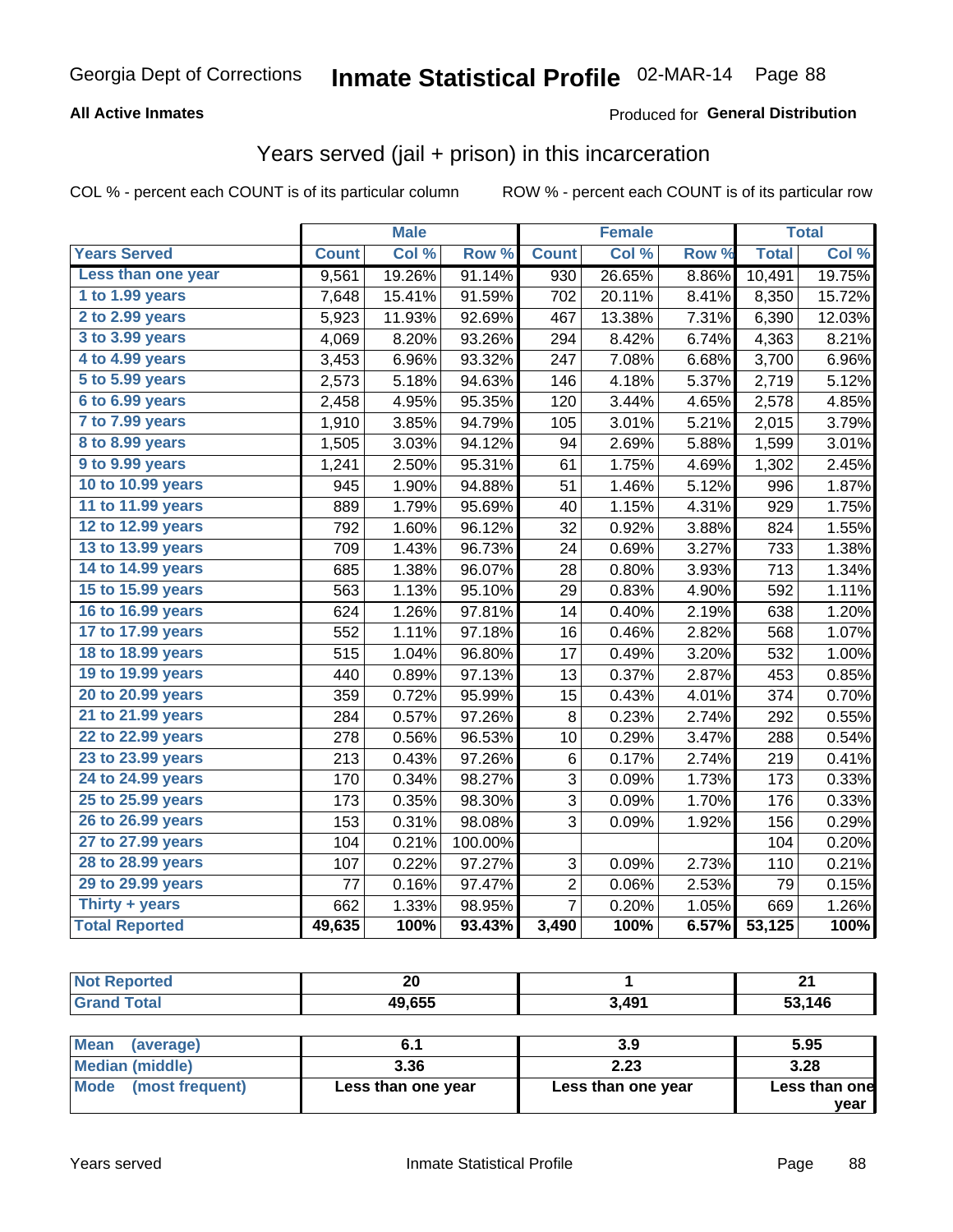#### **All Active Inmates**

Produced for **General Distribution**

### Results of most recent HIV tests

|                         | <b>Male</b>  |        |           | <b>Female</b> |           |          | Total  |        |
|-------------------------|--------------|--------|-----------|---------------|-----------|----------|--------|--------|
| <b>HIV Test Results</b> | <b>Count</b> | Col%   | Row %I    | <b>Count</b>  | Col %     | Row %    | Total  | Col %  |
| <b>Positive</b>         | 753          | 1.60%  | 93.77%    | 50            | 1.49%     | $6.23\%$ | 803    | 1.59%  |
| <b>Negative</b>         | 46,275       | 98.39% | 93.32%    | 3,315         | $98.51\%$ | $6.68\%$ | 49,590 | 98.40% |
| Indeterminate           | າ            | 0.01%  | 100.00%   |               |           |          |        | 0.01%  |
| <b>Total Reported</b>   | 47,031       | 100%   | $93.32\%$ | 3,365         | 100%      | $6.68\%$ | 50,396 | 100%   |

| <b>Not Reported</b>  | 2,624  | 126   | 2,750  |
|----------------------|--------|-------|--------|
| <b>Total</b><br>Gran | 49,655 | 3,491 | 53,146 |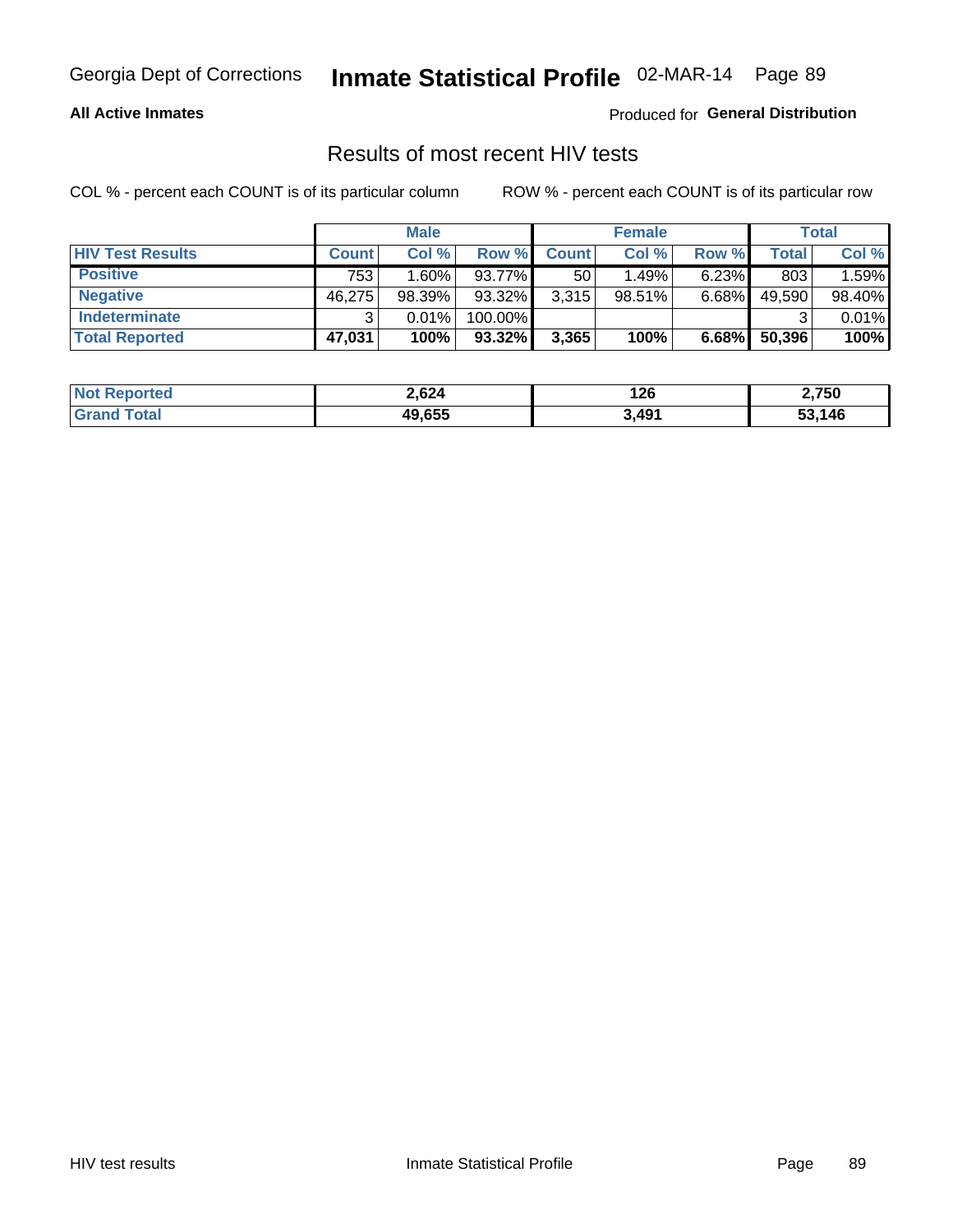#### **All Active Inmates**

#### Produced for **General Distribution**

### Results of most recent tuberculosis test

|                                  | <b>Male</b>  |          |           | <b>Female</b> |           |          | Total        |        |
|----------------------------------|--------------|----------|-----------|---------------|-----------|----------|--------------|--------|
| <b>Tuberculosis Test Results</b> | <b>Count</b> | Col %    | Row %     | <b>Count</b>  | Col %     | Row %    | <b>Total</b> | Col %  |
| <b>Positive on current test</b>  | 8.302        | 17.61%   | $97.60\%$ | 204           | 6.05%     | 2.40%    | 8,506        | 16.84% |
| Positive on previous test        | 32           | $0.07\%$ | 100.00%   |               |           |          | 32           | 0.06%  |
| <b>Negative</b>                  | 38.804       | 82.32%   | $92.45\%$ | 3,170         | $93.95\%$ | $7.55\%$ | 41.974       | 83.10% |
| <b>Total Reported</b>            | 47,138       | 100%     | 93.32%    | 3,374         | 100%      | $6.68\%$ | 50,512       | 100%   |

| <b>Not Reported</b> | 2,517  | $-11$ | 2,634  |
|---------------------|--------|-------|--------|
| Total<br>Gran       | 49,655 | 3,491 | 53,146 |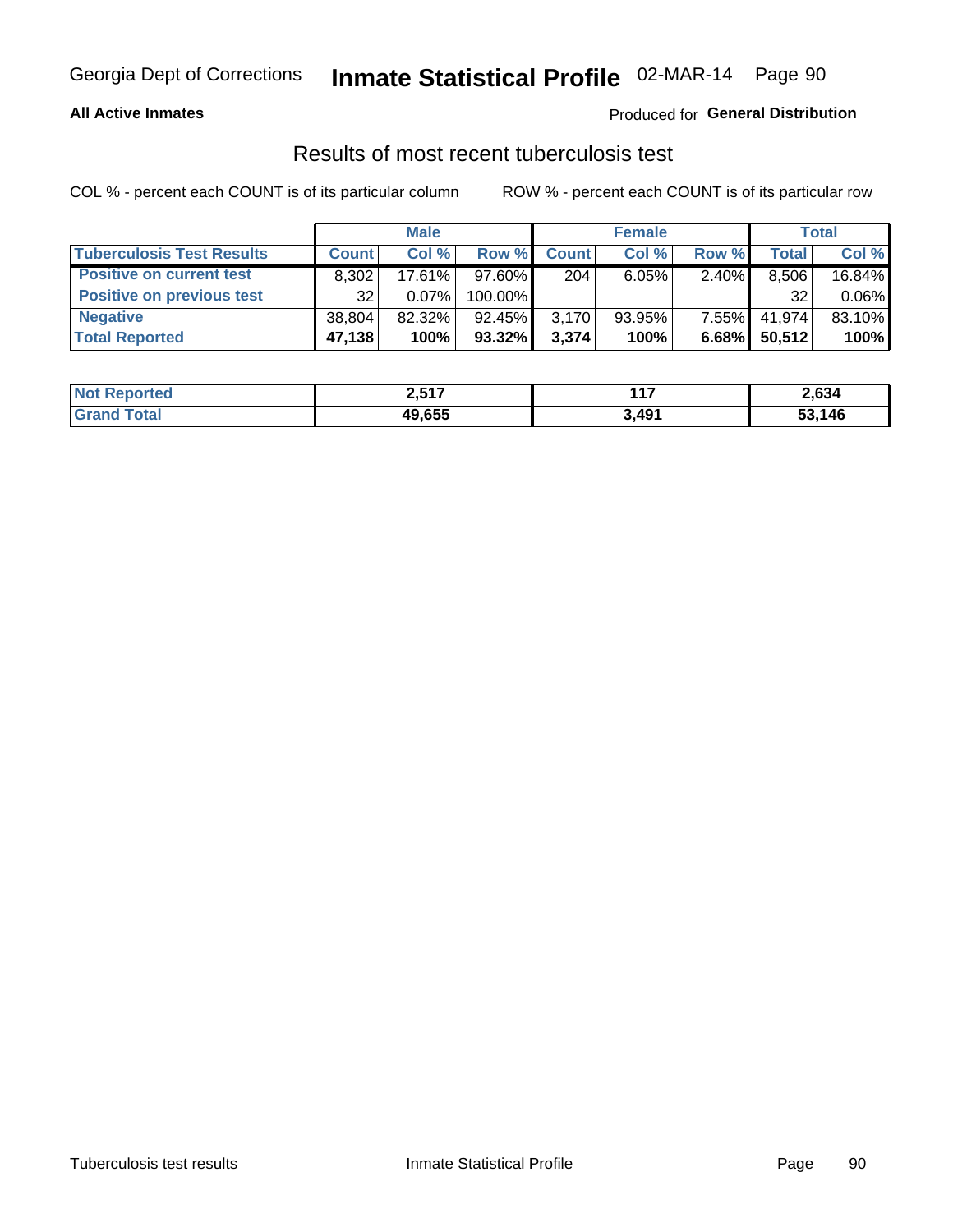#### **All Active Inmates**

Produced for **General Distribution**

#### Results of most recent syphilis test

|                                 | <b>Male</b>  |          |                 | <b>Female</b> |           |          | <b>Total</b> |        |
|---------------------------------|--------------|----------|-----------------|---------------|-----------|----------|--------------|--------|
| <b>Syphilis Test Results</b>    | <b>Count</b> | Col%     | Row %I          | <b>Count</b>  | Col %     | Row %    | Total I      | Col %  |
| <b>Positive on current test</b> | 315          | $1.42\%$ | 94.88%          |               | $1.80\%$  | $5.12\%$ | 332          | 1.44%  |
| <b>Negative</b>                 | 21,810       | 98.58%   | 95.91%          | 929           | $98.20\%$ | 4.09%    | 22.739       | 98.56% |
| <b>Total Reported</b>           | 22,125       | 100%     | 95.90% <b> </b> | 946           | 100%      | 4.10%    | 23,071       | 100%   |

| <b>Not Reported</b> | 27,530 | 2,545 | 30,075 |
|---------------------|--------|-------|--------|
| <b>Grand Total</b>  | 49,655 | 3,491 | 53.146 |